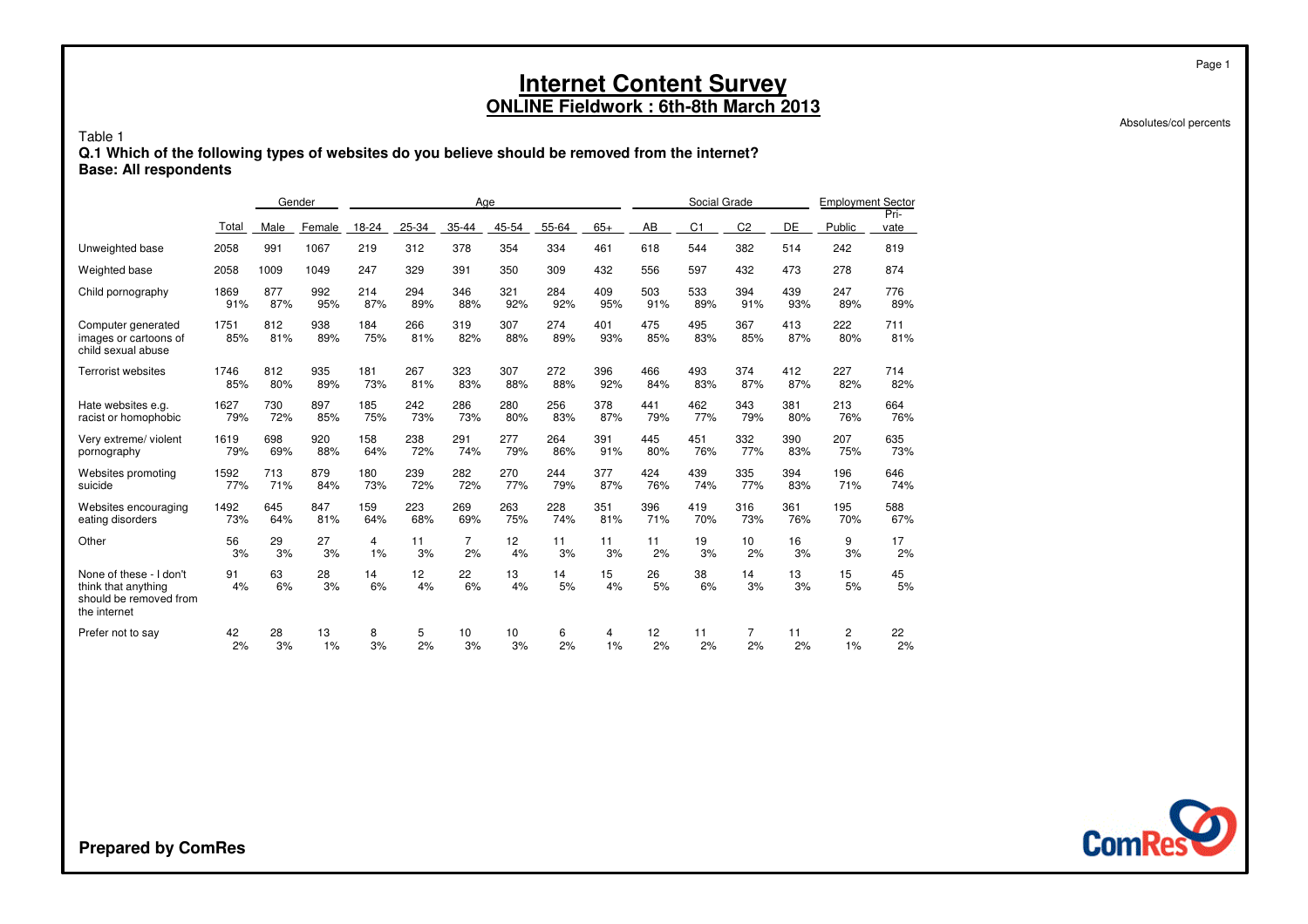Absolutes/col percents

Page 2

#### Table 1 **Q.1 Which of the following types of websites do you believe should be removed from the internet?Base: All respondents**

|                                                                                          |             |                      |                      |            |                           |                      | Region               |                      |            |            |                      |                |
|------------------------------------------------------------------------------------------|-------------|----------------------|----------------------|------------|---------------------------|----------------------|----------------------|----------------------|------------|------------|----------------------|----------------|
|                                                                                          | Total       | Scotland             | North East           | North West | Yorkshire &<br>Humberside | <b>West Midlands</b> | <b>East Midlands</b> | Wales                | Eastern    | London     | South East           | South West     |
| Unweighted base                                                                          | 2058        | 164                  | 90                   | 242        | 163                       | 198                  | 160                  | 111                  | 176        | 266        | 305                  | 183            |
| Weighted base                                                                            | 2058        | 179                  | 93                   | 242        | 182                       | 190                  | 160                  | 109                  | 193        | 259        | 264                  | 188            |
| Child pornography                                                                        | 1869        | 158                  | 85                   | 225        | 174                       | 178                  | 148                  | 103                  | 180        | 219        | 243                  | 157            |
|                                                                                          | 91%         | 88%                  | 92%                  | 93%        | 96%                       | 93%                  | 93%                  | 95%                  | 93%        | 85%        | 92%                  | 83%            |
| Computer generated<br>images or cartoons of<br>child sexual abuse                        | 1751<br>85% | 146<br>82%           | 83<br>89%            | 215<br>89% | 169<br>93%                | 166<br>87%           | 130<br>81%           | 99<br>91%            | 167<br>87% | 196<br>76% | 230<br>87%           | 150<br>80%     |
| <b>Terrorist websites</b>                                                                | 1746        | 142                  | 83                   | 212        | 167                       | 161                  | 140                  | 97                   | 167        | 200        | 228                  | 149            |
|                                                                                          | 85%         | 79%                  | 89%                  | 88%        | 92%                       | 85%                  | 88%                  | 88%                  | 87%        | 77%        | 86%                  | 79%            |
| Hate websites e.g.                                                                       | 1627        | 139                  | 81                   | 198        | 156                       | 151                  | 123                  | 96                   | 156        | 183        | 215                  | 129            |
| racist or homophobic                                                                     | 79%         | 78%                  | 87%                  | 82%        | 86%                       | 79%                  | 77%                  | 88%                  | 81%        | 71%        | 82%                  | 69%            |
| Very extreme/ violent                                                                    | 1619        | 138                  | 77                   | 200        | 148                       | 148                  | 129                  | 90                   | 156        | 181        | 219                  | 134            |
| pornography                                                                              | 79%         | 77%                  | 83%                  | 83%        | 82%                       | 78%                  | 80%                  | 83%                  | 81%        | 70%        | 83%                  | 71%            |
| Websites promoting                                                                       | 1592        | 133                  | 75                   | 197        | 152                       | 150                  | 120                  | 88                   | 152        | 177        | 212                  | 135            |
| suicide                                                                                  | 77%         | 75%                  | 80%                  | 82%        | 84%                       | 79%                  | 75%                  | 81%                  | 79%        | 68%        | 80%                  | 72%            |
| Websites encouraging                                                                     | 1492        | 124                  | 74                   | 183        | 135                       | 143                  | 117                  | 88                   | 144        | 166        | 195                  | 124            |
| eating disorders                                                                         | 73%         | 69%                  | 79%                  | 76%        | 74%                       | 75%                  | 73%                  | 80%                  | 75%        | 64%        | 74%                  | 66%            |
| Other                                                                                    | 56          | $\overline{7}$       | $\overline{1}$       | 6          | 3                         | $\overline{4}$       | 6                    | 3                    | 3          | 9          | 5                    | $\overline{7}$ |
|                                                                                          | 3%          | 4%                   | 1%                   | 3%         | 2%                        | 2%                   | 4%                   | 3%                   | 2%         | 4%         | 2%                   | 4%             |
| None of these - I don't<br>think that anything<br>should be removed from<br>the internet | 91<br>4%    | 13<br>7%             | $\overline{c}$<br>2% | 6<br>3%    | 3<br>2%                   | 8<br>4%              | 4<br>3%              | $\overline{c}$<br>2% | 8<br>4%    | 18<br>7%   | 8<br>3%              | 18<br>10%      |
| Prefer not to say                                                                        | 42<br>2%    | $\overline{c}$<br>1% | $\overline{c}$<br>3% | 6<br>3%    | 4<br>2%                   | $\star$<br>$\star$   | $\overline{c}$<br>2% | 1%                   | 4<br>2%    | 6<br>2%    | $\overline{7}$<br>3% | 4%             |

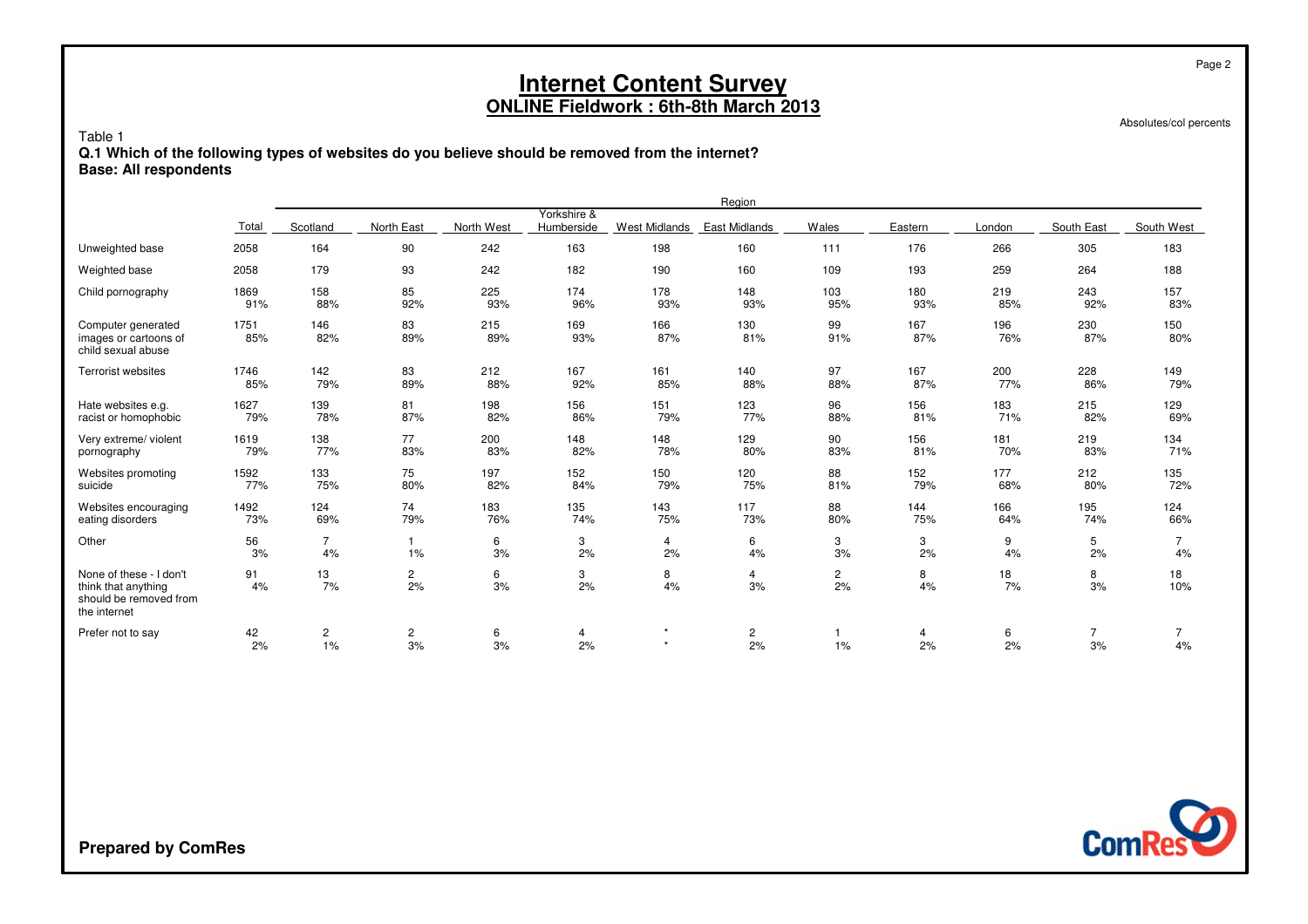Absolutes/col percents

Page 3

Table 2

 **Q.2 How concerned, or unconcerned are you about each of the following issues and websites on the internet?Summary**

**Base: All respondents**

|                                      |     |                                                |                                                                            |                                         | <b>Issues/Websites</b> |                                  |                                               |                      |
|--------------------------------------|-----|------------------------------------------------|----------------------------------------------------------------------------|-----------------------------------------|------------------------|----------------------------------|-----------------------------------------------|----------------------|
|                                      |     | Websites<br>encouraging<br>eating<br>disorders | Computer<br>generated<br>images or<br>cartoons of<br>child sexual<br>abuse | Very extreme/<br>violent<br>pornography | Terrorist<br>websites  | Websites<br>promoting<br>suicide | Hate websites<br>e.g. racist or<br>homophobic | Child<br>pornography |
| Unweighted base                      |     | 2058                                           | 2058                                                                       | 2058                                    | 2058                   | 2058                             | 2058                                          | 2058                 |
| Weighted base                        |     | 2058                                           | 2058                                                                       | 2058                                    | 2058                   | 2058                             | 2058                                          | 2058                 |
| NET: Concerned                       |     | 1041<br>51%                                    | 1577<br>77%                                                                | 1395<br>68%                             | 1505<br>73%            | 1260<br>61%                      | 1267<br>62%                                   | 1708<br>83%          |
| Very concerned                       | (5) | 706<br>34%                                     | 1289<br>63%                                                                | 1086<br>53%                             | 1217<br>59%            | 890<br>43%                       | 896<br>44%                                    | 1517<br>74%          |
|                                      | (4) | 335<br>16%                                     | 288<br>14%                                                                 | 309<br>15%                              | 289<br>14%             | 370<br>18%                       | 371<br>18%                                    | 192<br>9%            |
|                                      | (3) | 422<br>21%                                     | 166<br>8%                                                                  | 212<br>10%                              | 211<br>10%             | 280<br>14%                       | 324<br>16%                                    | 122<br>6%            |
|                                      | (2) | 240<br>12%                                     | 93<br>5%                                                                   | 151<br>7%                               | 126<br>6%              | 181<br>9%                        | 178<br>9%                                     | 68<br>3%             |
|                                      | (1) | 131<br>6%                                      | 53<br>3%                                                                   | 81<br>4%                                | 56<br>3%               | 123<br>6%                        | 87<br>4%                                      | 23<br>1%             |
| Not at all<br>concerned              | (0) | 113<br>6%                                      | 58<br>3%                                                                   | 110<br>5%                               | 51<br>2%               | 101<br>5%                        | 93<br>5%                                      | 30<br>1%             |
| NET: Not concerned                   |     | 245<br>12%                                     | 112<br>5%                                                                  | 191<br>9%                               | 107<br>5%              | 224<br>11%                       | 180<br>9%                                     | 53<br>3%             |
| Prefer not to say                    |     | 111<br>5%                                      | 109<br>5%                                                                  | 110<br>5%                               | 108<br>5%              | 113<br>6%                        | 110<br>5%                                     | 107<br>5%            |
| Mean                                 |     | 3.46                                           | 4.28                                                                       | 3.94                                    | 4.20                   | 3.73                             | 3.79                                          | 4.55                 |
| Standard deviation<br>Standard error |     | 1.52<br>0.03                                   | 1.26<br>0.03                                                               | 1.50<br>0.03                            | 1.28<br>0.03           | 1.52<br>0.03                     | 1.45<br>0.03                                  | 1.01<br>0.02         |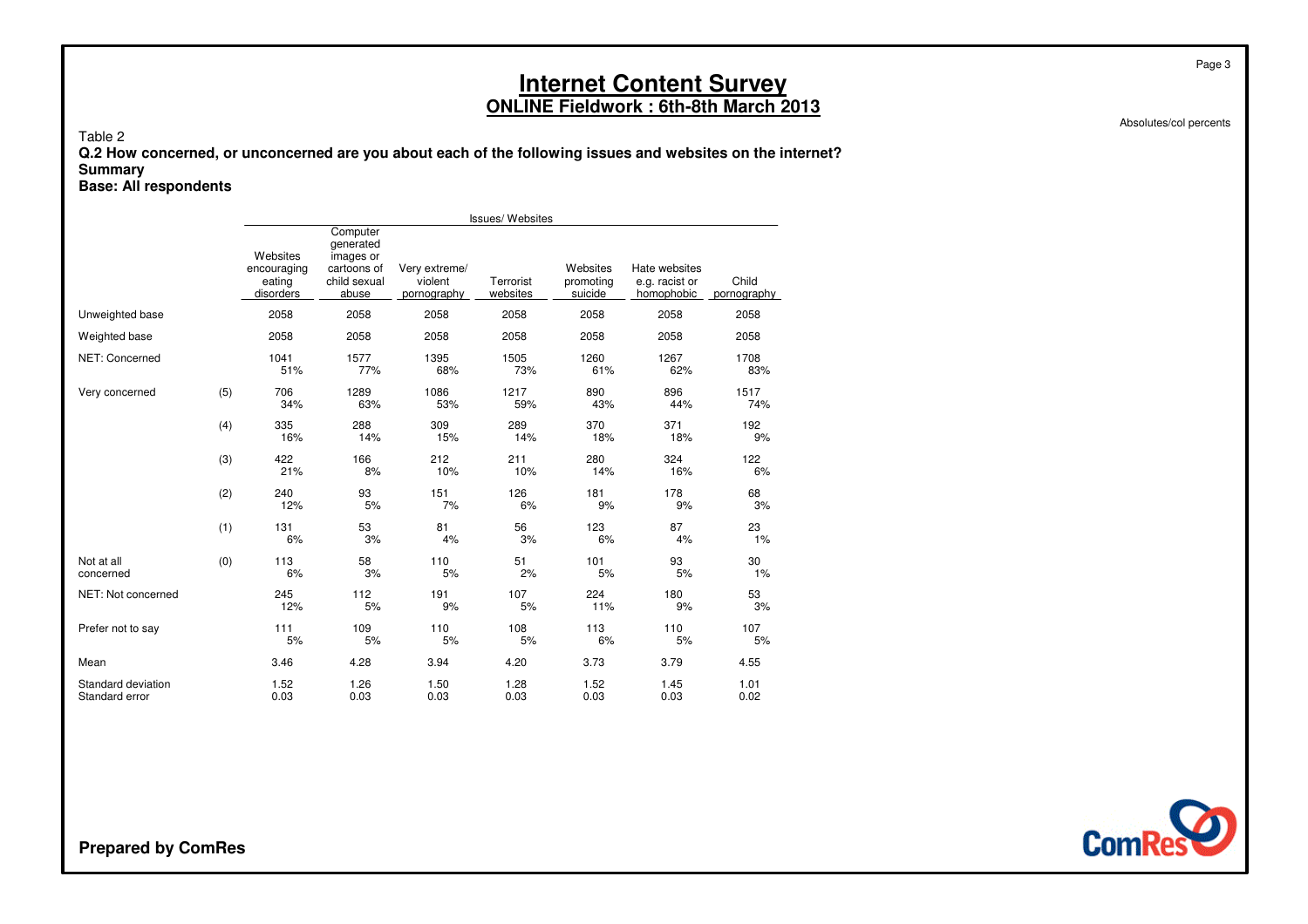Pri-

Absolutes/col percents

Page 4

#### Table 3 **Q.2 How concerned, or unconcerned are you about each of the following issues and websites on the internet?Websites encouraging eating disordersBase: All respondents**

Gender AgeSocial Grade Employment Sector Total Male<u>e Female 18-24 25-34 35-44 45-54 55-64 65+</u>  $65+$  AB <u>B C1 C2 DE Public vate</u> Unweighted base <sup>2058</sup> <sup>991</sup> <sup>1067</sup> <sup>219</sup> <sup>312</sup> <sup>378</sup> <sup>354</sup> <sup>334</sup> <sup>461</sup> <sup>618</sup> <sup>544</sup> <sup>382</sup> <sup>514</sup> <sup>242</sup> <sup>819</sup> Weighted base <sup>2058</sup> <sup>1009</sup> <sup>1049</sup> <sup>247</sup> <sup>329</sup> <sup>391</sup> <sup>350</sup> <sup>309</sup> <sup>432</sup> <sup>556</sup> <sup>597</sup> <sup>432</sup> <sup>473</sup> <sup>278</sup> <sup>874</sup> NET: Concerned <sup>1041</sup> <sup>406</sup> <sup>635</sup> <sup>100</sup> <sup>151</sup> <sup>191</sup> <sup>176</sup> <sup>172</sup> <sup>251</sup> <sup>302</sup> <sup>270</sup> <sup>214</sup> <sup>256</sup> <sup>153</sup> <sup>412</sup> 51% 40% 61% 40% 46% 49% 50% 56% 58% 54% 45% 49% 54% 55% 47% Very concerned (5) 706 <sup>233</sup> <sup>473</sup> <sup>64</sup> <sup>100</sup> <sup>132</sup> <sup>111</sup> <sup>121</sup> <sup>179</sup> <sup>194</sup> <sup>173</sup> <sup>146</sup> <sup>193</sup> <sup>87</sup> <sup>264</sup> 34% 23% 45% 26% 30% 34% 32% 39% 41% 35% 29% 34% 41% 31% 30% (4) 335 <sup>173</sup> <sup>162</sup> <sup>36</sup> <sup>51</sup> <sup>59</sup> <sup>65</sup> <sup>51</sup> <sup>72</sup> <sup>107</sup> <sup>97</sup> <sup>68</sup> <sup>63</sup> <sup>65</sup> <sup>148</sup> 16% 17% 15% 15% 16% 15% 19% 16% 17% 19% 16% 16% 13% 23% 17% (3) <sup>422</sup> <sup>245</sup> <sup>177</sup> <sup>60</sup> <sup>68</sup> <sup>78</sup> <sup>73</sup> <sup>52</sup> <sup>90</sup> <sup>109</sup> <sup>121</sup> <sup>99</sup> <sup>94</sup> <sup>48</sup> <sup>190</sup> 21% 24% 17% 24% 21% 20% 21% 17% 21% 20% 20% 23% 20% 17% 22% (2) 240 <sup>129</sup> <sup>111</sup> <sup>36</sup> <sup>44</sup> <sup>50</sup> <sup>32</sup> <sup>36</sup> <sup>43</sup> <sup>62</sup> <sup>80</sup> <sup>51</sup> <sup>47</sup> <sup>27</sup> <sup>111</sup> 12% 13% 11% 14% 13% 13% 9% 12% 10% 11% 13% 12% 10% 10% 13% (1) 131 <sup>90</sup> <sup>42</sup> <sup>21</sup> <sup>24</sup> <sup>24</sup> <sup>25</sup> <sup>19</sup> <sup>18</sup> <sup>38</sup> <sup>41</sup> <sup>34</sup> <sup>18</sup> <sup>19</sup> <sup>61</sup> 6% 9% 4% 9% 7% 6% 7% 6% 4% 7% 7% 8% 4% 7% 7% Not at all (0)113<br>6% <sup>88</sup> <sup>26</sup> <sup>10</sup> <sup>24</sup> <sup>24</sup> <sup>17</sup> <sup>22</sup> <sup>17</sup> <sup>29</sup> <sup>46</sup> <sup>19</sup> <sup>20</sup> <sup>17</sup> <sup>60</sup> concernedd 6% 9% 2% 4% 7% 6% 5% 7% 4% 5% 8% 4% 4% 6% 7% NET: Not concerned <sup>245</sup> <sup>177</sup> <sup>67</sup> <sup>31</sup> <sup>48</sup> <sup>48</sup> <sup>42</sup> <sup>40</sup> <sup>35</sup> <sup>68</sup> <sup>86</sup> <sup>53</sup> <sup>38</sup> <sup>35</sup> <sup>120</sup> 12% 18% 6% 13% 15% 12% 12% 13% 8% 12% 14% 12% 8% 13% 14% Prefer not to sayy 111 <sup>52</sup> <sup>59</sup> <sup>21</sup> <sup>19</sup> <sup>24</sup> <sup>27</sup> <sup>9</sup> <sup>13</sup> <sup>15</sup> <sup>40</sup> <sup>16</sup> <sup>39</sup> <sup>15</sup> <sup>42</sup> 5% 5% 6% 8% 6% 6% 8% 3% 3% 3% 7% 4% 8% 5% 5% Mean 3.46 3.07 3.84 3.25 3.28 3.42 3.47 3.52 3.72 3.50 3.26 3.44 3.70 3.48 3.32 Standard deviation 1.52 1.58 1.37 1.47 1.59 1.55 1.50 1.60 1.42 1.51 1.59 1.49 1.45 1.52 1.55 Standard error 0.030.05 0.04 0.10 0.09 0.08 0.08 0.09 0.07 0.06 0.07 0.08 0.07 0.10 0.06

**ComRes**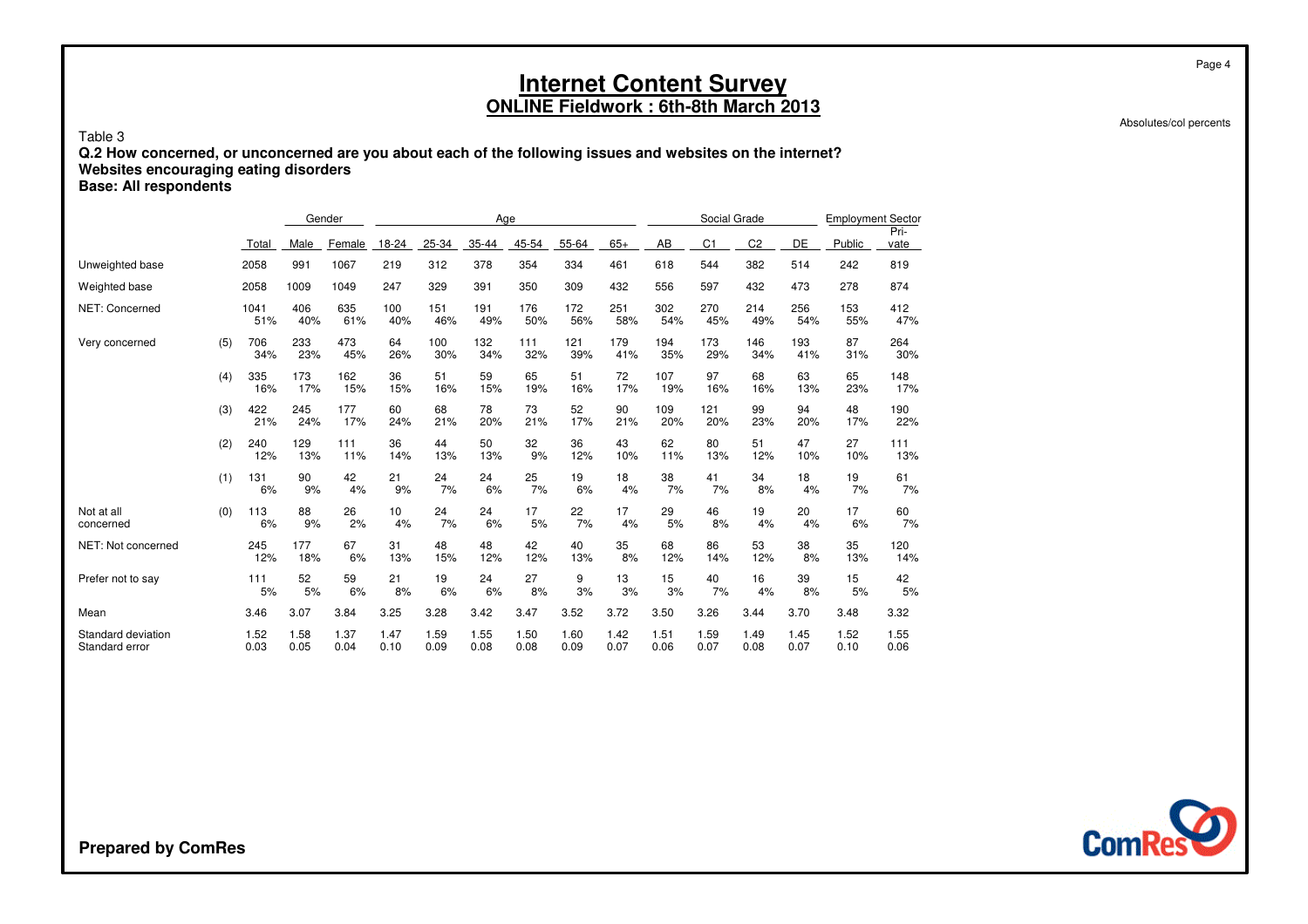Absolutes/col percents

Page 5

### Table 3 **Q.2 How concerned, or unconcerned are you about each of the following issues and websites on the internet?Websites encouraging eating disorders**

**Base: All respondents**

|                                      |     |              |              |                      |              |                           |               | Region        |                      |              |              |              |              |
|--------------------------------------|-----|--------------|--------------|----------------------|--------------|---------------------------|---------------|---------------|----------------------|--------------|--------------|--------------|--------------|
|                                      |     | Total        | Scotland     | North East           | North West   | Yorkshire &<br>Humberside | West Midlands | East Midlands | Wales                | Eastern      | London       | South East   | South West   |
| Unweighted base                      |     | 2058         | 164          | 90                   | 242          | 163                       | 198           | 160           | 111                  | 176          | 266          | 305          | 183          |
| Weighted base                        |     | 2058         | 179          | 93                   | 242          | 182                       | 190           | 160           | 109                  | 193          | 259          | 264          | 188          |
| NET: Concerned                       |     | 1041<br>51%  | 79<br>44%    | 49<br>52%            | 118<br>49%   | 89<br>49%                 | 102<br>53%    | 90<br>56%     | 62<br>57%            | 91<br>47%    | 122<br>47%   | 139<br>53%   | 100<br>53%   |
| Very concerned                       | (5) | 706<br>34%   | 52<br>29%    | 33<br>35%            | 87<br>36%    | 60<br>33%                 | 62<br>33%     | 63<br>39%     | 44<br>40%            | 65<br>34%    | 82<br>32%    | 98<br>37%    | 60<br>32%    |
|                                      | (4) | 335<br>16%   | 27<br>15%    | 16<br>17%            | 31<br>13%    | 29<br>16%                 | 40<br>21%     | 27<br>17%     | 18<br>17%            | 26<br>13%    | 40<br>15%    | 41<br>16%    | 40<br>21%    |
|                                      | (3) | 422<br>21%   | 45<br>25%    | 19<br>21%            | 55<br>23%    | 38<br>21%                 | 45<br>24%     | 36<br>23%     | 18<br>17%            | 44<br>23%    | 46<br>18%    | 53<br>20%    | 23<br>12%    |
|                                      | (2) | 240<br>12%   | 24<br>13%    | 10<br>10%            | 32<br>13%    | 27<br>15%                 | 19<br>10%     | 13<br>8%      | 10<br>9%             | 21<br>11%    | 32<br>12%    | 27<br>10%    | 26<br>14%    |
|                                      | (1) | 131<br>6%    | 11<br>6%     | $\overline{7}$<br>7% | 13<br>5%     | 11<br>6%                  | 12<br>6%      | 6<br>4%       | 3<br>3%              | 15<br>8%     | 21<br>8%     | 17<br>6%     | 16<br>8%     |
| Not at all<br>concerned              | (0) | 113<br>6%    | 14<br>8%     | 3<br>3%              | 9<br>4%      | 8<br>4%                   | 6<br>3%       | 9<br>6%       | $\overline{7}$<br>6% | 16<br>8%     | 18<br>7%     | 14<br>5%     | 9<br>5%      |
| NET: Not concerned                   |     | 245<br>12%   | 26<br>14%    | 10<br>10%            | 22<br>9%     | 18<br>10%                 | 19<br>10%     | 15<br>10%     | 10<br>9%             | 31<br>16%    | 39<br>15%    | 31<br>12%    | 25<br>13%    |
| Prefer not to say                    |     | 111<br>5%    | 6<br>3%      | 6<br>6%              | 15<br>6%     | 9<br>5%                   | 6<br>3%       | 5<br>3%       | 9<br>8%              | 6<br>3%      | 20<br>8%     | 14<br>5%     | 13<br>7%     |
| Mean                                 |     | 3.46         | 3.24         | 3.57                 | 3.53         | 3.45                      | 3.55          | 3.65          | 3.70                 | 3.30         | 3.32         | 3.54         | 3.44         |
| Standard deviation<br>Standard error |     | 1.52<br>0.03 | 1.57<br>0.12 | 1.45<br>0.16         | 1.46<br>0.10 | 1.48<br>0.12              | 1.40<br>0.10  | 1.47<br>0.12  | 1.52<br>0.15         | 1.63<br>0.13 | 1.61<br>0.10 | 1.53<br>0.09 | 1.55<br>0.12 |

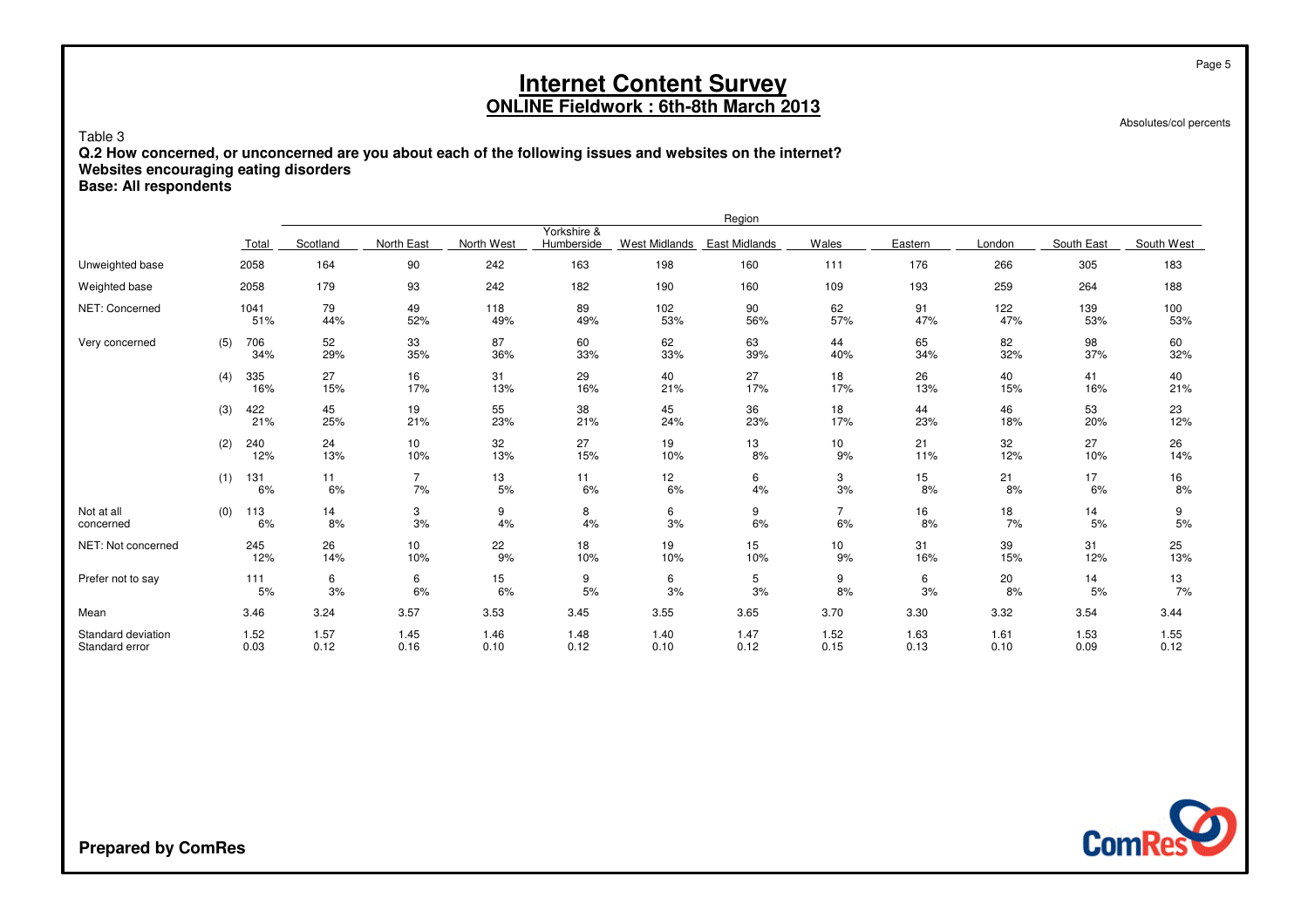Absolutes/col percents

Page 6

#### Table 4

 **Q.2 How concerned, or unconcerned are you about each of the following issues and websites on the internet?Computer generated images or cartoons of child sexual abuseBase: All respondents**

|                                      |     |              |              | Gender       |              |              | Age          |                      |                      |                      |              | Social Grade   |                |              | <b>Employment Sector</b> |              |
|--------------------------------------|-----|--------------|--------------|--------------|--------------|--------------|--------------|----------------------|----------------------|----------------------|--------------|----------------|----------------|--------------|--------------------------|--------------|
|                                      |     | Total        | Male         | Female       | 18-24        | 25-34        | 35-44        | 45-54                | 55-64                | $65+$                | AB           | C <sub>1</sub> | C <sub>2</sub> | DE           | Public                   | Pri-<br>vate |
| Unweighted base                      |     | 2058         | 991          | 1067         | 219          | 312          | 378          | 354                  | 334                  | 461                  | 618          | 544            | 382            | 514          | 242                      | 819          |
| Weighted base                        |     | 2058         | 1009         | 1049         | 247          | 329          | 391          | 350                  | 309                  | 432                  | 556          | 597            | 432            | 473          | 278                      | 874          |
| <b>NET: Concerned</b>                |     | 1577<br>77%  | 733<br>73%   | 844<br>80%   | 152<br>62%   | 226<br>68%   | 275<br>70%   | 281<br>80%           | 261<br>85%           | 383<br>89%           | 431<br>78%   | 448<br>75%     | 337<br>78%     | 361<br>76%   | 204<br>74%               | 645<br>74%   |
| Very concerned                       | (5) | 1289<br>63%  | 563<br>56%   | 726<br>69%   | 103<br>42%   | 173<br>52%   | 207<br>53%   | 234<br>67%           | 231<br>75%           | 341<br>79%           | 349<br>63%   | 354<br>59%     | 273<br>63%     | 313<br>66%   | 167<br>60%               | 494<br>57%   |
|                                      | (4) | 288<br>14%   | 170<br>17%   | 118<br>11%   | 49<br>20%    | 53<br>16%    | 68<br>17%    | 46<br>13%            | 30<br>10%            | 43<br>10%            | 82<br>15%    | 95<br>16%      | 64<br>15%      | 48<br>10%    | 37<br>13%                | 151<br>17%   |
|                                      | (3) | 166<br>8%    | 93<br>9%     | 73<br>7%     | 35<br>14%    | 38<br>11%    | 41<br>10%    | 20<br>6%             | 14<br>5%             | 18<br>4%             | 54<br>10%    | 36<br>6%       | 39<br>9%       | 36<br>8%     | 34<br>12%                | 87<br>10%    |
|                                      | (2) | 93<br>5%     | 56<br>6%     | 38<br>4%     | 19<br>8%     | 25<br>8%     | 23<br>6%     | 11<br>3%             | 10<br>3%             | 5<br>1%              | 23<br>4%     | 34<br>6%       | 18<br>4%       | 19<br>4%     | 5<br>2%                  | 54<br>6%     |
|                                      | (1) | 53<br>3%     | 31<br>3%     | 23<br>2%     | 13<br>5%     | 10<br>3%     | 11<br>3%     | $\overline{7}$<br>2% | 6<br>2%              | $\overline{7}$<br>2% | 14<br>3%     | 22<br>4%       | 11<br>3%       | 6<br>1%      | 10<br>4%                 | 21<br>2%     |
| Not at all<br>concerned              | (0) | 58<br>3%     | 42<br>4%     | 17<br>2%     | 5<br>2%      | 14<br>4%     | 18<br>5%     | 5<br>1%              | 10<br>3%             | 6<br>1%              | 20<br>4%     | 16<br>3%       | 10<br>2%       | 12<br>3%     | 11<br>4%                 | 26<br>3%     |
| NET: Not concerned                   |     | 112<br>5%    | 73<br>7%     | 39<br>4%     | 17<br>7%     | 24<br>7%     | 29<br>7%     | 12<br>4%             | 16<br>5%             | 13<br>3%             | 34<br>6%     | 39<br>6%       | 21<br>5%       | 18<br>4%     | 21<br>8%                 | 47<br>5%     |
| Prefer not to say                    |     | 109<br>5%    | 54<br>5%     | 55<br>5%     | 23<br>9%     | 17<br>5%     | 24<br>6%     | 26<br>7%             | $\overline{7}$<br>2% | 12<br>3%             | 13<br>2%     | 39<br>7%       | 18<br>4%       | 38<br>8%     | 14<br>5%                 | 42<br>5%     |
| Mean                                 |     | 4.28         | 4.10         | 4.45         | 3.88         | 4.00         | 4.04         | 4.46                 | 4.46                 | 4.63                 | 4.23         | 4.21           | 4.30           | 4.40         | 4.18                     | 4.16         |
| Standard deviation<br>Standard error |     | 1.26<br>0.03 | 1.38<br>0.04 | 1.11<br>0.03 | 1.34<br>0.09 | 1.42<br>0.08 | 1.41<br>0.08 | 1.08<br>0.06         | 1.20<br>0.07         | 0.94<br>0.04         | 1.30<br>0.05 | 1.32<br>0.06   | 1.20<br>0.06   | 1.18<br>0.05 | 1.35<br>0.09             | 1.29<br>0.05 |

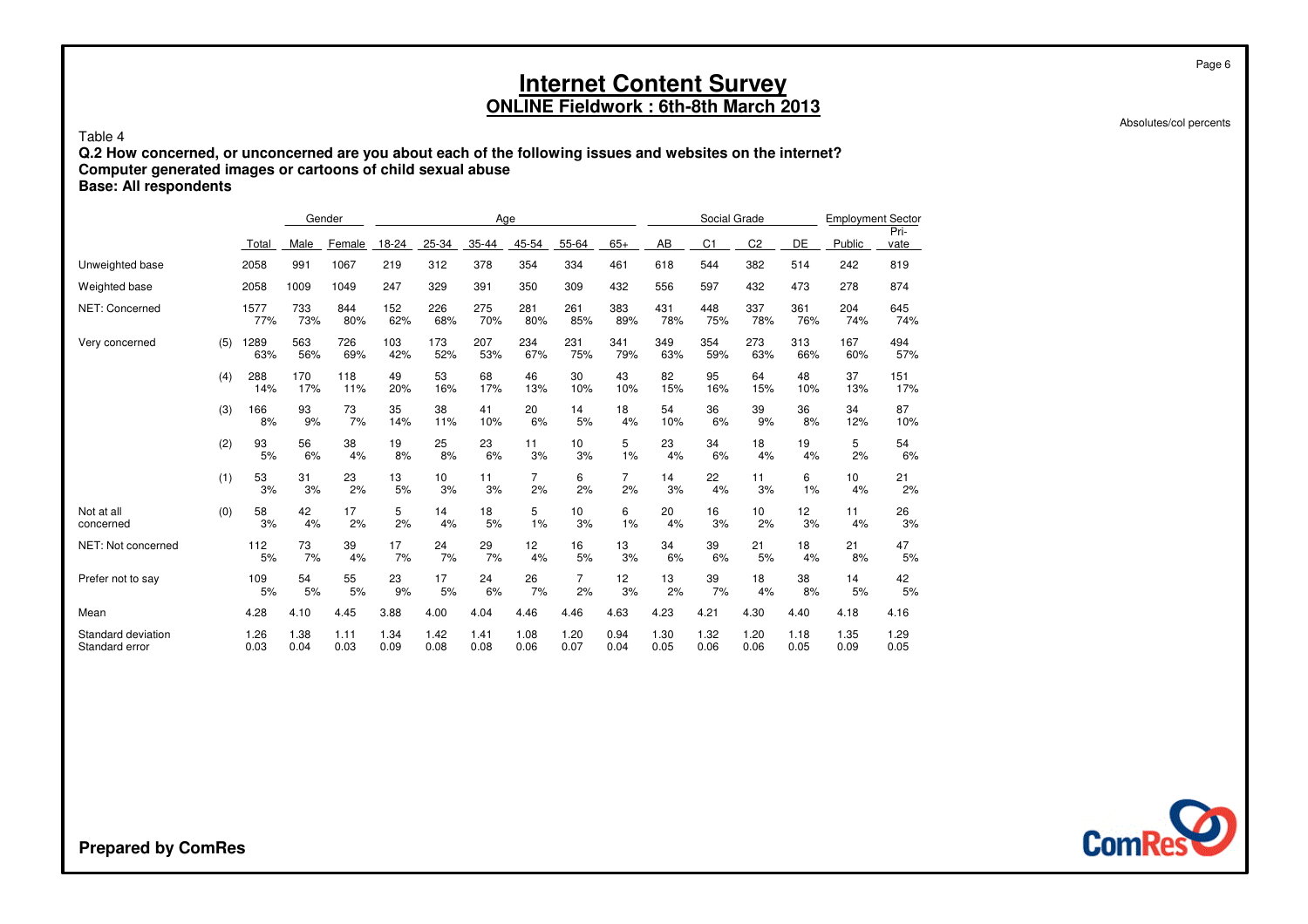Absolutes/col percents

Page 7

#### Table 4

 **Q.2 How concerned, or unconcerned are you about each of the following issues and websites on the internet?Computer generated images or cartoons of child sexual abuse**

### **Base: All respondents**

|                                      |     |              |                      |                      |              |                           |                      | Region               |                    |              |              |              |                      |
|--------------------------------------|-----|--------------|----------------------|----------------------|--------------|---------------------------|----------------------|----------------------|--------------------|--------------|--------------|--------------|----------------------|
|                                      |     | Total        | Scotland             | North East           | North West   | Yorkshire &<br>Humberside | West Midlands        | East Midlands        | Wales              | Eastern      | London       | South East   | South West           |
| Unweighted base                      |     | 2058         | 164                  | 90                   | 242          | 163                       | 198                  | 160                  | 111                | 176          | 266          | 305          | 183                  |
| Weighted base                        |     | 2058         | 179                  | 93                   | 242          | 182                       | 190                  | 160                  | 109                | 193          | 259          | 264          | 188                  |
| NET: Concerned                       |     | 1577<br>77%  | 132<br>74%           | 74<br>79%            | 186<br>77%   | 140<br>77%                | 152<br>$80\%$        | 125<br>78%           | 85<br>78%          | 141<br>73%   | 189<br>73%   | 207<br>79%   | 146<br>78%           |
| Very concerned                       | (5) | 1289<br>63%  | 104<br>58%           | 60<br>64%            | 159<br>66%   | 119<br>66%                | 122<br>64%           | 107<br>67%           | 69<br>64%          | 111<br>58%   | 144<br>56%   | 176<br>67%   | 117<br>62%           |
|                                      | (4) | 288<br>14%   | 27<br>15%            | 14<br>15%            | 27<br>11%    | 21<br>11%                 | 30<br>16%            | 18<br>11%            | 16<br>14%          | 30<br>16%    | 45<br>17%    | 31<br>12%    | 29<br>15%            |
|                                      | (3) | 166<br>8%    | 22<br>12%            | 6<br>6%              | 13<br>5%     | 13<br>7%                  | 20<br>10%            | 11<br>7%             | 11<br>10%          | 19<br>10%    | 20<br>8%     | 16<br>6%     | 16<br>8%             |
|                                      | (2) | 93<br>5%     | 8<br>$5%$            | $\overline{c}$<br>2% | 12<br>5%     | $\overline{7}$<br>4%      | $\overline{7}$<br>4% | 6<br>3%              | $\mathbf{1}$<br>1% | 14<br>7%     | 16<br>6%     | 12<br>5%     | 8<br>4%              |
|                                      | (1) | 53<br>3%     | $\overline{c}$<br>1% | 3<br>3%              | 8<br>3%      | 12<br>7%                  | 3<br>1%              | 6<br>3%              | $\mathbf 1$<br>1%  | 9<br>5%      | 5<br>2%      | 3<br>1%      | $\overline{c}$<br>1% |
| Not at all<br>concerned              | (0) | 58<br>3%     | 9<br>5%              | 3<br>3%              | 8<br>3%      | 1%                        | 3<br>2%              | $\overline{7}$<br>4% | 2<br>2%            | 3<br>2%      | 11<br>4%     | 8<br>3%      | 3<br>2%              |
| NET: Not concerned                   |     | 112<br>5%    | 11<br>6%             | 6<br>6%              | 16<br>6%     | 13<br>7%                  | 6<br>3%              | 12<br>8%             | 3<br>3%            | 12<br>6%     | 16<br>6%     | 11<br>4%     | 5<br>3%              |
| Prefer not to say                    |     | 109<br>5%    | 6<br>3%              | 6<br>6%              | 15<br>6%     | 8<br>5%                   | 5<br>3%              | 5<br>3%              | 9<br>8%            | 6<br>3%      | 18<br>7%     | 16<br>6%     | 13<br>7%             |
| Mean                                 |     | 4.28         | 4.14                 | 4.34                 | 4.29         | 4.29                      | 4.37                 | 4.26                 | 4.45               | 4.14         | 4.14         | 4.37         | 4.38                 |
| Standard deviation<br>Standard error |     | 1.26<br>0.03 | 1.36<br>0.11         | 1.25<br>0.13         | 1.32<br>0.09 | 1.27<br>0.10              | 1.09<br>0.08         | 1.38<br>0.11         | 1.03<br>0.10       | 1.30<br>0.10 | 1.36<br>0.09 | 1.22<br>0.07 | 1.09<br>0.08         |

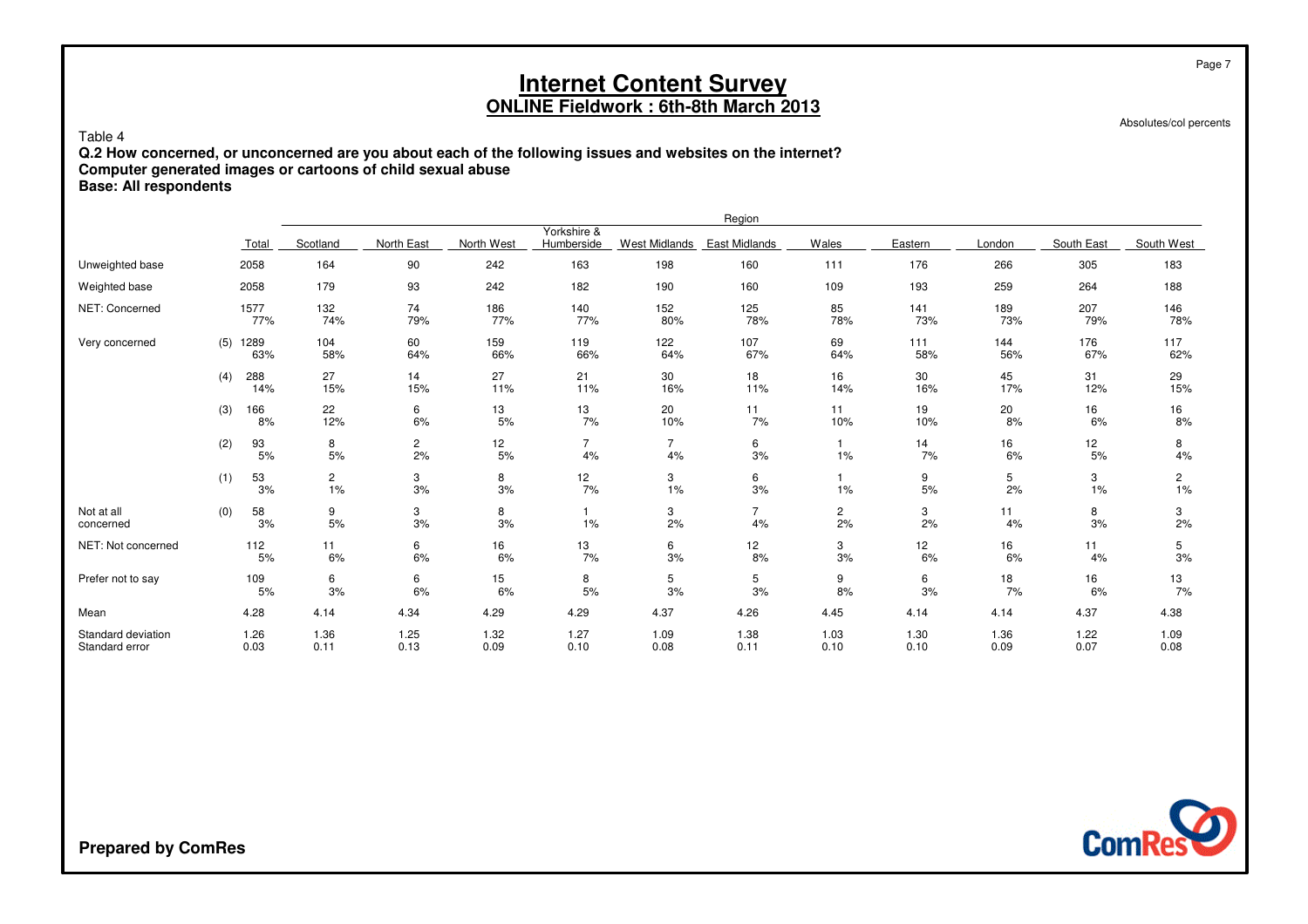Absolutes/col percents

Page 8

#### Table 5 **Q.2 How concerned, or unconcerned are you about each of the following issues and websites on the internet?Very extreme/ violent pornographyBase: All respondents**

|                                      |     |              | Gender       |              |              |              | Age          |              |              |              |              | Social Grade   |                |              | <b>Employment Sector</b> |              |
|--------------------------------------|-----|--------------|--------------|--------------|--------------|--------------|--------------|--------------|--------------|--------------|--------------|----------------|----------------|--------------|--------------------------|--------------|
|                                      |     | Total        | Male         | Female       | 18-24        | 25-34        | 35-44        | 45-54        | 55-64        | $65+$        | AB           | C <sub>1</sub> | C <sub>2</sub> | DE           | Public                   | Pri-<br>vate |
| Unweighted base                      |     | 2058         | 991          | 1067         | 219          | 312          | 378          | 354          | 334          | 461          | 618          | 544            | 382            | 514          | 242                      | 819          |
| Weighted base                        |     | 2058         | 1009         | 1049         | 247          | 329          | 391          | 350          | 309          | 432          | 556          | 597            | 432            | 473          | 278                      | 874          |
| <b>NET: Concerned</b>                |     | 1395<br>68%  | 600<br>60%   | 794<br>76%   | 114<br>46%   | 187<br>57%   | 237<br>61%   | 251<br>72%   | 243<br>79%   | 362<br>84%   | 400<br>72%   | 376<br>63%     | 289<br>67%     | 330<br>70%   | 187<br>67%               | 541<br>62%   |
| Very concerned                       | (5) | 1086<br>53%  | 421<br>42%   | 665<br>63%   | 66<br>27%    | 136<br>41%   | 175<br>45%   | 183<br>52%   | 204<br>66%   | 322<br>75%   | 297<br>53%   | 295<br>49%     | 226<br>52%     | 269<br>57%   | 138<br>50%               | 381<br>44%   |
|                                      | (4) | 309<br>15%   | 180<br>18%   | 129<br>12%   | 47<br>19%    | 51<br>16%    | 62<br>16%    | 68<br>19%    | 39<br>13%    | 41<br>9%     | 103<br>19%   | 81<br>14%      | 64<br>15%      | 61<br>13%    | 49<br>18%                | 160<br>18%   |
|                                      | (3) | 212<br>10%   | 125<br>12%   | 87<br>8%     | 44<br>18%    | 44<br>13%    | 43<br>11%    | 28<br>8%     | 22<br>7%     | 31<br>7%     | 64<br>12%    | 56<br>9%       | 44<br>10%      | 48<br>10%    | 24<br>9%                 | 102<br>12%   |
|                                      | (2) | 151<br>7%    | 87<br>9%     | 64<br>6%     | 36<br>15%    | 33<br>10%    | 42<br>11%    | 20<br>6%     | 13<br>4%     | 6<br>1%      | 29<br>5%     | 51<br>9%       | 41<br>10%      | 30<br>6%     | 28<br>10%                | 76<br>9%     |
|                                      | (1) | 81<br>4%     | 56<br>6%     | 24<br>2%     | 14<br>6%     | 18<br>6%     | 17<br>4%     | 11<br>3%     | 9<br>3%      | 11<br>2%     | 19<br>3%     | 33<br>6%       | 21<br>5%       | 8<br>2%      | 11<br>4%                 | 43<br>5%     |
| Not at all<br>concerned              | (0) | 110<br>5%    | 84<br>8%     | 26<br>2%     | 17<br>7%     | 30<br>9%     | 28<br>7%     | 15<br>4%     | 12<br>4%     | 9<br>2%      | 30<br>5%     | 40<br>7%       | 19<br>4%       | 21<br>4%     | 14<br>5%                 | 68<br>8%     |
| NET: Not concerned                   |     | 191<br>9%    | 141<br>14%   | 50<br>5%     | 30<br>12%    | 48<br>15%    | 45<br>11%    | 26<br>7%     | 21<br>7%     | 20<br>5%     | 49<br>9%     | 73<br>12%      | 40<br>9%       | 29<br>6%     | 25<br>9%                 | 111<br>13%   |
| Prefer not to say                    |     | 110<br>5%    | 56<br>6%     | 54<br>5%     | 23<br>9%     | 17<br>5%     | 24<br>6%     | 24<br>7%     | 9<br>3%      | 12<br>3%     | 14<br>3%     | 41<br>7%       | 18<br>4%       | 37<br>8%     | 13<br>5%                 | 44<br>5%     |
| Mean                                 |     | 3.94         | 3.60         | 4.28         | 3.30         | 3.53         | 3.69         | 4.07         | 4.27         | 4.50         | 4.00         | 3.78           | 3.91           | 4.13         | 3.88                     | 3.67         |
| Standard deviation<br>Standard error |     | 1.50<br>0.03 | 1.65<br>0.05 | 1.25<br>0.04 | 1.55<br>0.11 | 1.68<br>0.10 | 1.61<br>0.09 | 1.39<br>0.08 | 1.34<br>0.07 | 1.11<br>0.05 | 1.44<br>0.06 | 1.63<br>0.07   | 1.49<br>0.08   | 1.38<br>0.06 | 1.50<br>0.10             | 1.62<br>0.06 |

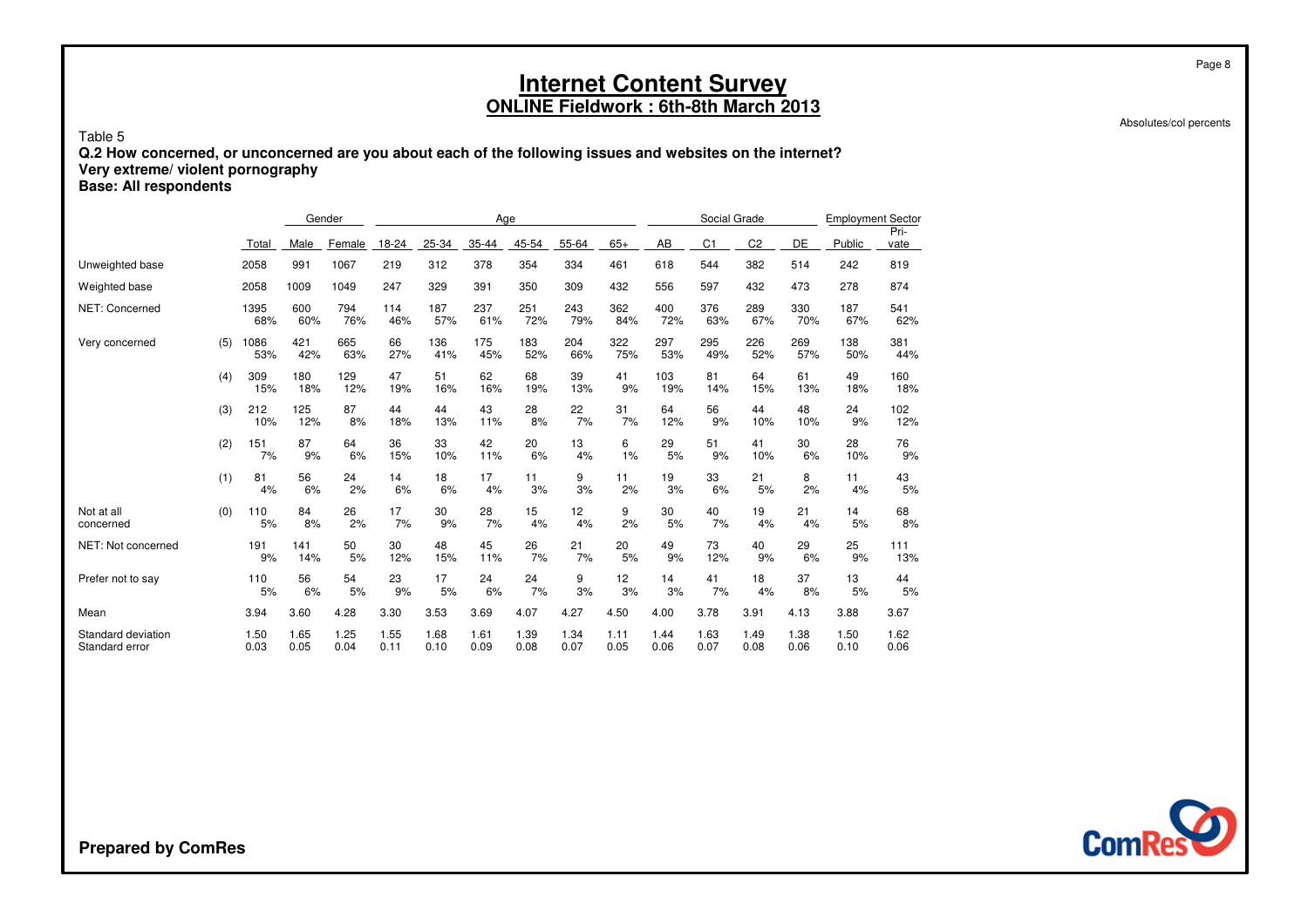Absolutes/col percents

Page 9

#### Table 5 **Q.2 How concerned, or unconcerned are you about each of the following issues and websites on the internet?Very extreme/ violent pornographyBase: All respondents**

|                                      |     |              |                      |              |              |                           |                      | Region               |                      |              |              |              |              |
|--------------------------------------|-----|--------------|----------------------|--------------|--------------|---------------------------|----------------------|----------------------|----------------------|--------------|--------------|--------------|--------------|
|                                      |     | Total        | Scotland             | North East   | North West   | Yorkshire &<br>Humberside | <b>West Midlands</b> | <b>East Midlands</b> | Wales                | Eastern      | London       | South East   | South West   |
| Unweighted base                      |     | 2058         | 164                  | 90           | 242          | 163                       | 198                  | 160                  | 111                  | 176          | 266          | 305          | 183          |
| Weighted base                        |     | 2058         | 179                  | 93           | 242          | 182                       | 190                  | 160                  | 109                  | 193          | 259          | 264          | 188          |
| NET: Concerned                       |     | 1395<br>68%  | 127<br>71%           | 68<br>73%    | 168<br>69%   | 127<br>70%                | 127<br>67%           | 109<br>68%           | 74<br>67%            | 127<br>66%   | 165<br>64%   | 188<br>71%   | 115<br>61%   |
| Very concerned                       | (5) | 1086<br>53%  | 95<br>53%            | 51<br>54%    | 132<br>55%   | 100<br>55%                | 95<br>50%            | 90<br>56%            | 60<br>55%            | 94<br>49%    | 126<br>49%   | 153<br>58%   | 89<br>48%    |
|                                      | (4) | 309<br>15%   | 32<br>18%            | 17<br>19%    | 36<br>15%    | 27<br>15%                 | 32<br>17%            | 19<br>12%            | 13<br>12%            | 33<br>17%    | 38<br>15%    | 35<br>13%    | 26<br>14%    |
|                                      | (3) | 212<br>10%   | 13<br>7%             | 9<br>10%     | 25<br>10%    | 21<br>12%                 | 20<br>11%            | 19<br>12%            | 10<br>9%             | 23<br>12%    | 27<br>10%    | 24<br>9%     | 20<br>11%    |
|                                      | (2) | 151<br>7%    | 12<br>7%             | 5<br>5%      | 10<br>4%     | 13<br>7%                  | 20<br>11%            | $\overline{7}$<br>5% | 10<br>9%             | 17<br>9%     | 20<br>8%     | 20<br>7%     | 17<br>9%     |
|                                      | (1) | 81<br>4%     | 3<br>2%              | 2%           | 16<br>6%     | 8<br>4%                   | 6<br>$3%$            | 6<br>4%              | 3<br>2%              | 6<br>3%      | 11<br>4%     | 8<br>$3%$    | 14<br>7%     |
| Not at all<br>concerned              | (0) | 110<br>5%    | 17<br>10%            | 4<br>5%      | 8<br>3%      | 5<br>$3%$                 | 11<br>6%             | 13<br>8%             | $\overline{c}$<br>2% | 13<br>7%     | 19<br>7%     | 9<br>$3%$    | 8<br>4%      |
| NET: Not concerned                   |     | 191<br>9%    | 20<br>11%            | 6<br>6%      | 24<br>10%    | 13<br>7%                  | 17<br>9%             | 19<br>12%            | 5<br>4%              | 19<br>10%    | 30<br>12%    | 17<br>6%     | 22<br>12%    |
| Prefer not to say                    |     | 110<br>5%    | $\overline{7}$<br>4% | 6<br>6%      | 15<br>6%     | $\overline{7}$<br>4%      | 5<br>3%              | 5<br>3%              | 11<br>10%            | 6<br>3%      | 17<br>7%     | 16<br>6%     | 13<br>7%     |
| Mean                                 |     | 3.94         | 3.89                 | 4.12         | 4.03         | 4.06                      | 3.84                 | 3.90                 | 4.15                 | 3.83         | 3.79         | 4.13         | 3.78         |
| Standard deviation<br>Standard error |     | 1.50<br>0.03 | 1.63<br>0.13         | 1.36<br>0.15 | 1.44<br>0.10 | 1.37<br>0.11              | 1.52<br>0.11         | 1.62<br>0.13         | 1.30<br>0.13         | 1.54<br>0.12 | 1.62<br>0.10 | 1.37<br>0.08 | 1.56<br>0.12 |

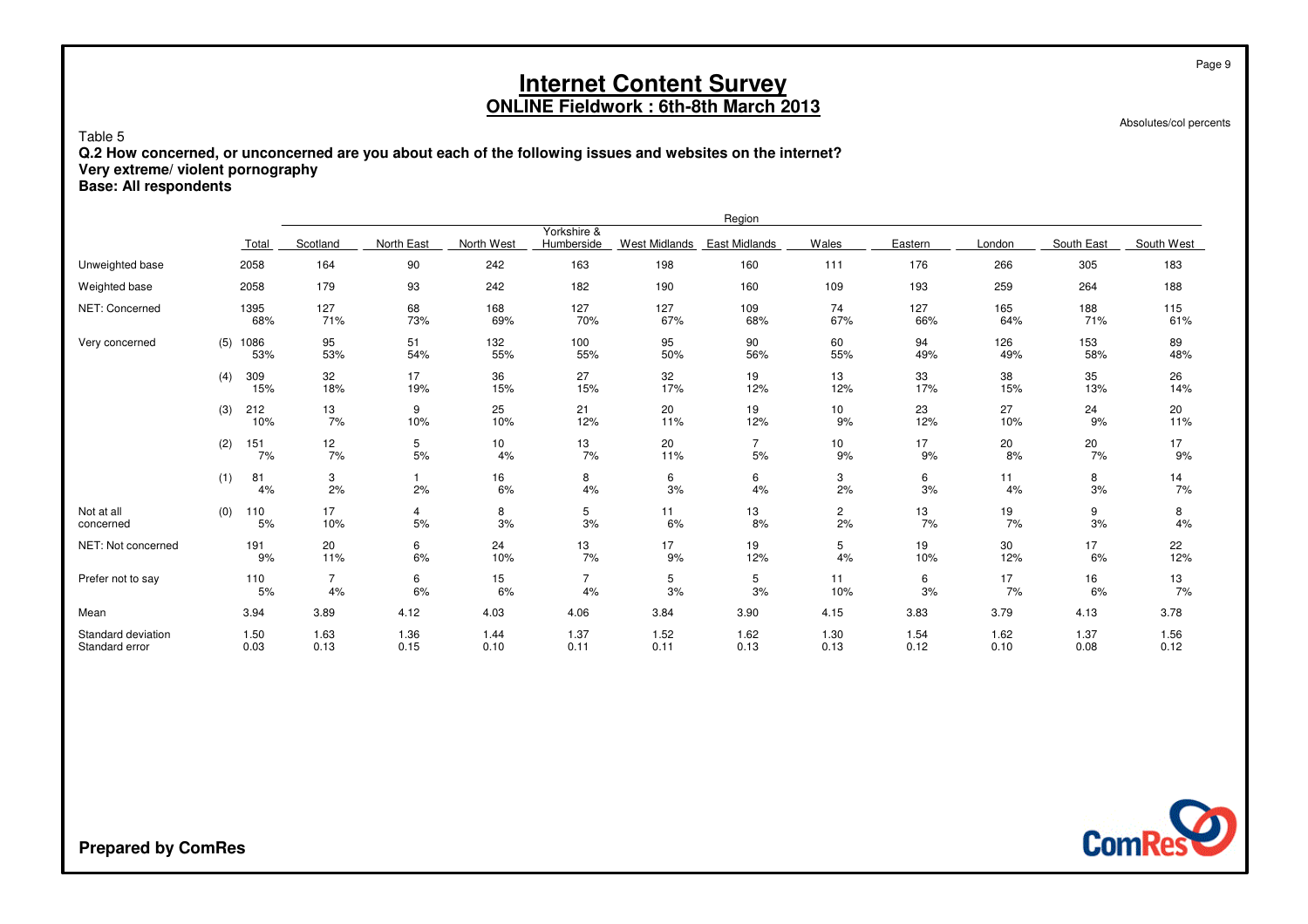Absolutes/col percents

Page 10

#### Table 6 **Q.2 How concerned, or unconcerned are you about each of the following issues and websites on the internet?Terrorist websitesBase: All respondents**

Gender AgeSocial Grade Employment Sector Pri-Total Male<u>e Female 18-24 25-34 35-44 45-54 55-64 65+</u>  $65+$  AB <u>B C1 C2 DE Public vate</u> Unweighted base <sup>2058</sup> <sup>991</sup> <sup>1067</sup> <sup>219</sup> <sup>312</sup> <sup>378</sup> <sup>354</sup> <sup>334</sup> <sup>461</sup> <sup>618</sup> <sup>544</sup> <sup>382</sup> <sup>514</sup> <sup>242</sup> <sup>819</sup> Weighted base <sup>2058</sup> <sup>1009</sup> <sup>1049</sup> <sup>247</sup> <sup>329</sup> <sup>391</sup> <sup>350</sup> <sup>309</sup> <sup>432</sup> <sup>556</sup> <sup>597</sup> <sup>432</sup> <sup>473</sup> <sup>278</sup> <sup>874</sup> NET: Concerned <sup>1505</sup> <sup>715</sup> <sup>790</sup> <sup>144</sup> <sup>212</sup> <sup>271</sup> <sup>262</sup> <sup>252</sup> <sup>364</sup> <sup>421</sup> <sup>408</sup> <sup>328</sup> <sup>348</sup> <sup>185</sup> <sup>627</sup> 73% 71% 75% 58% 64% 69% 75% 82% 84% 76% 68% 76% 74% 67% 72% Very concerned  $(5)$  1217 <sup>556</sup> <sup>660</sup> <sup>108</sup> <sup>154</sup> <sup>199</sup> <sup>218</sup> <sup>225</sup> <sup>313</sup> <sup>329</sup> <sup>331</sup> <sup>269</sup> <sup>288</sup> <sup>147</sup> <sup>479</sup> 59% 55% 63% 44% 47% 51% 62% 73% 72% 59% 55% 62% 61% 53% 55% (4) 289 <sup>159</sup> <sup>130</sup> <sup>36</sup> <sup>58</sup> <sup>72</sup> <sup>43</sup> <sup>27</sup> <sup>51</sup> <sup>92</sup> <sup>77</sup> <sup>60</sup> <sup>60</sup> <sup>38</sup> <sup>148</sup> 14% 16% 12% 15% 18% 19% 12% 9% 12% 17% 13% 14% 13% 14% 17% (3) <sup>211</sup> <sup>107</sup> <sup>104</sup> <sup>43</sup> <sup>50</sup> <sup>39</sup> <sup>30</sup> <sup>21</sup> <sup>30</sup> <sup>59</sup> <sup>50</sup> <sup>52</sup> <sup>50</sup> <sup>34</sup> <sup>94</sup> 10% 11% 10% 17% 15% 10% 8% 7% 7% 11% 8% 12% 11% 12% 11% (2) 126 <sup>64</sup> <sup>62</sup> <sup>22</sup> <sup>25</sup> <sup>33</sup> <sup>19</sup> <sup>17</sup> <sup>10</sup> <sup>34</sup> <sup>45</sup> <sup>22</sup> <sup>25</sup> <sup>23</sup> <sup>62</sup> 6% 6% 6% 9% 8% 9% 5% 6% 2% 6% 8% 5% 5% 8% 7% (1) 56 <sup>33</sup> <sup>23</sup> <sup>9</sup> <sup>15</sup> <sup>8</sup> <sup>7</sup> <sup>7</sup> <sup>11</sup> <sup>15</sup> <sup>29</sup> <sup>7</sup> <sup>6</sup> <sup>10</sup> <sup>27</sup> 3% 3% 2% 4% 4% 2% 2% 2% 2% 3% 5% 2% 1% 4% 3% Not at all (0) $\frac{51}{2\%}$  <sup>38</sup> <sup>13</sup> <sup>8</sup> <sup>10</sup> <sup>16</sup> <sup>7</sup> <sup>4</sup> <sup>7</sup> <sup>13</sup> <sup>23</sup> <sup>9</sup> <sup>6</sup> <sup>11</sup> <sup>23</sup> concerned 2% 4% 1% 3% 3% 4% 2% 1% 2% 2% 4% 2% 1% 4% 3% NET: Not concerned <sup>107</sup> <sup>71</sup> <sup>36</sup> <sup>17</sup> <sup>24</sup> <sup>23</sup> <sup>14</sup> <sup>11</sup> <sup>17</sup> <sup>27</sup> <sup>52</sup> <sup>15</sup> <sup>12</sup> <sup>21</sup> <sup>50</sup> 5% 7% 3% 7% 7% 6% 4% 4% 4% 5% 9% 4% 2% 8% 6% Prefer not to say <sup>108</sup> <sup>51</sup> <sup>57</sup> <sup>21</sup> <sup>18</sup> <sup>24</sup> <sup>26</sup> <sup>7</sup> <sup>11</sup> <sup>14</sup> <sup>40</sup> <sup>15</sup> <sup>38</sup> <sup>14</sup> <sup>42</sup> 5% 5% 5% 8% 6% 6% 7% 2% 3% 3% 7% 3% 8% 5% 5% Mean 4.20 4.07 4.31 3.83 3.91 4.02 4.32 4.44 4.49 4.20 4.02 4.28 4.34 3.97 4.11 Standard deviation 1.28 1.38 1.16 1.40 1.38 1.37 1.20 1.13 1.08 1.25 1.47 1.18 1.11 1.44 1.31 Standard error 0.030.04 0.04 0.10 0.08 0.07 0.07 0.06 0.05 0.05 0.06 0.06 0.05 0.10 0.05

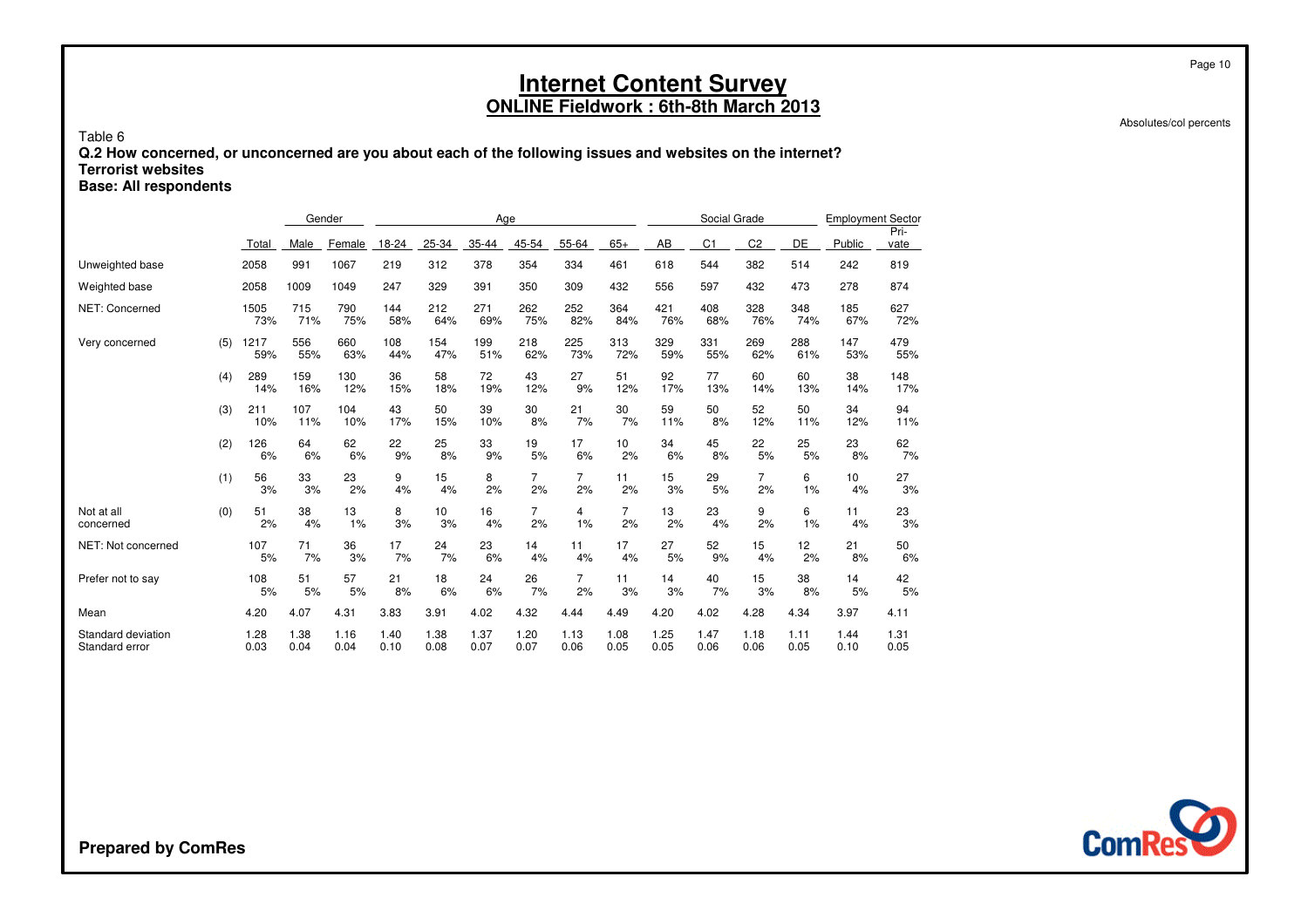Absolutes/col percents

Page 11

Table 6 **Q.2 How concerned, or unconcerned are you about each of the following issues and websites on the internet?Terrorist websitesBase: All respondents**

|                                      |     |                   |                      |                      |              |                           |                      | Region                |                      |                      |              |                      |              |
|--------------------------------------|-----|-------------------|----------------------|----------------------|--------------|---------------------------|----------------------|-----------------------|----------------------|----------------------|--------------|----------------------|--------------|
|                                      |     | Total             | Scotland             | North East           | North West   | Yorkshire &<br>Humberside | <b>West Midlands</b> | East Midlands         | Wales                | Eastern              | London       | South East           | South West   |
| Unweighted base                      |     | 2058              | 164                  | 90                   | 242          | 163                       | 198                  | 160                   | 111                  | 176                  | 266          | 305                  | 183          |
| Weighted base                        |     | 2058              | 179                  | 93                   | 242          | 182                       | 190                  | 160                   | 109                  | 193                  | 259          | 264                  | 188          |
| NET: Concerned                       |     | 1505<br>73%       | 124<br>69%           | 68<br>73%            | 178<br>74%   | 138<br>76%                | 146<br>77%           | 122<br>77%            | 75<br>69%            | 142<br>74%           | 177<br>68%   | 208<br>79%           | 128<br>68%   |
| Very concerned                       |     | $(5)$ 1217<br>59% | 96<br>54%            | 57<br>61%            | 149<br>62%   | 106<br>58%                | 111<br>58%           | 107<br>67%            | 63<br>58%            | 113<br>59%           | 139<br>54%   | 172<br>65%           | 102<br>54%   |
|                                      | (4) | 289<br>14%        | 27<br>15%            | 11<br>12%            | 28<br>12%    | 32<br>18%                 | 34<br>18%            | 15<br>10%             | 12<br>11%            | 29<br>15%            | 38<br>15%    | 36<br>14%            | 26<br>14%    |
|                                      | (3) | 211<br>10%        | 15<br>9%             | $\overline{7}$<br>7% | 27<br>11%    | 14<br>8%                  | 19<br>10%            | 13<br>8%              | 17<br>15%            | 20<br>10%            | 31<br>12%    | 22<br>8%             | 26<br>14%    |
|                                      | (2) | 126<br>6%         | 18<br>10%            | 8<br>8%              | 14<br>6%     | 9<br>5%                   | 9<br>5%              | 10 <sub>1</sub><br>6% | 6<br>6%              | 10<br>5%             | 15<br>6%     | 13<br>5%             | 14<br>8%     |
|                                      | (1) | 56<br>3%          | 5<br>3%              | 4<br>4%              | 4<br>2%      | 10<br>5%                  | $\overline{7}$<br>4% | 3<br>2%               | $\star$<br>$\star$   | $\overline{7}$<br>4% | 9<br>3%      | 4<br>2%              | 3<br>1%      |
| Not at all<br>concerned              | (0) | 51<br>2%          | 10<br>6%             | 1%                   | 4<br>2%      | $\star$                   | 4<br>2%              | $\overline{7}$<br>4%  | $\overline{c}$<br>1% | $\overline{7}$<br>4% | 9<br>4%      | 3<br>1%              | 3<br>1%      |
| NET: Not concerned                   |     | 107<br>5%         | 15<br>9%             | 5<br>5%              | 8<br>3%      | 11<br>6%                  | 11<br>6%             | 10<br>6%              | $\overline{c}$<br>2% | 14<br>7%             | 18<br>7%     | $\overline{7}$<br>3% | 5<br>3%      |
| Prefer not to say                    |     | 108<br>5%         | $\overline{7}$<br>4% | 6<br>6%              | 15<br>6%     | 9<br>5%                   | 5<br>3%              | 4<br>3%               | 9<br>8%              | 6<br>3%              | 19<br>7%     | 13<br>5%             | 14<br>7%     |
| Mean                                 |     | 4.20              | 3.94                 | 4.21                 | 4.30         | 4.24                      | 4.20                 | 4.24                  | 4.27                 | 4.13                 | 4.06         | 4.39                 | 4.16         |
| Standard deviation<br>Standard error |     | 1.28<br>0.03      | 1.51<br>0.12         | 1.29<br>0.14         | 1.17<br>0.08 | 1.21<br>0.10              | 1.26<br>0.09         | 1.37<br>0.11          | 1.13<br>0.11         | 1.37<br>0.11         | 1.37<br>0.09 | 1.09<br>0.06         | 1.20<br>0.09 |

**ComRes**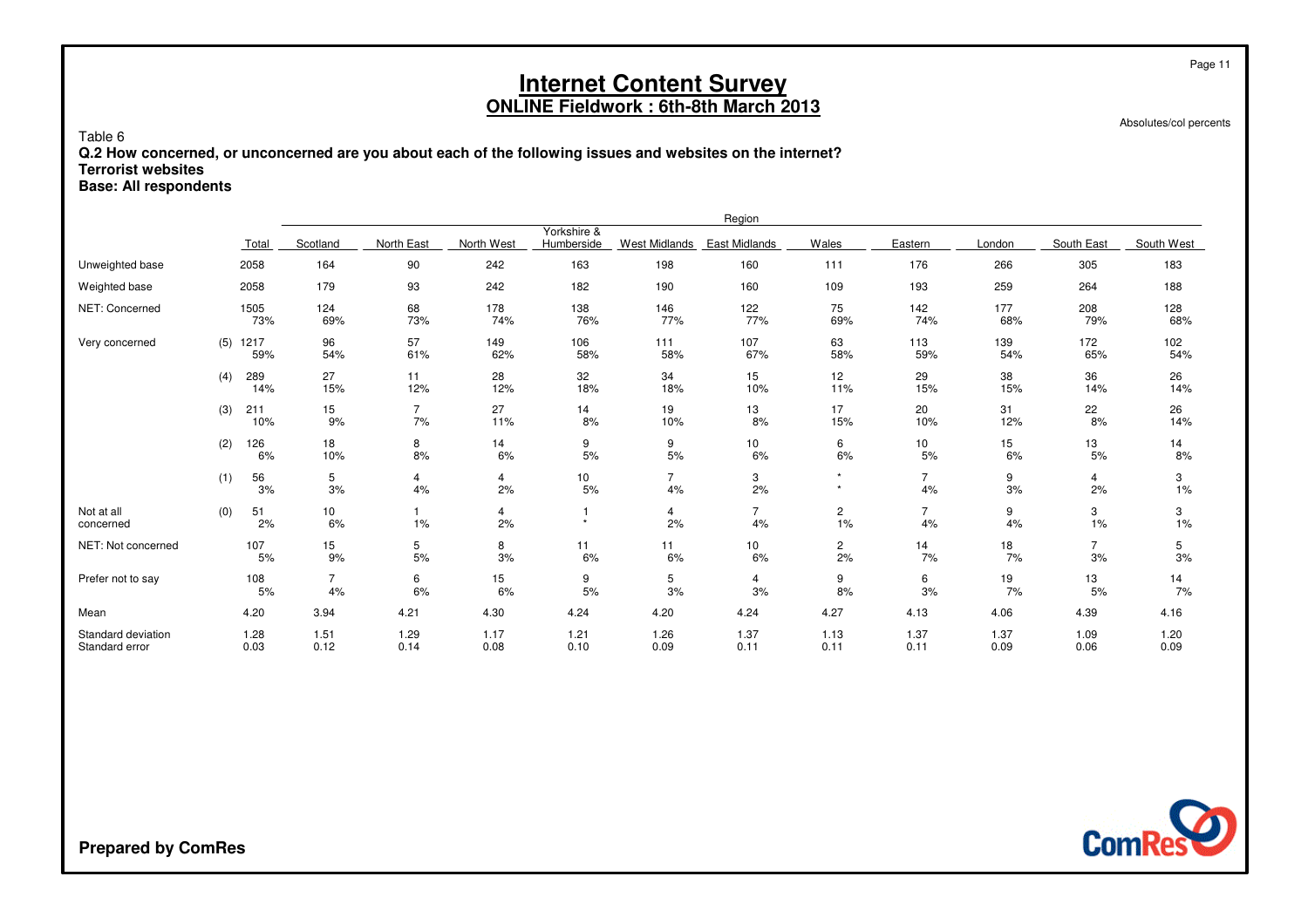Absolutes/col percents

Page 12

#### Table 7 **Q.2 How concerned, or unconcerned are you about each of the following issues and websites on the internet?Websites promoting suicideBase: All respondents**

|                                      |     |              | Gender       |              |              |              | Age          |              |                      |              |              | Social Grade   |                |              | <b>Employment Sector</b> |              |
|--------------------------------------|-----|--------------|--------------|--------------|--------------|--------------|--------------|--------------|----------------------|--------------|--------------|----------------|----------------|--------------|--------------------------|--------------|
|                                      |     | Total        | Male         | Female       | 18-24        | 25-34        | 35-44        | 45-54        | 55-64                | $65+$        | AB           | C <sub>1</sub> | C <sub>2</sub> | DE           | Public                   | Pri-<br>vate |
| Unweighted base                      |     | 2058         | 991          | 1067         | 219          | 312          | 378          | 354          | 334                  | 461          | 618          | 544            | 382            | 514          | 242                      | 819          |
| Weighted base                        |     | 2058         | 1009         | 1049         | 247          | 329          | 391          | 350          | 309                  | 432          | 556          | 597            | 432            | 473          | 278                      | 874          |
| NET: Concerned                       |     | 1260<br>61%  | 540<br>54%   | 719<br>69%   | 145<br>59%   | 178<br>54%   | 215<br>55%   | 219<br>63%   | 194<br>63%           | 308<br>71%   | 355<br>64%   | 331<br>55%     | 266<br>62%     | 307<br>65%   | 160<br>58%               | 515<br>59%   |
| Very concerned                       | (5) | 890<br>43%   | 359<br>36%   | 530<br>51%   | 82<br>33%    | 132<br>40%   | 142<br>36%   | 161<br>46%   | 150<br>49%           | 223<br>52%   | 252<br>45%   | 213<br>36%     | 190<br>44%     | 234<br>50%   | 100<br>36%               | 364<br>42%   |
|                                      | (4) | 370<br>18%   | 181<br>18%   | 189<br>18%   | 63<br>26%    | 46<br>14%    | 73<br>19%    | 58<br>17%    | 44<br>14%            | 85<br>20%    | 103<br>19%   | 118<br>20%     | 76<br>18%      | 73<br>15%    | 60<br>22%                | 152<br>17%   |
|                                      | (3) | 280<br>14%   | 151<br>15%   | 130<br>12%   | 38<br>15%    | 49<br>15%    | 65<br>17%    | 33<br>10%    | 39<br>13%            | 56<br>13%    | 86<br>15%    | 81<br>14%      | 51<br>12%      | 62<br>13%    | 43<br>16%                | 126<br>14%   |
|                                      | (2) | 181<br>9%    | 109<br>11%   | 72<br>7%     | 14<br>6%     | 38<br>12%    | 48<br>12%    | 27<br>8%     | 26<br>9%             | 27<br>6%     | 41<br>7%     | 54<br>9%       | 49<br>11%      | 37<br>8%     | 22<br>8%                 | 77<br>9%     |
|                                      | (1) | 123<br>6%    | 77<br>8%     | 46<br>4%     | 18<br>7%     | 25<br>7%     | 19<br>5%     | 24<br>7%     | 21<br>7%             | 16<br>4%     | 32<br>6%     | 54<br>9%       | 27<br>6%       | 10<br>2%     | 21<br>8%                 | 61<br>7%     |
| Not at all<br>concerned              | (0) | 101<br>5%    | 75<br>7%     | 26<br>2%     | 8<br>3%      | 20<br>6%     | 19<br>5%     | 20<br>6%     | 20<br>7%             | 14<br>3%     | 27<br>5%     | 36<br>6%       | 20<br>5%       | 18<br>4%     | 18<br>7%                 | 49<br>6%     |
| NET: Not concerned                   |     | 224<br>11%   | 152<br>15%   | 72<br>7%     | 26<br>11%    | 45<br>14%    | 38<br>10%    | 44<br>13%    | 42<br>14%            | 30<br>7%     | 60<br>11%    | 90<br>15%      | 47<br>11%      | 28<br>6%     | 39<br>14%                | 109<br>13%   |
| Prefer not to say                    |     | 113<br>6%    | 57<br>6%     | 57<br>5%     | 24<br>10%    | 19<br>6%     | 25<br>6%     | 27<br>8%     | $\overline{7}$<br>2% | 12<br>3%     | 14<br>3%     | 41<br>7%       | 20<br>5%       | 38<br>8%     | 13<br>5%                 | 47<br>5%     |
| Mean                                 |     | 3.73         | 3.43         | 4.02         | 3.68         | 3.53         | 3.58         | 3.76         | 3.71                 | 4.02         | 3.77         | 3.50           | 3.71           | 3.99         | 3.53                     | 3.65         |
| Standard deviation<br>Standard error |     | 1.52<br>0.03 | 1.63<br>0.05 | 1.34<br>0.04 | 1.41<br>0.10 | 1.61<br>0.09 | 1.49<br>0.08 | 1.60<br>0.09 | 1.62<br>0.09         | 1.34<br>0.06 | 1.49<br>0.06 | 1.60<br>0.07   | 1.53<br>0.08   | 1.38<br>0.06 | 1.57<br>0.10             | 1.56<br>0.06 |

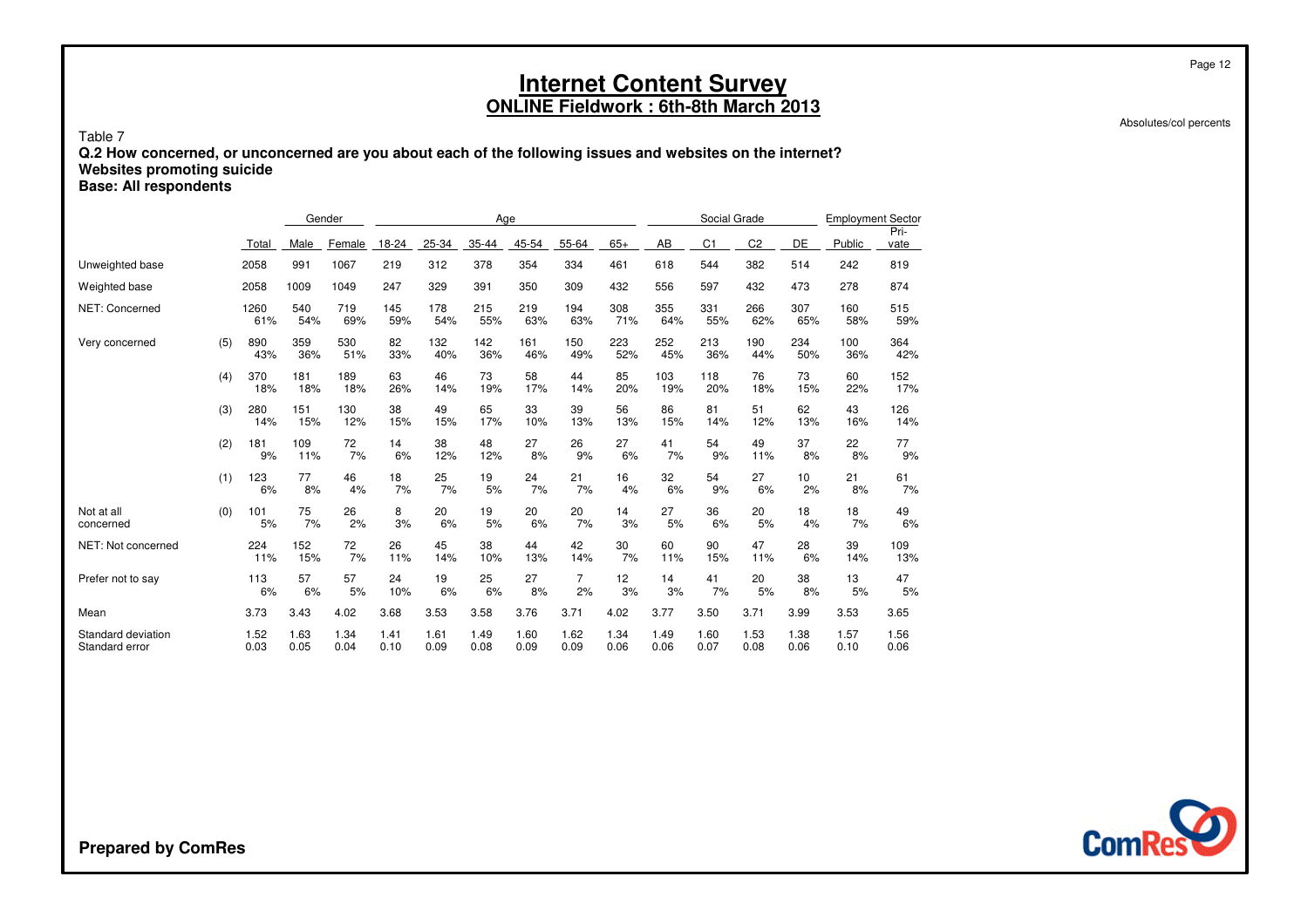Absolutes/col percents

Page 13

Table 7 **Q.2 How concerned, or unconcerned are you about each of the following issues and websites on the internet?Websites promoting suicideBase: All respondents**

|                                      |     |              |                        |              |              |                           |                      | Region               |                      |              |              |              |              |
|--------------------------------------|-----|--------------|------------------------|--------------|--------------|---------------------------|----------------------|----------------------|----------------------|--------------|--------------|--------------|--------------|
|                                      |     | Total        | Scotland               | North East   | North West   | Yorkshire &<br>Humberside | <b>West Midlands</b> | East Midlands        | Wales                | Eastern      | London       | South East   | South West   |
| Unweighted base                      |     | 2058         | 164                    | 90           | 242          | 163                       | 198                  | 160                  | 111                  | 176          | 266          | 305          | 183          |
| Weighted base                        |     | 2058         | 179                    | 93           | 242          | 182                       | 190                  | 160                  | 109                  | 193          | 259          | 264          | 188          |
| NET: Concerned                       |     | 1260<br>61%  | 95<br>53%              | 55<br>59%    | 165<br>68%   | 125<br>69%                | 115<br>60%           | 101<br>63%           | 68<br>62%            | 122<br>63%   | 144<br>56%   | 163<br>62%   | 106<br>57%   |
| Very concerned                       | (5) | 890<br>43%   | 63<br>35%              | 36<br>38%    | 114<br>47%   | 78<br>43%                 | 82<br>43%            | 76<br>48%            | 49<br>45%            | 89<br>46%    | 104<br>40%   | 123<br>47%   | 77<br>41%    |
|                                      | (4) | 370<br>18%   | 32<br>18%              | 19<br>21%    | 51<br>21%    | 46<br>26%                 | 33<br>17%            | 25<br>16%            | 19<br>17%            | 33<br>17%    | 41<br>16%    | 40<br>15%    | 29<br>15%    |
|                                      | (3) | 280<br>14%   | 35<br>19%              | 14<br>15%    | 26<br>11%    | 13<br>7%                  | 27<br>14%            | 23<br>14%            | 17<br>15%            | 24<br>12%    | 40<br>15%    | 37<br>14%    | 25<br>13%    |
|                                      | (2) | 181<br>9%    | 21<br>12%              | 5<br>6%      | 12<br>5%     | 14<br>8%                  | 24<br>13%            | 13<br>8%             | 8<br>8%              | 16<br>8%     | 24<br>9%     | 20<br>7%     | 24<br>13%    |
|                                      | (1) | 123<br>6%    | 5<br>3%                | 12<br>13%    | 14<br>6%     | 16<br>9%                  | 11<br>6%             | $\overline{7}$<br>4% | 1%                   | 16<br>8%     | 14<br>5%     | 17<br>6%     | 11<br>6%     |
| Not at all<br>concerned              | (0) | 101<br>5%    | 15 <sub>15</sub><br>8% | -1<br>1%     | 9<br>4%      | 4<br>2%                   | 9<br>$5%$            | 8<br>$5%$            | $\overline{7}$<br>6% | 9<br>5%      | 19<br>7%     | 11<br>4%     | 9<br>$5%$    |
| NET: Not concerned                   |     | 224<br>11%   | 20<br>11%              | 13<br>14%    | 23<br>10%    | 20<br>11%                 | 19<br>10%            | 15<br>10%            | $\overline{7}$<br>7% | 25<br>13%    | 33<br>13%    | 28<br>11%    | 20<br>10%    |
| Prefer not to say                    |     | 113<br>6%    | 8<br>4%                | 6<br>6%      | 15<br>6%     | 9<br>5%                   | 5<br>3%              | $\overline{7}$<br>4% | 9<br>8%              | 6<br>3%      | 18<br>7%     | 16<br>6%     | 13<br>7%     |
| Mean                                 |     | 3.73         | 3.48                   | 3.66         | 3.93         | 3.84                      | 3.67                 | 3.82                 | 3.87                 | 3.73         | 3.58         | 3.80         | 3.64         |
| Standard deviation<br>Standard error |     | 1.52<br>0.03 | 1.58<br>0.13           | 1.47<br>0.16 | 1.43<br>0.09 | 1.44<br>0.12              | 1.51<br>0.11         | 1.50<br>0.12         | 1.45<br>0.14         | 1.56<br>0.12 | 1.61<br>0.10 | 1.50<br>0.09 | 1.54<br>0.12 |

**ComRes**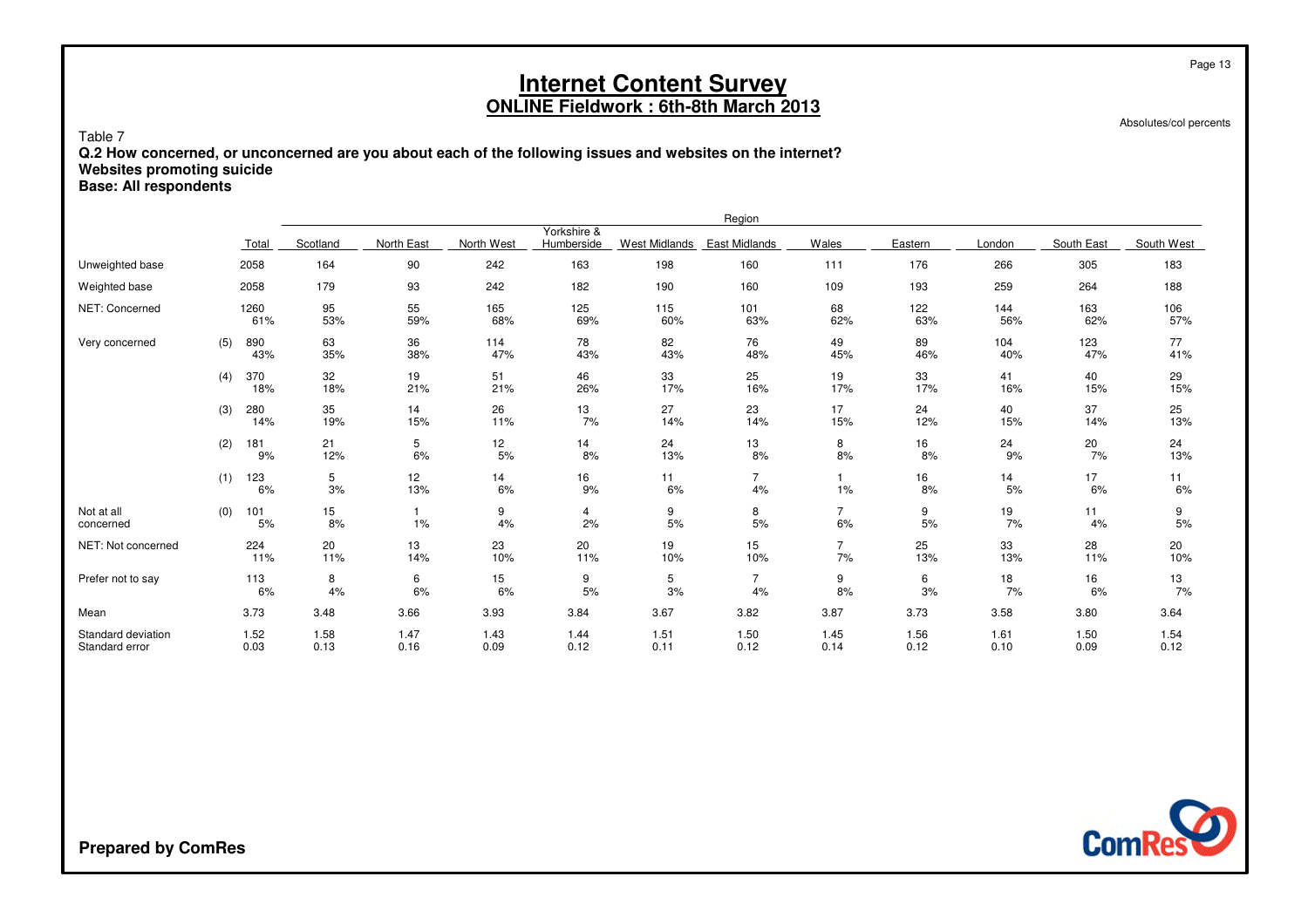Absolutes/col percents

Page 14

### Table 8 **Q.2 How concerned, or unconcerned are you about each of the following issues and websites on the internet?Hate websites e.g. racist or homophobic**

**Base: All respondents**

|                                      |     |              | Gender       |              |              |              | Age          |                       |              |              |              | Social Grade |                |              | <b>Employment Sector</b> |              |
|--------------------------------------|-----|--------------|--------------|--------------|--------------|--------------|--------------|-----------------------|--------------|--------------|--------------|--------------|----------------|--------------|--------------------------|--------------|
|                                      |     | Total        | Male         | Female       | 18-24        | 25-34        | 35-44        | 45-54                 | 55-64        | $65+$        | AB           | C1           | C <sub>2</sub> | DE           | Public                   | Pri-<br>vate |
| Unweighted base                      |     | 2058         | 991          | 1067         | 219          | 312          | 378          | 354                   | 334          | 461          | 618          | 544          | 382            | 514          | 242                      | 819          |
| Weighted base                        |     | 2058         | 1009         | 1049         | 247          | 329          | 391          | 350                   | 309          | 432          | 556          | 597          | 432            | 473          | 278                      | 874          |
| NET: Concerned                       |     | 1267<br>62%  | 564<br>56%   | 703<br>67%   | 121<br>49%   | 180<br>55%   | 219<br>56%   | 217<br>62%            | 209<br>68%   | 320<br>74%   | 354<br>64%   | 344<br>58%   | 259<br>60%     | 309<br>65%   | 161<br>58%               | 514<br>59%   |
| Very concerned                       | (5) | 896<br>44%   | 363<br>36%   | 533<br>51%   | 68<br>27%    | 129<br>39%   | 143<br>37%   | 155<br>44%            | 151<br>49%   | 250<br>58%   | 250<br>45%   | 241<br>40%   | 185<br>43%     | 220<br>46%   | 106<br>38%               | 338<br>39%   |
|                                      | (4) | 371<br>18%   | 201<br>20%   | 169<br>16%   | 54<br>22%    | 51<br>16%    | 76<br>19%    | 62<br>18%             | 58<br>19%    | 70<br>16%    | 104<br>19%   | 103<br>17%   | 75<br>17%      | 89<br>19%    | 55<br>20%                | 176<br>20%   |
|                                      | (3) | 324<br>16%   | 163<br>16%   | 160<br>15%   | 59<br>24%    | 62<br>19%    | 62<br>16%    | 49<br>14%             | 41<br>13%    | 50<br>11%    | 89<br>16%    | 92<br>15%    | 82<br>19%      | 61<br>13%    | 50<br>18%                | 142<br>16%   |
|                                      | (2) | 178<br>9%    | 106<br>11%   | 71<br>7%     | 22<br>9%     | 34<br>10%    | 45<br>12%    | 33<br>9%              | 22<br>7%     | 22<br>5%     | 44<br>8%     | 61<br>10%    | 39<br>9%       | 33<br>7%     | 27<br>10%                | 91<br>10%    |
|                                      | (1) | 87<br>4%     | 52<br>5%     | 35<br>3%     | 12<br>5%     | 18<br>6%     | 16<br>4%     | 10 <sup>1</sup><br>3% | 15<br>5%     | 15<br>3%     | 28<br>5%     | 30<br>5%     | 15<br>3%       | 14<br>3%     | 10 <sup>10</sup><br>4%   | 42<br>5%     |
| Not at all<br>concerned              | (0) | 93<br>5%     | 71<br>7%     | 22<br>2%     | 12<br>5%     | 18<br>5%     | 24<br>6%     | 15<br>4%              | 13<br>4%     | 11<br>3%     | 26<br>5%     | 29<br>5%     | 21<br>5%       | 17<br>4%     | 17<br>6%                 | 45<br>5%     |
| NET: Not concerned                   |     | 180<br>9%    | 123<br>12%   | 57<br>5%     | 25<br>10%    | 36<br>11%    | 40<br>10%    | 25<br>7%              | 28<br>9%     | 26<br>6%     | 53<br>10%    | 59<br>10%    | 36<br>8%       | 31<br>7%     | 27<br>10%                | 86<br>10%    |
| Prefer not to say                    |     | 110<br>5%    | 52<br>5%     | 58<br>6%     | 20<br>8%     | 17<br>5%     | 24<br>6%     | 26<br>7%              | 8<br>3%      | 14<br>3%     | 15<br>3%     | 40<br>7%     | 16<br>4%       | 39<br>8%     | 13<br>5%                 | 41<br>5%     |
| Mean                                 |     | 3.79         | 3.52         | 4.04         | 3.46         | 3.60         | 3.58         | 3.85                  | 3.89         | 4.16         | 3.79         | 3.68         | 3.75           | 3.96         | 3.64                     | 3.65         |
| Standard deviation<br>Standard error |     | 1.45<br>0.03 | 1.57<br>0.05 | 1.29<br>0.04 | 1.42<br>0.10 | 1.52<br>0.09 | 1.53<br>0.08 | 1.42<br>0.08          | 1.44<br>0.08 | 1.28<br>0.06 | 1.46<br>0.06 | 1.51<br>0.07 | 1.45<br>0.08   | 1.37<br>0.06 | 1.50<br>0.10             | 1.48<br>0.05 |

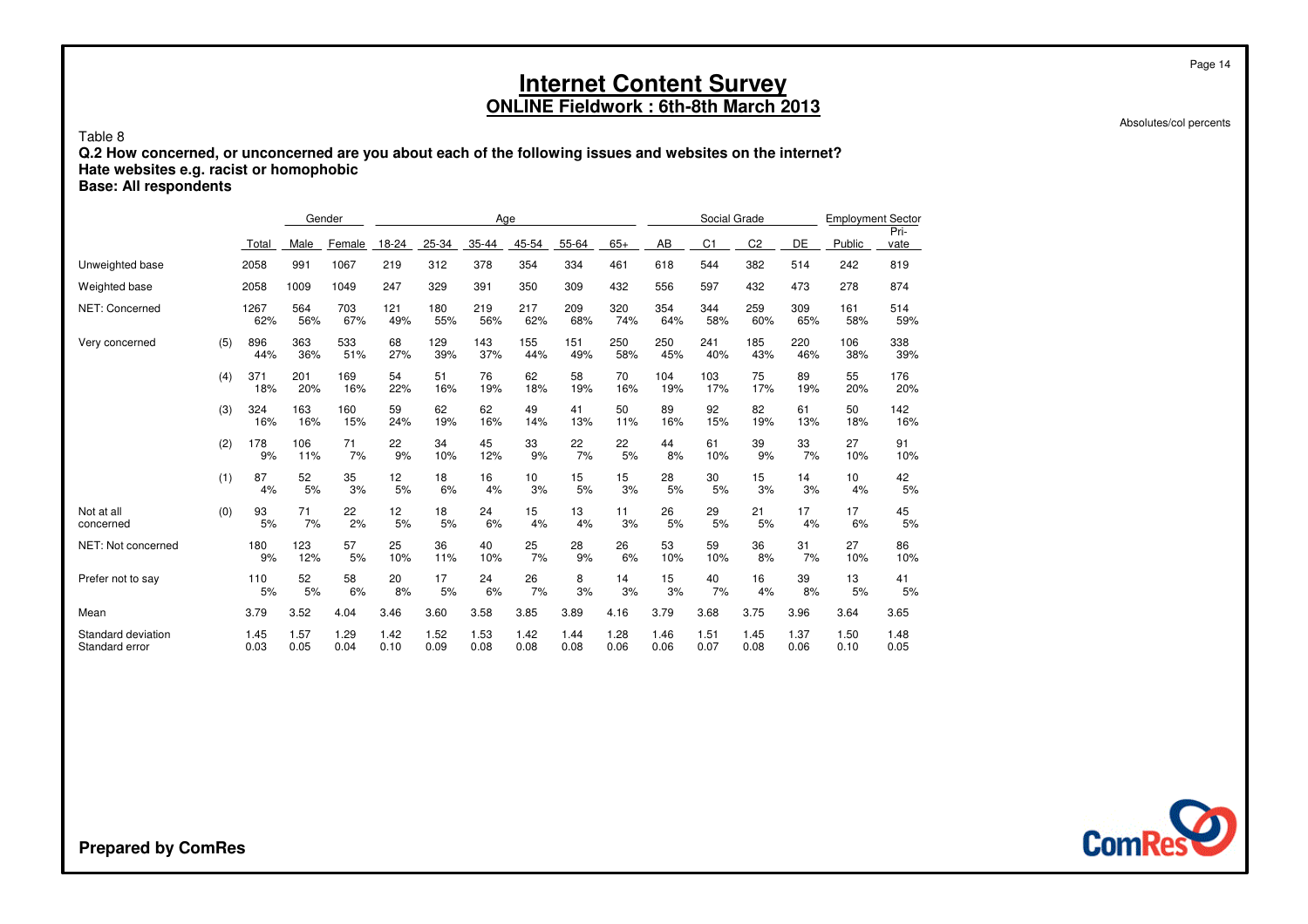Absolutes/col percents

Page 15

### Table 8 **Q.2 How concerned, or unconcerned are you about each of the following issues and websites on the internet?Hate websites e.g. racist or homophobic**

**Base: All respondents**

|                                      |     |              |                      |              |              |                           |                      | Region               |                                                      |              |              |              |              |
|--------------------------------------|-----|--------------|----------------------|--------------|--------------|---------------------------|----------------------|----------------------|------------------------------------------------------|--------------|--------------|--------------|--------------|
|                                      |     | Total        | Scotland             | North East   | North West   | Yorkshire &<br>Humberside | <b>West Midlands</b> | <b>East Midlands</b> | Wales                                                | Eastern      | London       | South East   | South West   |
| Unweighted base                      |     | 2058         | 164                  | 90           | 242          | 163                       | 198                  | 160                  | 111                                                  | 176          | 266          | 305          | 183          |
| Weighted base                        |     | 2058         | 179                  | 93           | 242          | 182                       | 190                  | 160                  | 109                                                  | 193          | 259          | 264          | 188          |
| NET: Concerned                       |     | 1267<br>62%  | 104<br>58%           | 64<br>69%    | 147<br>61%   | 112<br>61%                | 121<br>63%           | 104<br>65%           | 73<br>67%                                            | 108<br>56%   | 155<br>60%   | 171<br>65%   | 110<br>58%   |
| Very concerned                       | (5) | 896<br>44%   | 76<br>43%            | 43<br>47%    | 110<br>45%   | 73<br>40%                 | 81<br>43%            | 76<br>47%            | 57<br>52%                                            | 80<br>42%    | 107<br>42%   | 122<br>46%   | 69<br>37%    |
|                                      | (4) | 371<br>18%   | 27<br>15%            | 21<br>22%    | 37<br>15%    | 38<br>21%                 | 39<br>21%            | 28<br>17%            | 16<br>14%                                            | 28<br>14%    | 48<br>18%    | 49<br>19%    | 40<br>22%    |
|                                      | (3) | 324<br>16%   | 25<br>14%            | 11<br>12%    | 45<br>19%    | 28<br>15%                 | 32<br>17%            | 26<br>16%            | 17<br>16%                                            | 28<br>15%    | 46<br>18%    | 40<br>15%    | 24<br>13%    |
|                                      | (2) | 178<br>9%    | 20<br>11%            | 5<br>6%      | 11<br>4%     | 19<br>11%                 | 14<br>7%             | 9<br>6%              | $\overline{7}$<br>6%                                 | 30<br>15%    | 23<br>9%     | 19<br>7%     | 21<br>11%    |
|                                      | (1) | 87<br>4%     | $\overline{7}$<br>4% | 4<br>4%      | 12<br>5%     | 12 <sub>2</sub><br>6%     | 10<br>5%             | 5<br>3%              | $\overline{\phantom{a}}$<br>$\overline{\phantom{a}}$ | 12<br>6%     | 8<br>3%      | 8<br>3%      | 9<br>5%      |
| Not at all<br>concerned              | (0) | 93<br>5%     | 16<br>9%             | 3<br>3%      | 10<br>4%     | 3<br>2%                   | 8<br>4%              | 11<br>7%             | 4<br>3%                                              | 9<br>4%      | 9<br>3%      | 11<br>4%     | 11<br>6%     |
| NET: Not concerned                   |     | 180<br>9%    | 23<br>13%            | 6<br>7%      | 22<br>9%     | 15 <sub>15</sub><br>8%    | 18<br>9%             | 16<br>10%            | 4<br>3%                                              | 21<br>11%    | 17<br>7%     | 19<br>7%     | 19<br>10%    |
| Prefer not to say                    |     | 110<br>5%    | $\overline{7}$<br>4% | 6<br>6%      | 17<br>7%     | 8<br>4%                   | 6<br>3%              | 5<br>3%              | 9<br>8%                                              | 6<br>3%      | 18<br>7%     | 14<br>5%     | 14<br>7%     |
| Mean                                 |     | 3.79         | 3.56                 | 3.99         | 3.86         | 3.76                      | 3.79                 | 3.83                 | 4.12                                                 | 3.58         | 3.82         | 3.90         | 3.62         |
| Standard deviation<br>Standard error |     | 1.45<br>0.03 | 1.66<br>0.13         | 1.34<br>0.14 | 1.43<br>0.10 | 1.38<br>0.11              | 1.43<br>0.10         | 1.51<br>0.12         | 1.26<br>0.12                                         | 1.54<br>0.12 | 1.37<br>0.09 | 1.40<br>0.08 | 1.52<br>0.12 |

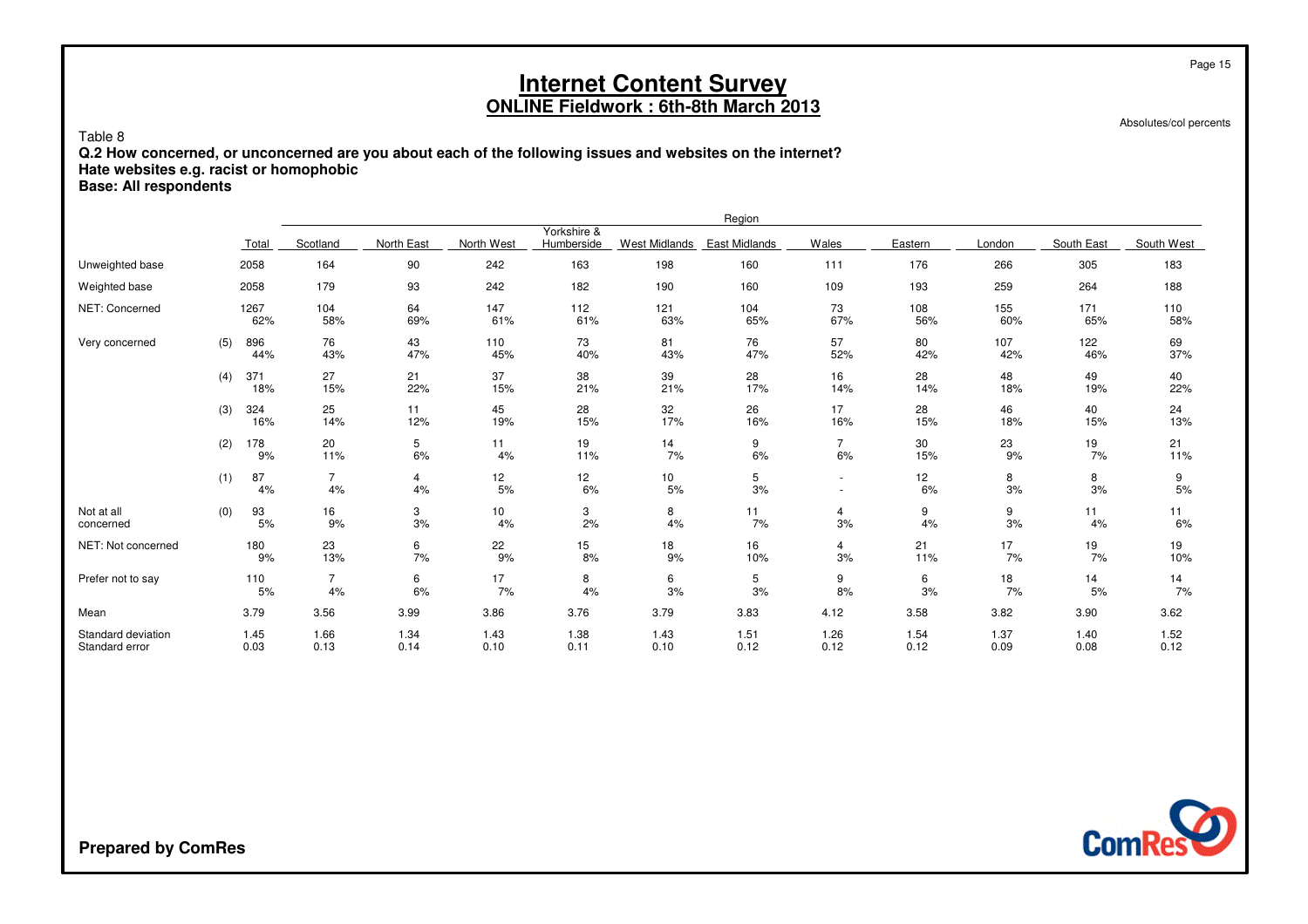Absolutes/col percents

Page 16

Table 9 **Q.2 How concerned, or unconcerned are you about each of the following issues and websites on the internet?Child pornographyBase: All respondents**

|                                      |     |              | Gender       |                      |                    |                      | Age          |                      |                      |              |                      | Social Grade   |                |              | <b>Employment Sector</b> |              |
|--------------------------------------|-----|--------------|--------------|----------------------|--------------------|----------------------|--------------|----------------------|----------------------|--------------|----------------------|----------------|----------------|--------------|--------------------------|--------------|
|                                      |     | Total        | Male         | Female               | 18-24              | 25-34                | 35-44        | 45-54                | 55-64                | $65+$        | AB                   | C <sub>1</sub> | C <sub>2</sub> | DE           | Public                   | Pri-<br>vate |
| Unweighted base                      |     | 2058         | 991          | 1067                 | 219                | 312                  | 378          | 354                  | 334                  | 461          | 618                  | 544            | 382            | 514          | 242                      | 819          |
| Weighted base                        |     | 2058         | 1009         | 1049                 | 247                | 329                  | 391          | 350                  | 309                  | 432          | 556                  | 597            | 432            | 473          | 278                      | 874          |
| NET: Concerned                       |     | 1708<br>83%  | 811<br>80%   | 897<br>86%           | 178<br>72%         | 259<br>78%           | 312<br>80%   | 297<br>85%           | 271<br>88%           | 392<br>91%   | 476<br>86%           | 489<br>82%     | 359<br>83%     | 384<br>81%   | 223<br>80%               | 717<br>82%   |
| Very concerned                       | (5) | 1517<br>74%  | 692<br>69%   | 825<br>79%           | 141<br>57%         | 222<br>67%           | 264<br>67%   | 274<br>78%           | 253<br>82%           | 362<br>84%   | 419<br>75%           | 417<br>70%     | 318<br>74%     | 362<br>77%   | 193<br>69%               | 620<br>71%   |
|                                      | (4) | 192<br>9%    | 119<br>12%   | 73<br>7%             | 37<br>15%          | 37<br>11%            | 48<br>12%    | 23<br>7%             | 17<br>6%             | 30<br>7%     | 57<br>10%            | 72<br>12%      | 41<br>9%       | 22<br>5%     | 30<br>11%                | 97<br>11%    |
|                                      | (3) | 122<br>6%    | 70<br>7%     | 52<br>5%             | 36<br>15%          | 23<br>7%             | 18<br>5%     | 15<br>4%             | 17<br>6%             | 12<br>3%     | 38<br>7%             | 29<br>5%       | 25<br>6%       | 31<br>6%     | 18<br>6%                 | 60<br>7%     |
|                                      | (2) | 68<br>3%     | 35<br>4%     | 32<br>3%             | 6<br>2%            | 19<br>6%             | 22<br>6%     | $\overline{7}$<br>2% | 4<br>1%              | 10<br>2%     | 12<br>2%             | 20<br>3%       | 21<br>5%       | 15<br>3%     | 14<br>5%                 | 32<br>4%     |
|                                      | (1) | 23<br>1%     | 16<br>2%     | 6<br>1%              | 3<br>1%            | 4<br>1%              | 4<br>1%      | 5<br>1%              | 4<br>1%              | 3<br>1%      | $\overline{7}$<br>1% | 10<br>2%       | 5<br>1%        | $\star$      | 4<br>1%                  | 12<br>1%     |
| Not at all<br>concerned              | (0) | 30<br>1%     | 23<br>2%     | $\overline{7}$<br>1% | $\mathbf{1}$<br>1% | $\overline{7}$<br>2% | 12<br>3%     | 2<br>1%              | 5<br>2%              | 3<br>1%      | 10<br>2%             | 10<br>2%       | 5<br>1%        | 5<br>1%      | $\overline{7}$<br>3%     | 12<br>1%     |
| NET: Not concerned                   |     | 53<br>3%     | 39<br>4%     | 13<br>1%             | 4<br>2%            | 11<br>3%             | 15<br>4%     | $\overline{7}$<br>2% | 9<br>3%              | 6<br>1%      | 17<br>3%             | 20<br>3%       | 10<br>2%       | 6<br>1%      | 11<br>4%                 | 24<br>3%     |
| Prefer not to say                    |     | 107<br>5%    | 53<br>5%     | 54<br>5%             | 23<br>9%           | 17<br>5%             | 24<br>6%     | 24<br>7%             | $\overline{7}$<br>2% | 12<br>3%     | 13<br>2%             | 39<br>7%       | 18<br>4%       | 37<br>8%     | 12<br>4%                 | 42<br>5%     |
| Mean                                 |     | 4.55         | 4.43         | 4.66                 | 4.36               | 4.38                 | 4.39         | 4.68                 | 4.65                 | 4.74         | 4.54                 | 4.50           | 4.52           | 4.64         | 4.40                     | 4.49         |
| Standard deviation<br>Standard error |     | 1.01<br>0.02 | 1.14<br>0.04 | 0.86<br>0.03         | 0.99<br>0.07       | 1.17<br>0.07         | 1.21<br>0.06 | 0.86<br>0.05         | 0.96<br>0.05         | 0.79<br>0.04 | 1.02<br>0.04         | 1.06<br>0.05   | 1.03<br>0.05   | 0.91<br>0.04 | 1.19<br>0.08             | 1.04<br>0.04 |

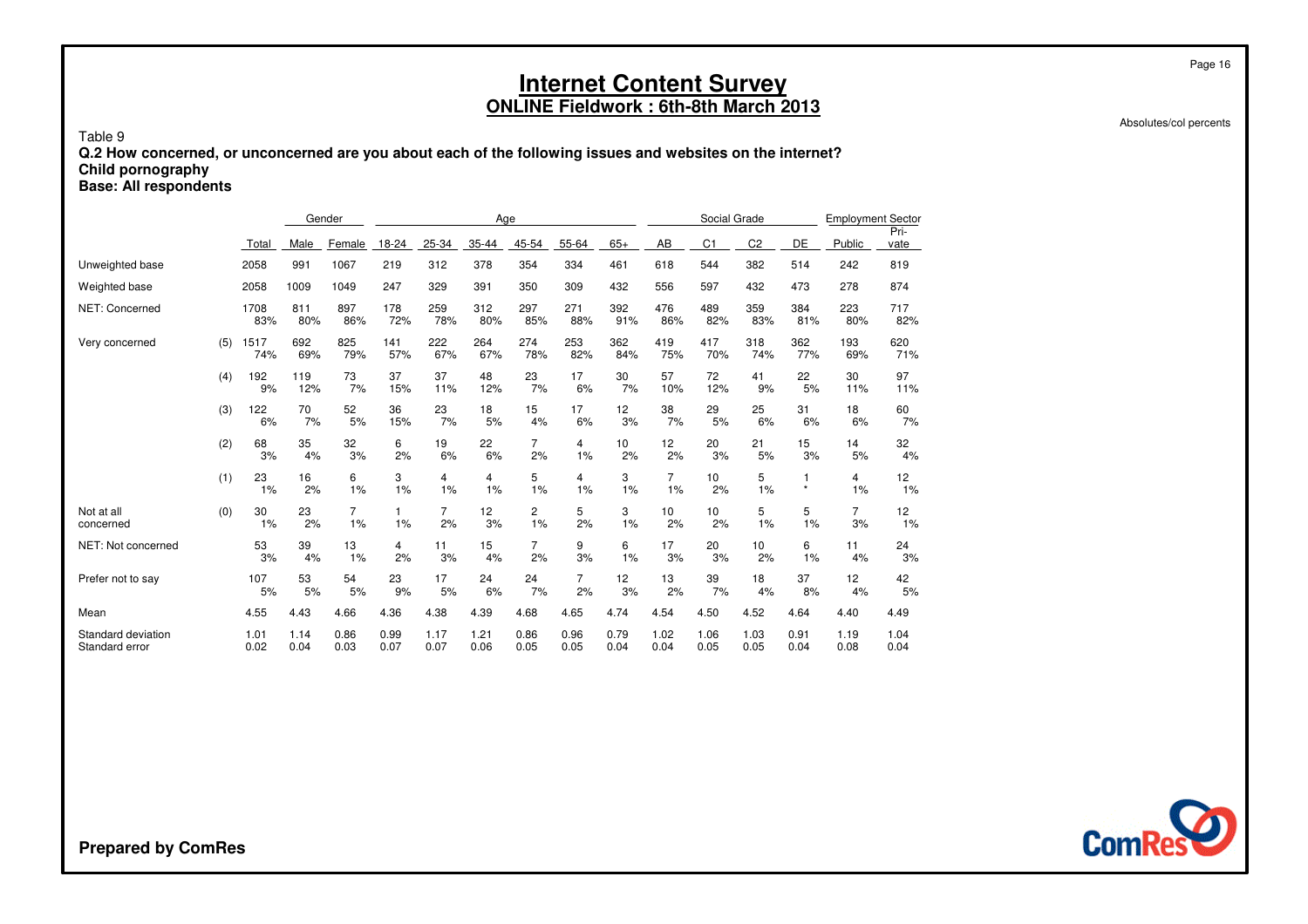Absolutes/col percents

Page 17

Table 9 **Q.2 How concerned, or unconcerned are you about each of the following issues and websites on the internet?Child pornographyBase: All respondents**

|                                      |            |              |                  |              |              |                           |                      | Region               |                      |                      |              |                      |                      |
|--------------------------------------|------------|--------------|------------------|--------------|--------------|---------------------------|----------------------|----------------------|----------------------|----------------------|--------------|----------------------|----------------------|
|                                      |            | Total        | Scotland         | North East   | North West   | Yorkshire &<br>Humberside | <b>West Midlands</b> | East Midlands        | Wales                | Eastern              | London       | South East           | South West           |
| Unweighted base                      |            | 2058         | 164              | 90           | 242          | 163                       | 198                  | 160                  | 111                  | 176                  | 266          | 305                  | 183                  |
| Weighted base                        |            | 2058         | 179              | 93           | 242          | 182                       | 190                  | 160                  | 109                  | 193                  | 259          | 264                  | 188                  |
| NET: Concerned                       |            | 1708<br>83%  | 152<br>85%       | 77<br>83%    | 201<br>83%   | 156<br>86%                | 164<br>86%           | 130<br>81%           | 88<br>80%            | 162<br>84%           | 199<br>77%   | 223<br>84%           | 156<br>83%           |
| Very concerned                       | $(5)$ 1517 | 74%          | 137<br>77%       | 69<br>75%    | 181<br>75%   | 141<br>78%                | 141<br>74%           | 122<br>76%           | 77<br>71%            | 137<br>71%           | 172<br>66%   | 201<br>76%           | 138<br>73%           |
|                                      | (4)        | 192<br>9%    | 16<br>9%         | 8<br>8%      | 20<br>8%     | 15<br>8%                  | 23<br>12%            | 8<br>5%              | 11<br>10%            | 25<br>13%            | 26<br>10%    | 21<br>8%             | 19<br>10%            |
|                                      | (3)        | 122<br>6%    | 11<br>6%         | 3<br>3%      | 11<br>5%     | 11<br>6%                  | 10<br>5%             | 14<br>9%             | 4<br>4%              | 10<br>5%             | 26<br>10%    | 13<br>5%             | 9<br>5%              |
|                                      | (2)        | 68<br>3%     | 4<br>2%          | 4<br>4%      | 6<br>3%      | 4<br>2%                   | 6<br>3%              | 8<br>5%              | 5<br>5%              | 8<br>4%              | 12<br>5%     | $\overline{7}$<br>3% | 4<br>2%              |
|                                      | (1)        | 23<br>1%     | $\sim$<br>$\sim$ | $2\over 2\%$ | 3<br>1%      | 3<br>2%                   | 1%                   | $\overline{c}$<br>1% | $\overline{c}$<br>1% | 3<br>2%              |              | 4<br>1%              | $\overline{c}$<br>1% |
| Not at all<br>concerned              | (0)        | 30<br>1%     | 5<br>3%          | 1%           | 4<br>2%      | ٠<br>٠                    | 3<br>2%              | 1%                   | $\overline{c}$<br>1% | 3<br>2%              | 6<br>2%      | $\star$              | 3<br>2%              |
| NET: Not concerned                   |            | 53<br>3%     | 5<br>3%          | 3<br>4%      | 8<br>3%      | 3<br>2%                   | 5<br>2%              | 3<br>2%              | 3<br>3%              | $\overline{7}$<br>3% | 6<br>2%      | 5<br>2%              | 5<br>3%              |
| Prefer not to say                    |            | 107<br>5%    | 6<br>3%          | 6<br>6%      | 15<br>6%     | $\overline{7}$<br>4%      | 5<br>3%              | 5<br>3%              | 9<br>8%              | 6<br>3%              | 17<br>7%     | 16<br>6%             | 13<br>7%             |
| Mean                                 |            | 4.55         | 4.56             | 4.54         | 4.57         | 4.66                      | 4.56                 | 4.53                 | 4.52                 | 4.47                 | 4.42         | 4.64                 | 4.59                 |
| Standard deviation<br>Standard error |            | 1.01<br>0.02 | 1.07<br>0.08     | 1.09<br>0.12 | 1.05<br>0.07 | 0.82<br>0.07              | 0.99<br>0.07         | 1.02<br>0.08         | 1.07<br>0.10         | 1.09<br>0.08         | 1.10<br>0.07 | 0.89<br>0.05         | 1.00<br>0.08         |

**ComRes**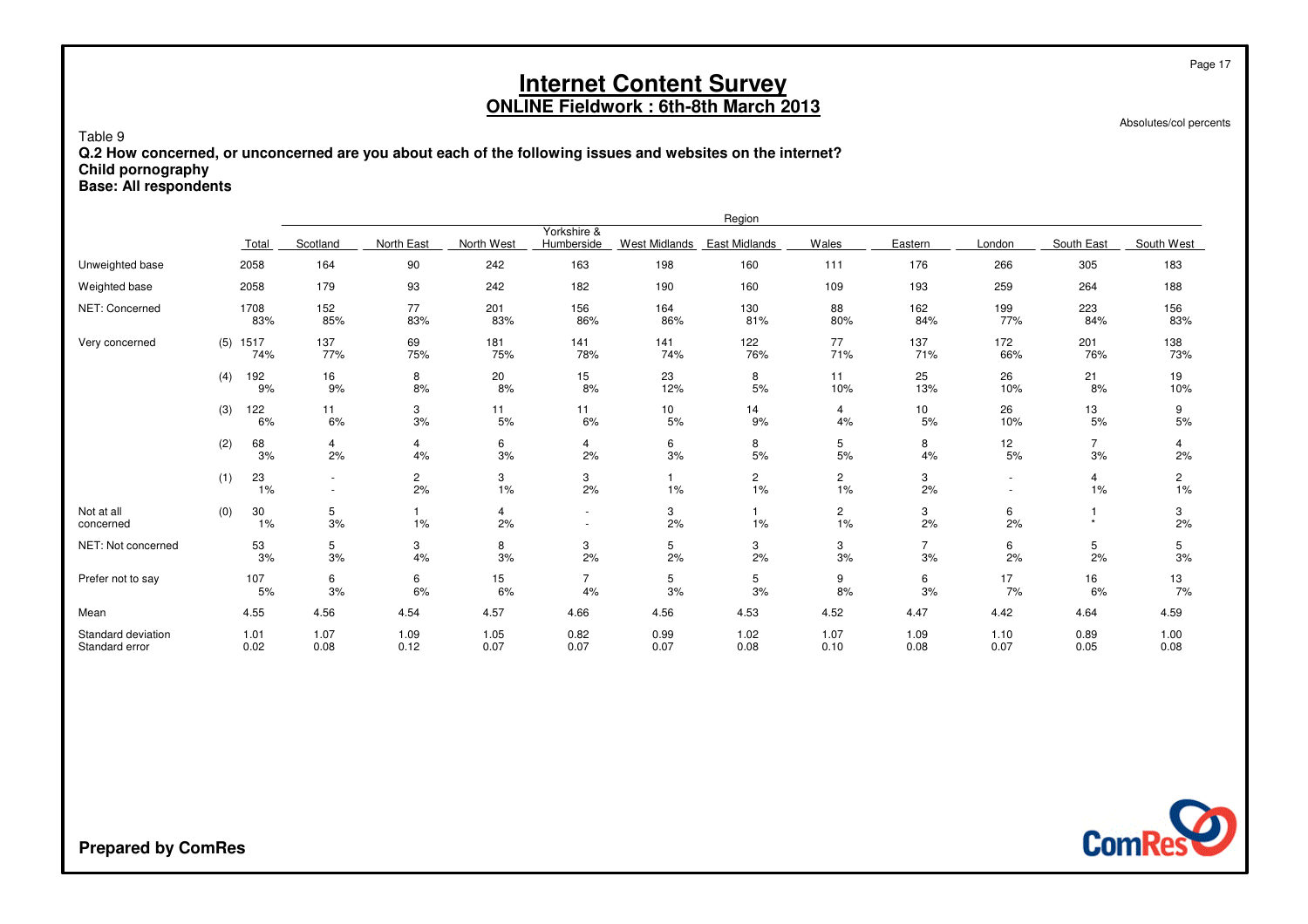Absolutes/col percents

Page 18

#### Table 10

 **Q.3 We would like to understand what sort of websites, including some inappropriate or illegal sites, internet users may be exposed to. Please indicate whether you have ever come into contact with or stumbled across any of the following typesof websites or content online?**

**Base: All respondents**

|                                                                   |          |          | Gender   |          |          | Age      |                |                |                      |          | Social Grade   |                |          | <b>Employment Sector</b> |              |
|-------------------------------------------------------------------|----------|----------|----------|----------|----------|----------|----------------|----------------|----------------------|----------|----------------|----------------|----------|--------------------------|--------------|
|                                                                   | Total    | Male     | Female   | 18-24    | 25-34    | 35-44    | 45-54          | 55-64          | $65+$                | AB       | C <sub>1</sub> | C <sub>2</sub> | DE       | Public                   | Pri-<br>vate |
| Unweighted base                                                   | 2058     | 991      | 1067     | 219      | 312      | 378      | 354            | 334            | 461                  | 618      | 544            | 382            | 514      | 242                      | 819          |
| Weighted base                                                     | 2058     | 1009     | 1049     | 247      | 329      | 391      | 350            | 309            | 432                  | 556      | 597            | 432            | 473      | 278                      | 874          |
| NET: Any                                                          | 462      | 299      | 163      | 95       | 111      | 98       | 70             | 35             | 52                   | 131      | 138            | 106            | 87       | 63                       | 234          |
|                                                                   | 22%      | 30%      | 16%      | 39%      | 34%      | 25%      | 20%            | 11%            | 12%                  | 24%      | 23%            | 24%            | 18%      | 23%                      | 27%          |
| Very extreme/ violent                                             | 251      | 195      | 56       | 39       | 58       | 57       | 48             | 18             | 32                   | 61       | 80             | 63             | 48       | 33                       | 128          |
| pornography                                                       | 12%      | 19%      | 5%       | 16%      | 17%      | 14%      | 14%            | 6%             | 8%                   | 11%      | 13%            | 14%            | 10%      | 12%                      | 15%          |
| Hate websites e.g.                                                | 193      | 121      | 72       | 51       | 40       | 40       | 28             | 12             | 23                   | 61       | 57             | 41             | 33       | 25                       | 88           |
| racist or homophobic                                              | 9%       | 12%      | 7%       | 21%      | 12%      | 10%      | 8%             | 4%             | 5%                   | 11%      | 10%            | 10%            | 7%       | 9%                       | 10%          |
| Websites encouraging                                              | 129      | 51       | 78       | 40       | 34       | 25       | 12             | 9              | 9                    | 34       | 42             | 29             | 23       | 20                       | 60           |
| eating disorders                                                  | 6%       | 5%       | 7%       | 16%      | 10%      | 6%       | 4%             | 3%             | 2%                   | 6%       | 7%             | 7%             | 5%       | 7%                       | 7%           |
| Websites promoting                                                | 92       | 47       | 46       | 26       | 26       | 23       | 7              | $\overline{4}$ | 6                    | 27       | 28             | 17             | 21       | 12 <sup>2</sup>          | 47           |
| suicide                                                           | 4%       | 5%       | 4%       | 10%      | 8%       | 6%       | 2%             | 1%             | 1%                   | 5%       | 5%             | 4%             | 4%       | 4%                       | 5%           |
| Computer generated<br>images or cartoons of<br>child sexual abuse | 72<br>4% | 48<br>5% | 24<br>2% | 15<br>6% | 18<br>5% | 21<br>5% | 8<br>2%        | 4<br>1%        | $\overline{7}$<br>2% | 22<br>4% | 16<br>3%       | 16<br>4%       | 18<br>4% | 10 <sup>1</sup><br>4%    | 35<br>4%     |
| <b>Terrorist websites</b>                                         | 70       | 42       | 28       | 19       | 14       | 20       | $\overline{7}$ | 3              | $\overline{7}$       | 14       | 25             | 18             | 13       | 5                        | 47           |
|                                                                   | 3%       | 4%       | 3%       | 8%       | 4%       | 5%       | 2%             | 1%             | 2%                   | 2%       | 4%             | 4%             | 3%       | 2%                       | 5%           |
| Child pornography                                                 | 62       | 40       | 22       | 12       | 11       | 17       | $\overline{7}$ | 5              | 10                   | 19       | 15             | 15             | 14       | 9                        | 31           |
|                                                                   | 3%       | 4%       | 2%       | 5%       | 3%       | 4%       | 2%             | 2%             | 2%                   | 3%       | 3%             | 3%             | 3%       | 3%                       | 4%           |
| None of these                                                     | 1525     | 669      | 856      | 137      | 206      | 274      | 263            | 267            | 377                  | 408      | 448            | 310            | 359      | 209                      | 603          |
|                                                                   | 74%      | 66%      | 82%      | 56%      | 63%      | 70%      | 75%            | 86%            | 87%                  | 73%      | 75%            | 72%            | 76%      | 75%                      | 69%          |
| Prefer not to say                                                 | 71       | 41       | 30       | 14       | 12       | 19       | 17             | $\overline{7}$ | 2                    | 16       | 11             | 16             | 27       | 6                        | 37           |
|                                                                   | 3%       | 4%       | 3%       | 6%       | 4%       | 5%       | 5%             | 2%             | $\star$              | 3%       | 2%             | 4%             | 6%       | 2%                       | 4%           |

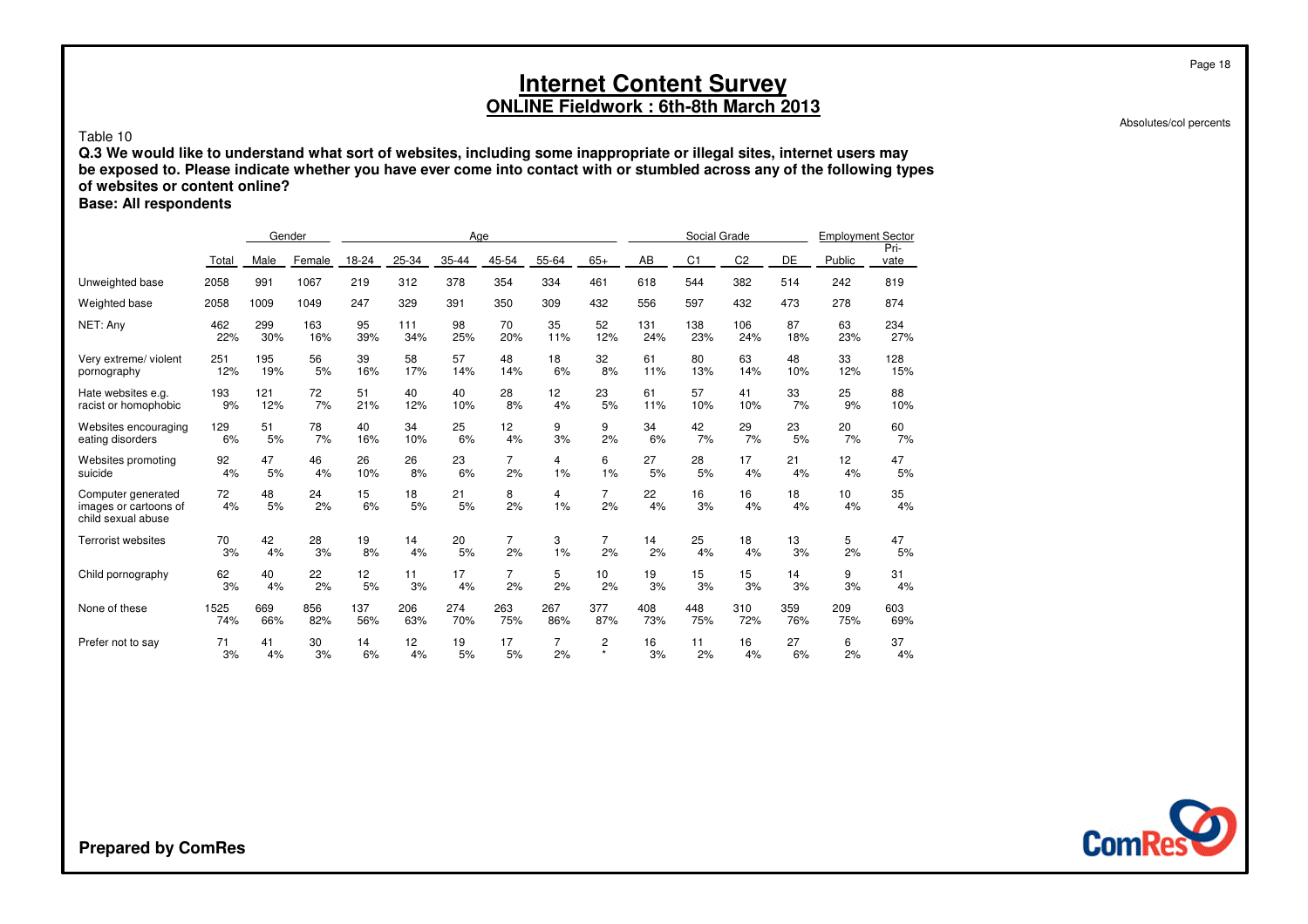Absolutes/col percents

### Table 10

 **Q.3 We would like to understand what sort of websites, including some inappropriate or illegal sites, internet users may be exposed to. Please indicate whether you have ever come into contact with or stumbled across any of the following typesof websites or content online?**

**Base: All respondents**

|                                                                   |          |          |                          |                |                           |                      | Region               |                 |                      |          |            |                      |
|-------------------------------------------------------------------|----------|----------|--------------------------|----------------|---------------------------|----------------------|----------------------|-----------------|----------------------|----------|------------|----------------------|
|                                                                   | Total    | Scotland | North East               | North West     | Yorkshire &<br>Humberside | <b>West Midlands</b> | <b>East Midlands</b> | Wales           | Eastern              | London   | South East | South West           |
| Unweighted base                                                   | 2058     | 164      | 90                       | 242            | 163                       | 198                  | 160                  | 111             | 176                  | 266      | 305        | 183                  |
| Weighted base                                                     | 2058     | 179      | 93                       | 242            | 182                       | 190                  | 160                  | 109             | 193                  | 259      | 264        | 188                  |
| NET: Any                                                          | 462      | 44       | 26                       | 49             | 37                        | 46                   | 33                   | 27              | 41                   | 63       | 48         | 49                   |
|                                                                   | 22%      | 25%      | 28%                      | 20%            | 20%                       | 24%                  | 21%                  | 25%             | 21%                  | 24%      | 18%        | 26%                  |
| Very extreme/ violent                                             | 251      | 19       | 13                       | 25             | 23                        | 26                   | 20                   | 15              | 22                   | 31       | 29         | 29                   |
| pornography                                                       | 12%      | 11%      | 14%                      | 10%            | 13%                       | 14%                  | 12%                  | 14%             | 11%                  | 12%      | 11%        | 15%                  |
| Hate websites e.g.                                                | 193      | 19       | 10                       | 18             | 16                        | 27                   | 8                    | 10 <sub>1</sub> | 19                   | 23       | 25         | 18                   |
| racist or homophobic                                              | 9%       | 10%      | 11%                      | 7%             | 9%                        | 14%                  | 5%                   | 9%              | 10%                  | 9%       | 10%        | 9%                   |
| Websites encouraging                                              | 129      | 10       | 8                        | 12             | 14                        | 13                   | 12                   | 5               | 13                   | 18       | 14         | 12 <sup>2</sup>      |
| eating disorders                                                  | 6%       | 5%       | 8%                       | 5%             | 7%                        | 7%                   | 8%                   | 5%              | 7%                   | 7%       | 5%         | 6%                   |
| Websites promoting                                                | 92       | 11       | $\overline{7}$           | 5              | 10                        | 11                   | 7                    | $\overline{4}$  | $\overline{7}$       | 13       | 11         | 4                    |
| suicide                                                           | 4%       | 6%       | 8%                       | 2%             | 6%                        | 6%                   | 4%                   | 4%              | 4%                   | 5%       | 4%         | 2%                   |
| Computer generated<br>images or cartoons of<br>child sexual abuse | 72<br>4% | 5<br>3%  | $\overline{c}$<br>3%     | 10<br>4%       | $\overline{7}$<br>4%      | 9<br>5%              | 4<br>3%              | 4<br>4%         | $\overline{7}$<br>4% | 11<br>4% | 8<br>3%    | $\overline{4}$<br>2% |
| Terrorist websites                                                | 70       | 11       | 3                        | 6              | 6                         | 6                    | 4                    | 4               | 5                    | 10       | 9          | 5                    |
|                                                                   | 3%       | 6%       | 4%                       | 2%             | 3%                        | 3%                   | 2%                   | 4%              | 3%                   | 4%       | 3%         | 3%                   |
| Child pornography                                                 | 62       | 5        | 4                        | $\overline{7}$ | 4                         | $\overline{7}$       | 3                    | 3               | 4                    | 14       | 8          | 4                    |
|                                                                   | 3%       | 3%       | 4%                       | 3%             | 2%                        | 4%                   | 2%                   | 2%              | 2%                   | 5%       | 3%         | 2%                   |
| None of these                                                     | 1525     | 130      | 67                       | 186            | 140                       | 141                  | 122                  | 79              | 148                  | 180      | 204        | 128                  |
|                                                                   | 74%      | 72%      | 72%                      | 77%            | 77%                       | 74%                  | 76%                  | 72%             | 77%                  | 70%      | 77%        | 68%                  |
| Prefer not to say                                                 | 71       | 5        | $\overline{\phantom{a}}$ | $\overline{7}$ | 5                         | 3                    | 5                    | 3               | 5                    | 15       | 12         | 11                   |
|                                                                   | 3%       | 3%       | ٠                        | 3%             | 3%                        | 2%                   | 3%                   | 3%              | 2%                   | 6%       | 4%         | 6%                   |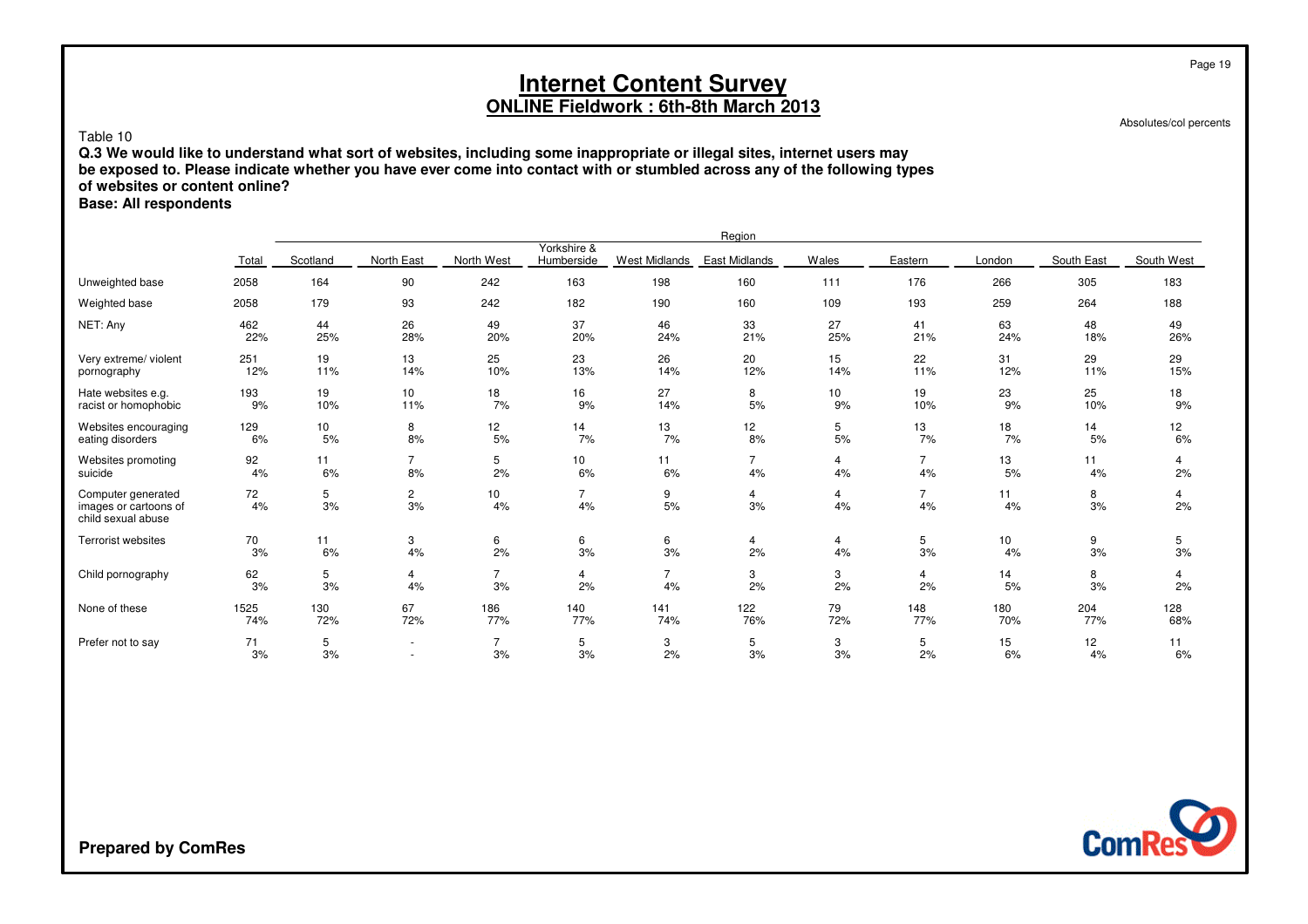Absolutes/col percents

Page 20

#### Table 11

Q.4 If you were surfing the internet and stumbled across, what you considered to be, inappropriate or sexualised images of<br>someone who you thought was a child or young person, which one of the following actions do you thin **Base: All respondents**

|                                                                      |            |            | Gender         |                |            | Age             |                       |                |            |            | Social Grade   |                |                         | <b>Employment Sector</b> |              |
|----------------------------------------------------------------------|------------|------------|----------------|----------------|------------|-----------------|-----------------------|----------------|------------|------------|----------------|----------------|-------------------------|--------------------------|--------------|
|                                                                      | Total      | Male       | Female         | 18-24          | $25 - 34$  | 35-44           | 45-54                 | 55-64          | $65+$      | AB         | C <sub>1</sub> | C <sub>2</sub> | DE                      | Public                   | Pri-<br>vate |
| Unweighted base                                                      | 2058       | 991        | 1067           | 219            | 312        | 378             | 354                   | 334            | 461        | 618        | 544            | 382            | 514                     | 242                      | 819          |
| Weighted base                                                        | 2058       | 1009       | 1049           | 247            | 329        | 391             | 350                   | 309            | 432        | 556        | 597            | 432            | 473                     | 278                      | 874          |
| I would probably<br>consider reporting it<br>but I don't know how to | 829<br>40% | 359<br>36% | 470<br>45%     | 117<br>47%     | 152<br>46% | 142<br>36%      | 126<br>36%            | 107<br>35%     | 185<br>43% | 239<br>43% | 237<br>40%     | 183<br>42%     | 170<br>36%              | 123<br>44%               | 324<br>37%   |
| Report it to the police                                              | 575        | 262        | 312            | 41             | 69         | 109             | 121                   | 93             | 142        | 139        | 171            | 114            | 151                     | 67                       | 241          |
|                                                                      | 28%        | 26%        | 30%            | 17%            | 21%        | 28%             | 35%                   | 30%            | 33%        | 25%        | 29%            | 26%            | 32%                     | 24%                      | 28%          |
| Ignore it                                                            | 248        | 158        | 90             | 39             | 56         | 46              | 29                    | 39             | 38         | 76         | 72             | 54             | 46                      | 42                       | 120          |
|                                                                      | 12%        | 16%        | 9%             | 16%            | 17%        | 12%             | 8%                    | 13%            | 9%         | 14%        | 12%            | 12%            | 10%                     | 15%                      | 14%          |
| Report it to my<br>internet service<br>provider                      | 146<br>7%  | 83<br>8%   | 63<br>6%       | 12<br>5%       | 13<br>4%   | 29<br>7%        | 32<br>9%              | 31<br>10%      | 30<br>7%   | 37<br>7%   | 40<br>7%       | 31<br>7%       | 38<br>8%                | 13<br>5%                 | 67<br>8%     |
| Report it to a watchdog                                              | 95         | 42         | 54             | 15             | 17         | 21              | 11                    | 13             | 19         | 30         | 35             | 13             | 18                      | 15                       | 41           |
|                                                                      | 5%         | 4%         | 5%             | 6%             | 5%         | 5%              | 3%                    | 4%             | 4%         | 5%         | 6%             | 3%             | 4%                      | 5%                       | 5%           |
| Report it to a charity                                               | 20         | 13         | $\overline{7}$ | ٠              | 3          | 8               | $\mathbf{2}^{\prime}$ | 4              | 3          | 5          | $\overline{7}$ | $\overline{7}$ | $\overline{\mathbf{c}}$ | 4                        | 10           |
|                                                                      | 1%         | 1%         | 1%             | $\overline{a}$ | 1%         | 2%              | 1%                    | 1%             | 1%         | 1%         | 1%             | 2%             | $\star$                 | 1%                       | 1%           |
| Other                                                                | 18         | 8          | 9              | 1              | 4          | $\overline{c}$  | 4                     | $\overline{4}$ | 3          | 5          | $\overline{4}$ | 5              | $\overline{4}$          | 2                        | 8            |
|                                                                      | 1%         | 1%         | 1%             | $\star$        | 1%         | 1%              | 1%                    | 1%             | 1%         | 1%         | 1%             | 1%             | 1%                      | 1%                       | 1%           |
| None of the above                                                    | 79         | 52         | 28             | 11             | 11         | 23              | 12                    | 14             | 9          | 16         | 19             | 18             | 26                      | $\overline{7}$           | 40           |
|                                                                      | 4%         | 5%         | 3%             | 4%             | 3%         | 6%              | 3%                    | 4%             | 2%         | 3%         | 3%             | 4%             | 6%                      | 3%                       | 5%           |
| Prefer not to say                                                    | 48         | 32         | 17             | 12             | 5          | 10 <sup>1</sup> | 13                    | 5              | 3          | 9          | 13             | 8              | 19                      | 5                        | 24           |
|                                                                      | 2%         | 3%         | 2%             | 5%             | 1%         | 3%              | 4%                    | 2%             | 1%         | 2%         | 2%             | 2%             | 4%                      | 2%                       | 3%           |

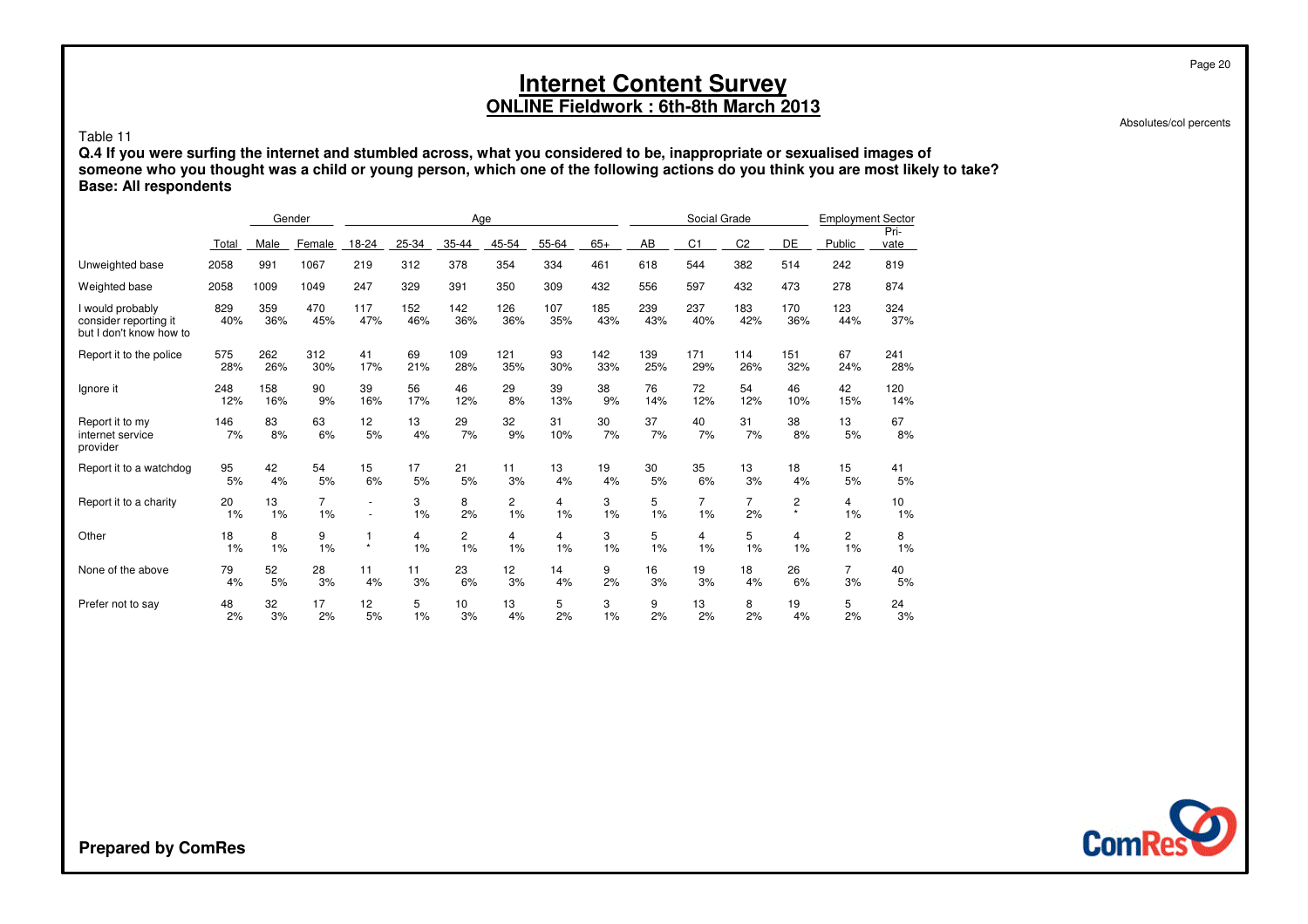Absolutes/col percents

Page 21

#### Table 11

Q.4 If you were surfing the internet and stumbled across, what you considered to be, inappropriate or sexualised images of<br>someone who you thought was a child or young person, which one of the following actions do you thin **Base: All respondents**

|                                                                      |            |                      |                      |                                            |                           |                      | Region               |                  |                                                      |           |                      |                       |
|----------------------------------------------------------------------|------------|----------------------|----------------------|--------------------------------------------|---------------------------|----------------------|----------------------|------------------|------------------------------------------------------|-----------|----------------------|-----------------------|
|                                                                      | Total      | Scotland             | North East           | North West                                 | Yorkshire &<br>Humberside | <b>West Midlands</b> | East Midlands        | Wales            | Eastern                                              | London    | South East           | South West            |
| Unweighted base                                                      | 2058       | 164                  | 90                   | 242                                        | 163                       | 198                  | 160                  | 111              | 176                                                  | 266       | 305                  | 183                   |
| Weighted base                                                        | 2058       | 179                  | 93                   | 242                                        | 182                       | 190                  | 160                  | 109              | 193                                                  | 259       | 264                  | 188                   |
| I would probably<br>consider reporting it<br>but I don't know how to | 829<br>40% | 68<br>38%            | 38<br>41%            | 112<br>46%                                 | 75<br>42%                 | 89<br>47%            | 60<br>38%            | 39<br>36%        | 77<br>40%                                            | 98<br>38% | 96<br>36%            | 76<br>40%             |
| Report it to the police                                              | 575<br>28% | 59<br>33%            | 35<br>37%            | 72<br>30%                                  | 53<br>29%                 | 38<br>20%            | 46<br>29%            | 39<br>36%        | 45<br>23%                                            | 61<br>23% | 80<br>30%            | 48<br>25%             |
| Ignore it                                                            | 248<br>12% | 20<br>11%            | 5<br>5%              | 20<br>8%                                   | 19<br>10%                 | 24<br>12%            | 22<br>14%            | 16<br>14%        | 28<br>15%                                            | 41<br>16% | 29<br>11%            | 25<br>13%             |
| Report it to my<br>internet service<br>provider                      | 146<br>7%  | 11<br>6%             | $\overline{7}$<br>8% | 10<br>4%                                   | 12<br>7%                  | 15<br>8%             | 10<br>6%             | 4<br>4%          | 17<br>9%                                             | 19<br>7%  | 24<br>9%             | 16<br>9%              |
| Report it to a watchdog                                              | 95<br>5%   | 8<br>4%              | 3<br>3%              | 10<br>4%                                   | 8<br>4%                   | 15<br>8%             | 12<br>8%             | 3<br>2%          | 11<br>6%                                             | 11<br>4%  | 11<br>4%             | 5<br>3%               |
| Report it to a charity                                               | 20<br>1%   | $\star$              | 3<br>3%              | $\star$                                    | 1%                        | $\overline{c}$<br>1% | $\star$              | 3<br>3%          | $\overline{\phantom{a}}$<br>$\overline{\phantom{a}}$ | 4<br>2%   | $\overline{c}$<br>1% | $\overline{c}$<br>1%  |
| Other                                                                | 18<br>1%   | 4<br>2%              | 1<br>$1\%$           | $\overline{\phantom{a}}$<br>$\overline{a}$ | 2<br>1%                   | 3<br>2%              | $\overline{c}$<br>1% | $\sim$<br>$\sim$ | 4<br>2%                                              |           | $\ddot{\phantom{1}}$ |                       |
| None of the above                                                    | 79<br>4%   | $\overline{7}$<br>4% | 1<br>$1\%$           | 13<br>$5%$                                 | 6<br>3%                   | 4<br>2%              | 5<br>3%              | 3<br>3%          | 6<br>3%                                              | 11<br>4%  | 12<br>5%             | 10 <sub>1</sub><br>5% |
| Prefer not to say                                                    | 48<br>2%   | $\overline{c}$<br>1% | 1<br>$1\%$           | 5<br>2%                                    | 4<br>2%                   | 1%                   | $\star$              | 2<br>2%          | 4<br>2%                                              | 14<br>5%  | 9<br>4%              | 6<br>3%               |

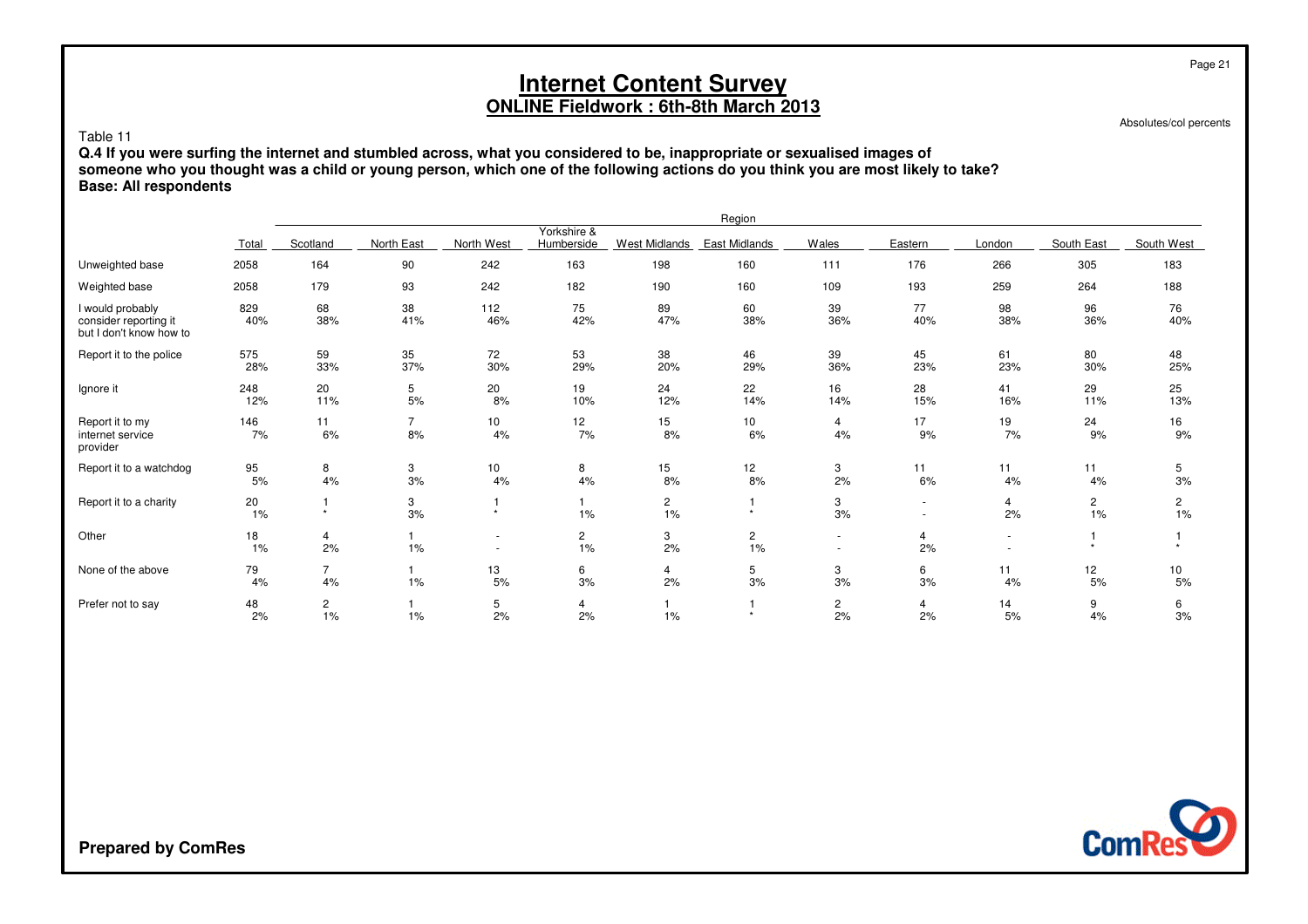#### Absolutes/col percents

Page 22

#### Table 12 **GenderBase: All respondents**

|                 |             |                                  | Gender                   |            |            | Age        |            |            |            |            | Social Grade   |                |            | <b>Employment Sector</b> |              |
|-----------------|-------------|----------------------------------|--------------------------|------------|------------|------------|------------|------------|------------|------------|----------------|----------------|------------|--------------------------|--------------|
|                 | Total       | Male                             | Female                   | 18-24      | 25-34      | 35-44      | 45-54      | 55-64      | $65+$      | AB         | C <sub>1</sub> | C <sub>2</sub> | DE         | Public                   | Pri-<br>vate |
| Unweighted base | 2058        | 991                              | 1067                     | 219        | 312        | 378        | 354        | 334        | 461        | 618        | 544            | 382            | 514        | 242                      | 819          |
| Weighted base   | 2058        | 1009                             | 1049                     | 247        | 329        | 391        | 350        | 309        | 432        | 556        | 597            | 432            | 473        | 278                      | 874          |
| Male            | 1009<br>49% | 1009<br>100%                     | $\overline{\phantom{a}}$ | 87<br>35%  | 169<br>51% | 211<br>54% | 178<br>51% | 153<br>49% | 211<br>49% | 309<br>56% | 283<br>47%     | 226<br>52%     | 190<br>40% | 138<br>49%               | 501<br>57%   |
| Female          | 1049<br>51% | $\overline{a}$<br>$\overline{a}$ | 1049<br>100%             | 160<br>65% | 160<br>49% | 181<br>46% | 172<br>49% | 156<br>51% | 221<br>51% | 246<br>44% | 314<br>53%     | 206<br>48%     | 283<br>60% | 141<br>51%               | 373<br>43%   |

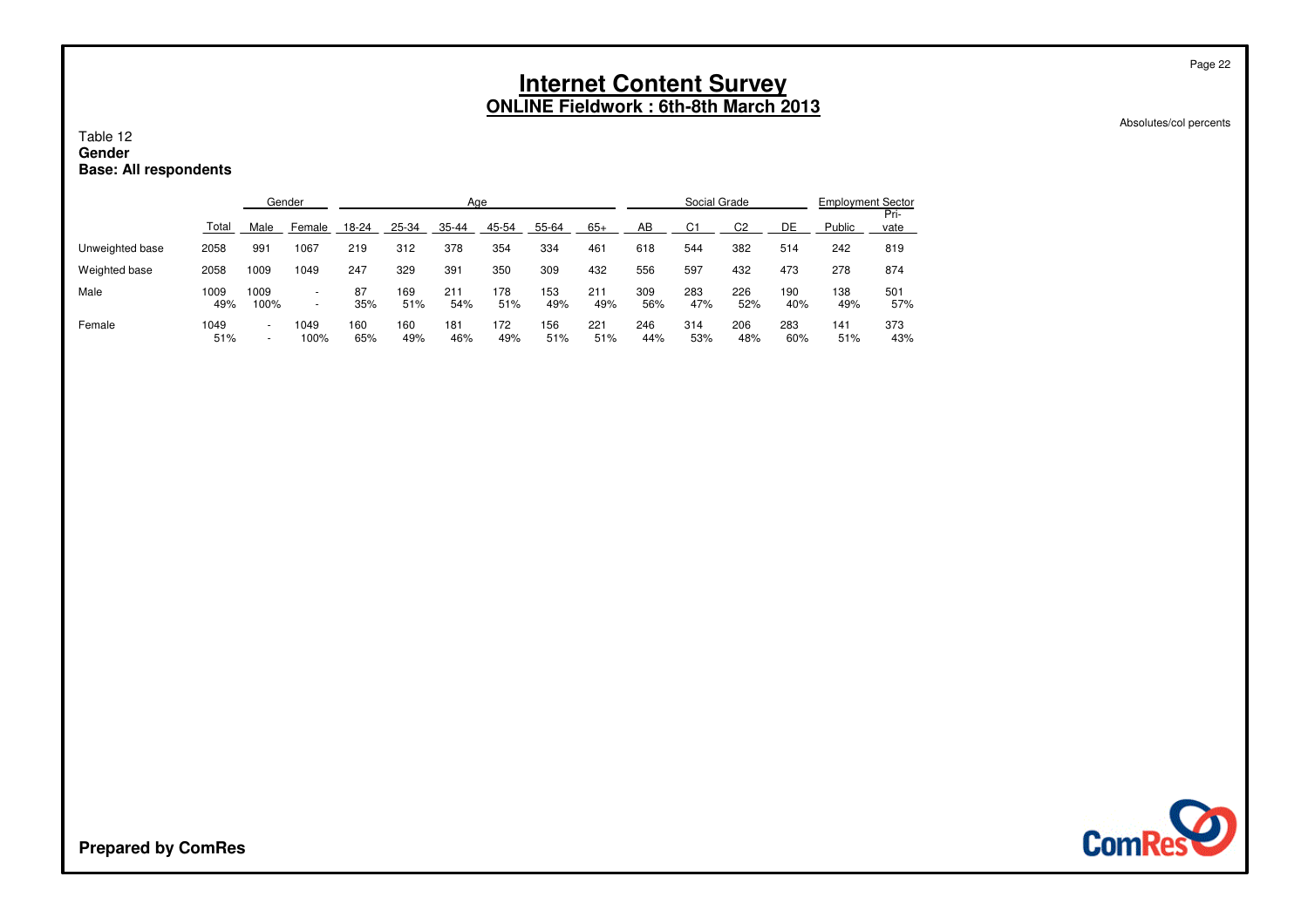Absolutes/col percents

Page 23

### Table 12 **GenderBase: All respondents**

|                 |             |            |            |            |                           |                      | Region        |           |           |            |            |            |
|-----------------|-------------|------------|------------|------------|---------------------------|----------------------|---------------|-----------|-----------|------------|------------|------------|
|                 | Total       | Scotland   | North East | North West | Yorkshire &<br>Humberside | <b>West Midlands</b> | East Midlands | Wales     | Eastern   | London     | South East | South West |
| Unweighted base | 2058        | 164        | 90         | 242        | 163                       | 198                  | 160           | 111       | 176       | 266        | 305        | 183        |
| Weighted base   | 2058        | 179        | 93         | 242        | 182                       | 190                  | 160           | 109       | 193       | 259        | 264        | 188        |
| Male            | 1009<br>49% | 105<br>59% | 43<br>46%  | 100<br>41% | 93<br>51%                 | 93<br>49%            | 72<br>45%     | 54<br>50% | 99<br>51% | 135<br>52% | 114<br>43% | 100<br>53% |
| Female          | 1049<br>51% | 74<br>41%  | 50<br>54%  | 142<br>59% | 88<br>49%                 | 97<br>51%            | 88<br>55%     | 55<br>50% | 94<br>49% | 124<br>48% | 150<br>57% | 88<br>47%  |

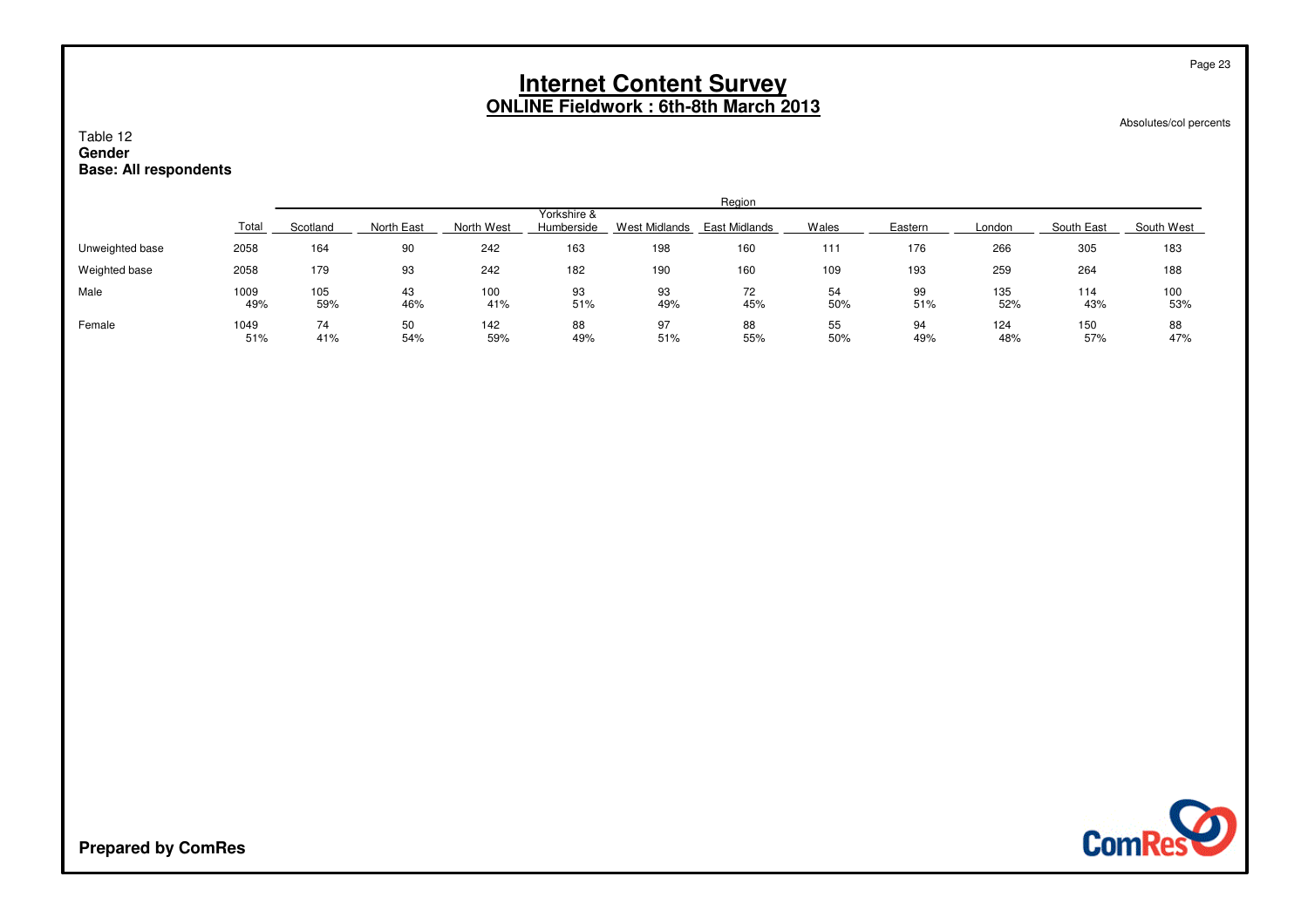Absolutes/col percents

#### Table 13**AgeBase: All respondents**

|                 |            |            | Gender     |             |                                            | Age              |                                                      |                                    |                          |            |            | Social Grade   |            | <b>Employment Sector</b> |              |
|-----------------|------------|------------|------------|-------------|--------------------------------------------|------------------|------------------------------------------------------|------------------------------------|--------------------------|------------|------------|----------------|------------|--------------------------|--------------|
|                 | Total      | Male       | Female     | 18-24       | 25-34                                      | 35-44            | 45-54                                                | 55-64                              | $65+$                    | AB         | C1         | C <sub>2</sub> | DE         | Public                   | Pri-<br>vate |
| Unweighted base | 2058       | 991        | 1067       | 219         | 312                                        | 378              | 354                                                  | 334                                | 461                      | 618        | 544        | 382            | 514        | 242                      | 819          |
| Weighted base   | 2058       | 1009       | 1049       | 247         | 329                                        | 391              | 350                                                  | 309                                | 432                      | 556        | 597        | 432            | 473        | 278                      | 874          |
| 18-24           | 247<br>12% | 87<br>9%   | 160<br>15% | 247<br>100% |                                            |                  |                                                      |                                    |                          | 63<br>11%  | 86<br>14%  | 45<br>10%      | 53<br>11%  | 23<br>8%                 | 117<br>13%   |
| 25-34           | 329<br>16% | 169<br>17% | 160<br>15% | ٠<br>$\sim$ | 329<br>100%                                |                  |                                                      |                                    |                          | 79<br>14%  | 101<br>17% | 81<br>19%      | 69<br>14%  | 73<br>26%                | 187<br>21%   |
| $35 - 44$       | 391<br>19% | 211<br>21% | 181<br>17% |             | $\overline{\phantom{a}}$<br>$\blacksquare$ | 391<br>100%      |                                                      |                                    | ٠                        | 110<br>20% | 96<br>16%  | 101<br>23%     | 84<br>18%  | 80<br>29%                | 234<br>27%   |
| 45-54           | 350<br>17% | 178<br>18% | 172<br>16% |             |                                            | $\sim$<br>$\sim$ | 350<br>100%                                          | $\overline{\phantom{a}}$           | $\overline{\phantom{a}}$ | 60<br>11%  | 100<br>17% | 87<br>20%      | 102<br>21% | 61<br>22%                | 184<br>21%   |
| 55-64           | 309<br>15% | 153<br>15% | 156<br>15% |             |                                            |                  | $\overline{\phantom{a}}$<br>$\overline{\phantom{a}}$ | 309<br>100%                        | ٠                        | 106<br>19% | 92<br>15%  | 44<br>10%      | 67<br>14%  | 28<br>10%                | 114<br>13%   |
| $65+$           | 432<br>21% | 211<br>21% | 221<br>21% |             |                                            |                  |                                                      | $\sim$<br>$\overline{\phantom{a}}$ | 432<br>100%              | 138<br>25% | 121<br>20% | 74<br>17%      | 99<br>21%  | 13<br>5%                 | 38<br>4%     |
| Average age     | 46.92      | 47.62      | 46.25      | 21.53       | 30.13                                      | 39.84            | 49.62                                                | 59.47                              | 69.51                    | 48.64      | 46.25      | 45.01          | 47.50      | 41.32                    | 41.19        |

**ComRese**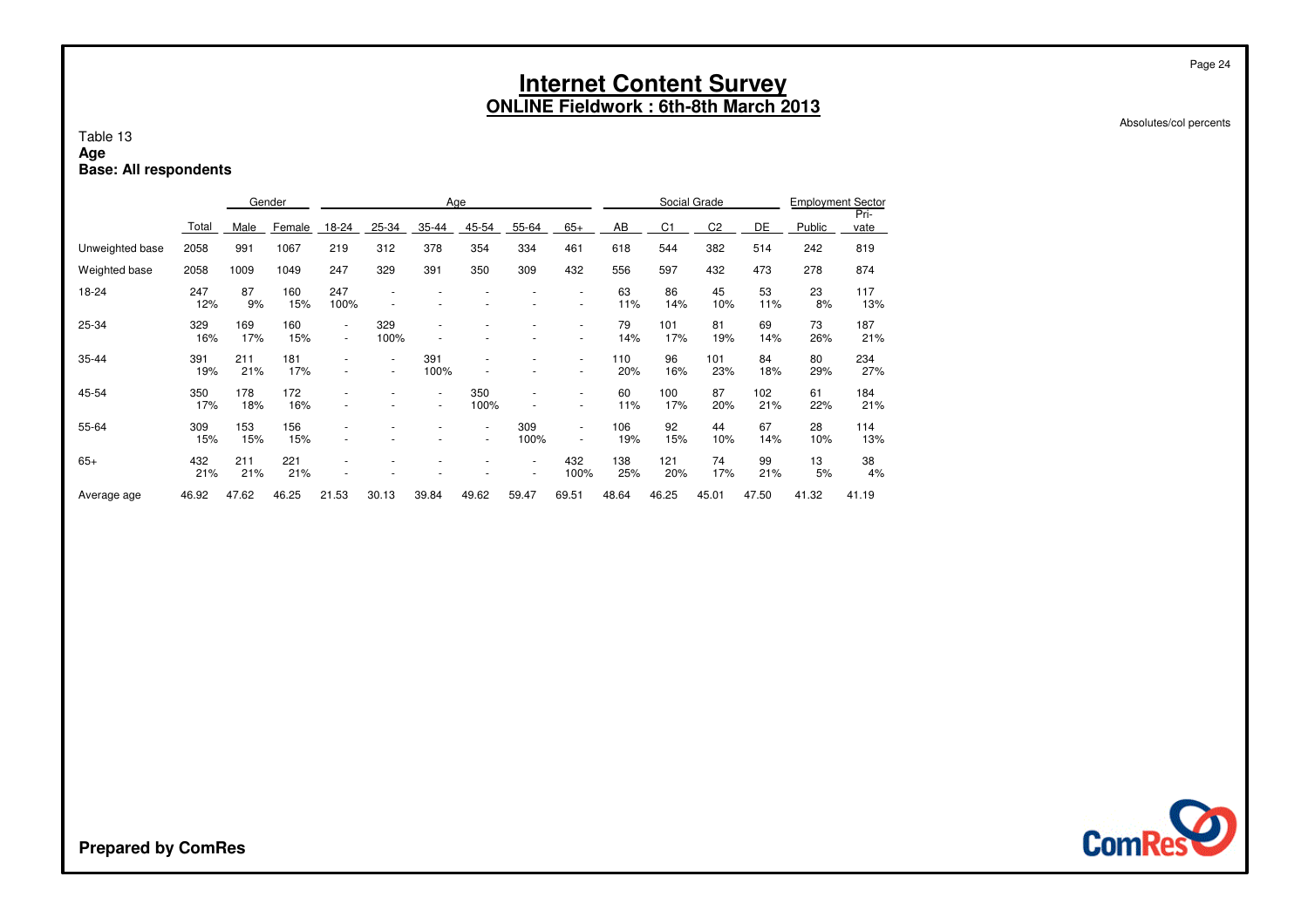Absolutes/col percents

### Table 13**AgeBase: All respondents**

|                 |       |          |            |            |                           |               | Region        |       |         |        |            |            |
|-----------------|-------|----------|------------|------------|---------------------------|---------------|---------------|-------|---------|--------|------------|------------|
|                 | Total | Scotland | North East | North West | Yorkshire &<br>Humberside | West Midlands | East Midlands | Wales | Eastern | London | South East | South West |
| Unweighted base | 2058  | 164      | 90         | 242        | 163                       | 198           | 160           | 111   | 176     | 266    | 305        | 183        |
| Weighted base   | 2058  | 179      | 93         | 242        | 182                       | 190           | 160           | 109   | 193     | 259    | 264        | 188        |
| 18-24           | 247   | 16       | 15         | 30         | 20                        | 37            | 18            | 10    | 22      | 26     | 30         | 23         |
|                 | 12%   | 9%       | 16%        | 13%        | 11%                       | 19%           | 11%           | 9%    | 11%     | 10%    | 11%        | 12%        |
| 25-34           | 329   | 31       | 16         | 46         | 26                        | 34            | 27            | 17    | 28      | 58     | 25         | 23         |
|                 | 16%   | 17%      | 18%        | 19%        | 14%                       | 18%           | 17%           | 16%   | 14%     | 22%    | 9%         | 12%        |
| 35-44           | 391   | 39       | 21         | 40         | 39                        | 28            | 28            | 16    | 41      | 58     | 35         | 45         |
|                 | 19%   | 22%      | 23%        | 17%        | 22%                       | 15%           | 18%           | 15%   | 21%     | 22%    | 13%        | 24%        |
| 45-54           | 350   | 30       | 13         | 30         | 31                        | 34            | 32            | 20    | 35      | 46     | 58         | 21         |
|                 | 17%   | 17%      | 14%        | 12%        | 17%                       | 18%           | 20%           | 18%   | 18%     | 18%    | 22%        | 11%        |
| 55-64           | 309   | 31       | 9          | 41         | 35                        | 12            | 17            | 21    | 25      | 37     | 52         | 29         |
|                 | 15%   | 17%      | 10%        | 17%        | 19%                       | 7%            | 11%           | 19%   | 13%     | 14%    | 20%        | 15%        |
| $65+$           | 432   | 31       | 18         | 54         | 30                        | 44            | 38            | 26    | 42      | 35     | 65         | 48         |
|                 | 21%   | 17%      | 20%        | 22%        | 17%                       | 23%           | 24%           | 24%   | 22%     | 14%    | 25%        | 25%        |
| Average age     | 46.92 | 47.07    | 44.41      | 46.59      | 46.79                     | 43.99         | 47.26         | 49.15 | 47.02   | 44.45  | 50.57      | 48.17      |

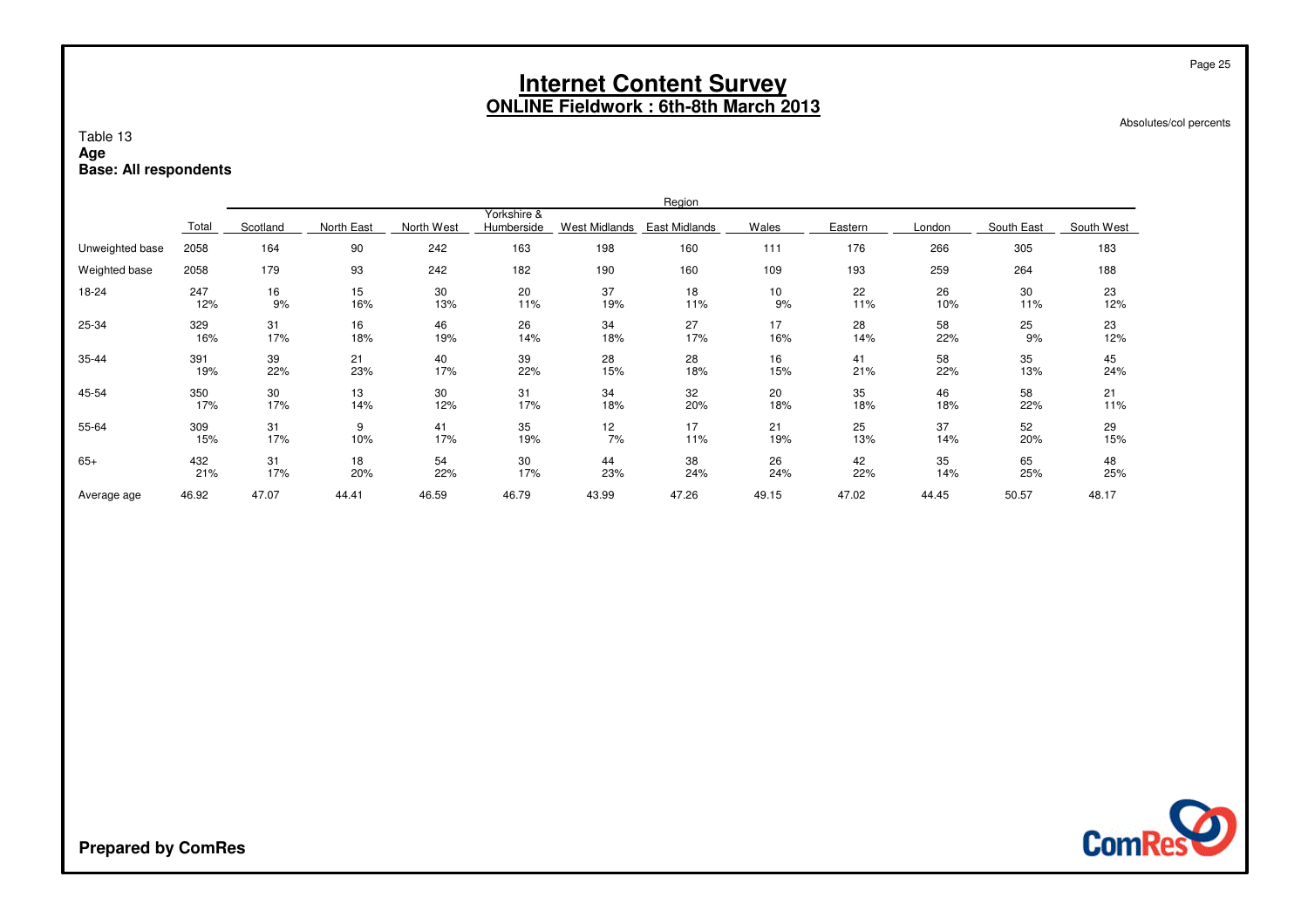#### Absolutes/col percents

Page 26

### Table 14 **Social GradeBase: All respondents**

|                 |            |            | Gender     |           |            | Age        |            |            |            |                                                      | Social Grade                                         |                |                                            | <b>Employment Sector</b> |              |
|-----------------|------------|------------|------------|-----------|------------|------------|------------|------------|------------|------------------------------------------------------|------------------------------------------------------|----------------|--------------------------------------------|--------------------------|--------------|
|                 | Total      | Male       | Female     | $18 - 24$ | 25-34      | 35-44      | 45-54      | 55-64      | $65+$      | AB                                                   | C <sub>1</sub>                                       | C <sub>2</sub> | DE                                         | Public                   | Pri-<br>vate |
| Unweighted base | 2058       | 991        | 1067       | 219       | 312        | 378        | 354        | 334        | 461        | 618                                                  | 544                                                  | 382            | 514                                        | 242                      | 819          |
| Weighted base   | 2058       | 1009       | 1049       | 247       | 329        | 391        | 350        | 309        | 432        | 556                                                  | 597                                                  | 432            | 473                                        | 278                      | 874          |
| AB              | 556<br>27% | 309<br>31% | 246<br>23% | 63<br>25% | 79<br>24%  | 110<br>28% | 60<br>17%  | 106<br>34% | 138<br>32% | 556<br>100%                                          |                                                      |                | $\overline{a}$<br>$\overline{\phantom{a}}$ | 87<br>31%                | 226<br>26%   |
| C <sub>1</sub>  | 597<br>29% | 283<br>28% | 314<br>30% | 86<br>35% | 101<br>31% | 96<br>25%  | 100<br>29% | 92<br>30%  | 121<br>28% | ٠<br>$\overline{a}$                                  | 597<br>100%                                          |                | $\overline{a}$                             | 107<br>39%               | 278<br>32%   |
| C <sub>2</sub>  | 432<br>21% | 226<br>22% | 206<br>20% | 45<br>18% | 81<br>25%  | 101<br>26% | 87<br>25%  | 44<br>14%  | 74<br>17%  | $\overline{\phantom{a}}$                             | $\overline{\phantom{0}}$<br>$\overline{\phantom{0}}$ | 432<br>100%    | -<br>$\overline{\phantom{a}}$              | 63<br>23%                | 229<br>26%   |
| DE              | 473<br>23% | 190<br>19% | 283<br>27% | 53<br>22% | 69<br>21%  | 84<br>21%  | 102<br>29% | 67<br>22%  | 99<br>23%  | $\overline{\phantom{a}}$<br>$\overline{\phantom{a}}$ |                                                      | -<br>-         | 473<br>100%                                | 22<br>8%                 | 141<br>16%   |

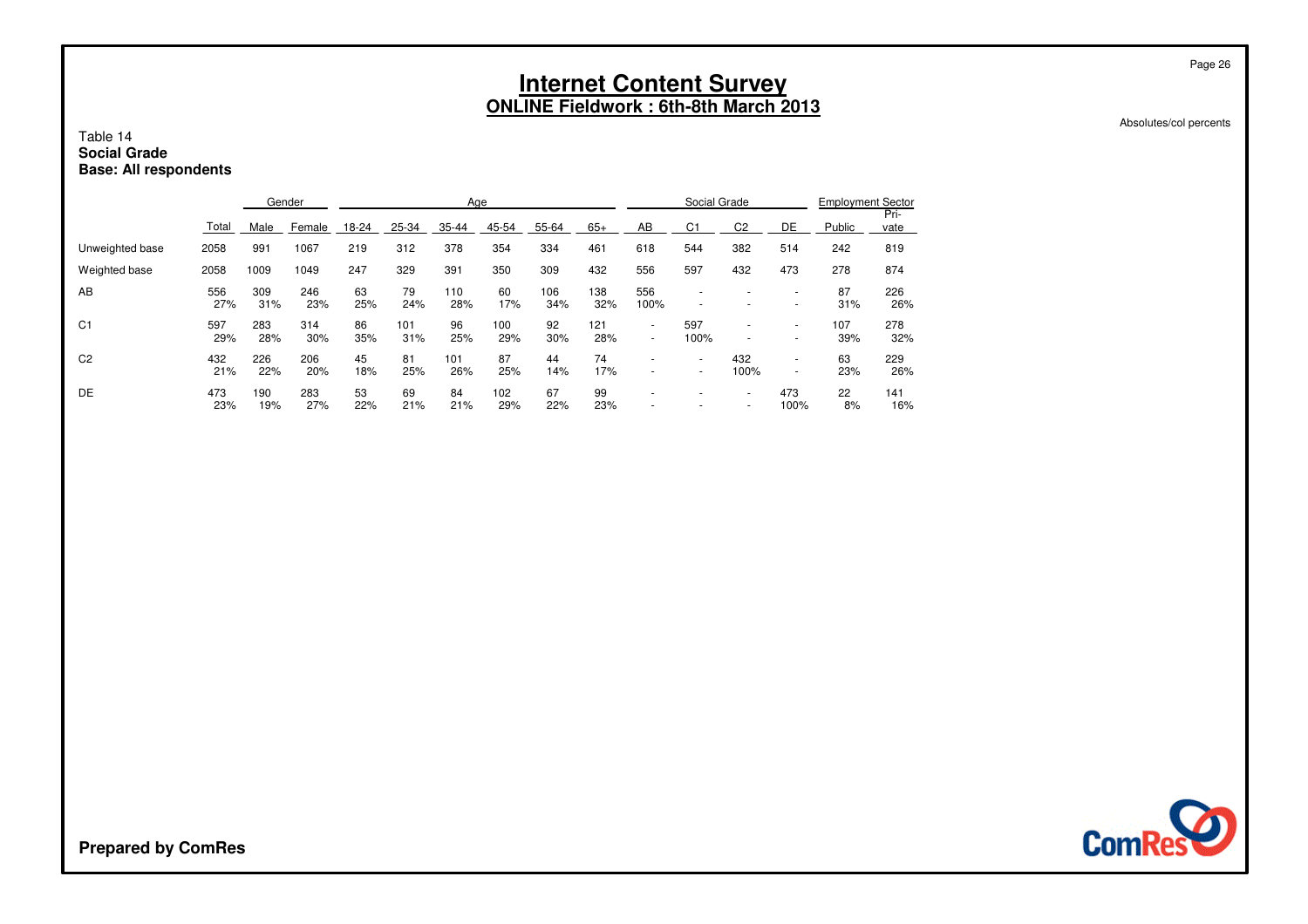Absolutes/col percents

Page 27

### Table 14 **Social GradeBase: All respondents**

|                 |       |          |            |            |                           |               | Region        |       |         |        |            |            |
|-----------------|-------|----------|------------|------------|---------------------------|---------------|---------------|-------|---------|--------|------------|------------|
|                 | Total | Scotland | North East | North West | Yorkshire &<br>Humberside | West Midlands | East Midlands | Wales | Eastern | London | South East | South West |
| Unweighted base | 2058  | 164      | 90         | 242        | 163                       | 198           | 160           | 111   | 176     | 266    | 305        | 183        |
| Weighted base   | 2058  | 179      | 93         | 242        | 182                       | 190           | 160           | 109   | 193     | 259    | 264        | 188        |
| AB              | 556   | 45       | 25         | 59         | 43                        | 39            | 49            | 18    | 58      | 82     | 88         | 49         |
|                 | 27%   | 25%      | 26%        | 24%        | 24%                       | 21%           | 30%           | 16%   | 30%     | 32%    | 34%        | 26%        |
| C <sub>1</sub>  | 597   | 54       | 23         | 72         | 57                        | 44            | 35            | 33    | 61      | 89     | 66         | 62         |
|                 | 29%   | 30%      | 25%        | 30%        | 32%                       | 23%           | 22%           | 30%   | 32%     | 34%    | 25%        | 33%        |
| C <sub>2</sub>  | 432   | 29       | 24         | 40         | 41                        | 61            | 37            | 25    | 36      | 51     | 56         | 34         |
|                 | 21%   | 16%      | 25%        | 17%        | 22%                       | 32%           | 23%           | 23%   | 19%     | 20%    | 21%        | 18%        |
| DE              | 473   | 50       | 22         | 71         | 41                        | 46            | 39            | 33    | 38      | 37     | 54         | 43         |
|                 | 23%   | 28%      | 24%        | 29%        | 22%                       | 24%           | 24%           | 31%   | 20%     | 14%    | 20%        | 23%        |

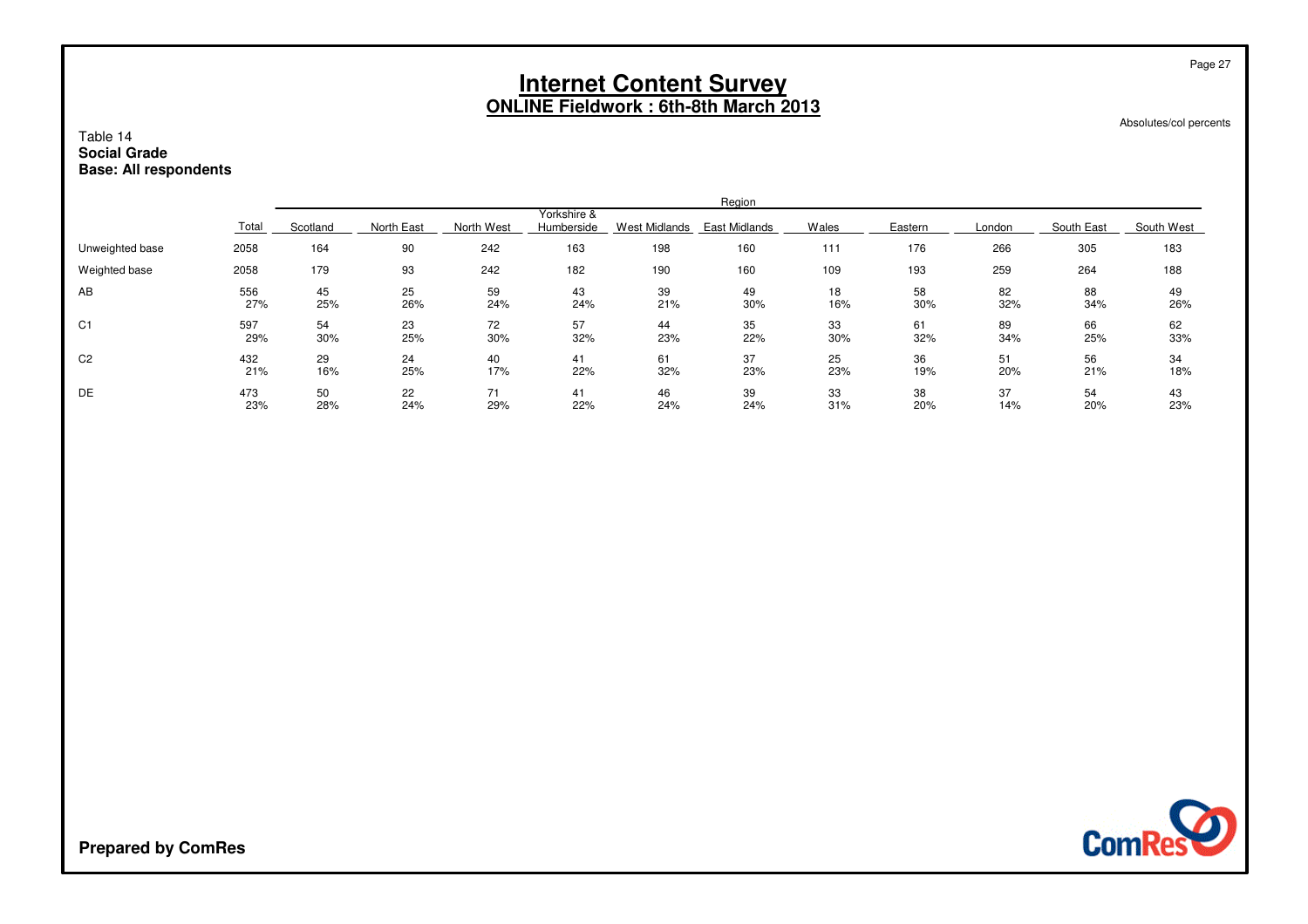#### Absolutes/col percents

Page 28

### Table 15 **GO RegionBase: All respondents**

|       | Gender |        |       |       |       |       |       |       |     |                |                |              | <b>Employment Sector</b> |              |
|-------|--------|--------|-------|-------|-------|-------|-------|-------|-----|----------------|----------------|--------------|--------------------------|--------------|
| Total | Male   | Female | 18-24 | 25-34 | 35-44 | 45-54 | 55-64 | $65+$ | AB  | C <sub>1</sub> | C <sub>2</sub> | DE           | Public                   | Pri-<br>vate |
| 2058  | 991    | 1067   | 219   | 312   | 378   | 354   | 334   | 461   | 618 | 544            | 382            | 514          | 242                      | 819          |
| 2058  | 1009   | 1049   | 247   | 329   | 391   | 350   | 309   | 432   | 556 | 597            | 432            | 473          | 278                      | 874          |
| 179   | 105    | 74     | 16    | 31    | 39    | 30    | 31    | 31    | 45  | 54             | 29             | 50           | 25                       | 89           |
| 9%    | 10%    | 7%     | 7%    | 9%    | 10%   | 9%    | 10%   | 7%    | 8%  | 9%             | 7%             | 11%          | 9%                       | 10%          |
| 93    | 43     | 50     | 15    | 16    | 21    | 13    | 9     | 18    | 25  | 23             | 24             | 22           | 16                       | 29           |
| 5%    | 4%     | 5%     | 6%    | 5%    | 5%    | 4%    | 3%    | 4%    | 4%  | 4%             | 5%             | 5%           | 6%                       | 3%           |
| 242   | 100    | 142    | 30    | 46    | 40    | 30    | 41    | 54    | 59  | 72             | 40             | 71           | 29                       | 102          |
| 12%   | 10%    | 14%    | 12%   | 14%   | 10%   | 8%    | 13%   | 13%   | 11% | 12%            | 9%             | 15%          | 10%                      | 12%          |
| 182   | 93     | 88     | 20    | 26    | 39    | 31    | 35    | 30    | 43  | 57             | 41             | 41           | 22                       | 74           |
| 9%    | 9%     | 8%     | 8%    | 8%    | 10%   | 9%    | 11%   | 7%    | 8%  | 10%            | 9%             | 9%           | 8%                       | 8%           |
| 190   | 93     | 97     | 37    | 34    | 28    | 34    | 12    | 44    | 39  | 44             | 61             | 46           | 20                       | 83           |
| 9%    | 9%     | 9%     | 15%   | 10%   | 7%    | 10%   | 4%    | 10%   | 7%  | 7%             | 14%            | 10%          | 7%                       | 10%          |
| 160   | 72     | 88     | 18    | 27    | 28    | 32    | 17    | 38    | 49  | 35             | 37             | 39           | 25                       | 54           |
| 8%    | 7%     | 8%     | 7%    | 8%    | 7%    | 9%    | 6%    | 9%    | 9%  | 6%             | 9%             | 8%           | 9%                       | 6%           |
| 109   | 54     | 55     | 10    | 17    | 16    | 20    | 21    | 26    | 18  | 33             | 25             | 33           | 23                       | 43           |
| 5%    | 5%     | 5%     | 4%    | 5%    | 4%    | 6%    | 7%    | 6%    | 3%  | 6%             | 6%             | 7%           | 8%                       | 5%           |
| 193   | 99     | 94     | 22    | 28    | 41    | 35    | 25    | 42    | 58  | 61             | 36             | 38           | 28                       | 90           |
| 9%    | 10%    | 9%     | 9%    | 8%    | 10%   | 10%   | 8%    | 10%   | 10% | 10%            | 8%             | 8%           | 10%                      | 10%          |
| 259   | 135    | 124    | 26    | 58    | 58    | 46    | 37    | 35    | 82  | 89             | 51             | 37           | 34                       | 135          |
| 13%   | 13%    | 12%    | 10%   | 18%   | 15%   | 13%   | 12%   | 8%    | 15% | 15%            | 12%            | 8%           | 12%                      | 15%          |
| 264   | 114    | 150    | 30    | 25    | 35    | 58    | 52    | 65    | 88  | 66             | 56             | 54           | 27                       | 104          |
| 13%   | 11%    | 14%    | 12%   | 7%    | 9%    | 16%   | 17%   | 15%   | 16% | 11%            | 13%            | 11%          | 10%                      | 12%          |
| 188   | 100    | 88     | 23    | 23    | 45    | 21    | 29    | 48    | 49  | 62             | 34             | 43           | 29                       | 73           |
| 9%    | 10%    | 8%     | 9%    | 7%    | 12%   | 6%    | 9%    | 11%   | 9%  | 10%            | 8%             | 9%           | 10%                      | 8%           |
|       |        |        |       |       |       |       | Age   |       |     |                |                | Social Grade |                          |              |

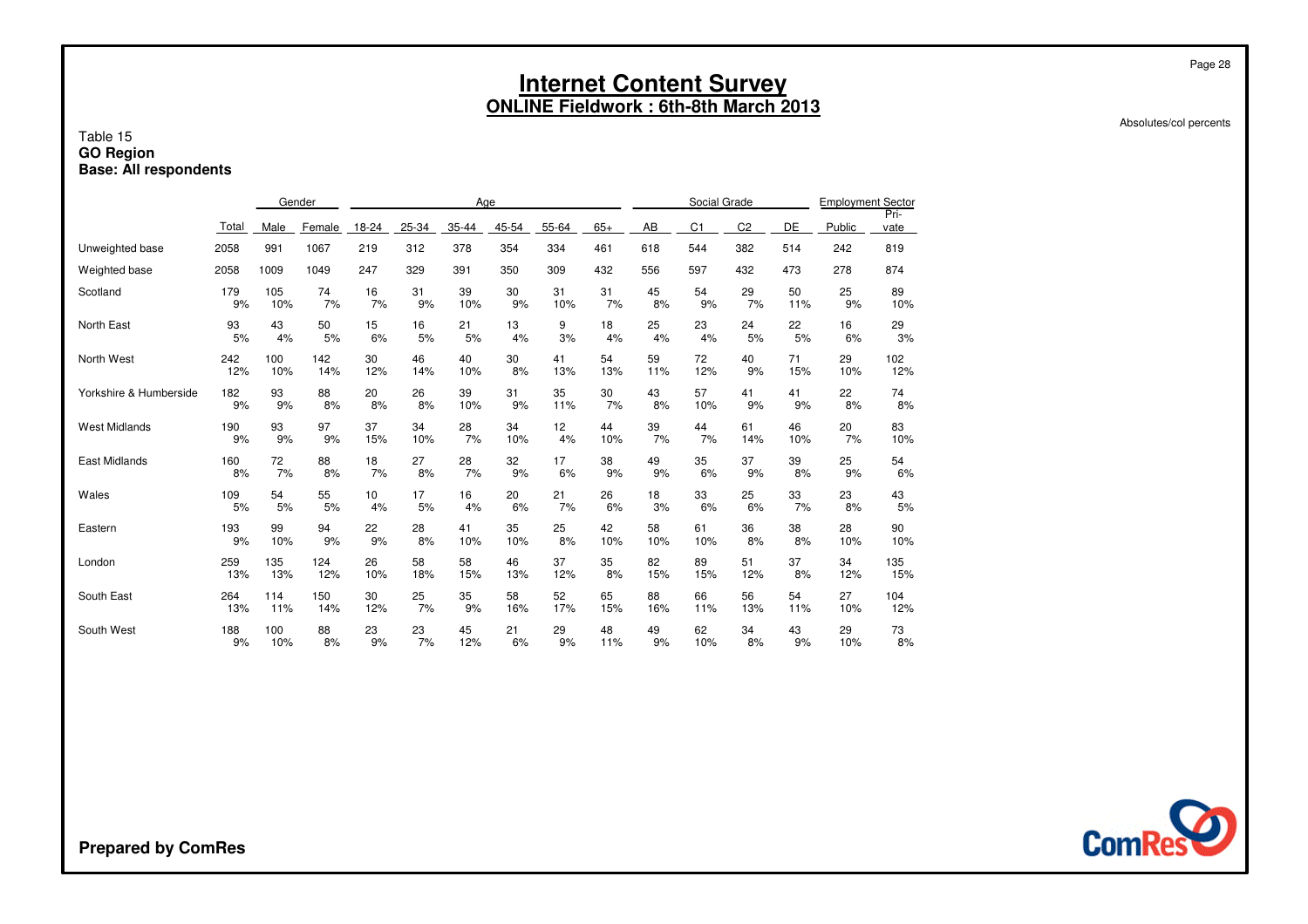Absolutes/col percents

Page 29

#### Table 15 **GO RegionBase: All respondents**

|                        |             |                                                      |                                    |                                            |                                                      |                                    | Region                             |                                    |                          |                                  |                  |             |
|------------------------|-------------|------------------------------------------------------|------------------------------------|--------------------------------------------|------------------------------------------------------|------------------------------------|------------------------------------|------------------------------------|--------------------------|----------------------------------|------------------|-------------|
|                        | Total       | Scotland                                             | North East                         | North West                                 | Yorkshire &<br>Humberside                            | <b>West Midlands</b>               | East Midlands                      | Wales                              | Eastern                  | London                           | South East       | South West  |
| Unweighted base        | 2058        | 164                                                  | 90                                 | 242                                        | 163                                                  | 198                                | 160                                | 111                                | 176                      | 266                              | 305              | 183         |
| Weighted base          | 2058        | 179                                                  | 93                                 | 242                                        | 182                                                  | 190                                | 160                                | 109                                | 193                      | 259                              | 264              | 188         |
| Scotland               | 179<br>9%   | 179<br>100%                                          | $\overline{\phantom{a}}$<br>$\sim$ | $\overline{a}$<br>$\overline{\phantom{a}}$ | $\overline{\phantom{a}}$<br>$\overline{\phantom{a}}$ | $\sim$<br>$\overline{\phantom{a}}$ | ٠<br>٠                             | $\sim$<br>$\sim$                   | $\overline{\phantom{a}}$ |                                  |                  |             |
| North East             | 93<br>5%    | $\overline{\phantom{a}}$<br>$\overline{\phantom{a}}$ | 93<br>100%                         |                                            |                                                      |                                    |                                    |                                    |                          |                                  |                  |             |
| North West             | 242<br>12%  | $\sim$<br>$\sim$                                     | $\overline{\phantom{a}}$<br>$\sim$ | 242<br>100%                                | $\overline{\phantom{a}}$                             |                                    |                                    | $\sim$                             |                          |                                  |                  | ۰           |
| Yorkshire & Humberside | 182<br>9%   |                                                      | $\blacksquare$                     | $\sim$<br>$\sim$                           | 182<br>100%                                          |                                    |                                    |                                    |                          |                                  |                  |             |
| West Midlands          | 190<br>$9%$ |                                                      | ۰                                  |                                            | $\overline{\phantom{a}}$<br>$\overline{\phantom{a}}$ | 190<br>100%                        |                                    |                                    |                          |                                  |                  |             |
| East Midlands          | 160<br>8%   |                                                      |                                    |                                            | $\overline{\phantom{a}}$<br>$\overline{\phantom{a}}$ | $\sim$<br>$\sim$                   | 160<br>100%                        |                                    |                          |                                  |                  |             |
| Wales                  | 109<br>5%   | $\sim$                                               | $\sim$                             |                                            | $\blacksquare$                                       | $\sim$                             | $\sim$<br>$\overline{\phantom{a}}$ | 109<br>100%                        |                          |                                  |                  | ٠           |
| Eastern                | 193<br>9%   | $\sim$                                               |                                    |                                            | $\blacksquare$                                       |                                    |                                    | $\overline{\phantom{a}}$<br>$\sim$ | 193<br>100%              |                                  |                  |             |
| London                 | 259<br>13%  | $\sim$                                               | $\sim$                             |                                            | $\overline{\phantom{a}}$                             |                                    |                                    | $\sim$                             | $\sim$<br>$\sim$         | 259<br>100%                      |                  | ٠           |
| South East             | 264<br>13%  | $\overline{\phantom{a}}$                             |                                    |                                            |                                                      |                                    |                                    |                                    |                          | $\blacksquare$<br>$\blacksquare$ | 264<br>100%      |             |
| South West             | 188<br>9%   |                                                      |                                    |                                            |                                                      |                                    |                                    |                                    |                          |                                  | $\sim$<br>$\sim$ | 188<br>100% |

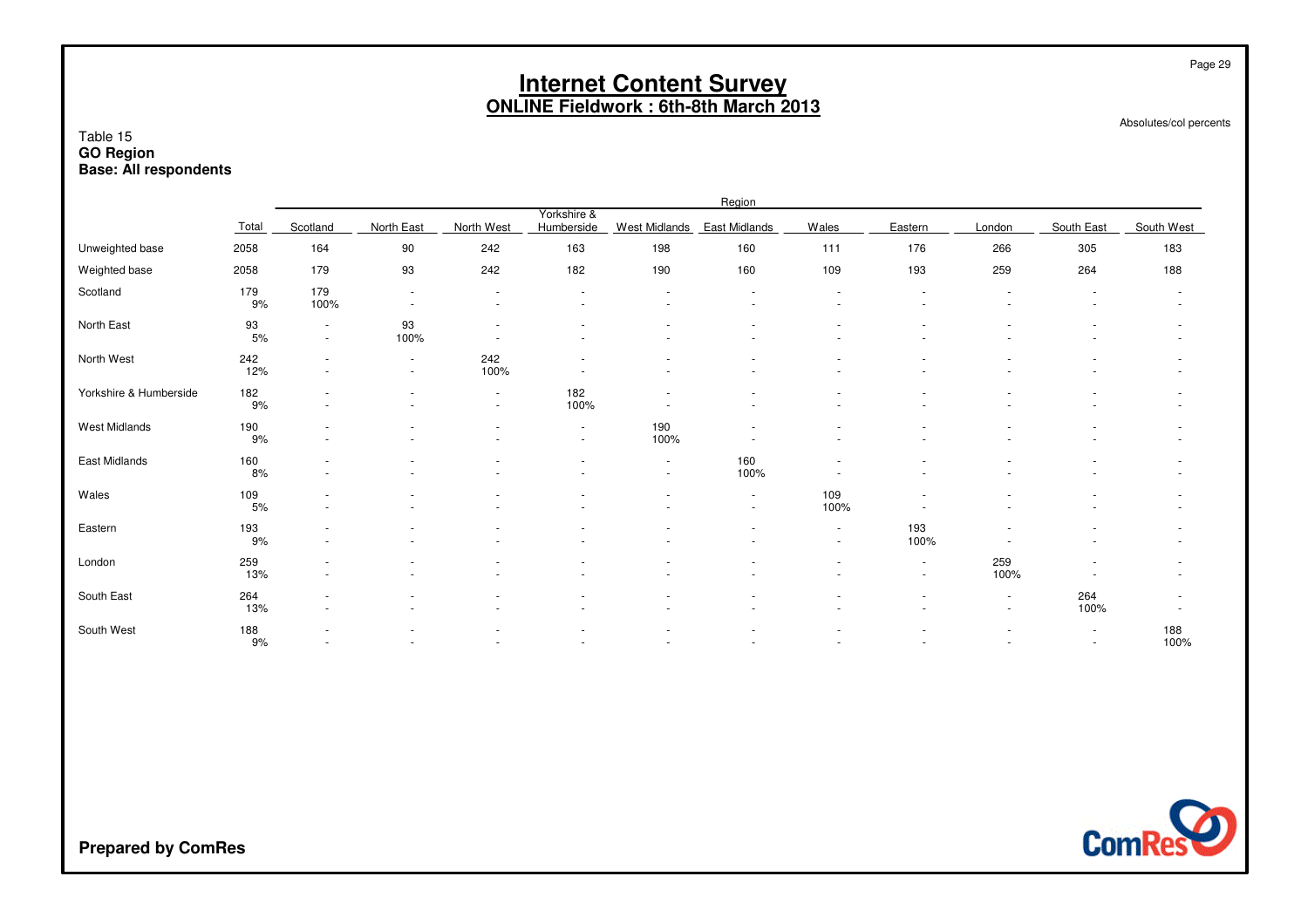Absolutes/col percents

Page 30

### Table 16**Have you taken a foreign holiday in the last 3 years? Base: All respondents**

|                 |             | Gender     |            |            |            | Age        |            |            |            |            | Social Grade   |                |            | <b>Employment Sector</b> |              |
|-----------------|-------------|------------|------------|------------|------------|------------|------------|------------|------------|------------|----------------|----------------|------------|--------------------------|--------------|
|                 | Total       | Male       | Female     | 18-24      | 25-34      | 35-44      | 45-54      | 55-64      | $65+$      | AB         | C <sub>1</sub> | C <sub>2</sub> | DE         | Public                   | Pri-<br>vate |
| Unweighted base | 2058        | 991        | 1067       | 219        | 312        | 378        | 354        | 334        | 461        | 618        | 544            | 382            | 514        | 242                      | 819          |
| Weighted base   | 2058        | 1009       | 1049       | 247        | 329        | 391        | 350        | 309        | 432        | 556        | 597            | 432            | 473        | 278                      | 874          |
| Yes             | 1276<br>62% | 638<br>63% | 638<br>61% | 169<br>68% | 217<br>66% | 205<br>52% | 179<br>51% | 209<br>68% | 298<br>69% | 431<br>78% | 388<br>65%     | 245<br>57%     | 212<br>45% | 186<br>67%               | 542<br>62%   |
| No              | 782<br>38%  | 371<br>37% | 411<br>39% | 78<br>32%  | 113<br>34% | 186<br>48% | 171<br>49% | 100<br>32% | 134<br>31% | 124<br>22% | 209<br>35%     | 187<br>43%     | 262<br>55% | 92<br>33%                | 332<br>38%   |

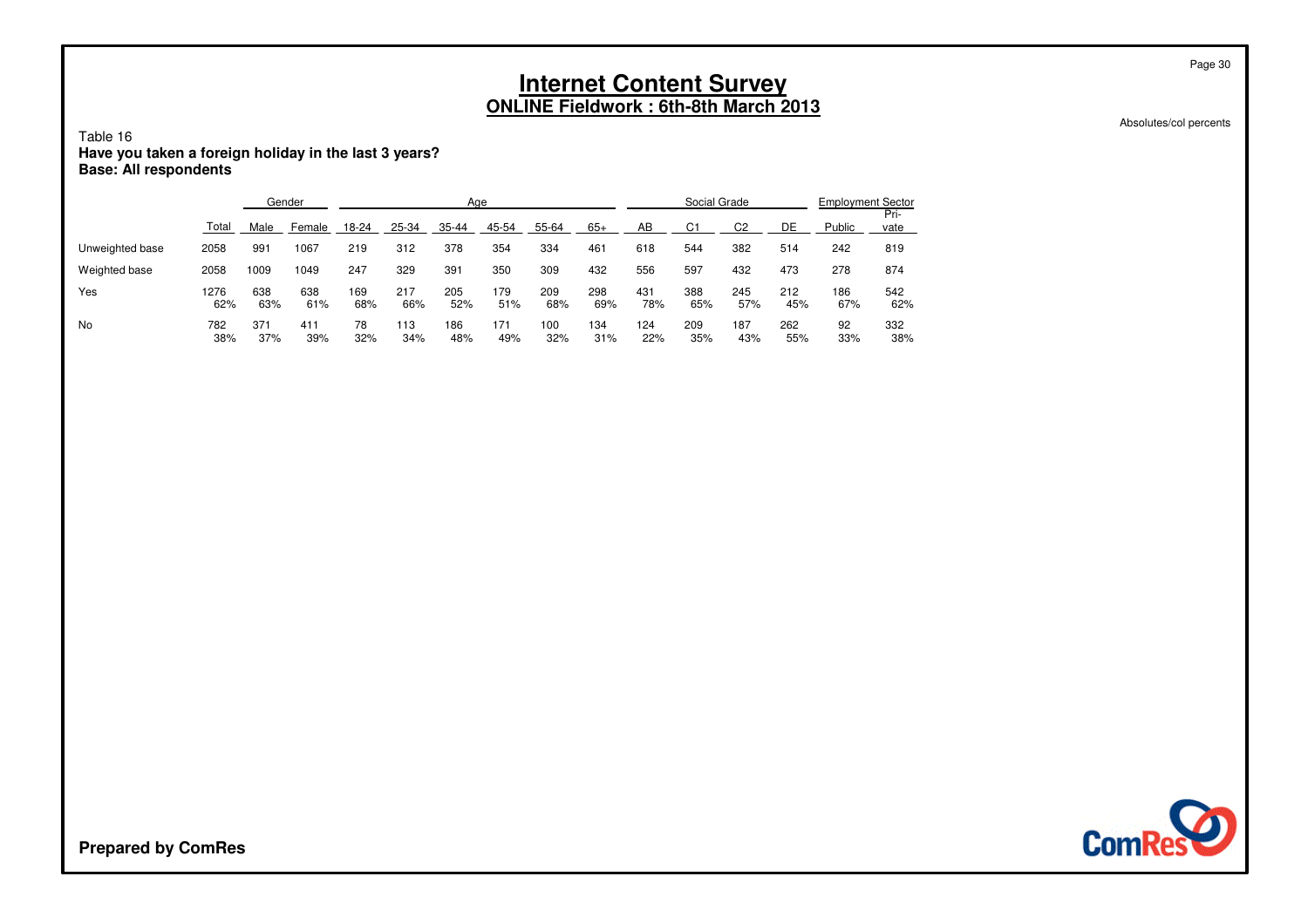Absolutes/col percents

Page 31

Table 16**Have you taken a foreign holiday in the last 3 years? Base: All respondents**

|                 |             |            |            |            |                           |                      | Region               |           |            |            |            |            |
|-----------------|-------------|------------|------------|------------|---------------------------|----------------------|----------------------|-----------|------------|------------|------------|------------|
|                 | Total       | Scotland   | North East | North West | Yorkshire &<br>Humberside | <b>West Midlands</b> | <b>East Midlands</b> | Wales     | Eastern    | London     | South East | South West |
| Unweighted base | 2058        | 164        | 90         | 242        | 163                       | 198                  | 160                  | 111       | 176        | 266        | 305        | 183        |
| Weighted base   | 2058        | 179        | 93         | 242        | 182                       | 190                  | 160                  | 109       | 193        | 259        | 264        | 188        |
| Yes             | 1276<br>62% | 103<br>57% | 59<br>63%  | 157<br>65% | 105<br>58%                | 109<br>57%           | 100<br>63%           | 66<br>60% | 111<br>57% | 193<br>75% | 172<br>65% | 101<br>54% |
| No              | 782<br>38%  | 76<br>43%  | 34<br>37%  | 85<br>35%  | 76<br>42%                 | 81<br>43%            | 60<br>37%            | 43<br>40% | 82<br>43%  | 65<br>25%  | 92<br>35%  | 87<br>46%  |

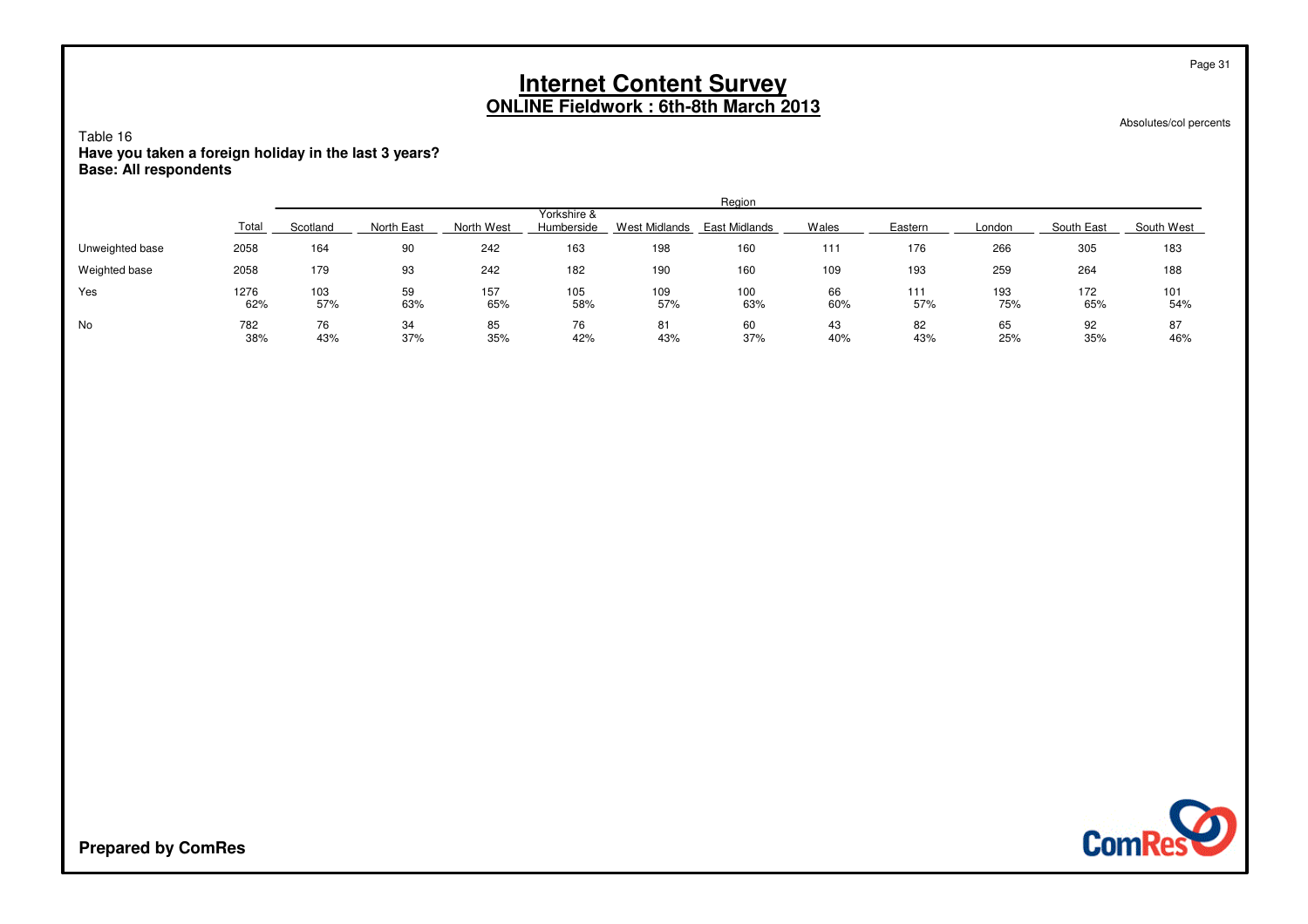Absolutes/col percents

Page 32

#### Table 17 **TenureBase: All respondents**

|                         |          |          | Gender   |          |         | Age     |         |       |               |         | Social Grade   |                |         | <b>Employment Sector</b> |              |
|-------------------------|----------|----------|----------|----------|---------|---------|---------|-------|---------------|---------|----------------|----------------|---------|--------------------------|--------------|
|                         | Total    | Male     | Female   | 18-24    | 25-34   | 35-44   | 45-54   | 55-64 | $65+$         | AB      | C <sub>1</sub> | C <sub>2</sub> | DE      | Public                   | Pri-<br>vate |
| Unweighted base         | 2058     | 991      | 1067     | 219      | 312     | 378     | 354     | 334   | 461           | 618     | 544            | 382            | 514     | 242                      | 819          |
| Weighted base           | 2058     | 1009     | 1049     | 247      | 329     | 391     | 350     | 309   | 432           | 556     | 597            | 432            | 473     | 278                      | 874          |
| <b>NET: Homeowners</b>  | 1400     | 685      | 715      | 134      | 166     | 255     | 238     | 244   | 363           | 467     | 429            | 295            | 208     | 203                      | 576          |
|                         | 68%      | 68%      | 68%      | 54%      | 50%     | 65%     | 68%     | 79%   | 84%           | 84%     | 72%            | 68%            | 44%     | 73%                      | 66%          |
| Owned outright -        | 679      | 338      | 341      | 55       | 41      | 44      | 76      | 149   | 314           | 244     | 197            | 136            | 102     | 63                       | 177          |
| without mortgage        | 33%      | 34%      | 32%      | 22%      | 12%     | 11%     | 22%     | 48%   | 73%           | 44%     | 33%            | 31%            | 22%     | 23%                      | 20%          |
| Owned with a mortgage   | 721      | 347      | 374      | 78       | 125     | 210     | 162     | 96    | 49            | 223     | 233            | 159            | 106     | 140                      | 399          |
| or loan                 | 35%      | 34%      | 36%      | 32%      | 38%     | 54%     | 46%     | 31%   | 11%           | 40%     | 39%            | 37%            | 22%     | 50%                      | 46%          |
| <b>NET: Renters</b>     | 632      | 308      | 324      | 99       | 160     | 135     | 108     | 63    | 67            | 82      | 161            | 132            | 257     | 71                       | 285          |
|                         | 31%      | 31%      | 31%      | 40%      | 48%     | 35%     | 31%     | 21%   | 16%           | 15%     | 27%            | 30%            | 54%     | 26%                      | 33%          |
| Rented from the council | 267      | 127      | 140      | 27       | 49      | 64      | 57      | 37    | 33            | 19      | 43             | 65             | 141     | 29                       | 99           |
|                         | 13%      | 13%      | 13%      | 11%      | 15%     | 16%     | 16%     | 12%   | 8%            | 3%      | 7%             | 15%            | 30%     | 11%                      | 11%          |
| Rented from a housing   | 106      | 47       | 59       | 19       | 21      | 23      | 17      | 11    | 14            | 13      | 26             | 23             | 44      | 11                       | 42           |
| association             | 5%       | 5%       | 6%       | 8%       | 6%      | 6%      | 5%      | 4%    | 3%            | 2%      | 4%             | 5%             | 9%      | 4%                       | 5%           |
| Rented from someone     | 258      | 134      | 124      | 52       | 89      | 48      | 33      | 15    | 20            | 50      | 92             | 43             | 73      | 31                       | 144          |
| else                    | 13%      | 13%      | 12%      | 21%      | 27%     | 12%     | 10%     | 5%    | 5%            | 9%      | 15%            | 10%            | 15%     | 11%                      | 16%          |
| Rent free               | 27<br>1% | 16<br>2% | 11<br>1% | 15<br>6% | 4<br>1% | $\star$ | 4<br>1% |       | 2<br>$^\star$ | 6<br>1% | 7<br>1%        | 6<br>1%        | 8<br>2% | 4<br>1%                  | 13<br>1%     |

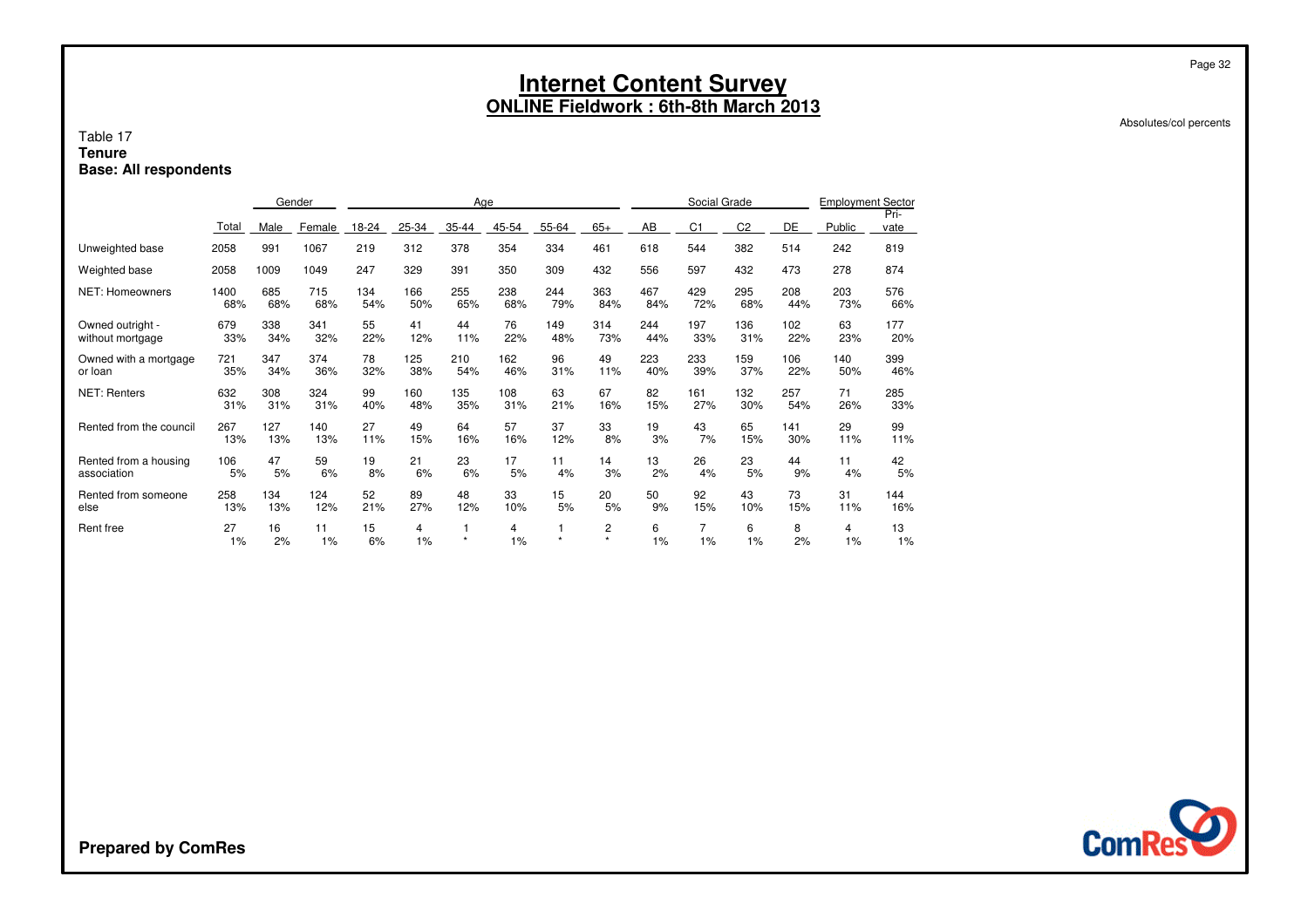Absolutes/col percents

Page 33

#### Table 17 **TenureBase: All respondents**

|                         |          |                |                      |                             |                           |                      | Region          |       |         |                      |                    |            |
|-------------------------|----------|----------------|----------------------|-----------------------------|---------------------------|----------------------|-----------------|-------|---------|----------------------|--------------------|------------|
|                         | Total    | Scotland       | North East           | North West                  | Yorkshire &<br>Humberside | <b>West Midlands</b> | East Midlands   | Wales | Eastern | London               | South East         | South West |
| Unweighted base         | 2058     | 164            | 90                   | 242                         | 163                       | 198                  | 160             | 111   | 176     | 266                  | 305                | 183        |
| Weighted base           | 2058     | 179            | 93                   | 242                         | 182                       | 190                  | 160             | 109   | 193     | 259                  | 264                | 188        |
| NET: Homeowners         | 1400     | 115            | 59                   | 163                         | 138                       | 130                  | 112             | 78    | 142     | 147                  | 185                | 130        |
|                         | 68%      | 64%            | 63%                  | 68%                         | 76%                       | 68%                  | 70%             | 71%   | 74%     | 57%                  | 70%                | 69%        |
| Owned outright -        | 679      | 49             | 25                   | 84                          | 54                        | 61                   | 56              | 40    | 64      | 69                   | 108                | 68         |
| without mortgage        | 33%      | 28%            | 26%                  | 35%                         | 30%                       | 32%                  | 35%             | 37%   | 33%     | 27%                  | 41%                | 36%        |
| Owned with a mortgage   | 721      | 66             | 34                   | 79                          | 84                        | 69                   | 56              | 38    | 78      | 78                   | 77                 | 62         |
| or loan                 | 35%      | 37%            | 37%                  | 33%                         | 46%                       | 36%                  | 35%             | 34%   | 41%     | 30%                  | 29%                | 33%        |
| <b>NET: Renters</b>     | 632      | 61             | 32                   | 76                          | 43                        | 58                   | 46              | 30    | 46      | 110                  | 77                 | 53         |
|                         | 31%      | 34%            | 34%                  | 31%                         | 23%                       | 30%                  | 29%             | 27%   | 24%     | 42%                  | 29%                | 28%        |
| Rented from the council | 267      | 38             | 20                   | 22                          | 18                        | 29                   | 21              | 15    | 15      | 45                   | 32                 | 12         |
|                         | 13%      | 21%            | 21%                  | 9%                          | 10%                       | 15%                  | 13%             | 14%   | 8%      | 17%                  | 12%                | 7%         |
| Rented from a housing   | 106      | $\overline{7}$ | 3                    | 14                          | $\overline{7}$            | 10                   | 10 <sub>1</sub> | 4     | 12      | 15                   | 16                 | 9          |
| association             | 5%       | 4%             | 3%                   | 6%                          | 4%                        | 5%                   | 6%              | 4%    | 6%      | 6%                   | 6%                 | 5%         |
| Rented from someone     | 258      | 17             | 9                    | 40                          | 18                        | 19                   | 15              | 11    | 18      | 51                   | 29                 | 32         |
| else                    | 13%      | 9%             | 10%                  | 17%                         | 10%                       | 10%                  | 10%             | 10%   | 9%      | 20%                  | 11%                | 17%        |
| Rent free               | 27<br>1% | 3<br>1%        | $\overline{c}$<br>2% | $\mathbf{2}^{\prime}$<br>1% | $\star$                   | $\overline{2}$<br>1% | 1%              | 1%    | 5<br>3% | $\overline{c}$<br>1% | $\mathbf{2}$<br>1% | 4<br>2%    |

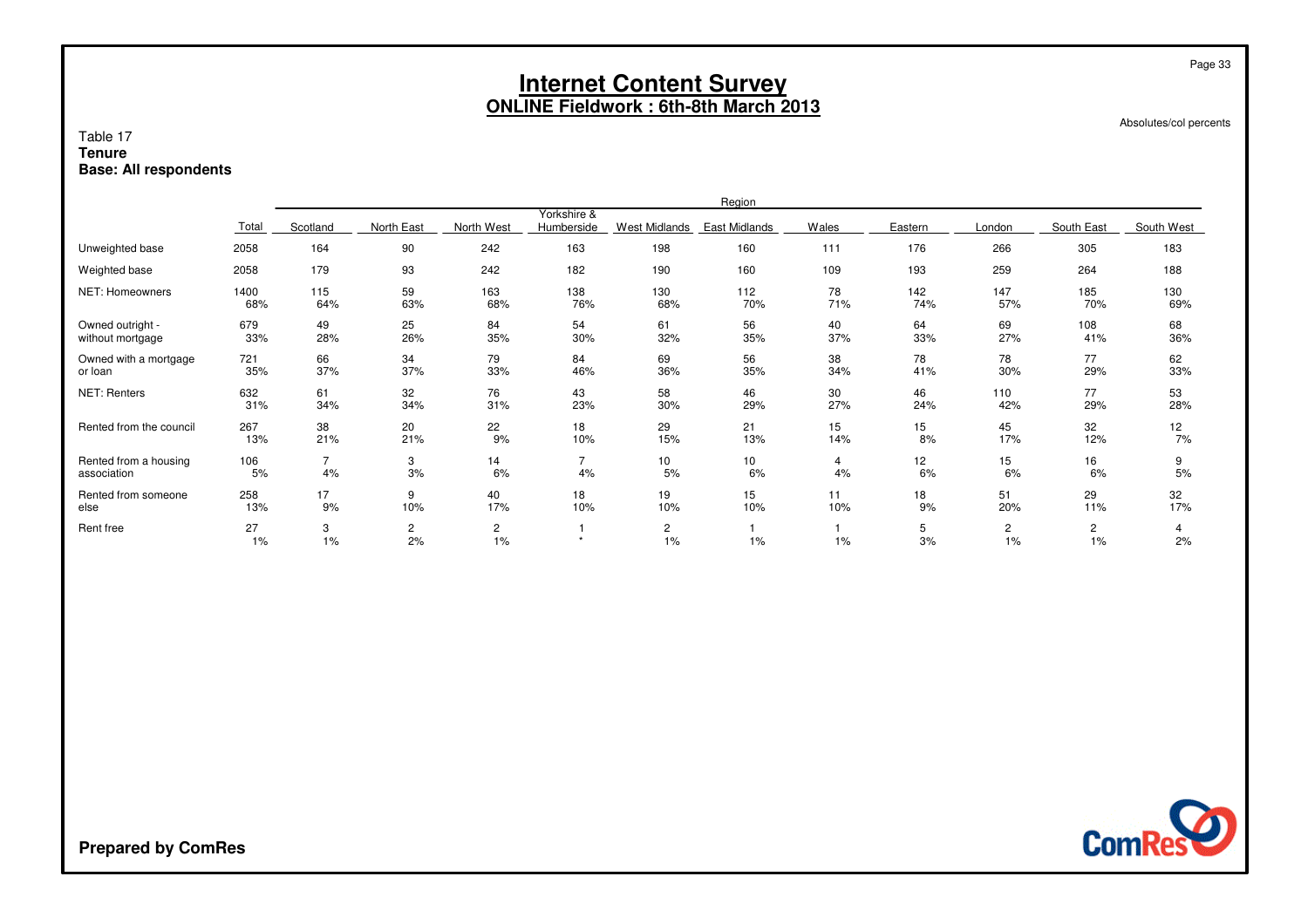Absolutes/col percents

Page 34

### Table 18**At what age did you finish your full time education? Base: All respondents**

|                                      |            |              | Gender     | Age                  |            |               |                      |            |                      | Social Grade |                      |                | <b>Employment Sector</b> |            |              |
|--------------------------------------|------------|--------------|------------|----------------------|------------|---------------|----------------------|------------|----------------------|--------------|----------------------|----------------|--------------------------|------------|--------------|
|                                      | Total      | Male         | Female     | 18-24                | 25-34      | 35-44         | 45-54                | 55-64      | $65+$                | AB           | C <sub>1</sub>       | C <sub>2</sub> | DE                       | Public     | Pri-<br>vate |
| Unweighted base                      | 2058       | 991          | 1067       | 219                  | 312        | 378           | 354                  | 334        | 461                  | 618          | 544                  | 382            | 514                      | 242        | 819          |
| Weighted base                        | 2058       | 1009         | 1049       | 247                  | 329        | 391           | 350                  | 309        | 432                  | 556          | 597                  | 432            | 473                      | 278        | 874          |
| Under 16                             | 702<br>34% | 324<br>32%   | 378<br>36% | 29<br>12%            | 57<br>17%  | 110<br>28%    | 156<br>45%           | 127<br>41% | 224<br>52%           | 108<br>19%   | 166<br>28%           | 179<br>41%     | 250<br>53%               | 58<br>21%  | 262<br>30%   |
| $17 - 18$                            | 455<br>22% | 207<br>21%   | 248<br>24% | 58<br>23%            | 67<br>20%  | 89<br>23%     | 72<br>20%            | 76<br>24%  | 95<br>22%            | 102<br>18%   | 141<br>24%           | 108<br>25%     | 104<br>22%               | 56<br>20%  | 202<br>23%   |
| 19-24                                | 595<br>29% | 331<br>33%   | 264<br>25% | 71<br>29%            | 147<br>45% | 129<br>33%    | 81<br>23%            | 80<br>26%  | 87<br>20%            | 246<br>44%   | 203<br>34%           | 86<br>20%      | 60<br>13%                | 113<br>41% | 298<br>34%   |
| 25-34                                | 84<br>4%   | 45<br>4%     | 39<br>4%   |                      | 28<br>9%   | 25<br>7%      | 10<br>3%             | 14<br>4%   | $\overline{7}$<br>2% | 31<br>6%     | 32<br>5%             | 12<br>3%       | 9<br>2%                  | 25<br>9%   | 40<br>5%     |
| $35+$                                | 24<br>1%   | 10<br>1%     | 14<br>1%   |                      |            | 2<br>$^\star$ | 11<br>3%             | 8<br>3%    | 4<br>1%              | 8<br>1%      | $\overline{7}$<br>1% | 3<br>1%        | 6<br>1%                  | 3<br>1%    | 8<br>1%      |
| Still in full time<br>education      | 94<br>5%   | 33<br>3%     | 61<br>6%   | 78<br>32%            | 10<br>3%   | 3<br>1%       | 2<br>$\star$         | ٠          | 1<br>$\star$         | 36<br>6%     | 33<br>6%             | 15<br>3%       | 10<br>2%                 | 6<br>2%    | 17<br>2%     |
| Never had any full time<br>education | 13<br>1%   | 5<br>$\star$ | 8<br>1%    | $\overline{c}$<br>1% | 3<br>1%    | 4<br>1%       | 2<br>1%              |            | $\star$              | $\star$      | $\star$              | 2<br>1%        | 8<br>2%                  | $\star$    | 5<br>1%      |
| Don't know                           | 42<br>2%   | 27<br>3%     | 14<br>1%   | 3<br>1%              | 8<br>2%    | 15<br>4%      | $\overline{7}$<br>2% | 2<br>1%    | 6<br>1%              | 8<br>1%      | 4<br>1%              | 15<br>4%       | 14<br>3%                 | 9<br>3%    | 18<br>2%     |
| Prefer not to answer                 | 50<br>2%   | 26<br>3%     | 24<br>2%   | 6<br>2%              | 10<br>3%   | 15<br>4%      | 10<br>3%             | 2<br>1%    | $\overline{7}$<br>2% | 15<br>3%     | 10<br>2%             | 13<br>3%       | 12<br>2%                 | 6<br>2%    | 24<br>3%     |

**ComRes**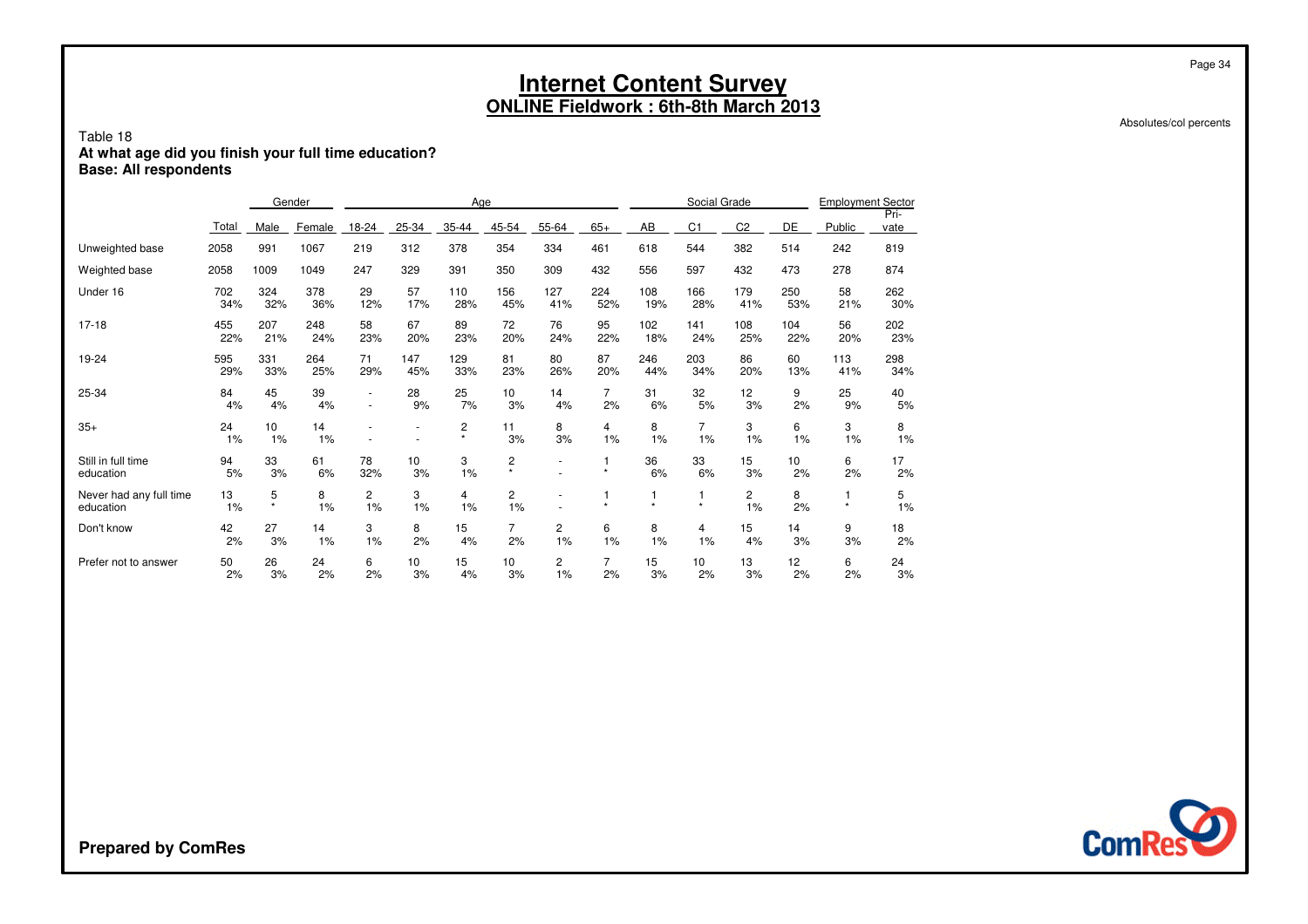Absolutes/col percents

Page 35

### Table 18**At what age did you finish your full time education? Base: All respondents**

|                                      |            |                                    |                      |                       |                           |                      | Region               |                      |                      |                      |                          |                      |
|--------------------------------------|------------|------------------------------------|----------------------|-----------------------|---------------------------|----------------------|----------------------|----------------------|----------------------|----------------------|--------------------------|----------------------|
|                                      | Total      | Scotland                           | North East           | North West            | Yorkshire &<br>Humberside | <b>West Midlands</b> | East Midlands        | Wales                | Eastern              | London               | South East               | South West           |
| Unweighted base                      | 2058       | 164                                | 90                   | 242                   | 163                       | 198                  | 160                  | 111                  | 176                  | 266                  | 305                      | 183                  |
| Weighted base                        | 2058       | 179                                | 93                   | 242                   | 182                       | 190                  | 160                  | 109                  | 193                  | 259                  | 264                      | 188                  |
| Under 16                             | 702<br>34% | 46<br>26%                          | 33<br>35%            | 94<br>39%             | 78<br>43%                 | 69<br>36%            | 64<br>40%            | 38<br>35%            | 73<br>38%            | 50<br>19%            | 97<br>37%                | 61<br>32%            |
| $17-18$                              | 455<br>22% | 32<br>18%                          | 20<br>22%            | 49<br>20%             | 36<br>20%                 | 35<br>19%            | 41<br>26%            | 25<br>22%            | 43<br>22%            | 56<br>22%            | 62<br>24%                | 55<br>29%            |
| 19-24                                | 595<br>29% | 56<br>31%                          | 24<br>26%            | 66<br>27%             | 42<br>23%                 | 50<br>26%            | 39<br>24%            | 28<br>26%            | 54<br>28%            | 99<br>38%            | 78<br>29%                | 60<br>32%            |
| 25-34                                | 84<br>4%   | 18<br>10%                          | 3<br>3%              | 10 <sub>1</sub><br>4% | 6<br>3%                   | $\overline{4}$<br>2% | $\overline{2}$<br>1% | 6<br>5%              | 6<br>3%              | 16<br>6%             | 9<br>3%                  | 4<br>2%              |
| $35+$                                | 24<br>1%   | 9<br>5%                            | 1%                   | $\star$               | $\overline{c}$<br>1%      | 1%                   | 1%                   | $\overline{c}$<br>2% | $\star$              | $\overline{c}$<br>1% | 3<br>1%                  | 1%                   |
| Still in full time<br>education      | 94<br>5%   | 8<br>4%                            | 8<br>8%              | 13<br>5%              | 9<br>5%                   | 21<br>11%            | 4<br>3%              | 1%                   | 9<br>4%              | 9<br>4%              | 9<br>3%                  | 2<br>1%              |
| Never had any full time<br>education | 13<br>1%   | $\sim$<br>$\overline{\phantom{a}}$ | 1%                   | $\overline{c}$<br>1%  | 3<br>2%                   | 3<br>1%              | $\overline{c}$<br>1% | ٠<br>٠               | $\sim$<br>$\sim$     | $\overline{c}$<br>1% | $\overline{\phantom{a}}$ |                      |
| Don't know                           | 42<br>2%   | 5<br>3%                            | 1%                   | $\overline{c}$<br>1%  | 3<br>2%                   | $\overline{7}$<br>4% | 5<br>3%              | 4<br>4%              | $\overline{c}$<br>1% | 9<br>3%              | 3<br>1%                  | 2<br>1%              |
| Prefer not to answer                 | 50<br>2%   | 5<br>3%                            | $\overline{c}$<br>2% | 6<br>2%               | 3<br>1%                   | ٠<br>$\overline{a}$  | 3<br>2%              | 4<br>4%              | 6<br>3%              | 14<br>6%             | 5<br>2%                  | $\overline{c}$<br>1% |

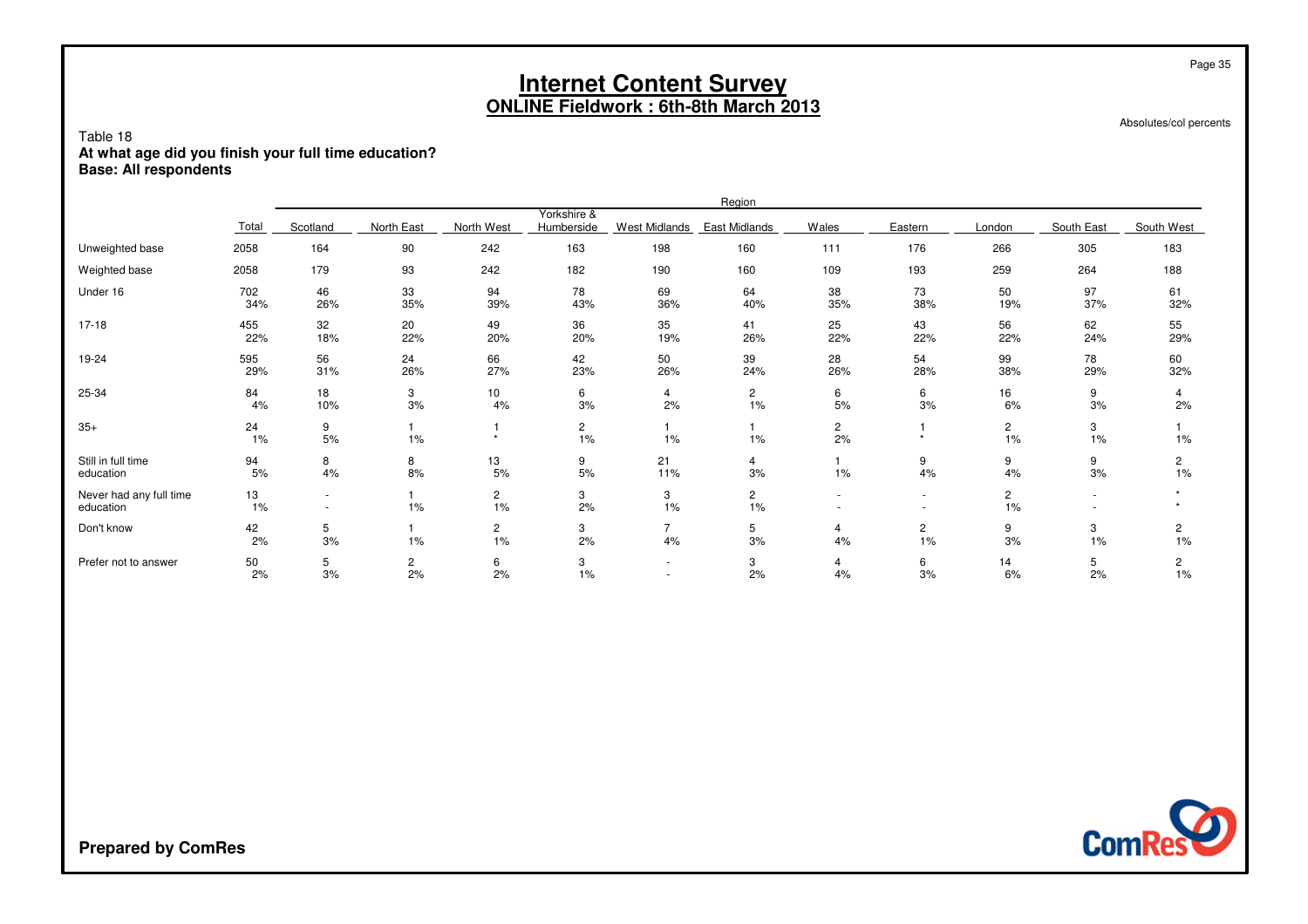#### Table 19 **What is the highest educational level that you have achieved to date?Base: All respondents**

|                                                                                        |                           |                         | Gender       |                         |                      | Age                   |                      |                                  |              |                           | Social Grade   |                      |            | <b>Employment Sector</b>    |              |
|----------------------------------------------------------------------------------------|---------------------------|-------------------------|--------------|-------------------------|----------------------|-----------------------|----------------------|----------------------------------|--------------|---------------------------|----------------|----------------------|------------|-----------------------------|--------------|
|                                                                                        | Total                     | Male                    | Female       | 18-24                   | 25-34                | 35-44                 | 45-54                | 55-64                            | $65+$        | AB                        | C <sub>1</sub> | C <sub>2</sub>       | DE         | Public                      | Pri-<br>vate |
| Unweighted base                                                                        | 2058                      | 991                     | 1067         | 219                     | 312                  | 378                   | 354                  | 334                              | 461          | 618                       | 544            | 382                  | 514        | 242                         | 819          |
| Weighted base                                                                          | 2058                      | 1009                    | 1049         | 247                     | 329                  | 391                   | 350                  | 309                              | 432          | 556                       | 597            | 432                  | 473        | 278                         | 874          |
| No formal education                                                                    | 17<br>1%                  | 4<br>$\star$            | 13<br>1%     | 2<br>1%                 | 3<br>1%              | 5<br>1%               | $\overline{c}$<br>1% | 2<br>1%                          | 2<br>$\star$ | $\star$                   | $\star$        | 3<br>1%              | 12<br>2%   |                             | 6<br>1%      |
| Primary                                                                                | 7<br>$\ddot{\phantom{1}}$ | $\mathbf{1}$<br>$\star$ | 6<br>1%      | 3<br>1%                 | 3<br>1%              | ٠                     | $\star$              |                                  |              | $\overline{c}$<br>$\star$ |                | 3<br>1%              | 2<br>1%    | $\star$                     | 3<br>$\star$ |
| Secondary school, high<br>school, NVQ levels 1 to<br>3, etc.                           | 1066<br>52%               | 497<br>49%              | 569<br>54%   | 121<br>49%              | 152<br>46%           | 186<br>47%            | 204<br>58%           | 166<br>54%                       | 237<br>55%   | 163<br>29%                | 277<br>46%     | 293<br>68%           | 332<br>70% | 111<br>40%                  | 460<br>53%   |
| University degree or<br>equivalent professional<br>qualification, NVQ<br>level 4, etc. | 674<br>33%                | 352<br>35%              | 322<br>31%   | 53<br>21%               | 113<br>34%           | 142<br>36%            | 110<br>31%           | 107<br>35%                       | 149<br>35%   | 251<br>45%                | 246<br>41%     | 87<br>20%            | 90<br>19%  | 114<br>41%                  | 295<br>34%   |
| Higher university<br>degree, doctorate, MBA,<br>NVQ level 5, etc.                      | 194<br>9%                 | 111<br>11%              | 83<br>8%     | 17<br>7%                | 40<br>12%            | 45<br>12%             | 25<br>7%             | 33<br>11%                        | 34<br>8%     | 117<br>21%                | 41<br>7%       | 20<br>5%             | 17<br>3%   | 47<br>17%                   | 79<br>9%     |
| Still in full time<br>education                                                        | 53<br>3%                  | 20<br>2%                | 33<br>3%     | 45<br>18%               | $\overline{7}$<br>2% | 1<br>$\star$          |                      |                                  |              | 17<br>3%                  | 22<br>4%       | 5<br>1%              | 8<br>2%    | 3<br>1%                     | 10<br>1%     |
| Don't know                                                                             | 11<br>1%                  | 6<br>1%                 | 5<br>$\star$ | $\mathbf{1}$<br>$\star$ | 4<br>1%              | 2<br>1%               | $\star$              | $\overline{a}$<br>$\overline{a}$ | 3<br>1%      | $\star$                   | ٠              | $\overline{7}$<br>2% | 3<br>1%    | $\mathbf{2}^{\prime}$<br>1% | 5<br>1%      |
| Prefer not to answer                                                                   | 36<br>2%                  | 17<br>2%                | 19<br>2%     | 6<br>3%                 | $\overline{7}$<br>2% | 10 <sup>1</sup><br>3% | 6<br>2%              | $\star$                          | 6<br>1%      | 4<br>1%                   | 9<br>2%        | 15<br>3%             | 8<br>2%    |                             | 17<br>2%     |

**ComRes** 

Page 36

Absolutes/col percents

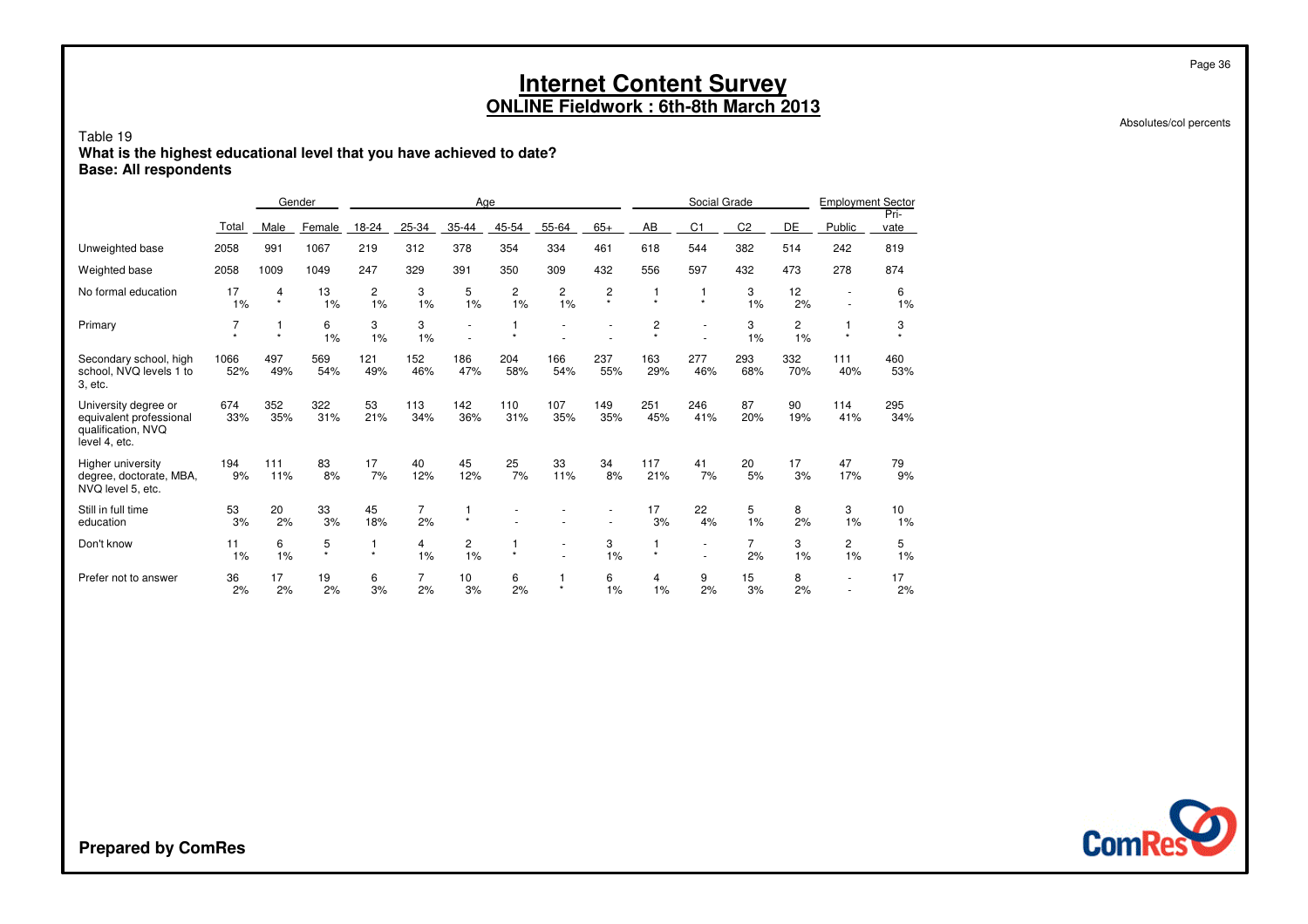Absolutes/col percents

Page 37

#### Table 19 **What is the highest educational level that you have achieved to date?Base: All respondents**

|                                                                                        |                           |                                    |                                                      |                                    |                                                      |                                    | Region               |                    |            |                         |                      |            |
|----------------------------------------------------------------------------------------|---------------------------|------------------------------------|------------------------------------------------------|------------------------------------|------------------------------------------------------|------------------------------------|----------------------|--------------------|------------|-------------------------|----------------------|------------|
|                                                                                        | Total                     | Scotland                           | North East                                           | North West                         | Yorkshire &<br>Humberside                            | <b>West Midlands</b>               | East Midlands        | Wales              | Eastern    | London                  | South East           | South West |
| Unweighted base                                                                        | 2058                      | 164                                | 90                                                   | 242                                | 163                                                  | 198                                | 160                  | 111                | 176        | 266                     | 305                  | 183        |
| Weighted base                                                                          | 2058                      | 179                                | 93                                                   | 242                                | 182                                                  | 190                                | 160                  | 109                | 193        | 259                     | 264                  | 188        |
| No formal education                                                                    | 17<br>1%                  | $\sim$<br>$\sim$                   | $\sim$<br>$\overline{\phantom{a}}$                   | 3<br>1%                            | $\overline{4}$<br>2%                                 | 4<br>2%                            | 1%                   | $\sim$<br>$\sim$   | $1\%$      | $\star$                 | 3<br>1%              |            |
| Primary                                                                                | $\overline{7}$<br>$\star$ | $\sim$<br>$\sim$                   | 1<br>$1\%$                                           | $\sim$<br>$\overline{\phantom{a}}$ | $\overline{\phantom{a}}$<br>$\overline{\phantom{a}}$ | $\sim$<br>$\overline{\phantom{a}}$ | 1%                   | 1%                 | $\sim$     | $\overline{c}$<br>$1\%$ | $\sim$               | $1\%$      |
| Secondary school, high<br>school, NVQ levels 1 to<br>3, etc.                           | 1066<br>52%               | 76<br>43%                          | 50<br>53%                                            | 135<br>56%                         | 115<br>63%                                           | 103<br>54%                         | 93<br>58%            | 66<br>60%          | 106<br>55% | 90<br>35%               | 138<br>52%           | 94<br>50%  |
| University degree or<br>equivalent professional<br>qualification, NVQ<br>level 4, etc. | 674<br>33%                | 73<br>41%                          | 25<br>27%                                            | 74<br>31%                          | 42<br>23%                                            | 49<br>26%                          | 44<br>28%            | 32<br>$30\%$       | 66<br>34%  | 103<br>40%              | 98<br>37%            | 68<br>36%  |
| Higher university<br>degree, doctorate, MBA,<br>NVQ level 5, etc.                      | 194<br>9%                 | 20<br>11%                          | 11<br>11%                                            | 17<br>$7\%$                        | 17<br>9%                                             | 15<br>8%                           | 13<br>8%             | 6<br>6%            | 9<br>5%    | 44<br>17%               | 19<br>7%             | 24<br>13%  |
| Still in full time<br>education                                                        | 53<br>3%                  | 6<br>4%                            | 6<br>6%                                              | 9<br>4%                            | 3<br>2%                                              | 11<br>6%                           | 4<br>3%              | ٠<br>$\sim$        | 5<br>3%    | 6<br>2%                 | $\overline{c}$<br>1% |            |
| Don't know                                                                             | 11<br>1%                  | $\overline{\phantom{a}}$<br>$\sim$ | $\overline{\phantom{a}}$<br>$\overline{\phantom{a}}$ | $\star$<br>$\star$                 | $\overline{\phantom{a}}$<br>$\overline{\phantom{a}}$ | 3<br>1%                            | $\overline{c}$<br>1% | 3<br>3%            | $\star$    | $\overline{c}$<br>1%    | $\sim$               |            |
| Prefer not to answer                                                                   | 36<br>2%                  | 4<br>2%                            | 1<br>1%                                              | 3<br>1%                            | $\star$                                              | 5<br>2%                            | 1%                   | $\star$<br>$\star$ | 4<br>2%    | 11<br>4%                | 4<br>1%              |            |

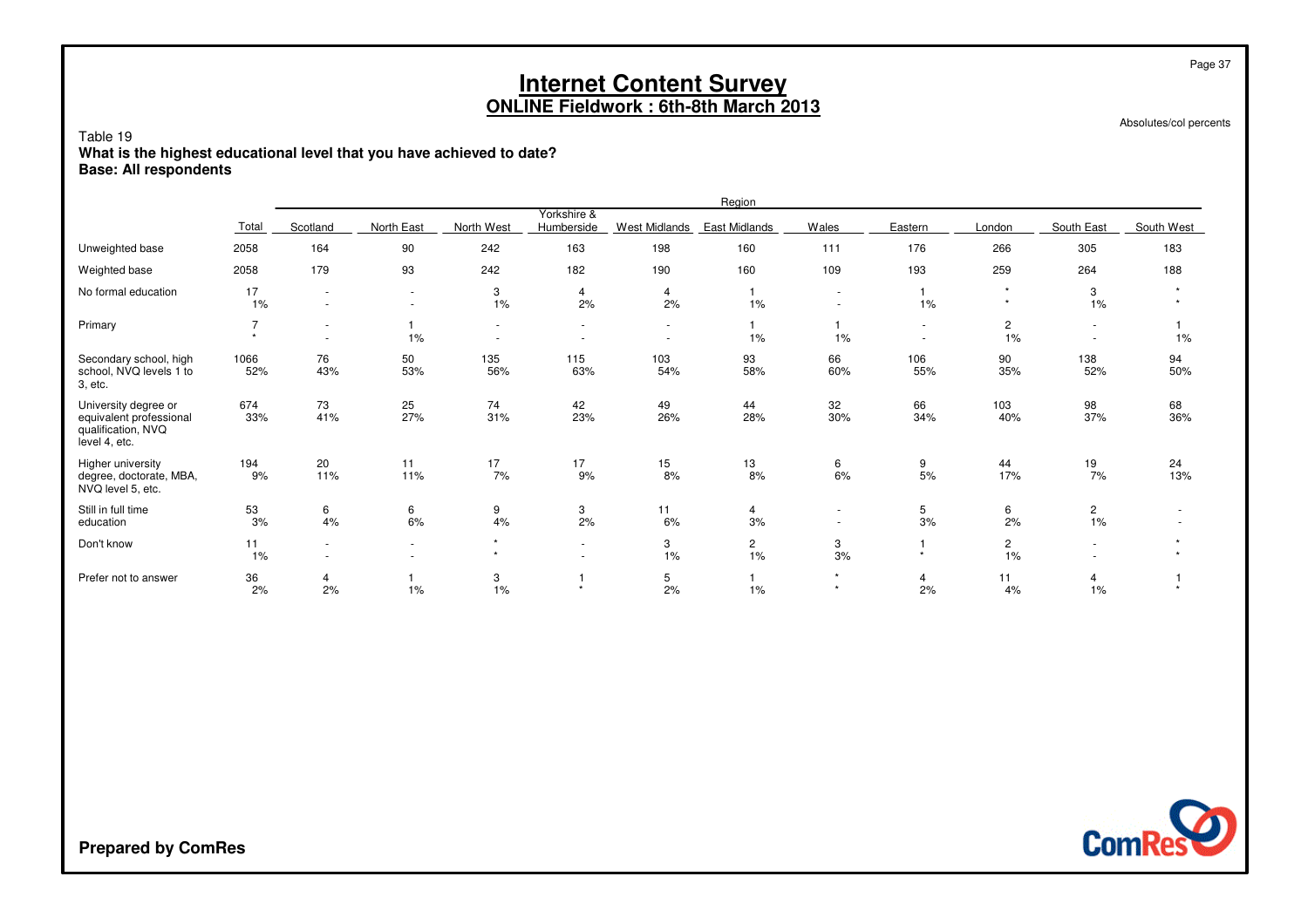Table 20

 **Thinking about your household's food and grocery shopping, are you personally responsible for selecting half or more of the items to be boughtfrom supermarkets and food shops?**

**Base: All respondents**

|                                                              |             | Gender     |            |            |            | Age        |            |            |            |            | Social Grade   |            |            | <b>Employment Sector</b> |              |
|--------------------------------------------------------------|-------------|------------|------------|------------|------------|------------|------------|------------|------------|------------|----------------|------------|------------|--------------------------|--------------|
|                                                              | Total       | Male       | Female     | $18 - 24$  | 25-34      | 35-44      | 45-54      | 55-64      | $65+$      | AB         | C <sub>1</sub> | C2         | DE         | Public                   | Pri-<br>vate |
| Unweighted base                                              | 2058        | 991        | 1067       | 219        | 312        | 378        | 354        | 334        | 461        | 618        | 544            | 382        | 514        | 242                      | 819          |
| Weighted base                                                | 2058        | 1009       | 1049       | 247        | 329        | 391        | 350        | 309        | 432        | 556        | 597            | 432        | 473        | 278                      | 874          |
| Yes - responsible for<br>half or more of the<br>items bought | 1807<br>88% | 840<br>83% | 968<br>92% | 163<br>66% | 294<br>89% | 368<br>94% | 325<br>93% | 274<br>89% | 383<br>89% | 461<br>83% | 526<br>88%     | 381<br>88% | 439<br>93% | 250<br>90%               | 779<br>89%   |
| No - not responsible<br>for most of the items<br>bought      | 251<br>12%  | 169<br>17% | 82<br>8%   | 84<br>34%  | 36<br>11%  | 23<br>6%   | 24<br>7%   | 35<br>11%  | 49<br>11%  | 94<br>17%  | 71<br>12%      | 51<br>12%  | 34<br>7%   | 28<br>10%                | 95<br>11%    |

Absolutes/col percents



**Prepared by ComRes**

Page 38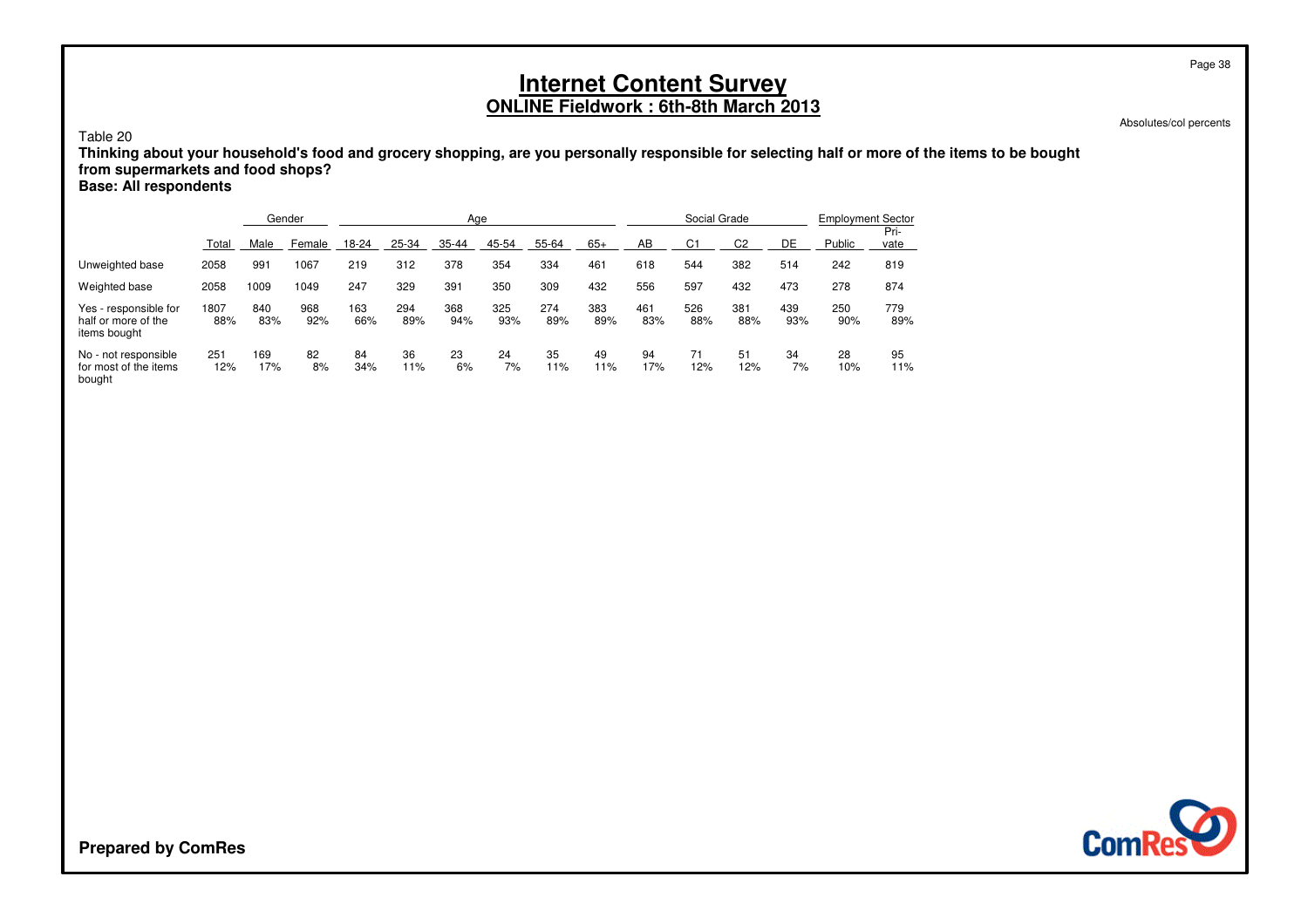Absolutes/col percents

Page 39

### Table 20

 **Thinking about your household's food and grocery shopping, are you personally responsible for selecting half or more of the items to be boughtfrom supermarkets and food shops?**

### **Base: All respondents**

|                                                              |             |            |            |            |                           |               | Region        |            |            |            |            |            |
|--------------------------------------------------------------|-------------|------------|------------|------------|---------------------------|---------------|---------------|------------|------------|------------|------------|------------|
|                                                              | Total       | Scotland   | North East | North West | Yorkshire &<br>Humberside | West Midlands | East Midlands | Wales      | Eastern    | London     | South East | South West |
| Unweighted base                                              | 2058        | 164        | 90         | 242        | 163                       | 198           | 160           | 111        | 176        | 266        | 305        | 183        |
| Weighted base                                                | 2058        | 179        | 93         | 242        | 182                       | 190           | 160           | 109        | 193        | 259        | 264        | 188        |
| Yes - responsible for<br>half or more of the<br>items bought | 1807<br>88% | 155<br>87% | 80<br>86%  | 213<br>88% | 157<br>87%                | 156<br>82%    | 150<br>94%    | 100<br>92% | 171<br>89% | 239<br>92% | 228<br>86% | 158<br>84% |
| No - not responsible<br>for most of the items<br>bought      | 251<br>12%  | 23<br>13%  | 13<br>14%  | 29<br>12%  | 24<br>13%                 | 34<br>18%     | 10<br>6%      | 9<br>8%    | 22<br>11%  | 20<br>8%   | 36<br>14%  | 30<br>16%  |

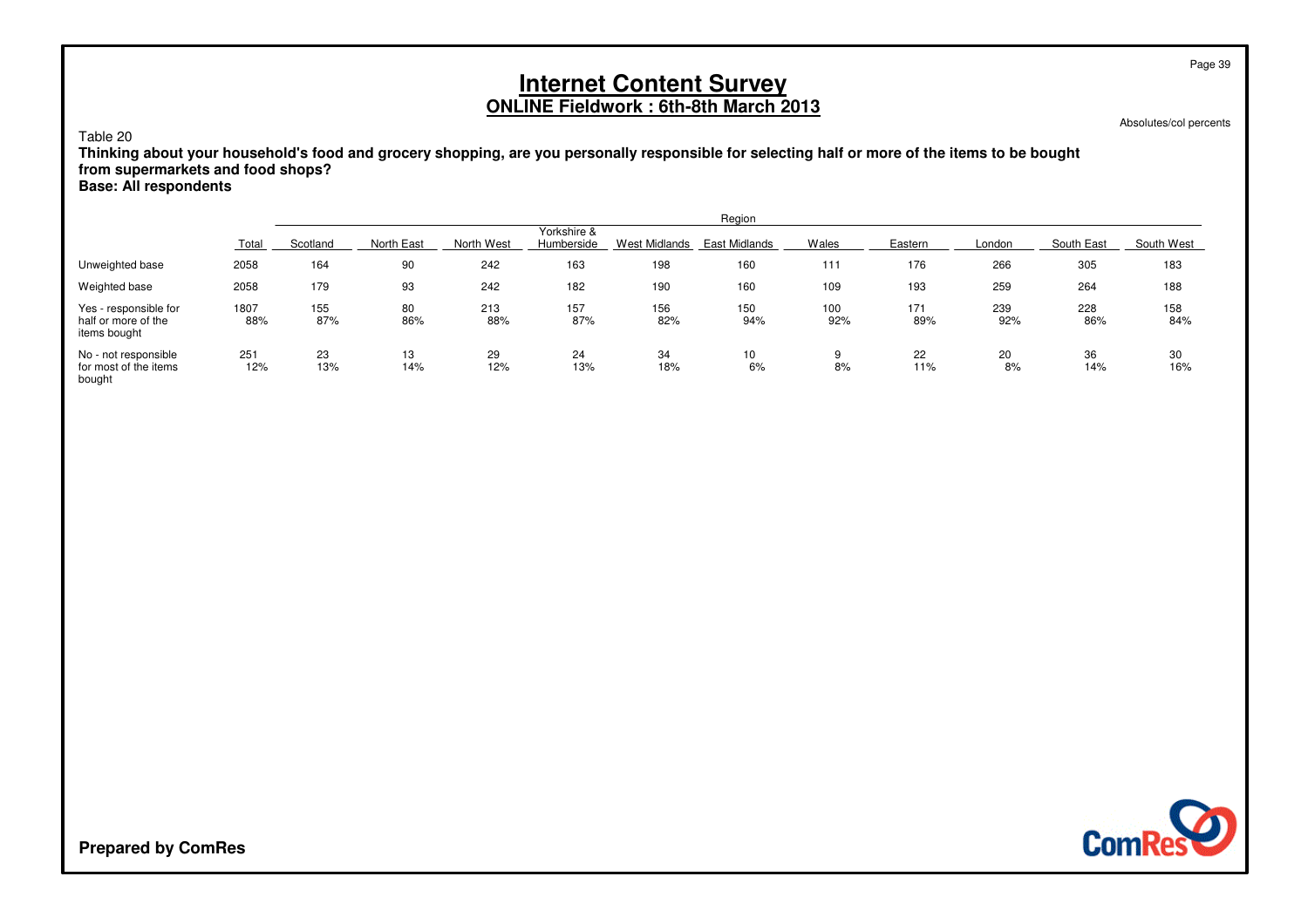#### Absolutes/col percents

Page 40

### Table 21**How many cars are there in your household? Base: All respondents**

|                 |       |      | Gender |       |       | Age   |       |       |       |     | Social Grade |                |     | <b>Employment Sector</b> |              |
|-----------------|-------|------|--------|-------|-------|-------|-------|-------|-------|-----|--------------|----------------|-----|--------------------------|--------------|
|                 | Total | Male | Female | 18-24 | 25-34 | 35-44 | 45-54 | 55-64 | $65+$ | AB  | C1           | C <sub>2</sub> | DE  | Public                   | Pri-<br>vate |
| Unweighted base | 2058  | 991  | 1067   | 219   | 312   | 378   | 354   | 334   | 461   | 618 | 544          | 382            | 514 | 242                      | 819          |
| Weighted base   | 2058  | 1009 | 1049   | 247   | 329   | 391   | 350   | 309   | 432   | 556 | 597          | 432            | 473 | 278                      | 874          |
| No cars in the  | 416   | 188  | 227    | 50    | 97    | 89    | 78    | 43    | 59    | 51  | 103          | 77             | 185 | 50                       | 161          |
| household       | 20%   | 19%  | 22%    | 20%   | 30%   | 23%   | 22%   | 14%   | 14%   | 9%  | 17%          | 18%            | 39% | 18%                      | 18%          |
| NET: Any        | 1642  | 820  | 822    | 197   | 232   | 302   | 272   | 266   | 373   | 504 | 494          | 355            | 289 | 228                      | 714          |
|                 | 80%   | 81%  | 78%    | 80%   | 70%   | 77%   | 78%   | 86%   | 86%   | 91% | 83%          | 82%            | 61% | 82%                      | 82%          |
|                 | 852   | 424  | 428    | 52    | 114   | 170   | 145   | 137   | 236   | 208 | 274          | 186            | 184 | 104                      | 346          |
|                 | 41%   | 42%  | 41%    | 21%   | 35%   | 43%   | 41%   | 44%   | 55%   | 37% | 46%          | 43%            | 39% | 37%                      | 40%          |
| 2               | 603   | 293  | 310    | 75    | 110   | 104   | 100   | 85    | 129   | 216 | 169          | 144            | 74  | 104                      | 286          |
|                 | 29%   | 29%  | 30%    | 30%   | 33%   | 27%   | 28%   | 27%   | 30%   | 39% | 28%          | 33%            | 16% | 37%                      | 33%          |
| $3+$            | 187   | 104  | 84     | 70    | 9     | 28    | 28    | 45    | 8     | 80  | 51           | 25             | 30  | 20                       | 82           |
|                 | 9%    | 10%  | 8%     | 28%   | 3%    | 7%    | 8%    | 14%   | 2%    | 14% | 9%           | 6%             | 6%  | 7%                       | 9%           |

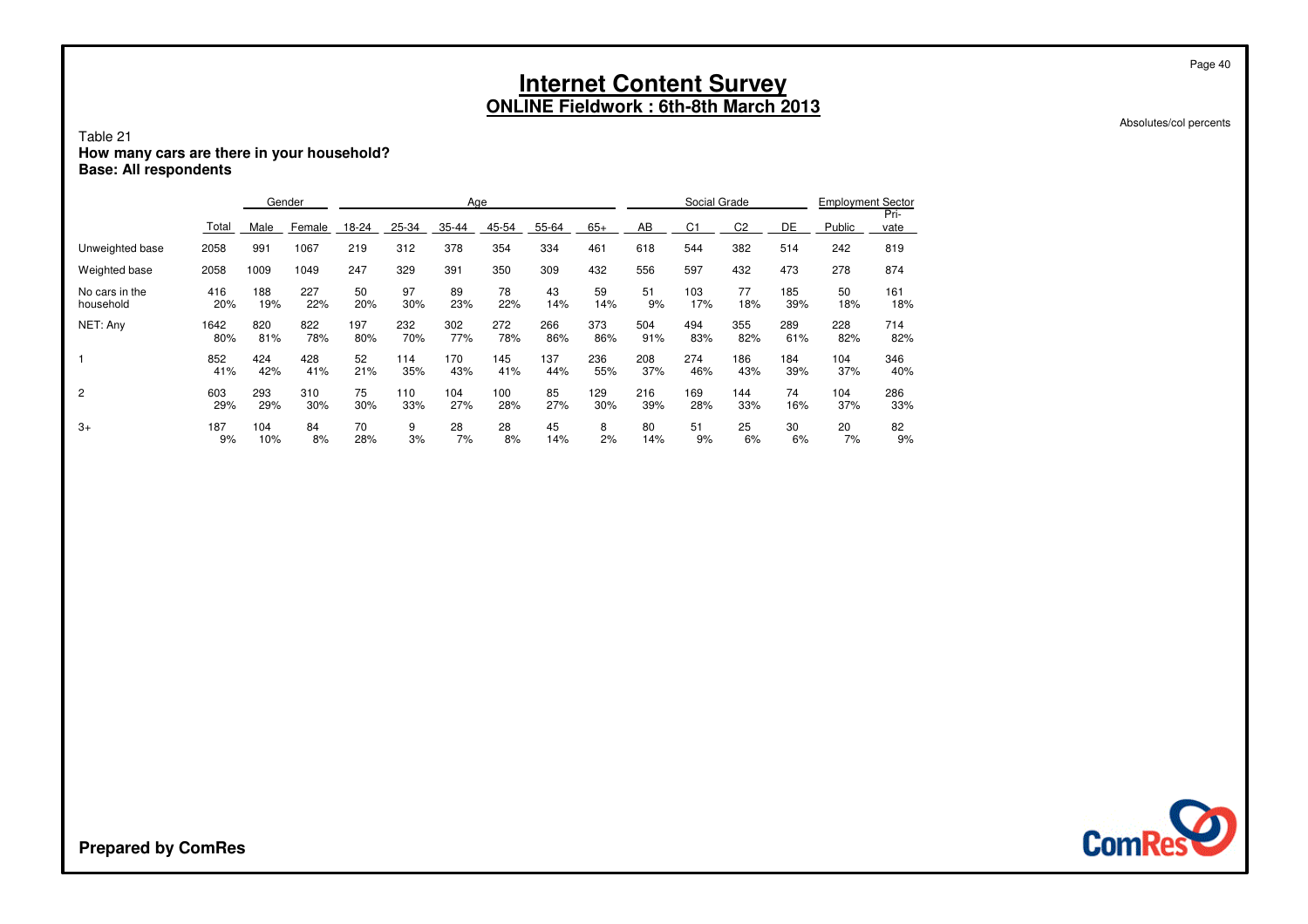Absolutes/col percents

Page 41

### Table 21**How many cars are there in your household? Base: All respondents**

|                             |             |            |            |            |                           |                      | Region               |           |            |            |            |            |
|-----------------------------|-------------|------------|------------|------------|---------------------------|----------------------|----------------------|-----------|------------|------------|------------|------------|
|                             | Total       | Scotland   | North East | North West | Yorkshire &<br>Humberside | <b>West Midlands</b> | <b>East Midlands</b> | Wales     | Eastern    | London     | South East | South West |
| Unweighted base             | 2058        | 164        | 90         | 242        | 163                       | 198                  | 160                  | 111       | 176        | 266        | 305        | 183        |
| Weighted base               | 2058        | 179        | 93         | 242        | 182                       | 190                  | 160                  | 109       | 193        | 259        | 264        | 188        |
| No cars in the<br>household | 416<br>20%  | 38<br>21%  | 25<br>27%  | 60<br>25%  | 33<br>18%                 | 39<br>20%            | 33<br>20%            | 12<br>11% | 14<br>7%   | 87<br>34%  | 47<br>18%  | 28<br>15%  |
| NET: Any                    | 1642<br>80% | 141<br>79% | 68<br>73%  | 182<br>75% | 148<br>82%                | 152<br>80%           | 127<br>80%           | 97<br>89% | 179<br>93% | 172<br>66% | 217<br>82% | 160<br>85% |
|                             | 852<br>41%  | 72<br>40%  | 48<br>51%  | 95<br>39%  | 74<br>41%                 | 72<br>38%            | 72<br>45%            | 46<br>42% | 89<br>46%  | 104<br>40% | 101<br>38% | 80<br>43%  |
| $\overline{c}$              | 603<br>29%  | 37<br>21%  | 15<br>17%  | 72<br>30%  | 67<br>37%                 | 60<br>32%            | 44<br>28%            | 43<br>39% | 68<br>35%  | 51<br>20%  | 93<br>35%  | 51<br>27%  |
| $3+$                        | 187<br>9%   | 32<br>18%  | 5<br>5%    | 16<br>7%   | 4%                        | 20<br>10%            | . .<br>7%            | 8<br>7%   | 22<br>11%  | 16<br>6%   | 22<br>8%   | 29<br>15%  |

**ComRes**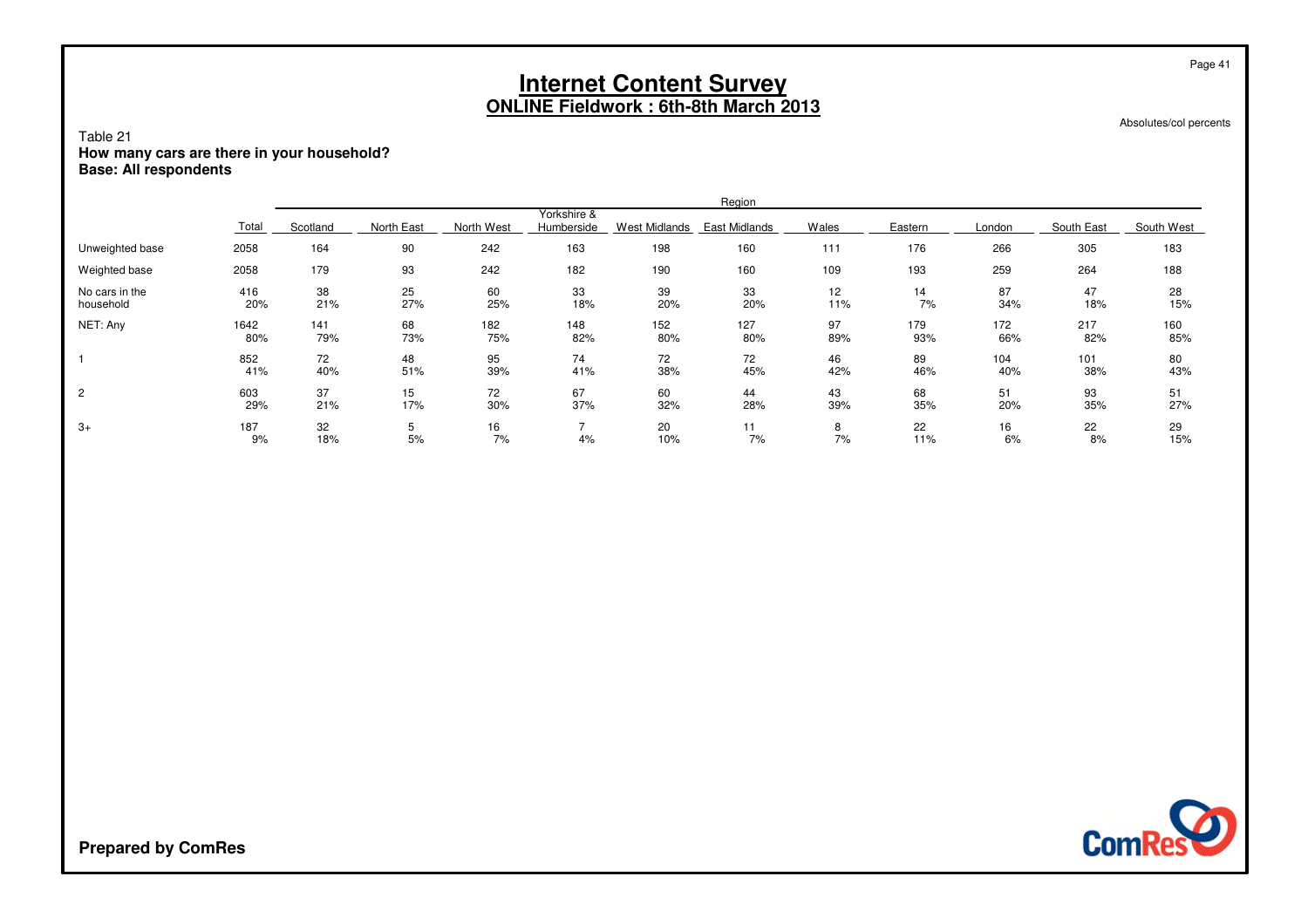Absolutes/col percents

Page 42

### Table 22**To which of the following ethnic groups do you consider you belong? Base: All respondents**

|                      |             |              | Gender       |            | Age        |                          |                      |            |                      |            | Social Grade   |                |                      | <b>Employment Sector</b> |              |
|----------------------|-------------|--------------|--------------|------------|------------|--------------------------|----------------------|------------|----------------------|------------|----------------|----------------|----------------------|--------------------------|--------------|
|                      | Total       | Male         | Female       | 18-24      | 25-34      | 35-44                    | 45-54                | 55-64      | $65+$                | AB         | C <sub>1</sub> | C <sub>2</sub> | DE                   | Public                   | Pri-<br>vate |
| Unweighted base      | 2058        | 991          | 1067         | 219        | 312        | 378                      | 354                  | 334        | 461                  | 618        | 544            | 382            | 514                  | 242                      | 819          |
| Weighted base        | 2058        | 1009         | 1049         | 247        | 329        | 391                      | 350                  | 309        | 432                  | 556        | 597            | 432            | 473                  | 278                      | 874          |
| White                | 1895<br>92% | 927<br>92%   | 968<br>92%   | 208<br>84% | 283<br>86% | 353<br>90%               | 328<br>94%           | 300<br>97% | 424<br>98%           | 509<br>92% | 542<br>91%     | 400<br>93%     | 445<br>94%           | 259<br>93%               | 779<br>89%   |
| NET: Non-white       | 137<br>7%   | 69<br>7%     | 68<br>6%     | 35<br>14%  | 44<br>13%  | 32<br>8%                 | 18<br>5%             | $\star$    | 6<br>1%              | 41<br>7%   | 44<br>7%       | 26<br>6%       | 26<br>5%             | 17<br>6%                 | 82<br>9%     |
| Mixed                | 30<br>1%    | 20<br>2%     | 10<br>1%     | 6<br>2%    | 7<br>2%    | 7<br>2%                  | $\overline{7}$<br>2% | $\star$    | 3<br>1%              | 10<br>2%   | 8<br>1%        | 5<br>1%        | $\overline{7}$<br>1% | $\star$                  | 18<br>2%     |
| Asian                | 72<br>3%    | 33<br>3%     | 39<br>4%     | 22<br>9%   | 27<br>8%   | 16<br>4%                 | 4<br>1%              |            | $\overline{c}$<br>1% | 21<br>4%   | 21<br>4%       | 15<br>4%       | 14<br>3%             | 10<br>3%                 | 42<br>5%     |
| <b>Black</b>         | 24<br>1%    | 13<br>1%     | 11<br>1%     | 3<br>1%    | 8<br>2%    | 7<br>2%                  | 5<br>1%              |            | $\star$              | 6<br>1%    | 9<br>2%        | 5<br>1%        | 4<br>1%              | $\overline{4}$<br>1%     | 15<br>2%     |
| Chinese              |             | 2<br>$\star$ | 5<br>$\star$ | 1%         | 3<br>1%    | $\star$                  | $\star$              |            |                      | 4<br>1%    | 3<br>$\star$   | $\star$        | ٠                    | $\overline{c}$<br>1%     | 4<br>1%      |
| Other ethnic group   | 5           |              | 3<br>$\star$ | 3<br>1%    | ٠          | $\overline{\phantom{a}}$ | $\star$              |            |                      | ٠          | 3<br>$\star$   | ٠              |                      | $\overline{a}$           | 3            |
| Prefer not to answer | 26<br>1%    | 13<br>1%     | 13<br>1%     | 4<br>2%    | 2<br>1%    | 7<br>2%                  | 4<br>1%              | 2%         | 2<br>$\star$         | 6<br>1%    | 11<br>2%       | 6<br>1%        | 3<br>1%              | 3<br>1%                  | 13<br>1%     |

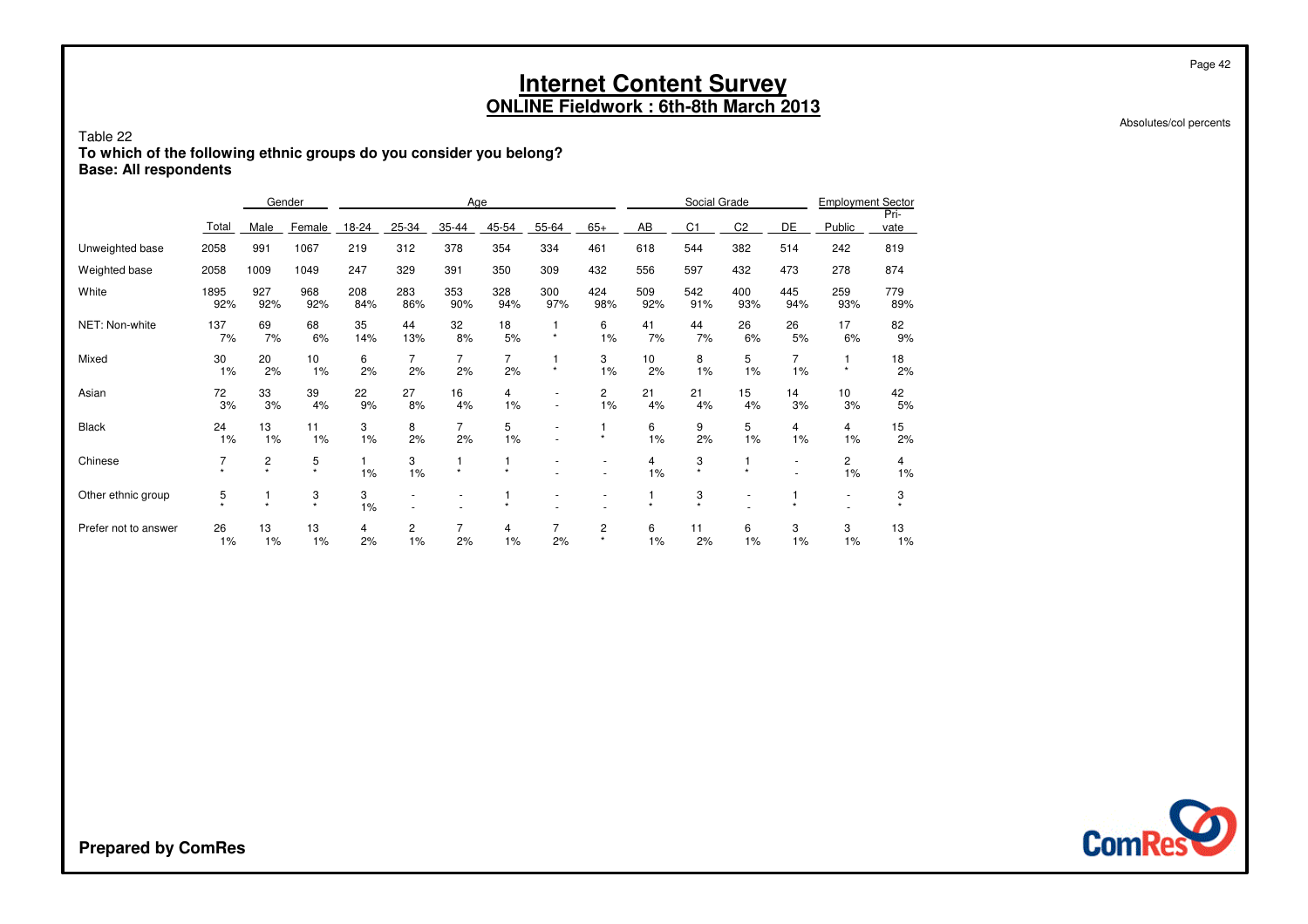| Table 22<br>To which of the following ethnic groups do you consider you belong?<br><b>Base: All respondents</b> |                                                                                                                                                                                                                                |                             |                      |                          |                          |                  | <b>Internet Content Survey</b><br><b>ONLINE Fieldwork: 6th-8th March 2013</b> |                |                  |            |                             | Page 43<br>Absolutes/col percents |  |  |  |
|-----------------------------------------------------------------------------------------------------------------|--------------------------------------------------------------------------------------------------------------------------------------------------------------------------------------------------------------------------------|-----------------------------|----------------------|--------------------------|--------------------------|------------------|-------------------------------------------------------------------------------|----------------|------------------|------------|-----------------------------|-----------------------------------|--|--|--|
|                                                                                                                 |                                                                                                                                                                                                                                |                             |                      |                          |                          |                  | Region                                                                        |                |                  |            |                             |                                   |  |  |  |
|                                                                                                                 | Yorkshire &<br>Scotland<br>North West<br>Wales<br>Eastern<br>Total<br>North East<br>Humberside<br>West Midlands<br>East Midlands<br>South East<br>London<br>163<br>198<br>2058<br>164<br>90<br>242<br>160<br>111<br>176<br>266 |                             |                      |                          |                          |                  |                                                                               |                |                  |            |                             |                                   |  |  |  |
| Unweighted base                                                                                                 |                                                                                                                                                                                                                                |                             |                      |                          |                          |                  |                                                                               |                |                  |            | 305                         | 183                               |  |  |  |
| Weighted base                                                                                                   | 2058                                                                                                                                                                                                                           | 179                         | 93                   | 242                      | 182                      | 190              | 160                                                                           | 109            | 193              | 259        | 264                         | 188                               |  |  |  |
| White                                                                                                           | 1895<br>92%                                                                                                                                                                                                                    | 161<br>90%                  | 86<br>93%            | 233<br>96%               | 172<br>95%               | 174<br>91%       | 149<br>93%                                                                    | 108<br>99%     | 182<br>94%       | 198<br>76% | 250<br>95%                  | 182<br>97%                        |  |  |  |
| NET: Non-white                                                                                                  | 137<br>7%                                                                                                                                                                                                                      | 12<br>7%                    | 5<br>6%              | $\overline{7}$<br>3%     | 9<br>5%                  | 14<br>7%         | 11<br>7%                                                                      | $\overline{a}$ | 5<br>3%          | 56<br>22%  | 12<br>4%                    | 6<br>3%                           |  |  |  |
| Mixed                                                                                                           | 30<br>$1\%$                                                                                                                                                                                                                    | 4<br>2%                     | 4<br>5%              | $\star$                  | $\overline{\phantom{a}}$ | $\sim$<br>$\sim$ | 4<br>3%                                                                       |                | $\sim$           | 12<br>5%   | $\star$                     | 3<br>2%                           |  |  |  |
| Asian                                                                                                           | 72<br>3%                                                                                                                                                                                                                       | 4<br>2%                     | 1%                   | 6<br>3%                  | 6<br>3%                  | 9<br>5%          | 6<br>4%                                                                       | $\overline{a}$ | 5<br>3%          | 25<br>10%  | 8<br>3%                     | 2<br>1%                           |  |  |  |
| <b>Black</b>                                                                                                    | 24<br>$1\%$                                                                                                                                                                                                                    | $\mathbf{2}^{\prime}$<br>1% | $\sim$               | $\overline{\phantom{a}}$ | $\overline{c}$<br>1%     | 5<br>2%          |                                                                               |                | $\sim$<br>$\sim$ | 14<br>5%   | $\mathbf{2}^{\prime}$<br>1% |                                   |  |  |  |
| Chinese                                                                                                         | $\overline{7}$<br>$\star$                                                                                                                                                                                                      | 2<br>1%                     |                      |                          | $\sim$<br>$\sim$         | $\sim$           |                                                                               |                |                  | 4<br>2%    | $\star$                     |                                   |  |  |  |
| Other ethnic group                                                                                              | 5<br>$\ddot{\phantom{1}}$                                                                                                                                                                                                      | 1%                          |                      | $\sim$                   | 1%                       | $\sim$           | 1%                                                                            |                |                  | $\star$    |                             | $\star$                           |  |  |  |
| Prefer not to answer                                                                                            | 26<br>$1\%$                                                                                                                                                                                                                    | 5<br>3%                     | $\overline{c}$<br>2% | $\overline{c}$<br>1%     | $\star$                  | 3<br>1%          |                                                                               | 1%             | 6<br>3%          | 5<br>2%    | 3<br>1%                     |                                   |  |  |  |

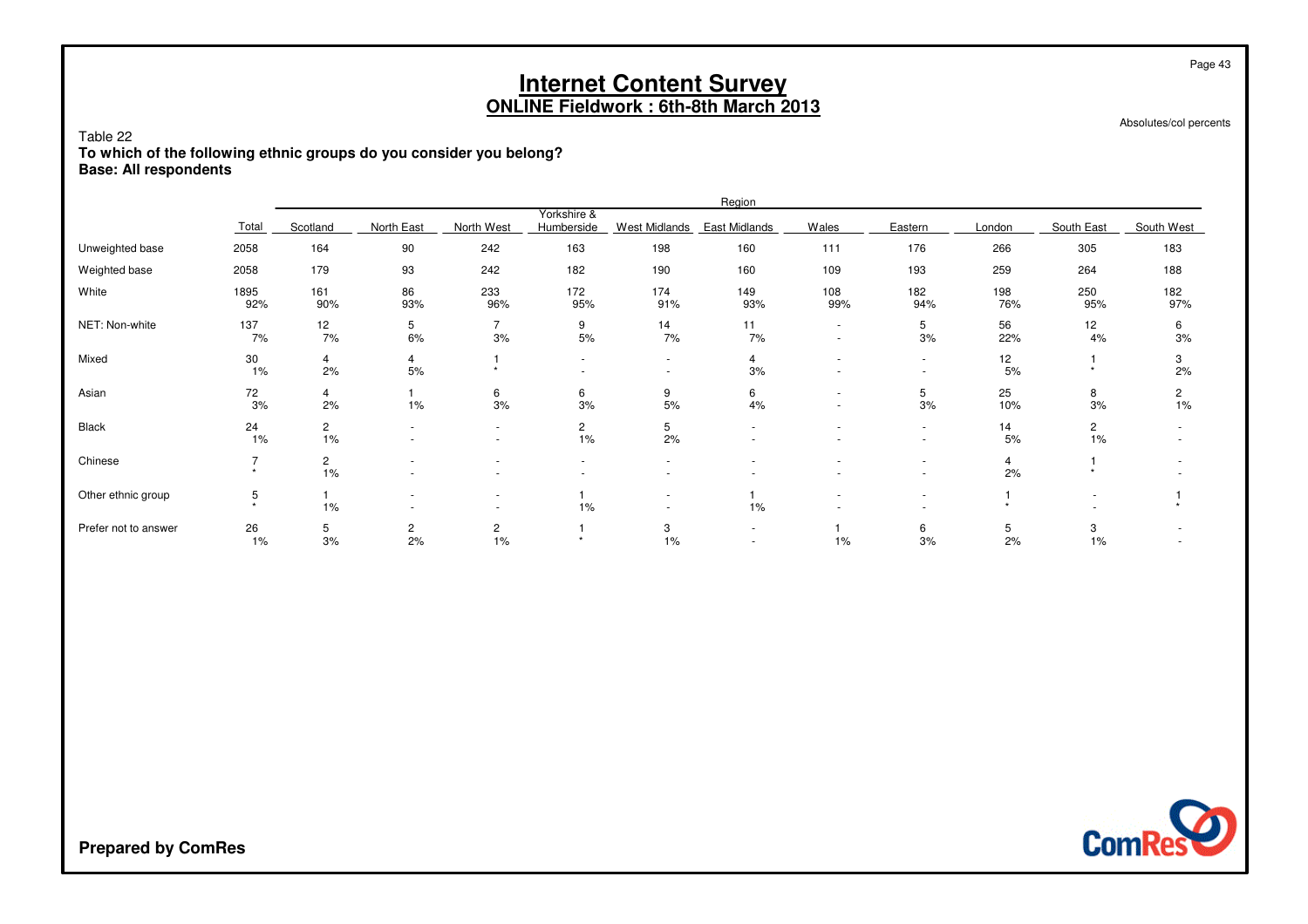Absolutes/col percents

Page 44

#### Table 23 **To which of the following religious groups do you consider yourself to be a member of?Base: All respondents**

|                   |                           |              | Gender               |                    |                                    | Age        |               |            |                     |              | Social Grade   |                        |              | <b>Employment Sector</b> |              |
|-------------------|---------------------------|--------------|----------------------|--------------------|------------------------------------|------------|---------------|------------|---------------------|--------------|----------------|------------------------|--------------|--------------------------|--------------|
|                   | Total                     | Male         | Female               | 18-24              | 25-34                              | 35-44      | 45-54         | 55-64      | $65+$               | AB           | C <sub>1</sub> | C <sub>2</sub>         | DE           | Public                   | Pri-<br>vate |
| Unweighted base   | 2058                      | 991          | 1067                 | 219                | 312                                | 378        | 354           | 334        | 461                 | 618          | 544            | 382                    | 514          | 242                      | 819          |
| Weighted base     | 2058                      | 1009         | 1049                 | 247                | 329                                | 391        | 350           | 309        | 432                 | 556          | 597            | 432                    | 473          | 278                      | 874          |
| Christian         | 1130<br>55%               | 540<br>54%   | 590<br>56%           | 83<br>34%          | 139<br>42%                         | 184<br>47% | 198<br>57%    | 199<br>64% | 326<br>76%          | 309<br>56%   | 309<br>52%     | 253<br>59%             | 258<br>55%   | 155<br>56%               | 429<br>49%   |
| NET: Other        | 150<br>7%                 | 69<br>7%     | 81<br>8%             | 40<br>16%          | 37<br>11%                          | 28<br>7%   | 18<br>5%      | 10<br>3%   | 17<br>4%            | 47<br>8%     | 43<br>7%       | 32<br>7%               | 28<br>6%     | 20<br>7%                 | 73<br>8%     |
| Muslim            | 41<br>2%                  | 21<br>2%     | 21<br>2%             | 18<br>7%           | 12<br>4%                           | 6<br>1%    | 1<br>$^\star$ | $\star$    | 3<br>1%             | 12<br>2%     | 11<br>2%       | 10<br>2%               | 8<br>2%      | 5<br>2%                  | 22<br>2%     |
| Hindu             | 21<br>1%                  | 12<br>1%     | 9<br>1%              | $\mathbf{2}$<br>1% | 11<br>3%                           | 6<br>2%    | 2<br>1%       |            | ٠<br>$\overline{a}$ | 5<br>1%      | 8<br>1%        | 6<br>1%                | 2<br>$\star$ | 2<br>1%                  | 16<br>2%     |
| Jewish            | 21<br>1%                  | 9<br>1%      | 11<br>1%             | 2<br>1%            | $\overline{\phantom{a}}$<br>$\sim$ | 2<br>1%    | 6<br>2%       | 3<br>1%    | 8<br>2%             | 8<br>2%      | 7<br>1%        | $\mathbf 1$<br>$\star$ | 4<br>1%      | 1<br>$\star$             | 9<br>1%      |
| Sikh              | 1<br>$\ddot{\phantom{1}}$ | 1<br>$\star$ | ٠                    | $\star$            |                                    |            |               |            |                     | 1<br>$\star$ |                |                        |              |                          |              |
| <b>Buddhist</b>   | 16<br>1%                  | 9<br>1%      | $\overline{7}$<br>1% | 2<br>1%            | 3<br>1%                            | 4<br>1%    | 5<br>2%       |            | 1<br>$\star$        | 5<br>1%      | 3<br>1%        | 4<br>1%                | 3<br>1%      | 1<br>$\star$             | 10<br>1%     |
| Other             | 51<br>2%                  | 18<br>2%     | 33<br>3%             | 16<br>6%           | 11<br>3%                           | 11<br>3%   | 4<br>1%       | 5<br>2%    | 5<br>1%             | 16<br>3%     | 15<br>2%       | 10<br>2%               | 10<br>2%     | 12<br>4%                 | 17<br>2%     |
| None              | 740<br>36%                | 380<br>38%   | 361<br>34%           | 115<br>47%         | 149<br>45%                         | 165<br>42% | 130<br>37%    | 95<br>31%  | 87<br>20%           | 186<br>34%   | 234<br>39%     | 140<br>32%             | 181<br>38%   | 96<br>34%                | 354<br>41%   |
| Prefer not to say | 38<br>2%                  | 20<br>2%     | 18<br>2%             | 8<br>3%            | 4<br>1%                            | 14<br>4%   | 3<br>1%       | 6<br>2%    | 2<br>$\star$        | 13<br>2%     | 11<br>2%       | $\overline{7}$<br>2%   | 6<br>1%      | $\overline{7}$<br>3%     | 18<br>2%     |

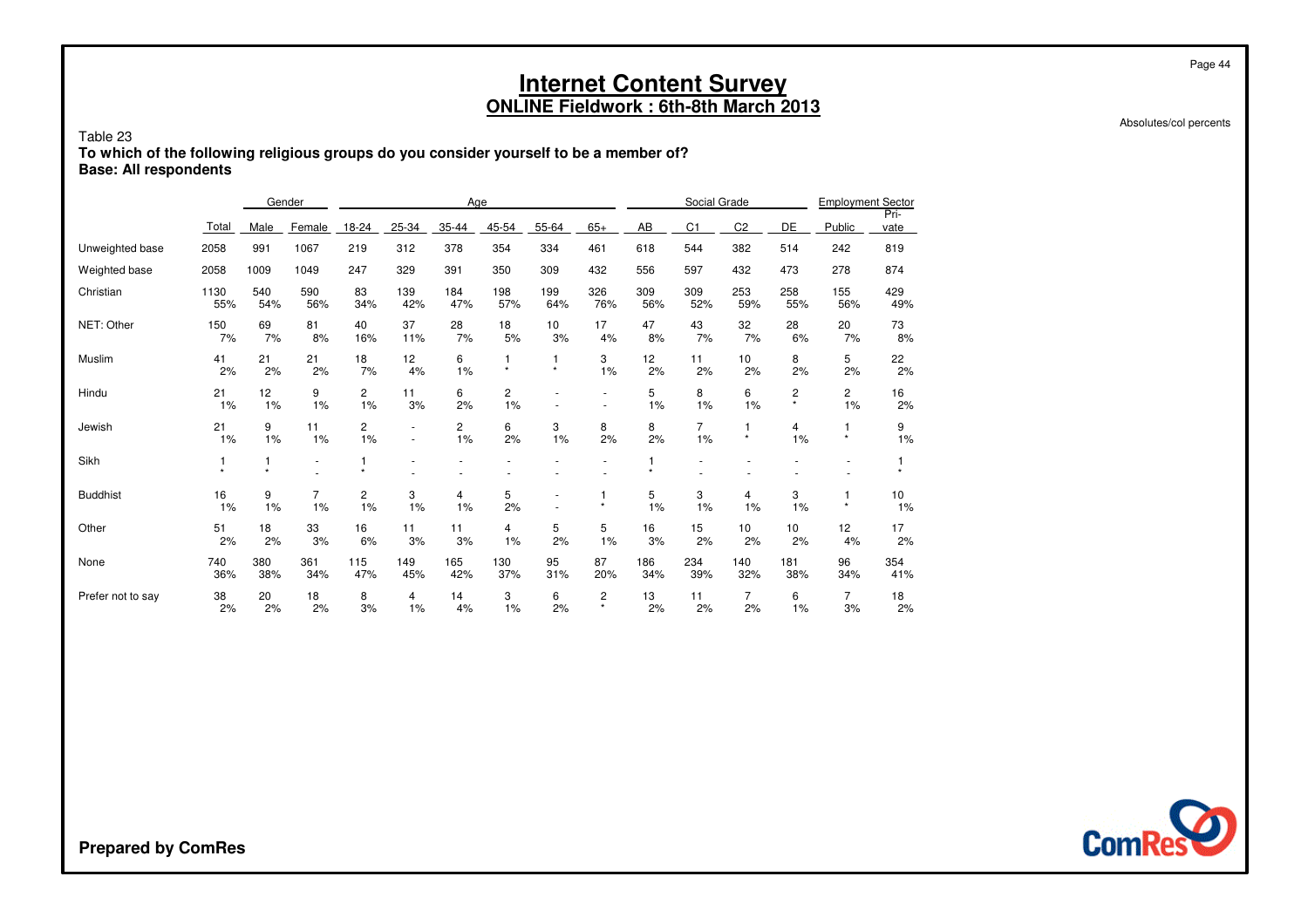Absolutes/col percents

Page 45

Table 23 **To which of the following religious groups do you consider yourself to be a member of?Base: All respondents**

|                   |                  |           |                                                      |            |                           |                                            | Region               |                    |                      |                      |            |            |
|-------------------|------------------|-----------|------------------------------------------------------|------------|---------------------------|--------------------------------------------|----------------------|--------------------|----------------------|----------------------|------------|------------|
|                   | Total            | Scotland  | North East                                           | North West | Yorkshire &<br>Humberside | West Midlands                              | East Midlands        | Wales              | Eastern              | London               | South East | South West |
| Unweighted base   | 2058             | 164       | 90                                                   | 242        | 163                       | 198                                        | 160                  | 111                | 176                  | 266                  | 305        | 183        |
| Weighted base     | 2058             | 179       | 93                                                   | 242        | 182                       | 190                                        | 160                  | 109                | 193                  | 259                  | 264        | 188        |
| Christian         | 1130<br>55%      | 85<br>48% | 54<br>58%                                            | 149<br>61% | 105<br>58%                | 95<br>50%                                  | 84<br>52%            | 72<br>66%          | 95<br>49%            | 145<br>56%           | 150<br>57% | 97<br>52%  |
| NET: Other        | 150<br>7%        | 17<br>9%  | 4<br>4%                                              | 12<br>5%   | 9<br>5%                   | 22<br>11%                                  | 10<br>6%             | 5<br>$5%$          | 13<br>7%             | 39<br>15%            | 14<br>5%   | 5<br>3%    |
| Muslim            | 41<br>2%         | 5<br>3%   | ٠<br>$\overline{\phantom{a}}$                        | 5<br>2%    | 5<br>$3%$                 | $\overline{7}$<br>4%                       | 3<br>2%              | $\sim$<br>$\sim$   | $\overline{c}$<br>1% | 11<br>4%             |            |            |
| Hindu             | 21<br>$1\%$      | $\sim$    | 1%                                                   | $\star$    |                           | $\overline{a}$<br>$\overline{\phantom{a}}$ | $\overline{c}$<br>1% |                    | 1%                   | 14<br>$5%$           |            | 1%         |
| Jewish            | 21<br>1%         |           | $\overline{\phantom{a}}$<br>$\overline{\phantom{a}}$ | 2<br>1%    | $\overline{c}$<br>1%      | 1%                                         | $\overline{c}$<br>1% | 2<br>$1\%$         | $\star$              | $\overline{7}$<br>3% | 3<br>1%    |            |
| Sikh              |                  |           |                                                      |            | $\sim$                    | $\star$                                    |                      |                    |                      |                      |            |            |
| <b>Buddhist</b>   | 16<br>$1\%$      | 6<br>3%   |                                                      |            | $\overline{\phantom{a}}$  | 1%                                         |                      | 1%                 | 1%                   | $\overline{c}$<br>1% | 4<br>2%    |            |
| Other             | $\frac{51}{2\%}$ | 5<br>3%   | 3<br>3%                                              | 5<br>2%    | 1%                        | 11<br>6%                                   | 3<br>2%              | 3<br>3%            | 8<br>4%              | 4<br>2%              | 4<br>2%    | 4<br>2%    |
| None              | 740<br>36%       | 72<br>40% | 33<br>36%                                            | 76<br>31%  | 65<br>36%                 | 69<br>36%                                  | 65<br>41%            | 32<br>29%          | 79<br>41%            | 71<br>27%            | 97<br>37%  | 81<br>43%  |
| Prefer not to say | 38<br>2%         | 4<br>3%   | $\overline{c}$<br>2%                                 | 6<br>2%    | 3<br>2%                   | 5<br>2%                                    | 1%                   | $\star$<br>$\star$ | 5<br>2%              | 4<br>2%              | 3<br>1%    | 5<br>2%    |

**ComRes**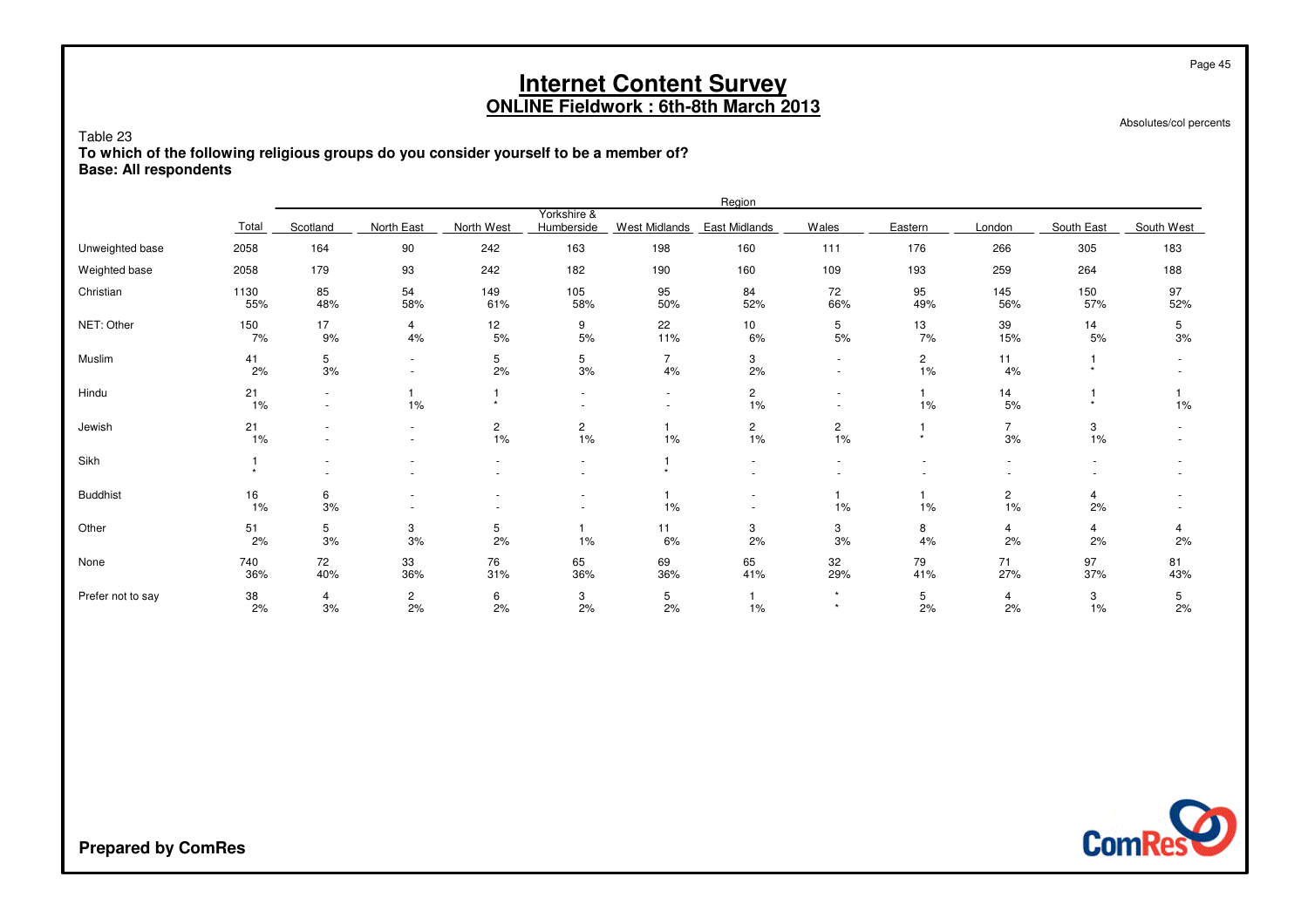Absolutes/col percents

Page 46

### Table 24**Which of the following best describes where you live? Base: All respondents**

|                         |       |      | Gender |       |       | Age   |       |       |       |     | Social Grade   |                |     | <b>Employment Sector</b> |              |
|-------------------------|-------|------|--------|-------|-------|-------|-------|-------|-------|-----|----------------|----------------|-----|--------------------------|--------------|
|                         | Total | Male | Female | 18-24 | 25-34 | 35-44 | 45-54 | 55-64 | $65+$ | AB  | C <sub>1</sub> | C <sub>2</sub> | DE  | Public                   | Pri-<br>vate |
| Unweighted base         | 2058  | 991  | 1067   | 219   | 312   | 378   | 354   | 334   | 461   | 618 | 544            | 382            | 514 | 242                      | 819          |
| Weighted base           | 2058  | 1009 | 1049   | 247   | 329   | 391   | 350   | 309   | 432   | 556 | 597            | 432            | 473 | 278                      | 874          |
| NET: Urban              | 1658  | 824  | 834    | 198   | 287   | 331   | 295   | 241   | 306   | 434 | 481            | 358            | 386 | 233                      | 727          |
|                         | 81%   | 82%  | 79%    | 80%   | 87%   | 85%   | 84%   | 78%   | 71%   | 78% | 81%            | 83%            | 82% | 84%                      | 83%          |
| Urban - Population over | 813   | 458  | 355    | 105   | 156   | 166   | 144   | 110   | 132   | 213 | 265            | 157            | 179 | 129                      | 373          |
| 10,000                  | 40%   | 45%  | 34%    | 43%   | 47%   | 43%   | 41%   | 36%   | 31%   | 38% | 44%            | 36%            | 38% | 46%                      | 43%          |
| <b>Town and Fringe</b>  | 845   | 366  | 479    | 93    | 131   | 165   | 152   | 130   | 174   | 220 | 216            | 201            | 207 | 104                      | 354          |
|                         | 41%   | 36%  | 46%    | 38%   | 40%   | 42%   | 43%   | 42%   | 40%   | 40% | 36%            | 47%            | 44% | 38%                      | 41%          |
| <b>NET: Rural</b>       | 400   | 184  | 215    | 49    | 42    | 60    | 55    | 68    | 126   | 122 | 116            | 74             | 87  | 45                       | 147          |
|                         | 19%   | 18%  | 21%    | 20%   | 13%   | 15%   | 16%   | 22%   | 29%   | 22% | 19%            | 17%            | 18% | 16%                      | 17%          |
| Village                 | 350   | 151  | 198    | 44    | 38    | 57    | 49    | 58    | 104   | 96  | 100            | 72             | 82  | 41                       | 125          |
|                         | 17%   | 15%  | 19%    | 18%   | 12%   | 15%   | 14%   | 19%   | 24%   | 17% | 17%            | 17%            | 17% | 15%                      | 14%          |
| Hamlet & Isolated       | 50    | 33   | 17     | 5     | 4     | 3     | 6     | 10    | 22    | 26  | 16             | 2              | 6   | 4                        | 23           |
| <b>Dwelling</b>         | 2%    | 3%   | 2%     | 2%    | 1%    | 1%    | 2%    | 3%    | 5%    | 5%  | 3%             | 1%             | 1%  | $1\%$                    | 3%           |

**ComRes**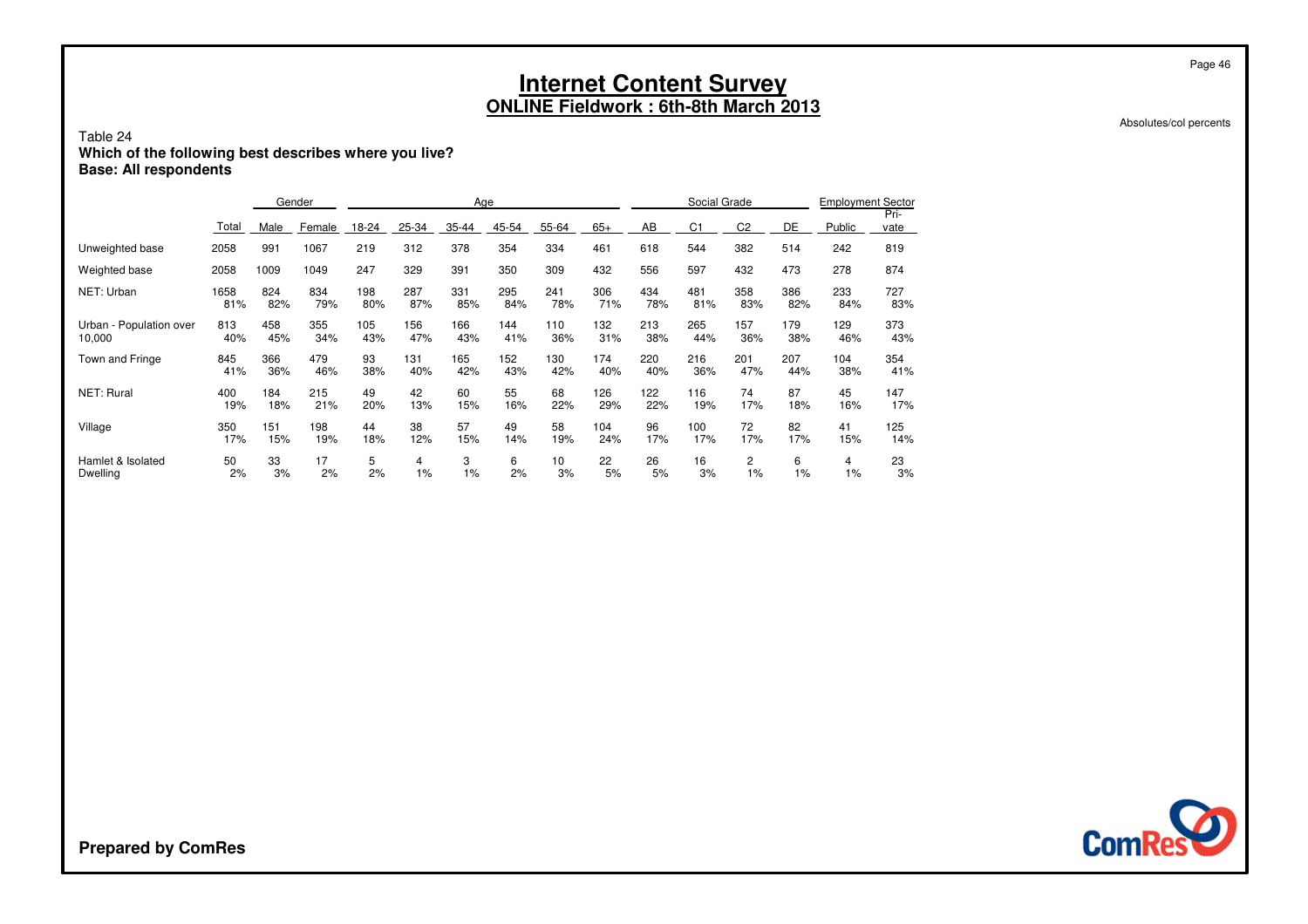Absolutes/col percents

Page 47

### Table 24**Which of the following best describes where you live? Base: All respondents**

|                                   |             |            |                                                      |            |                           |               | Region        |           |            |                |                      |            |
|-----------------------------------|-------------|------------|------------------------------------------------------|------------|---------------------------|---------------|---------------|-----------|------------|----------------|----------------------|------------|
|                                   | Total       | Scotland   | North East                                           | North West | Yorkshire &<br>Humberside | West Midlands | East Midlands | Wales     | Eastern    | London         | South East           | South West |
| Unweighted base                   | 2058        | 164        | 90                                                   | 242        | 163                       | 198           | 160           | 111       | 176        | 266            | 305                  | 183        |
| Weighted base                     | 2058        | 179        | 93                                                   | 242        | 182                       | 190           | 160           | 109       | 193        | 259            | 264                  | 188        |
| NET: Urban                        | 1658<br>81% | 138<br>77% | 79<br>85%                                            | 215<br>89% | 138<br>76%                | 156<br>82%    | 119<br>74%    | 72<br>66% | 128<br>67% | 258<br>100%    | 215<br>81%           | 140<br>75% |
| Urban - Population over<br>10,000 | 813<br>40%  | 67<br>37%  | 32<br>34%                                            | 85<br>35%  | 63<br>35%                 | 75<br>39%     | 48<br>30%     | 33<br>30% | 52<br>27%  | 211<br>82%     | 84<br>32%            | 64<br>34%  |
| Town and Fringe                   | 845<br>41%  | 71<br>40%  | 47<br>51%                                            | 130<br>54% | 74<br>41%                 | 81<br>43%     | 71<br>44%     | 39<br>35% | 77<br>40%  | 47<br>18%      | 131<br>50%           | 77<br>41%  |
| NET: Rural                        | 400<br>19%  | 41<br>23%  | 14<br>15%                                            | 27<br>11%  | 44<br>24%                 | 34<br>18%     | 41<br>26%     | 37<br>34% | 64<br>33%  |                | 49<br>19%            | 47<br>25%  |
| Village                           | 350<br>17%  | 29<br>16%  | 14<br>15%                                            | 22<br>9%   | 43<br>23%                 | 31<br>16%     | 40<br>25%     | 28<br>26% | 60<br>31%  | $\star$        | 47<br>18%            | 34<br>18%  |
| Hamlet & Isolated<br>Dwelling     | 50<br>2%    | 12<br>6%   | $\overline{\phantom{a}}$<br>$\overline{\phantom{0}}$ | 5<br>2%    | 1%                        | 3<br>2%       |               | 9<br>8%   | 4<br>2%    | $\overline{a}$ | $\overline{c}$<br>1% | 13<br>7%   |

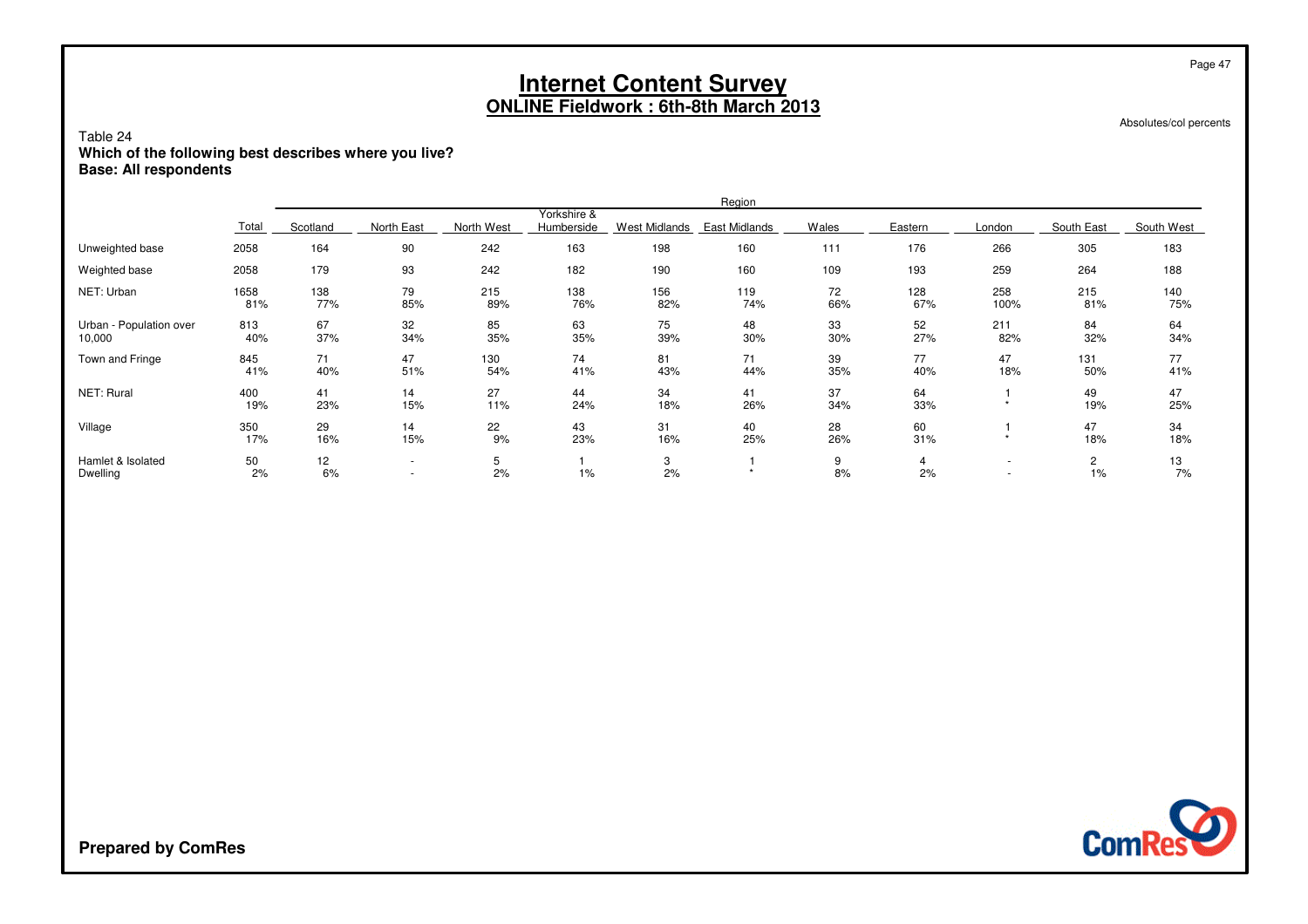Absolutes/col percents

Page 48

### Table 25**Which of the following best describes your current working status? Base: All respondents**

|                                                                      |             | Gender     |            |            |            | Age        |            |            |                          |            | Social Grade   |                |            | <b>Employment Sector</b> |              |
|----------------------------------------------------------------------|-------------|------------|------------|------------|------------|------------|------------|------------|--------------------------|------------|----------------|----------------|------------|--------------------------|--------------|
|                                                                      | Total       | Male       | Female     | 18-24      | $25 - 34$  | 35-44      | 45-54      | 55-64      | $65+$                    | AB         | C <sub>1</sub> | C <sub>2</sub> | DE         | Public                   | Pri-<br>vate |
| Unweighted base                                                      | 2058        | 991        | 1067       | 219        | 312        | 378        | 354        | 334        | 461                      | 618        | 544            | 382            | 514        | 242                      | 819          |
| Weighted base                                                        | 2058        | 1009       | 1049       | 247        | 329        | 391        | 350        | 309        | 432                      | 556        | 597            | 432            | 473        | 278                      | 874          |
| NET: Working                                                         | 1153<br>56% | 639<br>63% | 514<br>49% | 140<br>57% | 260<br>79% | 314<br>80% | 245<br>70% | 142<br>46% | 51<br>12%                | 313<br>56% | 385<br>65%     | 292<br>67%     | 163<br>34% | 278<br>100%              | 874<br>100%  |
| Working full time -<br>working 30 hours per<br>week or more          | 906<br>44%  | 568<br>56% | 338<br>32% | 103<br>42% | 222<br>67% | 267<br>68% | 192<br>55% | 101<br>33% | 20<br>5%                 | 262<br>47% | 299<br>50%     | 235<br>54%     | 110<br>23% | 225<br>81%               | 680<br>78%   |
| Working part time -<br>working between 8 and<br>29 hours per week    | 247<br>12%  | 71<br>7%   | 176<br>17% | 37<br>15%  | 38<br>12%  | 47<br>12%  | 53<br>15%  | 41<br>13%  | 31<br>7%                 | 51<br>9%   | 87<br>15%      | 57<br>13%      | 53<br>11%  | 53<br>19%                | 194<br>22%   |
| NET: Not working                                                     | 905<br>44%  | 370<br>37% | 536<br>51% | 107<br>43% | 69<br>21%  | 77<br>20%  | 105<br>30% | 167<br>54% | 380<br>88%               | 243<br>44% | 211<br>35%     | 141<br>33%     | 311<br>66% |                          |              |
| Not working but seeking<br>work or temporarily<br>unemployed or sick | 105<br>5%   | 44<br>4%   | 61<br>6%   | 22<br>9%   | 26<br>8%   | 24<br>6%   | 22<br>6%   | 9<br>3%    | 3<br>1%                  | 13<br>2%   | 16<br>3%       | 6<br>1%        | 70<br>15%  |                          |              |
| Not working and not<br>seeking work                                  | 136<br>7%   | 59<br>6%   | 77<br>7%   | 71<br>29%  | 12<br>4%   | 9<br>2%    | 28<br>8%   | 16<br>5%   | $\overline{\phantom{a}}$ | 26<br>5%   | 30<br>5%       | 19<br>4%       | 61<br>13%  |                          |              |
| Retired on a state<br>pension only                                   | 109<br>5%   | 35<br>3%   | 74<br>7%   |            |            |            | $\star$    | 13<br>4%   | 96<br>22%                | 9<br>2%    | 12<br>2%       | 12<br>3%       | 77<br>16%  |                          |              |
| Retired with a private<br>pension                                    | 384<br>19%  | 212<br>21% | 172<br>16% |            |            |            | 6<br>2%    | 104<br>34% | 275<br>64%               | 169<br>30% | 129<br>22%     | 64<br>15%      | 22<br>5%   |                          |              |
| House person,<br>housewife,<br>househusband, etc.                    | 171<br>8%   | 20<br>2%   | 151<br>14% | 14<br>6%   | 31<br>10%  | 44<br>11%  | 49<br>14%  | 25<br>8%   | $\overline{7}$<br>2%     | 25<br>5%   | 25<br>4%       | 39<br>9%       | 82<br>17%  |                          |              |

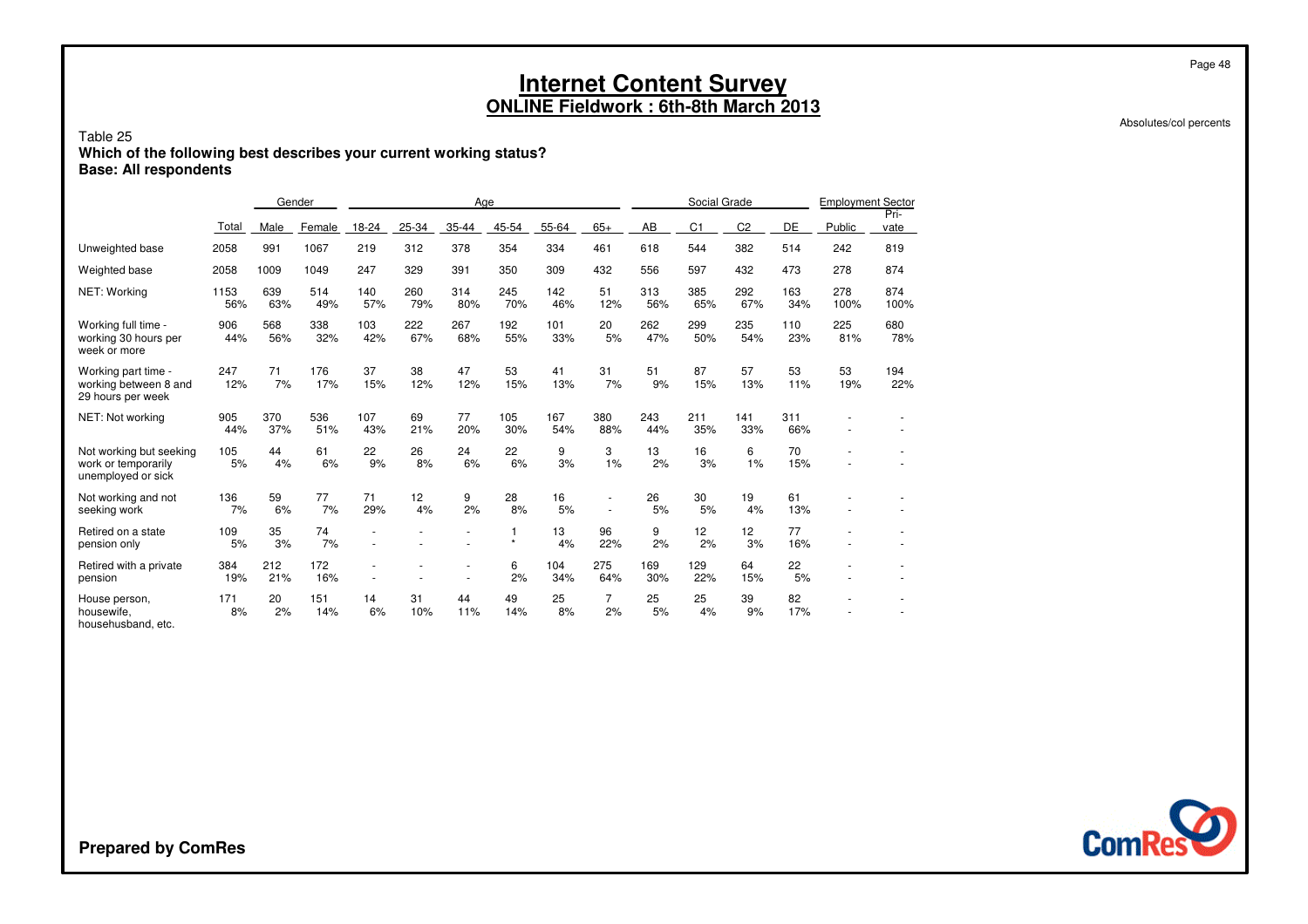Absolutes/col percents

Page 49

### Table 25**Which of the following best describes your current working status? Base: All respondents**

|                                                                      |             |            |                      |            |                           |                      | Region               |                      |            |            |            |            |
|----------------------------------------------------------------------|-------------|------------|----------------------|------------|---------------------------|----------------------|----------------------|----------------------|------------|------------|------------|------------|
|                                                                      | Total       | Scotland   | North East           | North West | Yorkshire &<br>Humberside | <b>West Midlands</b> | <b>East Midlands</b> | Wales                | Eastern    | London     | South East | South West |
| Unweighted base                                                      | 2058        | 164        | 90                   | 242        | 163                       | 198                  | 160                  | 111                  | 176        | 266        | 305        | 183        |
| Weighted base                                                        | 2058        | 179        | 93                   | 242        | 182                       | 190                  | 160                  | 109                  | 193        | 259        | 264        | 188        |
| NET: Working                                                         | 1153<br>56% | 114<br>64% | 46<br>49%            | 130<br>54% | 96<br>53%                 | 103<br>54%           | 79<br>49%            | 66<br>60%            | 118<br>61% | 169<br>65% | 130<br>49% | 102<br>54% |
| Working full time -<br>working 30 hours per<br>week or more          | 906<br>44%  | 97<br>54%  | 39<br>42%            | 102<br>42% | 77<br>42%                 | 81<br>42%            | 59<br>37%            | 53<br>49%            | 91<br>47%  | 137<br>53% | 94<br>36%  | 76<br>41%  |
| Working part time -<br>working between 8 and<br>29 hours per week    | 247<br>12%  | 17<br>10%  | $\overline{7}$<br>7% | 28<br>12%  | 19<br>10%                 | 22<br>12%            | 20<br>12%            | 13<br>12%            | 27<br>14%  | 32<br>12%  | 36<br>14%  | 26<br>14%  |
| NET: Not working                                                     | 905<br>44%  | 65<br>36%  | 47<br>51%            | 111<br>46% | 86<br>47%                 | 88<br>46%            | 81<br>51%            | 43<br>40%            | 75<br>39%  | 90<br>35%  | 134<br>51% | 86<br>46%  |
| Not working but seeking<br>work or temporarily<br>unemployed or sick | 105<br>5%   | 8<br>5%    | 4<br>4%              | 9<br>4%    | 12<br>7%                  | 9<br>5%              | 10<br>6%             | 4<br>3%              | 9<br>5%    | 13<br>5%   | 16<br>6%   | 11<br>6%   |
| Not working and not<br>seeking work                                  | 136<br>7%   | 13<br>7%   | 8<br>9%              | 17<br>7%   | 13<br>7%                  | 27<br>14%            | 13<br>8%             | 5<br>4%              | 11<br>6%   | 10<br>4%   | 15<br>6%   | 5<br>2%    |
| Retired on a state<br>pension only                                   | 109<br>5%   | 9<br>5%    | $\overline{c}$<br>2% | 20<br>8%   | 8<br>4%                   | 9<br>5%              | 4<br>3%              | 9<br>8%              | 12<br>6%   | 11<br>4%   | 13<br>5%   | 13<br>7%   |
| Retired with a private<br>pension                                    | 384<br>19%  | 29<br>16%  | 18<br>20%            | 44<br>18%  | 30<br>16%                 | 31<br>16%            | 42<br>26%            | 19<br>18%            | 31<br>16%  | 39<br>15%  | 60<br>23%  | 40<br>21%  |
| House person,<br>housewife.<br>househusband, etc.                    | 171<br>8%   | 5<br>3%    | 15<br>16%            | 21<br>9%   | 23<br>13%                 | 11<br>6%             | 12<br>8%             | $\overline{7}$<br>6% | 12<br>6%   | 17<br>7%   | 31<br>12%  | 17<br>9%   |

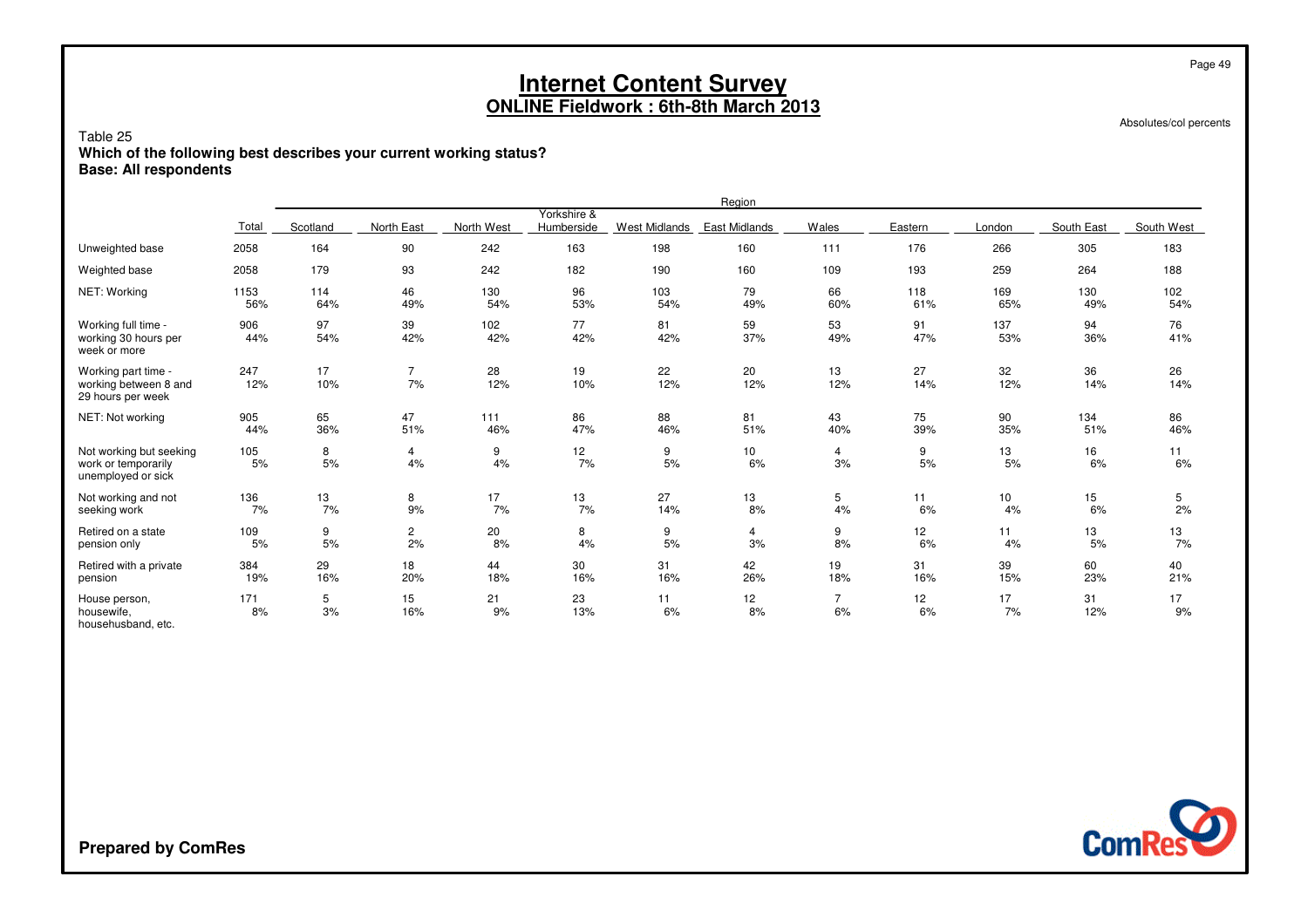### Table 26**Do you work in any of the following occupations? Base: All respondents who work**

|                                                                                                                                           |              |                         | Gender       |                                    |                      | Age                     |                         |                               |                      |              | Social Grade                       |                         |                                  | <b>Employment Sector</b> |                          |
|-------------------------------------------------------------------------------------------------------------------------------------------|--------------|-------------------------|--------------|------------------------------------|----------------------|-------------------------|-------------------------|-------------------------------|----------------------|--------------|------------------------------------|-------------------------|----------------------------------|--------------------------|--------------------------|
|                                                                                                                                           | Total        | Male                    | Female       | 18-24                              | 25-34                | 35-44                   | 45-54                   | 55-64                         | $65+$                | AB           | C <sub>1</sub>                     | C <sub>2</sub>          | DE                               | Public                   | Pri-<br>vate             |
| Unweighted base                                                                                                                           | 1061         | 571                     | 490          | 115                                | 236                  | 285                     | 235                     | 138                           | 52                   | 324          | 333                                | 242                     | 162                              | 242                      | 819                      |
| Weighted base                                                                                                                             | 1153         | 639                     | 514          | 140                                | 260                  | 314                     | 245                     | 142                           | 51                   | 313          | 385                                | 292                     | 163                              | 278                      | 874                      |
| NET: Public Sector                                                                                                                        | 278<br>24%   | 138<br>22%              | 141<br>27%   | 23<br>17%                          | 73<br>28%            | 80<br>25%               | 61<br>25%               | 28<br>19%                     | 13<br>26%            | 87<br>28%    | 107<br>28%                         | 63<br>21%               | 22<br>13%                        | 278<br>100%              | $\overline{\phantom{a}}$ |
| Central government<br>including all<br>administrative<br>departments and central<br>government agencies<br>such as the Bank of<br>England | 25<br>2%     | 10<br>2%                | 15<br>3%     | $\overline{\phantom{a}}$<br>ä,     | $\overline{7}$<br>3% | 12<br>4%                | $\mathbf{1}$<br>$\star$ | 3<br>2%                       | $\overline{2}$<br>4% | 6<br>2%      | 11<br>3%                           | 9<br>3%                 | $\overline{\phantom{a}}$<br>ä,   | 25<br>9%                 |                          |
| <b>HM Forces</b>                                                                                                                          | 3<br>$\star$ | $\mathbf{1}$<br>$\star$ | 2<br>$\star$ |                                    | 2<br>1%              | 1<br>$\star$            |                         |                               |                      |              | 1<br>$\star$                       | 2<br>1%                 | ä,                               | 3<br>1%                  |                          |
| <b>National Health Service</b>                                                                                                            | 58<br>5%     | 30<br>5%                | 28<br>6%     | 5<br>3%                            | 18<br>7%             | 20<br>6%                | 11<br>4%                | 5<br>3%                       | ÷,<br>÷.             | 18<br>6%     | 18<br>5%                           | 17<br>6%                | 5<br>3%                          | 58<br>21%                |                          |
| Universities and<br>Academies funded by<br>government                                                                                     | 38<br>3%     | 17<br>3%                | 21<br>4%     | $\overline{7}$<br>5%               | 11<br>4%             | $\overline{7}$<br>2%    | 8<br>3%                 | 3<br>2%                       | $\overline{c}$<br>4% | 14<br>5%     | 15<br>4%                           | 8<br>3%                 | $_{\star}$<br>$^\star$           | 38<br>14%                |                          |
| Courts service                                                                                                                            | 1<br>$\star$ | $\mathbf{1}$<br>$\star$ |              |                                    |                      | 1<br>$\star$            |                         |                               |                      |              | 1<br>$\star$                       |                         |                                  | 1<br>$\star$             |                          |
| Local government<br>administration                                                                                                        | 34<br>3%     | 22<br>3%                | 11<br>2%     | 3<br>2%                            | 9<br>3%              | 8<br>3%                 | 11<br>4%                | 2<br>2%                       | $\star$<br>1%        | 9<br>3%      | 24<br>6%                           | $\mathbf{1}$<br>$\star$ | $\overline{a}$<br>$\blacksquare$ | 34<br>12%                |                          |
| Police service                                                                                                                            | 4<br>$\star$ | 3<br>1%                 | 1<br>$\star$ | $\overline{\phantom{a}}$<br>$\sim$ | 3<br>1%              | $\mathbf{1}$<br>$\star$ |                         |                               |                      | 1<br>$\star$ | 3<br>1%                            | $\sim$                  | $\mathbf{1}$<br>1%               | $\overline{4}$<br>2%     |                          |
| Public sector housing                                                                                                                     | 11<br>1%     | 8<br>1%                 | 3<br>1%      | $\overline{c}$<br>1%               | 3<br>1%              | 3<br>1%                 | $\overline{c}$<br>1%    | 1<br>1%                       | $\sim$               | 2<br>1%      | 3<br>1%                            | 3<br>1%                 | $\overline{4}$<br>2%             | 11<br>4%                 |                          |
| Teaching employed by<br>local education<br>authority including<br>voluntary aided schools<br>and foundation schools                       | 46<br>4%     | 13<br>2%                | 33<br>6%     | $\overline{c}$<br>2%               | 10<br>4%             | 8<br>3%                 | 11<br>5%                | 8<br>6%                       | 5<br>10%             | 23<br>7%     | 13<br>3%                           | $\overline{7}$<br>2%    | $\mathbf{2}^{\prime}$<br>1%      | 46<br>16%                |                          |
| Public corporations<br>such as the Royal Mail<br>or British Nuclear<br>fuels or Driving<br>Standards agency                               | 9<br>1%      | 9<br>1%                 | $\sim$       | 2<br>2%                            | 1<br>$\star$         |                         | 4<br>1%                 | $\overline{\mathbf{c}}$<br>2% | ÷                    | 1<br>$\star$ | $\overline{\mathbf{c}}$<br>$\star$ | $\overline{c}$<br>1%    | $\overline{4}$<br>2%             | 9<br>3%                  |                          |

**ComRes** 

**Prepared by ComRes**

Page 50

Absolutes/col percents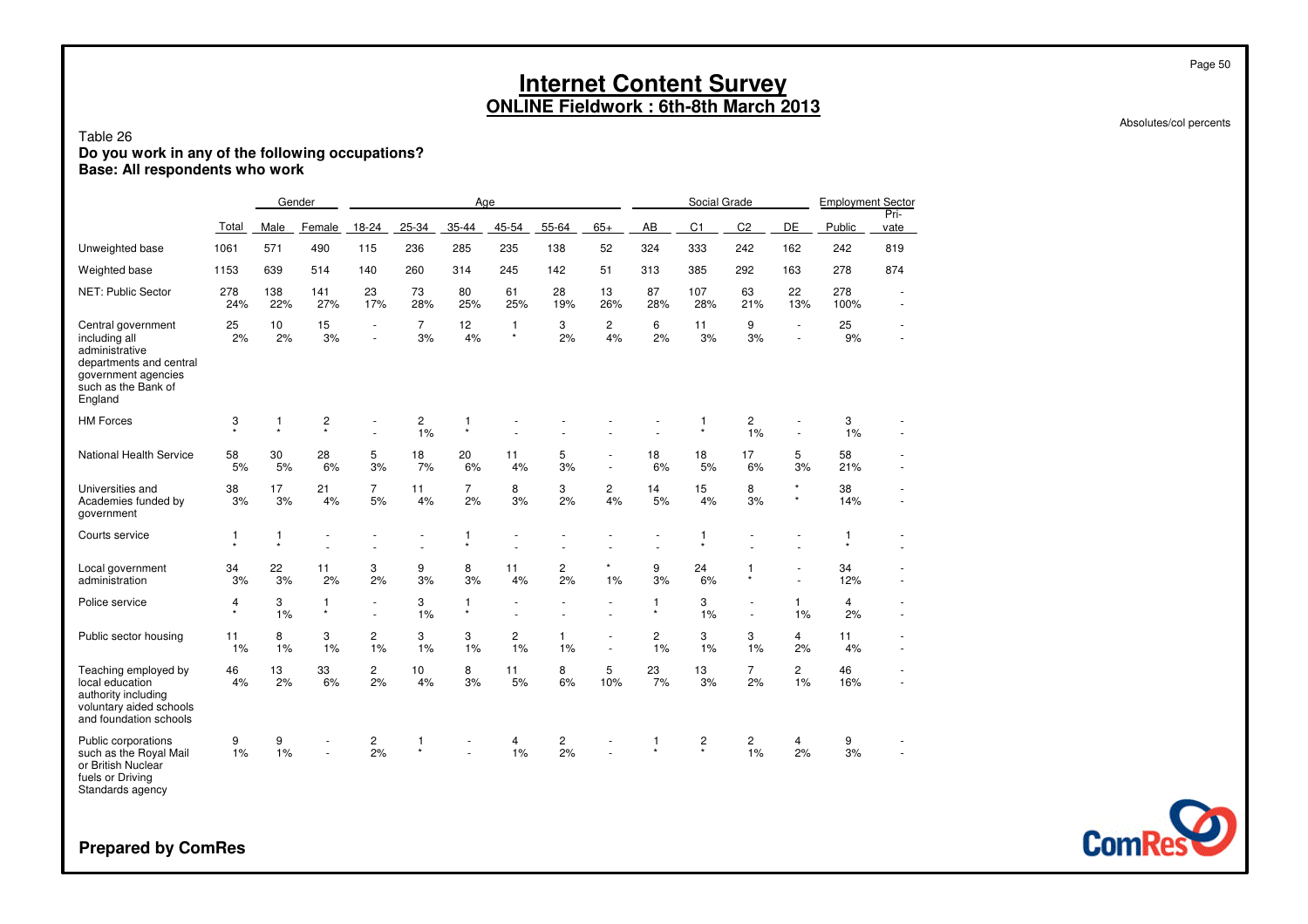Absolutes/col percents

Page 51

### Table 26**Do you work in any of the following occupations? Base: All respondents who work**

|                                                                                     |            |            | Gender     |                      |            |            | Age        |            |           |            | Social Grade   |                |            | <b>Employment Sector</b>           |                               |
|-------------------------------------------------------------------------------------|------------|------------|------------|----------------------|------------|------------|------------|------------|-----------|------------|----------------|----------------|------------|------------------------------------|-------------------------------|
|                                                                                     | Total      | Male       | Female     | $18 - 24$            | 25-34      | 35-44      | 45-54      | 55-64      | $65+$     | AB         | C <sub>1</sub> | C <sub>2</sub> | DE         | Public                             | Pri-<br>vate                  |
| Weighted base                                                                       | 1153       | 639        | 514        | 140                  | 260        | 314        | 245        | 142        | 51        | 313        | 385            | 292            | 163        | 278                                | 874                           |
| Bradford and Bingley or<br>Northern Rock Building<br>societies                      | ۰<br>۰     |            |            |                      |            |            |            |            |           |            |                |                |            |                                    |                               |
| Other public sector<br>occupation (please<br>specify as much detail<br>as possible) | 50<br>4%   | 24<br>4%   | 26<br>5%   | $\overline{c}$<br>2% | 8<br>3%    | 19<br>6%   | 13<br>5%   | 4<br>3%    | 3<br>7%   | 13<br>4%   | 17<br>4%       | 14<br>5%       | 6<br>4%    | 50<br>18%                          | -<br>$\overline{\phantom{a}}$ |
| None of the above<br>(Private Sector)                                               | 874<br>76% | 501<br>78% | 373<br>73% | 117<br>83%           | 187<br>72% | 234<br>75% | 184<br>75% | 114<br>81% | 38<br>74% | 226<br>72% | 278<br>72%     | 229<br>79%     | 141<br>87% | $\overline{\phantom{a}}$<br>$\sim$ | 874<br>100%                   |

**ComRes**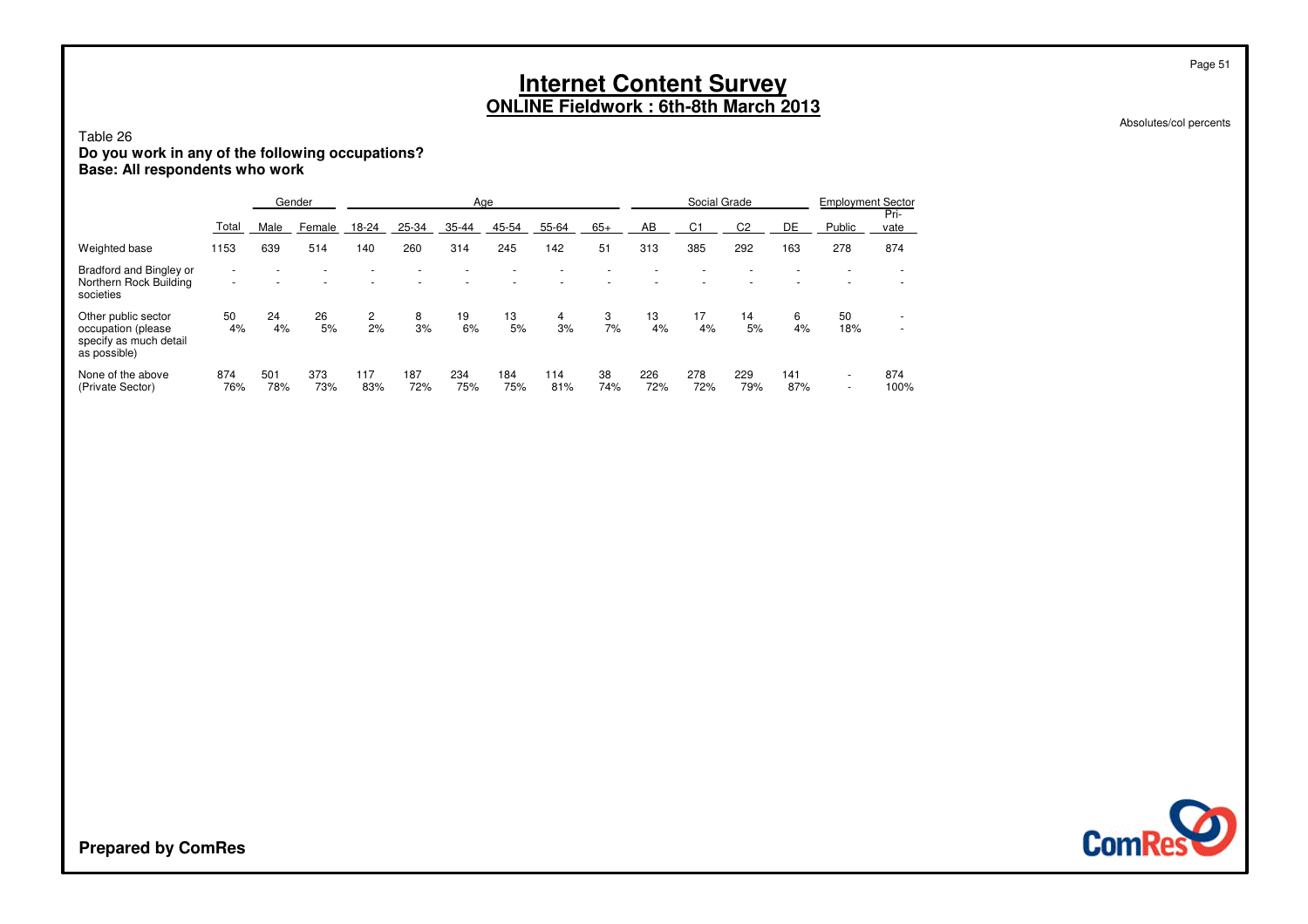Absolutes/col percents

### Table 26**Do you work in any of the following occupations? Base: All respondents who work**

|                                                                                                                                           |                                      |                      |                                                      |                               |                                        |                      | Region               |                               |                                    |                                            |                                    |                          |
|-------------------------------------------------------------------------------------------------------------------------------------------|--------------------------------------|----------------------|------------------------------------------------------|-------------------------------|----------------------------------------|----------------------|----------------------|-------------------------------|------------------------------------|--------------------------------------------|------------------------------------|--------------------------|
|                                                                                                                                           | Total                                | Scotland             | North East                                           | North West                    | Yorkshire &<br>Humberside              | <b>West Midlands</b> | <b>East Midlands</b> | <b>Wales</b>                  | Eastern                            | London                                     | South East                         | South West               |
| Unweighted base                                                                                                                           | 1061                                 | 92                   | 39                                                   | 122                           | 80                                     | 103                  | 73                   | 57                            | 94                                 | 169                                        | 138                                | 94                       |
| Weighted base                                                                                                                             | 1153                                 | 114                  | 46                                                   | 130                           | 96                                     | 103                  | 79                   | 66                            | 118                                | 169                                        | 130                                | 102                      |
| NET: Public Sector                                                                                                                        | 278<br>24%                           | 25<br>22%            | 16<br>36%                                            | 29<br>22%                     | 22<br>23%                              | 20<br>19%            | 25<br>31%            | 23<br>35%                     | 28<br>24%                          | 34<br>20%                                  | 27<br>20%                          | 29<br>28%                |
| Central government<br>including all<br>administrative<br>departments and central<br>government agencies<br>such as the Bank of<br>England | 25<br>2%                             | 3<br>2%              | $\overline{\phantom{a}}$<br>$\overline{\phantom{a}}$ | $\overline{c}$<br>2%          | $\star$<br>1%                          | $\overline{2}$<br>2% | 4<br>5%              | 3<br>5%                       | $\mathbf{2}^{\prime}$<br>2%        | 3<br>2%                                    | $\overline{2}$<br>2%               | $\overline{4}$<br>4%     |
| <b>HM Forces</b>                                                                                                                          | $\ensuremath{\mathsf{3}}$<br>$\star$ |                      | ٠<br>$\sim$                                          | $\overline{\mathbf{c}}$<br>2% |                                        |                      |                      |                               |                                    | ÷                                          | $\mathbf{1}$<br>$\star$            |                          |
| National Health Service                                                                                                                   | 58<br>5%                             | $\overline{7}$<br>6% | $\mathbf{1}$<br>3%                                   | $\overline{c}$<br>2%          | 5<br>5%                                | 10<br>9%             | $\overline{7}$<br>9% | $\overline{4}$<br>6%          | 9<br>7%                            | $\overline{4}$<br>2%                       | 3<br>3%                            | 5<br>5%                  |
| Universities and<br>Academies funded by<br>government                                                                                     | 38<br>3%                             | $\sim$               | $\overline{4}$<br>9%                                 | $\mathbf{1}$<br>1%            | 5<br>5%                                | $\sim$<br>$\sim$     | 3<br>4%              | 6<br>10%                      | 3<br>2%                            | 8<br>5%                                    | $\mathbf{1}$<br>1%                 | 5<br>5%                  |
| Courts service                                                                                                                            | $\mathbf{1}$<br>$\star$              |                      | $\blacksquare$<br>$\sim$                             | $\sim$                        | $\mathbf{1}$<br>1%                     |                      |                      | ٠<br>÷                        |                                    | ٠                                          |                                    |                          |
| Local government<br>administration                                                                                                        | 34<br>3%                             | 4<br>4%              | $\overline{\phantom{a}}$<br>$\sim$                   | $\overline{4}$<br>3%          | $\boldsymbol{2}$<br>$3%$               | $\overline{c}$<br>2% | $\overline{c}$<br>3% | $\mathbf{1}$<br>1%            | 6<br>5%                            | 5<br>3%                                    | 5<br>4%                            | $\overline{c}$<br>2%     |
| Police service                                                                                                                            | $\overline{4}$<br>$\star$            |                      | ٠<br>$\overline{\phantom{a}}$                        | $\overline{c}$<br>2%          | $\blacksquare$<br>$\ddot{\phantom{1}}$ | $\sim$<br>$\sim$     | $\mathbf{1}$<br>1%   | $\ddot{\phantom{1}}$          | $\overline{\phantom{a}}$<br>$\sim$ | $\blacksquare$<br>$\sim$                   | $\mathbf{1}$<br>1%                 | $\mathbf{1}$<br>1%       |
| Public sector housing                                                                                                                     | 11<br>$1\%$                          |                      | $\overline{c}$<br>4%                                 | $\mathbf{1}$<br>1%            | $\mathbf{1}$<br>$1\%$                  | 3<br>3%              | $\mathbf{1}$<br>1%   | ٠                             | $\sim$                             | 3<br>2%                                    | $\sim$<br>$\overline{\phantom{a}}$ | $\overline{\phantom{a}}$ |
| Teaching employed by<br>local education<br>authority including<br>voluntary aided schools<br>and foundation schools                       | 46<br>4%                             | $\mathbf{1}$<br>1%   | 4<br>10%                                             | 9<br>7%                       | $\mathbf{1}$<br>$1\%$                  | $\overline{1}$<br>1% | 4<br>5%              | ÷<br>$\overline{\phantom{a}}$ | 5<br>4%                            | 9<br>5%                                    | $\overline{7}$<br>5%               | $\overline{4}$<br>4%     |
| Public corporations<br>such as the Royal Mail<br>or British Nuclear<br>fuels or Driving                                                   | 9<br>1%                              | 1<br>1%              | $\overline{c}$<br>4%                                 | $\mathbf{1}$<br>1%            |                                        |                      | $\sim$               | $\mathbf{1}$<br>1%            | 2<br>1%                            | $\blacksquare$<br>$\overline{\phantom{a}}$ | $\overline{1}$<br>1%               | $\mathbf{1}$<br>1%       |

fuels or Driving Standards agency

**Prepared by ComRes**



Page 52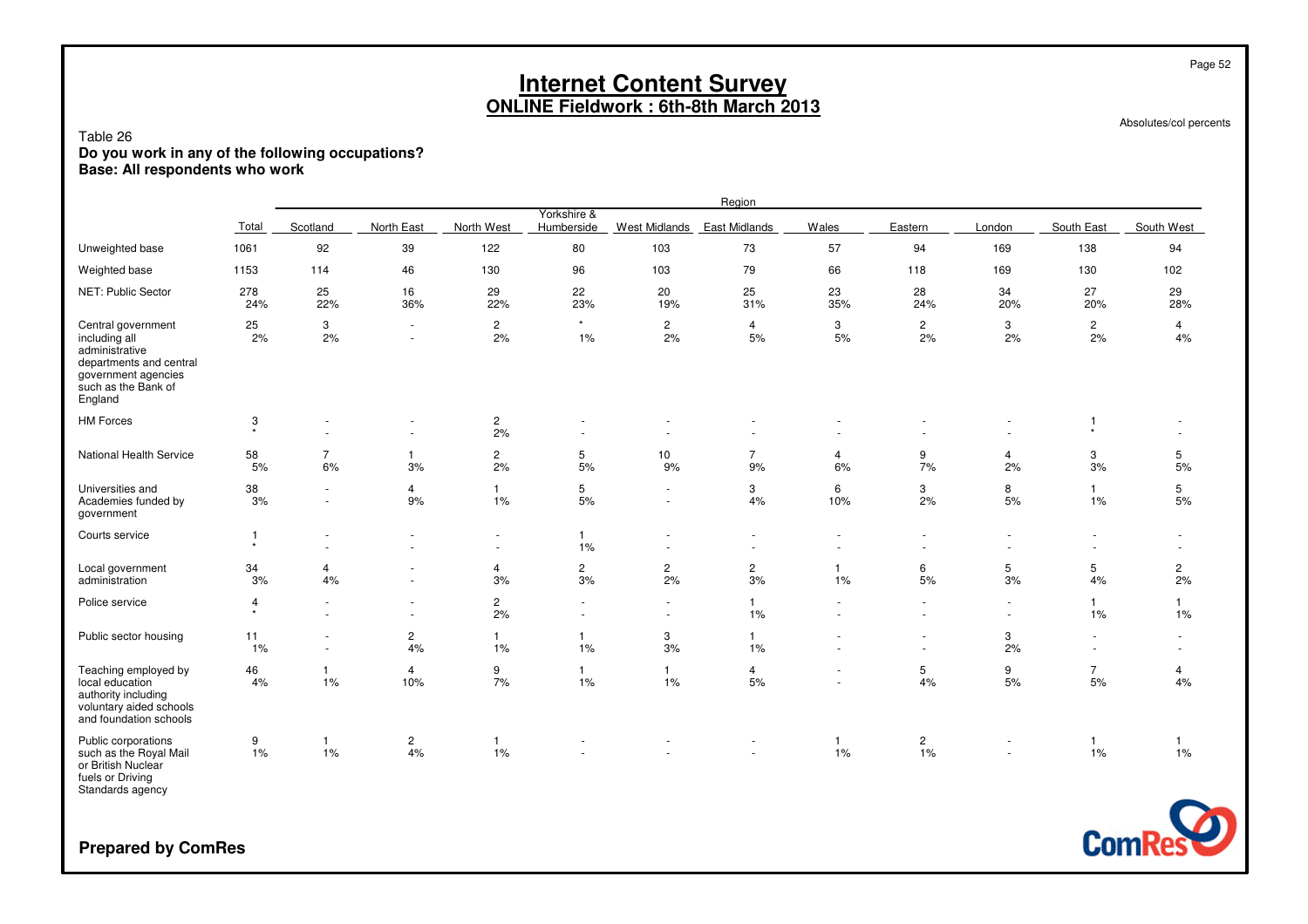Absolutes/col percents

Page 53

### Table 26**Do you work in any of the following occupations? Base: All respondents who work**

|                                                                                     |                                    |                                                      |                                                      |            |                                  |                                                      | Region                                               |                                  |                  |                                                      |                                                      |                          |
|-------------------------------------------------------------------------------------|------------------------------------|------------------------------------------------------|------------------------------------------------------|------------|----------------------------------|------------------------------------------------------|------------------------------------------------------|----------------------------------|------------------|------------------------------------------------------|------------------------------------------------------|--------------------------|
|                                                                                     | Total                              | Scotland                                             | North East                                           | North West | Yorkshire &<br>Humberside        | West Midlands                                        | East Midlands                                        | Wales                            | Eastern          | London                                               | South East                                           | South West               |
| Weighted base                                                                       | 1153                               | 114                                                  | 46                                                   | 130        | 96                               | 103                                                  | 79                                                   | 66                               | 118              | 169                                                  | 130                                                  | 102                      |
| Bradford and Bingley or<br>Northern Rock Building<br>societies                      | $\overline{\phantom{a}}$<br>$\sim$ | $\overline{\phantom{a}}$<br>$\overline{\phantom{a}}$ | $\overline{\phantom{a}}$<br>$\overline{\phantom{a}}$ |            | $\overline{a}$<br>$\overline{a}$ | $\overline{\phantom{a}}$<br>$\overline{\phantom{0}}$ | $\overline{\phantom{a}}$<br>$\overline{\phantom{a}}$ | $\overline{a}$<br>$\overline{a}$ | $\sim$<br>$\sim$ | $\overline{\phantom{a}}$<br>$\overline{\phantom{0}}$ | $\overline{\phantom{a}}$<br>$\overline{\phantom{a}}$ | $\overline{\phantom{a}}$ |
| Other public sector<br>occupation (please<br>specify as much detail<br>as possible) | 50<br>4%                           | 9<br>8%                                              | 3<br>7%                                              | 3%         | 6<br>6%                          | $\overline{2}$<br>2%                                 | 3<br>3%                                              | 8<br>12%                         | 3<br>2%          | 1%                                                   | 5<br>3%                                              | 6<br>6%                  |
| None of the above<br>(Private Sector)                                               | 874<br>76%                         | 89<br>78%                                            | 29<br>64%                                            | 102<br>78% | 74<br>77%                        | 83<br>81%                                            | 54<br>69%                                            | 43<br>65%                        | 90<br>76%        | 135<br>80%                                           | 104<br>80%                                           | 73<br>72%                |

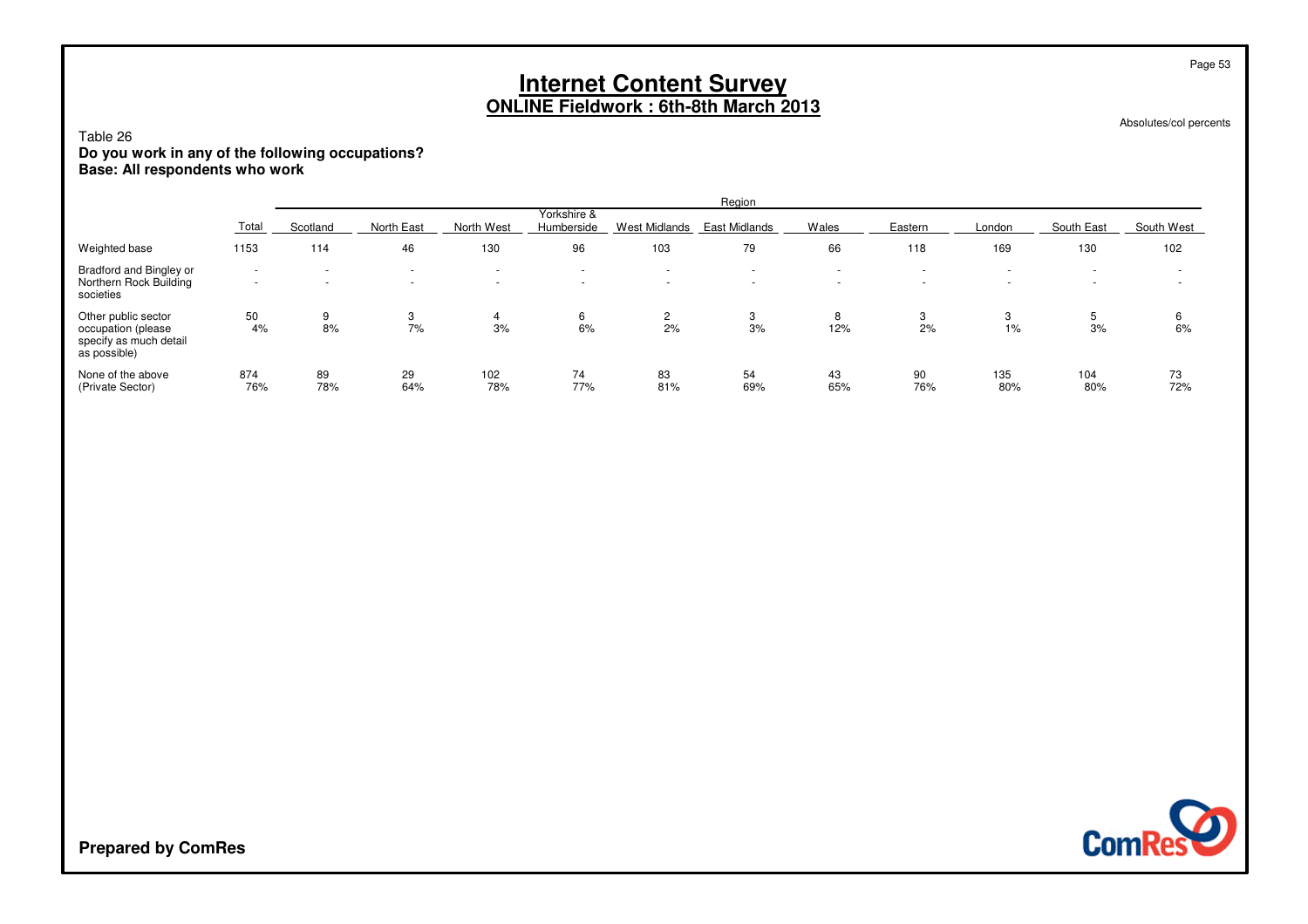Absolutes/col percents

Page 54

#### Table 27 **Do you have any children aged 18 or under? If so, how old are they?Base: All respondents**

|                                           |             |                           | Gender                    |            |            | Age                |                      |                |                           |                    | Social Grade   |                |              | <b>Employment Sector</b> |              |
|-------------------------------------------|-------------|---------------------------|---------------------------|------------|------------|--------------------|----------------------|----------------|---------------------------|--------------------|----------------|----------------|--------------|--------------------------|--------------|
|                                           | Total       | Male                      | Female                    | 18-24      | 25-34      | 35-44              | 45-54                | 55-64          | $65+$                     | AB                 | C <sub>1</sub> | C <sub>2</sub> | DE           | Public                   | Pri-<br>vate |
| Unweighted base                           | 2058        | 991                       | 1067                      | 219        | 312        | 378                | 354                  | 334            | 461                       | 618                | 544            | 382            | 514          | 242                      | 819          |
| Weighted base                             | 2058        | 1009                      | 1049                      | 247        | 329        | 391                | 350                  | 309            | 432                       | 556                | 597            | 432            | 473          | 278                      | 874          |
| No children aged 18 or<br>under           | 1481<br>72% | 699<br>69%                | 782<br>75%                | 220<br>89% | 181<br>55% | 163<br>42%         | 209<br>60%           | 279<br>90%     | 429<br>99%                | 403<br>73%         | 452<br>76%     | 292<br>68%     | 334<br>71%   | 176<br>63%               | 545<br>62%   |
| NET: Yes                                  | 571<br>28%  | 305<br>30%                | 265<br>25%                | 24<br>10%  | 148<br>45% | 228<br>58%         | 139<br>40%           | 30<br>10%      | 2<br>$\star$              | 152<br>27%         | 143<br>24%     | 138<br>32%     | 137<br>29%   | 101<br>36%               | 327<br>37%   |
| NET: Under 16                             | 497<br>24%  | 266<br>26%                | 231<br>22%                | 24<br>10%  | 148<br>45% | 210<br>54%         | 99<br>28%            | 16<br>5%       | $\sim$<br>$\sim$          | 137<br>25%         | 124<br>21%     | 121<br>28%     | 115<br>24%   | 83<br>30%                | 289<br>33%   |
| Yes - children aged<br>under 5 years old  | 185<br>9%   | 89<br>9%                  | 97<br>9%                  | 22<br>9%   | 92<br>28%  | 64<br>16%          | $\overline{7}$<br>2% |                | $\sim$                    | 47<br>8%           | 53<br>9%       | 38<br>9%       | 47<br>10%    | 24<br>9%                 | 104<br>12%   |
| Yes - children aged 5<br>to 10 years old  | 254<br>12%  | 136<br>13%                | 118<br>11%                | 1%         | 78<br>24%  | 125<br>32%         | 43<br>12%            | 6<br>2%        | $\overline{\phantom{a}}$  | 81<br>15%          | 58<br>10%      | 59<br>14%      | 55<br>12%    | 41<br>15%                | 155<br>18%   |
| Yes - children aged 11<br>to 15 years old | 219<br>11%  | 120<br>12%                | 99<br>9%                  | $\star$    | 37<br>11%  | 99<br>25%          | 68<br>20%            | 13<br>4%       | $\sim$                    | 42<br>8%           | 52<br>9%       | 60<br>14%      | 65<br>14%    | 40<br>14%                | 126<br>14%   |
| Yes - children aged 16<br>to 18 years old | 138<br>7%   | 75<br>7%                  | 63<br>6%                  | 2<br>1%    | 3<br>1%    | 44<br>11%          | 66<br>19%            | 21<br>7%       | $\overline{2}$<br>$\star$ | 27<br>5%           | 31<br>5%       | 37<br>9%       | 43<br>9%     | 28<br>10%                | 71<br>8%     |
| Refused                                   | 6           | 4<br>$\ddot{\phantom{a}}$ | $\overline{c}$<br>$\star$ | 2<br>1%    | 1<br>÷     | $\star$<br>$\star$ |                      | $\overline{a}$ |                           | $\star$<br>$\star$ | $\star$        | 2<br>1%        | 2<br>$\star$ |                          | 2            |

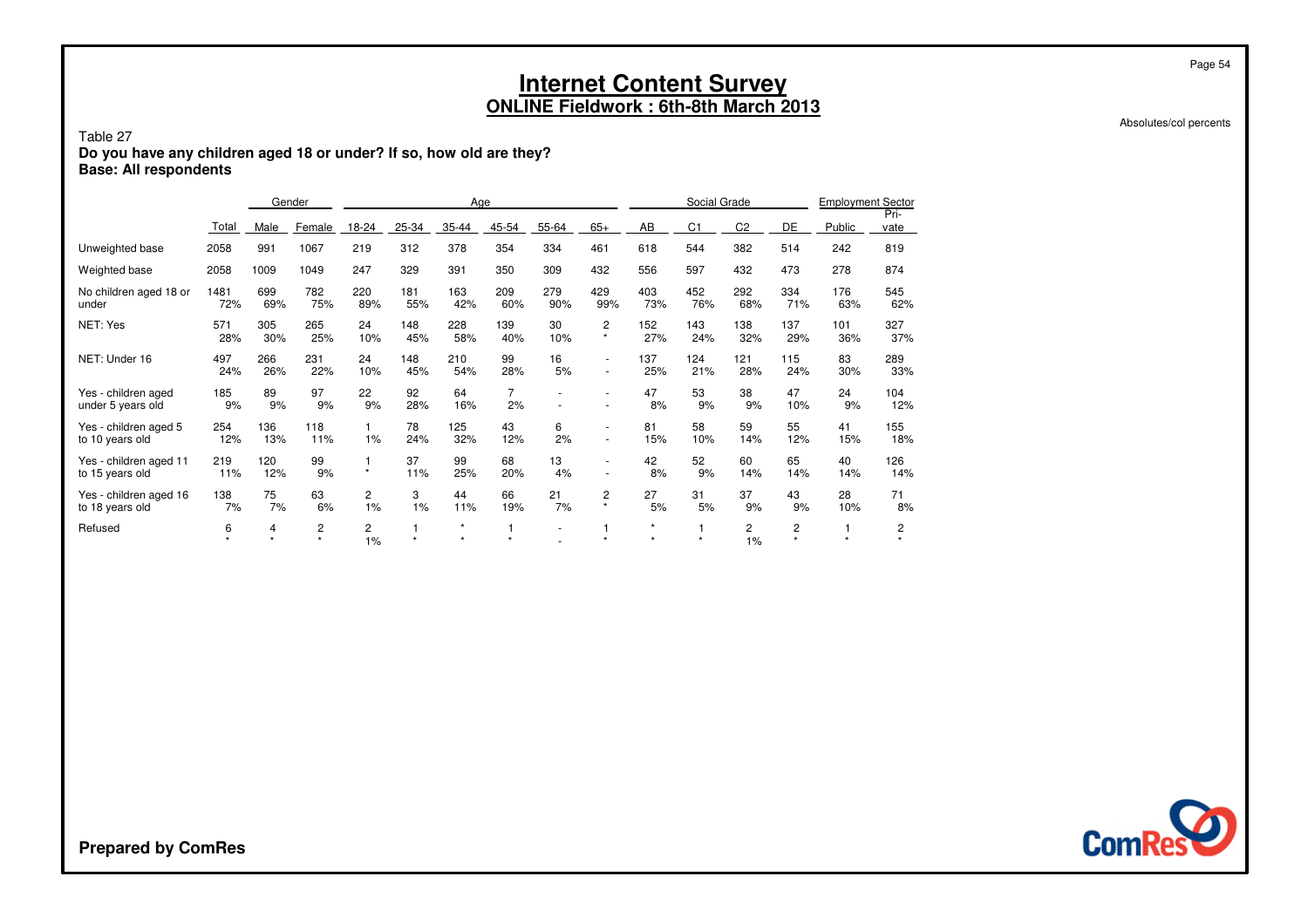| Table 27<br>Do you have any children aged 18 or under? If so, how old are they?<br><b>Base: All respondents</b>                                                       |                                                                           |                               |                |         |     |     | <b>Internet Content Survey</b><br><b>ONLINE Fieldwork: 6th-8th March 2013</b> |                                    |                    |         |     | Page 55<br>Absolutes/col percents |  |  |  |
|-----------------------------------------------------------------------------------------------------------------------------------------------------------------------|---------------------------------------------------------------------------|-------------------------------|----------------|---------|-----|-----|-------------------------------------------------------------------------------|------------------------------------|--------------------|---------|-----|-----------------------------------|--|--|--|
| Region<br>Yorkshire &                                                                                                                                                 |                                                                           |                               |                |         |     |     |                                                                               |                                    |                    |         |     |                                   |  |  |  |
| North East<br>North West<br>Scotland<br>Humberside<br><b>West Midlands</b><br><b>East Midlands</b><br>Wales<br>Eastern<br>South East<br>South West<br>Total<br>London |                                                                           |                               |                |         |     |     |                                                                               |                                    |                    |         |     |                                   |  |  |  |
| 90<br>163<br>198<br>160<br>Unweighted base<br>2058<br>164<br>242<br>111<br>176<br>266<br>305                                                                          |                                                                           |                               |                |         |     |     |                                                                               |                                    |                    |         |     |                                   |  |  |  |
| Weighted base                                                                                                                                                         | 179<br>93<br>242<br>182<br>190<br>160<br>193<br>259<br>2058<br>109<br>264 |                               |                |         |     |     |                                                                               |                                    |                    |         |     |                                   |  |  |  |
| No children aged 18 or                                                                                                                                                | 1481                                                                      | 122                           | 63             | 162     | 116 | 150 | 122                                                                           | 82                                 | 136                | 186     | 200 | 141                               |  |  |  |
| under                                                                                                                                                                 | 72%                                                                       | 68%                           | 68%            | 67%     | 64% | 79% | 76%                                                                           | 75%                                | 71%                | 72%     | 76% | 75%                               |  |  |  |
| NET: Yes                                                                                                                                                              | 571                                                                       | 56                            | 30             | 79      | 64  | 39  | 38                                                                            | 27                                 | 56                 | 71      | 64  | 46                                |  |  |  |
|                                                                                                                                                                       | 28%                                                                       | 32%                           | 32%            | 33%     | 35% | 20% | 24%                                                                           | 25%                                | 29%                | 27%     | 24% | 25%                               |  |  |  |
| NET: Under 16                                                                                                                                                         | 497                                                                       | 43                            | 26             | 71      | 59  | 36  | 33                                                                            | 19                                 | 49                 | 67      | 51  | 42                                |  |  |  |
|                                                                                                                                                                       | 24%                                                                       | 24%                           | 28%            | 29%     | 32% | 19% | 21%                                                                           | 17%                                | 26%                | 26%     | 19% | 22%                               |  |  |  |
| Yes - children aged                                                                                                                                                   | 185                                                                       | 23                            | 8              | 31      | 21  | 10  | 8                                                                             | 5                                  | 14                 | 26      | 24  | 16                                |  |  |  |
| under 5 years old                                                                                                                                                     | 9%                                                                        | 13%                           | 8%             | 13%     | 11% | 5%  | 5%                                                                            | 4%                                 | 7%                 | 10%     | 9%  | 9%                                |  |  |  |
| Yes - children aged 5                                                                                                                                                 | 254                                                                       | 23                            | 16             | 31      | 32  | 19  | 17                                                                            | $\overline{7}$                     | 31                 | 32      | 21  | 24                                |  |  |  |
| to 10 years old                                                                                                                                                       | 12%                                                                       | 13%                           | 17%            | 13%     | 18% | 10% | 11%                                                                           | 6%                                 | 16%                | 12%     | 8%  | 13%                               |  |  |  |
| Yes - children aged 11                                                                                                                                                | 219                                                                       | 11                            | 11             | 30      | 26  | 18  | 21                                                                            | 15                                 | 25                 | 23      | 22  | 17                                |  |  |  |
| to 15 years old                                                                                                                                                       | 11%                                                                       | 6%                            | 12%            | 12%     | 14% | 9%  | 13%                                                                           | 14%                                | 13%                | 9%      | 8%  | 9%                                |  |  |  |
| Yes - children aged 16                                                                                                                                                | 138                                                                       | 16                            | 10             | 17      | 13  | 8   | 8                                                                             | 13                                 | 11                 | 8       | 20  | 15                                |  |  |  |
| to 18 years old                                                                                                                                                       | 7%                                                                        | 9%                            | 11%            | 7%      | 7%  | 4%  | 5%                                                                            | 12%                                | 6%                 | 3%      | 8%  | 8%                                |  |  |  |
| Refused                                                                                                                                                               | 6                                                                         | $\overline{\phantom{a}}$<br>٠ | $\overline{a}$ | $\star$ | 1%  | 1%  |                                                                               | $\sim$<br>$\overline{\phantom{a}}$ | $\star$<br>$\star$ | 3<br>1% |     |                                   |  |  |  |

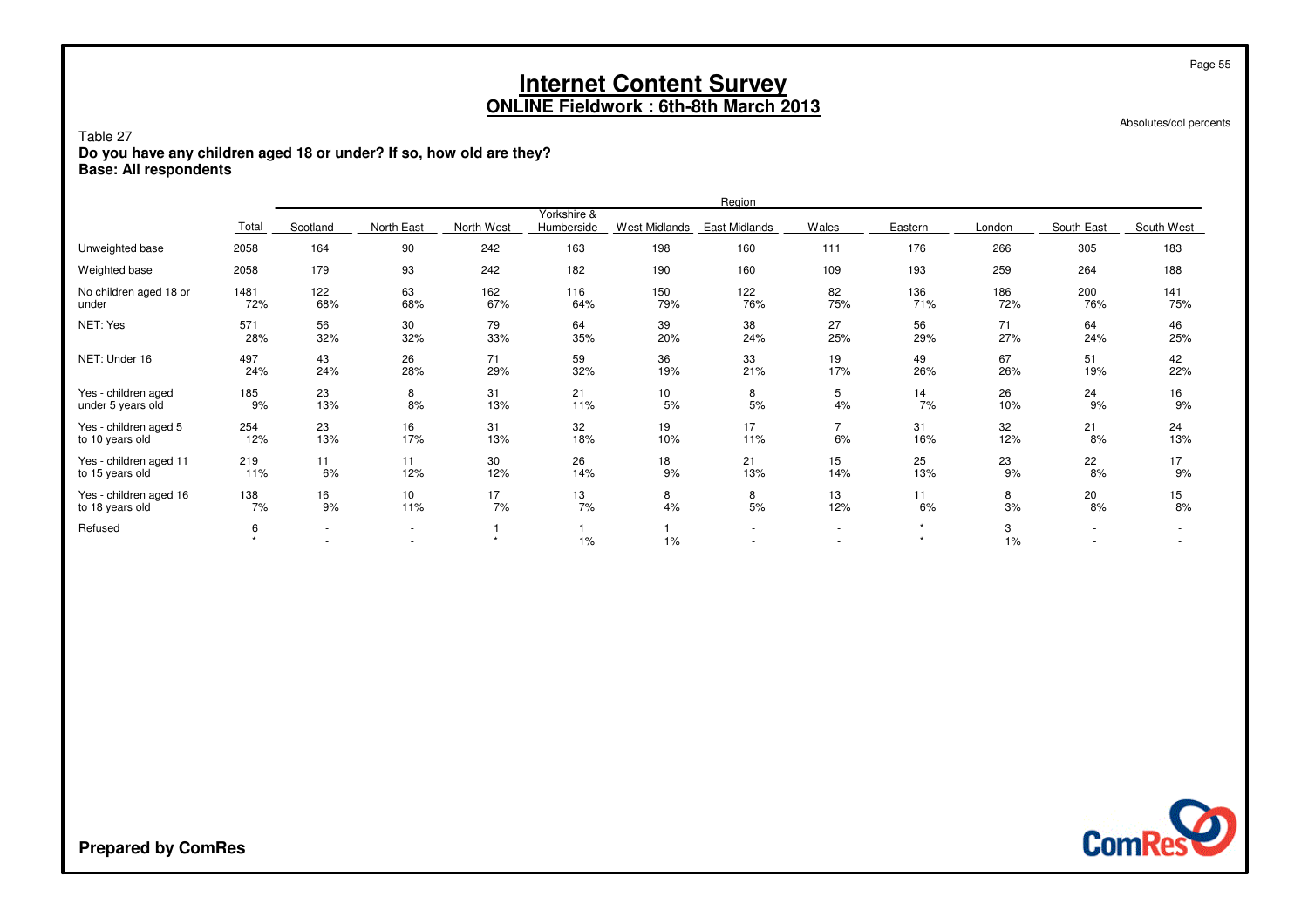|                                                                                                |                           |                          |                |              |                |       |       | <b>Internet Content Survey</b><br><b>ONLINE Fieldwork: 6th-8th March 2013</b> |       |                |              |                |         |                          |      |
|------------------------------------------------------------------------------------------------|---------------------------|--------------------------|----------------|--------------|----------------|-------|-------|-------------------------------------------------------------------------------|-------|----------------|--------------|----------------|---------|--------------------------|------|
| Table 28<br>Which of the following ITV regions do you live in?<br><b>Base: All respondents</b> |                           |                          |                |              |                |       |       |                                                                               |       |                |              |                |         |                          |      |
|                                                                                                |                           |                          | Gender         |              |                | Age   |       |                                                                               |       |                | Social Grade |                |         | <b>Employment Sector</b> | Pri- |
|                                                                                                | Total                     | Male                     | Female         | 18-24        | 25-34          | 35-44 | 45-54 | 55-64                                                                         | $65+$ | AB             | C1           | C <sub>2</sub> | DE      | Public                   | vate |
| Unweighted base                                                                                | 2058                      | 991                      | 1067           | 219          | 312            | 378   | 354   | 334                                                                           | 461   | 618            | 544          | 382            | 514     | 242                      | 819  |
| Weighted base                                                                                  | 2058                      | 1009                     | 1049           | 247          | 329            | 391   | 350   | 309                                                                           | 432   | 556            | 597          | 432            | 473     | 278                      | 874  |
| Anglia                                                                                         | 198                       | 104                      | 95             | 26           | 36             | 39    | 31    | 23                                                                            | 43    | 61             | 62           | 40             | 36      | 28                       | 91   |
|                                                                                                | 10%                       | 10%                      | 9%             | 11%          | 11%            | 10%   | 9%    | 8%                                                                            | 10%   | 11%            | 10%          | 9%             | 8%      | 10%                      | 10%  |
| Central                                                                                        | 302                       | 143                      | 159            | 48           | 58             | 46    | 58    | 23                                                                            | 69    | 78             | 68           | 81             | 75      | 37                       | 125  |
|                                                                                                | 15%                       | 14%                      | 15%            | 19%          | 17%            | 12%   | 17%   | 8%                                                                            | 16%   | 14%            | 11%          | 19%            | 16%     | 13%                      | 14%  |
| Grampian                                                                                       | 21                        | 14                       | $\overline{7}$ | $\mathbf{1}$ | $\overline{c}$ | 4     | 5     | 4                                                                             | 6     | $\overline{c}$ | 8            | 8              | 3       | 6                        | 8    |
|                                                                                                | $1\%$                     | 1%                       | 1%             | $\star$      | $\star$        | 1%    | 1%    | 1%                                                                            | 1%    | $^\star$       | 1%           | 2%             | 1%      | 2%                       | 1%   |
| Granada                                                                                        | 244                       | 104                      | 140            | 35           | 44             | 41    | 30    | 41                                                                            | 53    | 59             | 74           | 44             | 68      | 30                       | 102  |
|                                                                                                | 12%                       | 10%                      | 13%            | 14%          | 13%            | 10%   | 9%    | 13%                                                                           | 12%   | 11%            | 12%          | 10%            | 14%     | 11%                      | 12%  |
| London                                                                                         | 384                       | 189                      | 195            | 37           | 64             | 79    | 77    | 65                                                                            | 62    | 132            | 122          | 72             | 58      | 48                       | 192  |
|                                                                                                | 19%                       | 19%                      | 19%            | 15%          | 19%            | 20%   | 22%   | 21%                                                                           | 14%   | 24%            | 21%          | 17%            | 12%     | 17%                      | 22%  |
| Meridian                                                                                       | 182                       | 85                       | 97             | 18           | 18             | 25    | 36    | 35                                                                            | 51    | 51             | 49           | 43             | 39      | 15                       | 63   |
|                                                                                                | 9%                        | 8%                       | 9%             | 7%           | 5%             | 6%    | 10%   | 11%                                                                           | 12%   | 9%             | 8%           | 10%            | 8%      | 6%                       | 7%   |
| Scottish                                                                                       | 152                       | 86                       | 66             | 15           | 29             | 35    | 23    | 27                                                                            | 22    | 40             | 43           | 21             | 48      | 18                       | 79   |
|                                                                                                | 7%                        | 9%                       | 6%             | 6%           | 9%             | 9%    | 7%    | 9%                                                                            | 5%    | 7%             | 7%           | 5%             | 10%     | 6%                       | 9%   |
| <b>Tyne Tees</b>                                                                               | 100                       | 46                       | 54             | 15           | 13             | 24    | 14    | 10                                                                            | 24    | 30             | 26           | 21             | 23      | 18                       | 32   |
|                                                                                                | 5%                        | 5%                       | 5%             | 6%           | 4%             | 6%    | 4%    | 3%                                                                            | 6%    | 5%             | 4%           | 5%             | 5%      | 6%                       | 4%   |
| Wales & West                                                                                   | 156                       | 82                       | 74             | 11           | 21             | 35    | 28    | 27                                                                            | 33    | 30             | 45           | 32             | 49      | 32                       | 59   |
|                                                                                                | 8%                        | 8%                       | 7%             | 4%           | 6%             | 9%    | 8%    | 9%                                                                            | 8%    | 5%             | 7%           | 7%             | 10%     | 12%                      | 7%   |
| Westcountry                                                                                    | 106                       | 52                       | 54             | 19           | 16             | 19    | 8     | 16                                                                            | 28    | 25             | 37           | 23             | 21      | 18                       | 43   |
|                                                                                                | 5%                        | 5%                       | 5%             | 8%           | 5%             | 5%    | 2%    | 5%                                                                            | 6%    | 4%             | 6%           | 5%             | 4%      | 6%                       | 5%   |
| Yorkshire                                                                                      | 211                       | 103                      | 108            | 21           | 29             | 45    | 39    | 37                                                                            | 40    | 47             | 63           | 49             | 53      | 29                       | 81   |
|                                                                                                | 10%                       | 10%                      | 10%            | 8%           | 9%             | 11%   | 11%   | 12%                                                                           | 9%    | 8%             | 11%          | 11%            | 11%     | 10%                      | 9%   |
| <b>UTV</b>                                                                                     | $\overline{1}$<br>$\star$ | $\overline{\phantom{a}}$ | -1<br>$\star$  | 1<br>$\star$ |                |       |       |                                                                               |       |                |              |                | $\star$ | $\overline{\phantom{a}}$ |      |



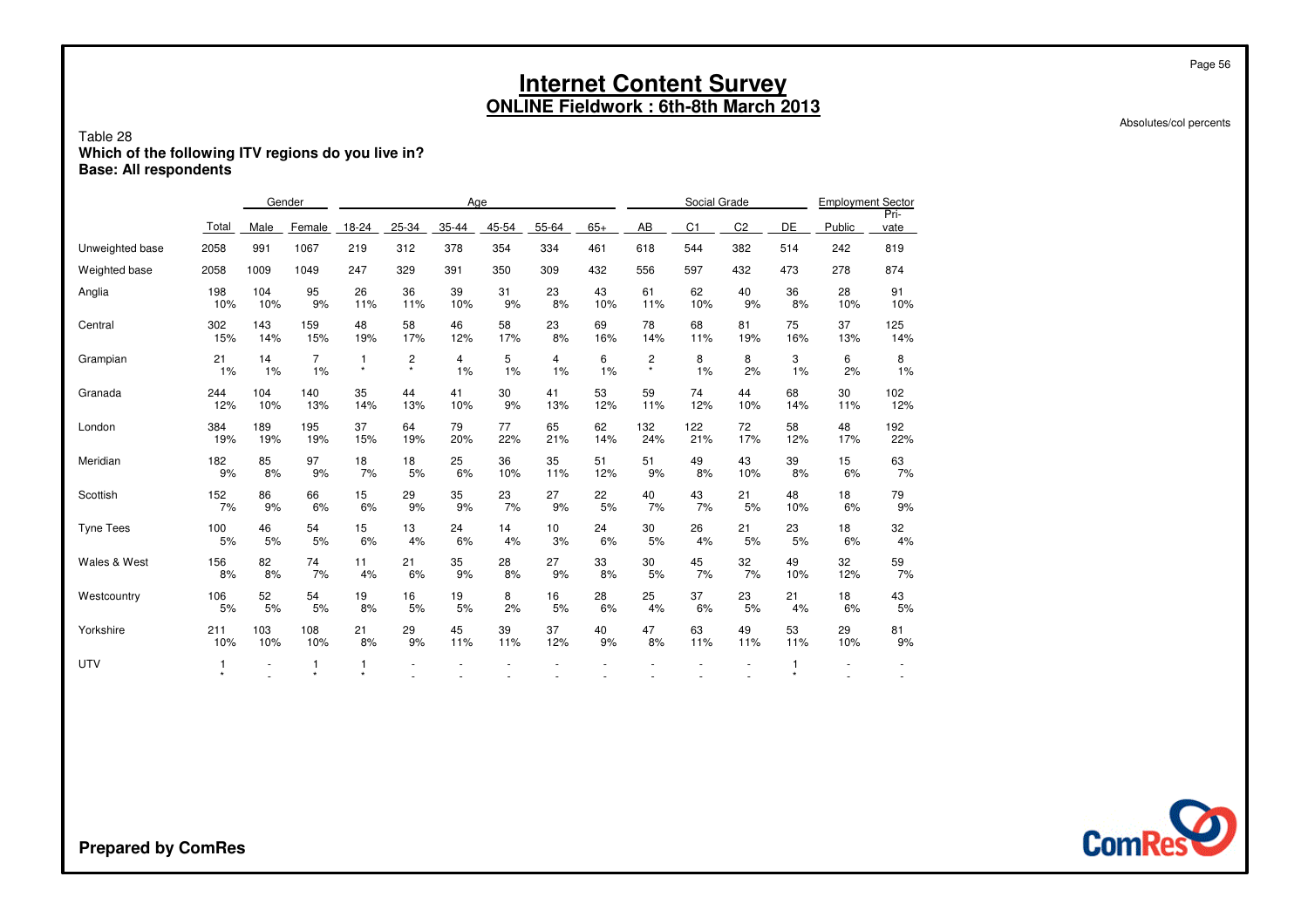|                                                                                                |            |                                    |                          |                           |                                    |                             | <b>Internet Content Survey</b><br><b>ONLINE Fieldwork: 6th-8th March 2013</b> |                  |            |                          |                                    | Page 57                |
|------------------------------------------------------------------------------------------------|------------|------------------------------------|--------------------------|---------------------------|------------------------------------|-----------------------------|-------------------------------------------------------------------------------|------------------|------------|--------------------------|------------------------------------|------------------------|
| Table 28<br>Which of the following ITV regions do you live in?<br><b>Base: All respondents</b> |            |                                    |                          |                           |                                    |                             |                                                                               |                  |            |                          |                                    | Absolutes/col percents |
|                                                                                                |            |                                    |                          |                           |                                    |                             | Region                                                                        |                  |            |                          |                                    |                        |
|                                                                                                | Total      | Scotland                           | North East               | North West                | Yorkshire &<br>Humberside          | West Midlands East Midlands |                                                                               | Wales            | Eastern    | London                   | South East                         | South West             |
| Unweighted base                                                                                | 2058       | 164                                | 90                       | 242                       | 163                                | 198                         | 160                                                                           | 111              | 176        | 266                      | 305                                | 183                    |
| Weighted base                                                                                  | 2058       | 179                                | 93                       | 242                       | 182                                | 190                         | 160                                                                           | 109              | 193        | 259                      | 264                                | 188                    |
| Anglia                                                                                         | 198<br>10% | $\overline{\phantom{a}}$<br>$\sim$ | $\overline{c}$<br>2%     | $\overline{1}$<br>$\star$ |                                    | $\overline{c}$<br>1%        | 18<br>11%                                                                     | $\sim$           | 169<br>88% | $\mathbf{1}$<br>$\star$  | $\overline{7}$<br>3%               |                        |
| Central                                                                                        | 302<br>15% | $\sim$                             | $\blacksquare$           | $\mathbf{1}$<br>$\star$   |                                    | 181<br>95%                  | 113<br>71%                                                                    |                  |            | $\sim$                   | 5<br>2%                            | 3<br>1%                |
| Grampian                                                                                       | 21<br>1%   | 21<br>12%                          | $\overline{\phantom{a}}$ |                           | $\overline{\phantom{a}}$           | $\sim$                      |                                                                               |                  |            |                          |                                    |                        |
| Granada                                                                                        | 244<br>12% | $\overline{a}$<br>$\sim$           | 1<br>1%                  | 235<br>97%                | $\overline{\phantom{a}}$           | 4<br>2%                     | $\sim$                                                                        | 4<br>4%          |            | $\overline{\phantom{a}}$ |                                    |                        |
| London                                                                                         | 384<br>19% | $\overline{a}$<br>$\sim$           | $\sim$                   | $\overline{a}$            |                                    | $\mathbf{1}$<br>$\star$     | $\star$<br>$\star$                                                            | $\sim$<br>$\sim$ | 21<br>11%  | 258<br>100%              | 104<br>39%                         | $\star$                |
| Meridian                                                                                       | 182<br>9%  | $\sim$                             |                          |                           |                                    | $\mathbf{1}$<br>$\star$     | 3<br>2%                                                                       |                  |            | $\sim$                   | 147<br>56%                         | 31<br>17%              |
| Scottish                                                                                       | 152<br>7%  | 151<br>84%                         |                          | $\mathbf{1}$<br>$\star$   |                                    |                             |                                                                               |                  |            |                          |                                    |                        |
| <b>Tyne Tees</b>                                                                               | 100<br>5%  | $\overline{7}$<br>4%               | 87<br>94%                | 4<br>2%                   | 3<br>1%                            |                             |                                                                               |                  |            |                          |                                    | $\sim$                 |
| Wales & West                                                                                   | 156<br>8%  | ٠<br>$\sim$                        | $\overline{\phantom{a}}$ | $\overline{\phantom{a}}$  | $\sim$<br>$\sim$                   | $\mathbf{1}$<br>1%          | $\overline{\phantom{a}}$                                                      | 105<br>96%       |            |                          | $\mathbf{1}$<br>1%                 | 49<br>26%              |
| Westcountry                                                                                    | 106<br>5%  | $\sim$                             | $\overline{\phantom{a}}$ | $\star$<br>$\star$        | $\overline{\phantom{a}}$<br>$\sim$ | $\mathbf{1}$<br>1%          |                                                                               | $\sim$           |            |                          | $\overline{\phantom{a}}$<br>$\sim$ | 104<br>56%             |
| Yorkshire                                                                                      | 211<br>10% | $\sim$                             | 3<br>$3%$                | $\blacksquare$<br>$\sim$  | 179<br>99%                         | $\mathbf{1}$<br>$\star$     | 25<br>16%                                                                     | $\sim$           | 3<br>2%    |                          |                                    |                        |
| <b>UTV</b>                                                                                     | $\star$    | $\overline{\phantom{a}}$           | $\overline{\phantom{a}}$ | $\mathbf{1}$<br>$\star$   | $\overline{\phantom{a}}$<br>$\sim$ | $\sim$                      |                                                                               |                  | $\sim$     |                          |                                    | $\sim$                 |

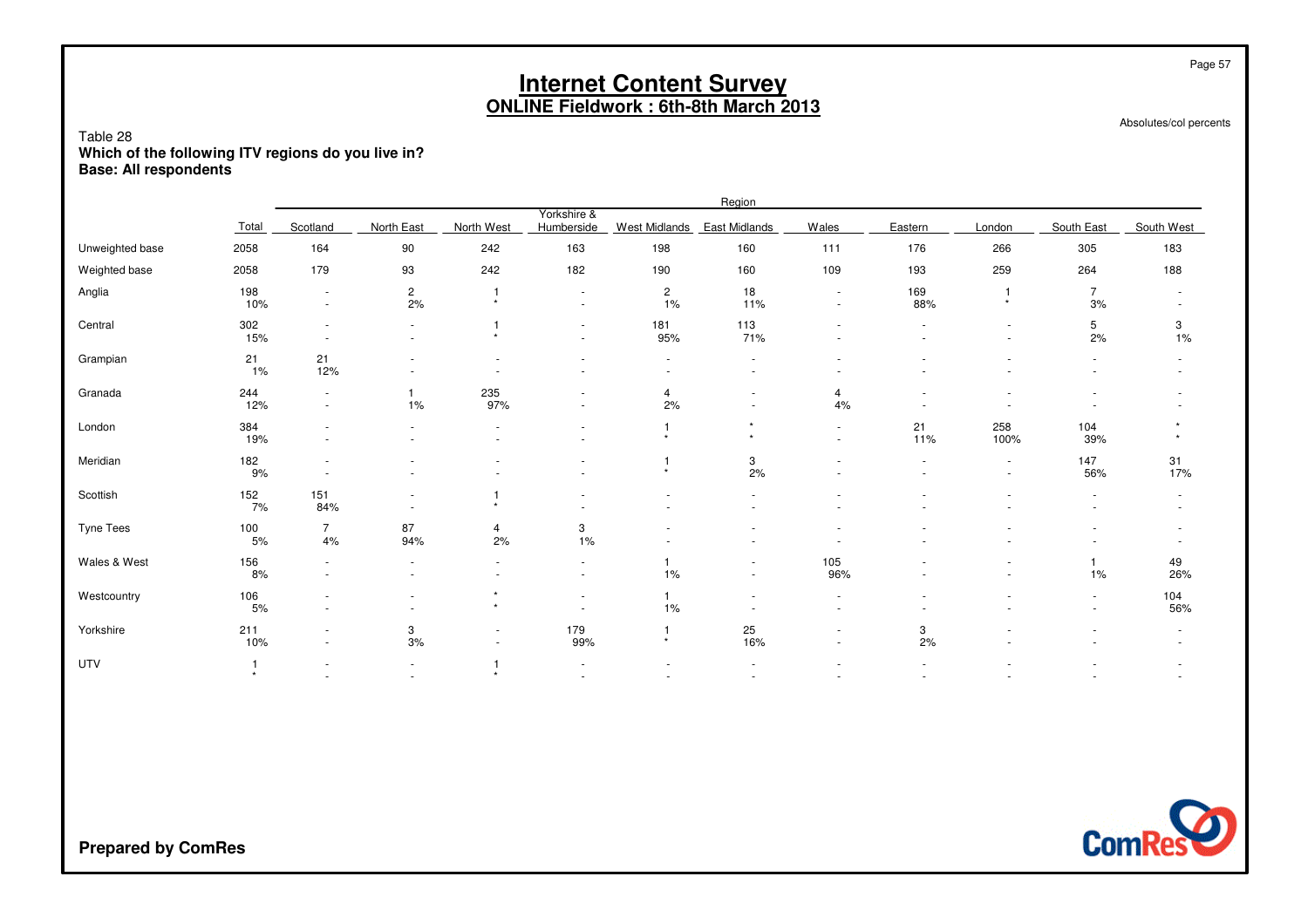#### Absolutes/col percents

Page 58

#### Table 29 **Marital StatusBase: All respondents**

|                                                   |             |            | Gender     |                      |              | Age          |               |                       |                |            | Social Grade   |                      |            | <b>Employment Sector</b> |              |
|---------------------------------------------------|-------------|------------|------------|----------------------|--------------|--------------|---------------|-----------------------|----------------|------------|----------------|----------------------|------------|--------------------------|--------------|
|                                                   | Total       | Male       | Female     | 18-24                | 25-34        | 35-44        | 45-54         | 55-64                 | $65+$          | AB         | C <sub>1</sub> | C <sub>2</sub>       | DE         | Public                   | Pri-<br>vate |
| Unweighted base                                   | 2058        | 991        | 1067       | 219                  | 312          | 378          | 354           | 334                   | 461            | 618        | 544            | 382                  | 514        | 242                      | 819          |
| Weighted base                                     | 2058        | 1009       | 1049       | 247                  | 329          | 391          | 350           | 309                   | 432            | 556        | 597            | 432                  | 473        | 278                      | 874          |
| Single                                            | 565<br>27%  | 279<br>28% | 286<br>27% | 192<br>78%           | 129<br>39%   | 109<br>28%   | 76<br>22%     | 36<br>12%             | 22<br>5%       | 124<br>22% | 198<br>33%     | 104<br>24%           | 139<br>29% | 104<br>37%               | 265<br>30%   |
| NET: Married/ Civil<br>partnership/co<br>habiting | 1237<br>60% | 636<br>63% | 601<br>57% | 50<br>20%            | 188<br>57%   | 263<br>67%   | 219<br>63%    | 215<br>70%            | 303<br>70%     | 373<br>67% | 316<br>53%     | 301<br>70%           | 247<br>52% | 153<br>55%               | 532<br>61%   |
| Married                                           | 950<br>46%  | 503<br>50% | 447<br>43% | 11<br>5%             | 103<br>31%   | 174<br>44%   | 181<br>52%    | 193<br>62%            | 287<br>67%     | 302<br>54% | 245<br>41%     | 230<br>53%           | 173<br>36% | 117<br>42%               | 366<br>42%   |
| Civil Partnership                                 | 29<br>1%    | 16<br>2%   | 14<br>1%   | $\overline{c}$<br>1% | 10<br>3%     | 11<br>3%     | 4<br>1%       | 2<br>1%               | $\overline{a}$ | 13<br>2%   | 4<br>1%        | $\overline{7}$<br>2% | 6<br>1%    | -1<br>$\star$            | 20<br>2%     |
| Co Habiting                                       | 258<br>13%  | 118<br>12% | 141<br>13% | 37<br>15%            | 75<br>23%    | 77<br>20%    | 34<br>10%     | 20<br>6%              | 15<br>4%       | 58<br>10%  | 67<br>11%      | 64<br>15%            | 69<br>15%  | 35<br>12%                | 146<br>17%   |
| NET: Widowed/<br>separated/divorced               | 235<br>11%  | 84<br>8%   | 151<br>14% |                      | 1<br>$\star$ | 17<br>4%     | 51<br>15%     | 58<br>19%             | 107<br>25%     | 53<br>9%   | 79<br>13%      | 21<br>5%             | 82<br>17%  | 18<br>7%                 | 66<br>8%     |
| Widowed                                           | 60<br>3%    | 24<br>2%   | 37<br>3%   |                      | 1<br>$\star$ | 3<br>1%      | 1<br>$^\star$ | 12 <sup>2</sup><br>4% | 43<br>10%      | 17<br>3%   | 25<br>4%       | 6<br>1%              | 12<br>3%   | 3<br>1%                  | 8<br>1%      |
| Separated                                         | 26<br>1%    | 6<br>1%    | 20<br>2%   |                      |              | 5<br>1%      | 7<br>2%       | 4<br>1%               | 9<br>2%        | 3<br>1%    | 9<br>2%        | $\star$              | 13<br>3%   | 3<br>1%                  | 9<br>1%      |
| Divorced                                          | 148<br>7%   | 54<br>5%   | 94<br>9%   |                      |              | 9<br>2%      | 43<br>12%     | 42<br>14%             | 55<br>13%      | 32<br>6%   | 45<br>8%       | 14<br>3%             | 57<br>12%  | 13<br>5%                 | 49<br>6%     |
| Prefer not to answer                              | 21<br>1%    | 9<br>1%    | 12<br>1%   | 5<br>2%              | 11<br>3%     | 2<br>$\star$ | 3<br>1%       |                       |                | 6<br>1%    | 4<br>1%        | $\overline{7}$<br>2% | 5<br>1%    | 3<br>1%                  | 11<br>1%     |

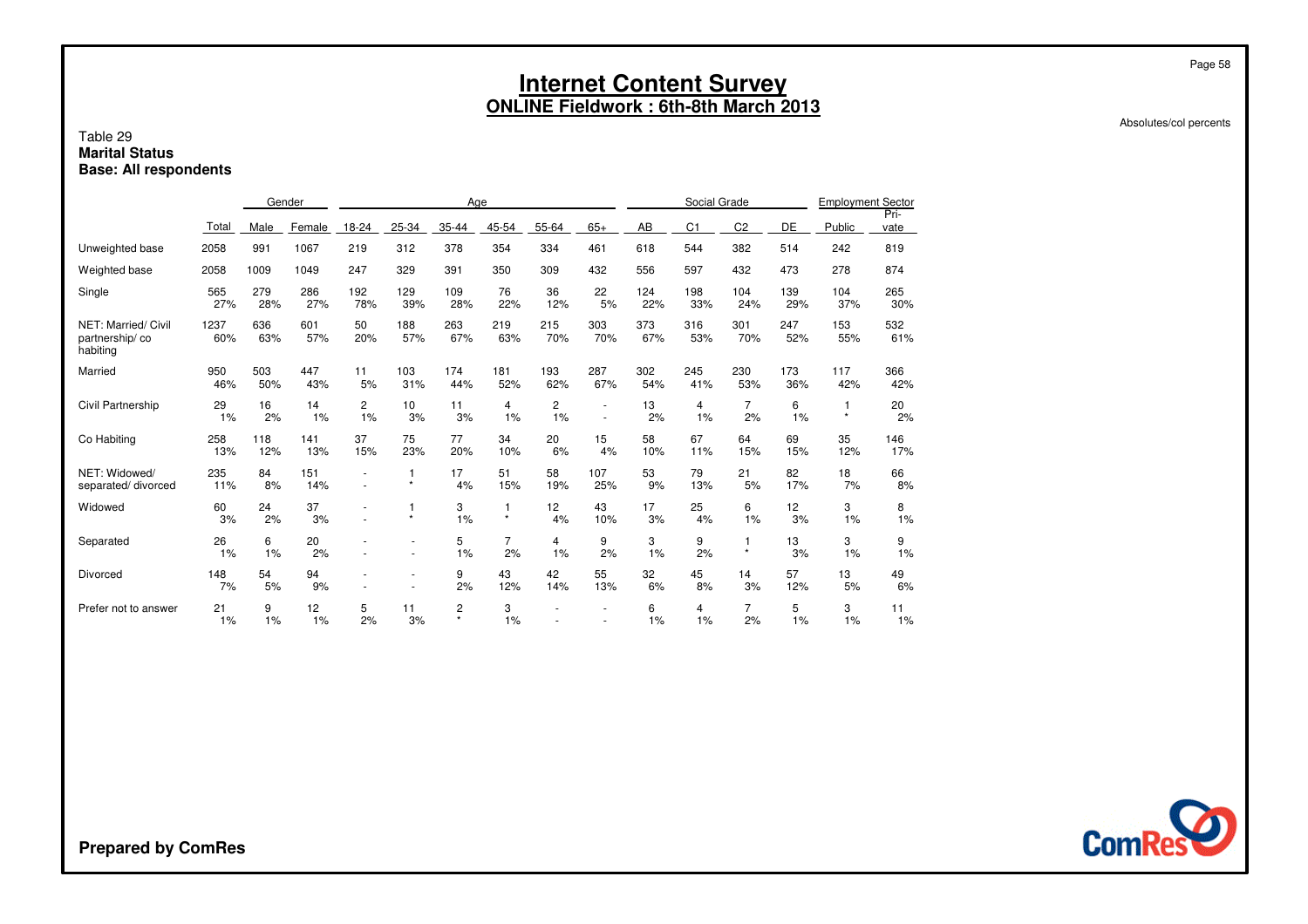| Table 29<br><b>Marital Status</b><br><b>Base: All respondents</b> |                                                                                                                                                                                                                                                           |                         |                      |                      |                      |                       | <b>Internet Content Survey</b><br><b>ONLINE Fieldwork: 6th-8th March 2013</b> |                      |                      |                      |                      | Page 59<br>Absolutes/col percents |  |  |  |
|-------------------------------------------------------------------|-----------------------------------------------------------------------------------------------------------------------------------------------------------------------------------------------------------------------------------------------------------|-------------------------|----------------------|----------------------|----------------------|-----------------------|-------------------------------------------------------------------------------|----------------------|----------------------|----------------------|----------------------|-----------------------------------|--|--|--|
|                                                                   | Region<br>Yorkshire &                                                                                                                                                                                                                                     |                         |                      |                      |                      |                       |                                                                               |                      |                      |                      |                      |                                   |  |  |  |
|                                                                   | North East<br>Eastern<br>South East<br>Scotland<br>North West<br>Humberside<br><b>West Midlands</b><br><b>East Midlands</b><br>Wales<br>London<br>South West<br>Total<br>2058<br>90<br>163<br>198<br>160<br>176<br>266<br>305<br>164<br>242<br>111<br>183 |                         |                      |                      |                      |                       |                                                                               |                      |                      |                      |                      |                                   |  |  |  |
| Unweighted base                                                   |                                                                                                                                                                                                                                                           |                         |                      |                      |                      |                       |                                                                               |                      |                      |                      |                      |                                   |  |  |  |
| Weighted base                                                     | 2058                                                                                                                                                                                                                                                      | 179                     | 93                   | 242                  | 182                  | 190                   | 160                                                                           | 109                  | 193                  | 259                  | 264                  | 188                               |  |  |  |
| Single                                                            | 565<br>27%                                                                                                                                                                                                                                                | 53<br>30%               | 29<br>32%            | 69<br>28%            | 50<br>27%            | 66<br>35%             | 38<br>24%                                                                     | 25<br>23%            | 54<br>28%            | 85<br>33%            | 51<br>19%            | 45<br>24%                         |  |  |  |
| NET: Married/ Civil<br>partnership/co<br>habiting                 | 1237<br>60%                                                                                                                                                                                                                                               | 99<br>55%               | 51<br>54%            | 150<br>62%           | 114<br>63%           | 101<br>53%            | 101<br>63%                                                                    | 66<br>60%            | 118<br>61%           | 134<br>52%           | 181<br>68%           | 122<br>65%                        |  |  |  |
| Married                                                           | 950<br>46%                                                                                                                                                                                                                                                | 72<br>40%               | 38<br>40%            | 108<br>45%           | 102<br>56%           | 73<br>38%             | 71<br>44%                                                                     | 54<br>49%            | 97<br>50%            | 101<br>39%           | 149<br>56%           | 85<br>45%                         |  |  |  |
| Civil Partnership                                                 | 29<br>1%                                                                                                                                                                                                                                                  | 8<br>4%                 | $\overline{c}$<br>2% | 3<br>1%              | 3<br>2%              | -1<br>1%              | 1%                                                                            | $\star$<br>$\star$   | $\overline{4}$<br>2% | 5<br>2%              | 1<br>1%              | $\overline{\phantom{a}}$          |  |  |  |
| Co Habiting                                                       | 258<br>13%                                                                                                                                                                                                                                                | 19<br>11%               | 11<br>12%            | 39<br>16%            | 10<br>5%             | 27<br>14%             | 29<br>18%                                                                     | 12<br>11%            | 17<br>9%             | 28<br>11%            | 30<br>11%            | 37<br>20%                         |  |  |  |
| NET: Widowed/<br>separated/divorced                               | 235<br>11%                                                                                                                                                                                                                                                | 25<br>14%               | 11<br>12%            | 22<br>9%             | 18<br>10%            | 21<br>11%             | 19<br>12%                                                                     | 16<br>15%            | 20<br>11%            | 33<br>13%            | 28<br>11%            | 21<br>11%                         |  |  |  |
| Widowed                                                           | 60<br>3%                                                                                                                                                                                                                                                  | 5<br>3%                 | 5<br>5%              | $\overline{7}$<br>3% | $\overline{c}$<br>1% | 6<br>3%               | 5<br>3%                                                                       | $\overline{4}$<br>4% | 3<br>2%              | $\overline{7}$<br>3% | $\overline{7}$<br>3% | 8<br>4%                           |  |  |  |
| Separated                                                         | 26<br>1%                                                                                                                                                                                                                                                  | 4<br>2%                 | -1<br>$1\%$          | $\mathbf{2}$<br>1%   | 6<br>3%              | -1<br>$\star$         | $\overline{c}$<br>1%                                                          | $\mathbf{1}$<br>1%   | $\overline{2}$<br>1% | 1<br>$\star$         | 5<br>2%              | 3<br>2%                           |  |  |  |
| Divorced                                                          | 148<br>7%                                                                                                                                                                                                                                                 | 16<br>9%                | 6<br>6%              | 13<br>5%             | 9<br>5%              | 14<br>7%              | 11<br>7%                                                                      | 11<br>10%            | 15<br>8%             | 26<br>10%            | 16<br>6%             | 10<br>5%                          |  |  |  |
| Prefer not to answer                                              | 21<br>1%                                                                                                                                                                                                                                                  | $\overline{c}$<br>$1\%$ | $\overline{c}$<br>2% |                      | $\sim$               | $\mathbf{2}$<br>$1\%$ | 3<br>2%                                                                       | $\overline{c}$<br>2% | $\sim$               | 6<br>2%              | 4<br>1%              |                                   |  |  |  |

ComRes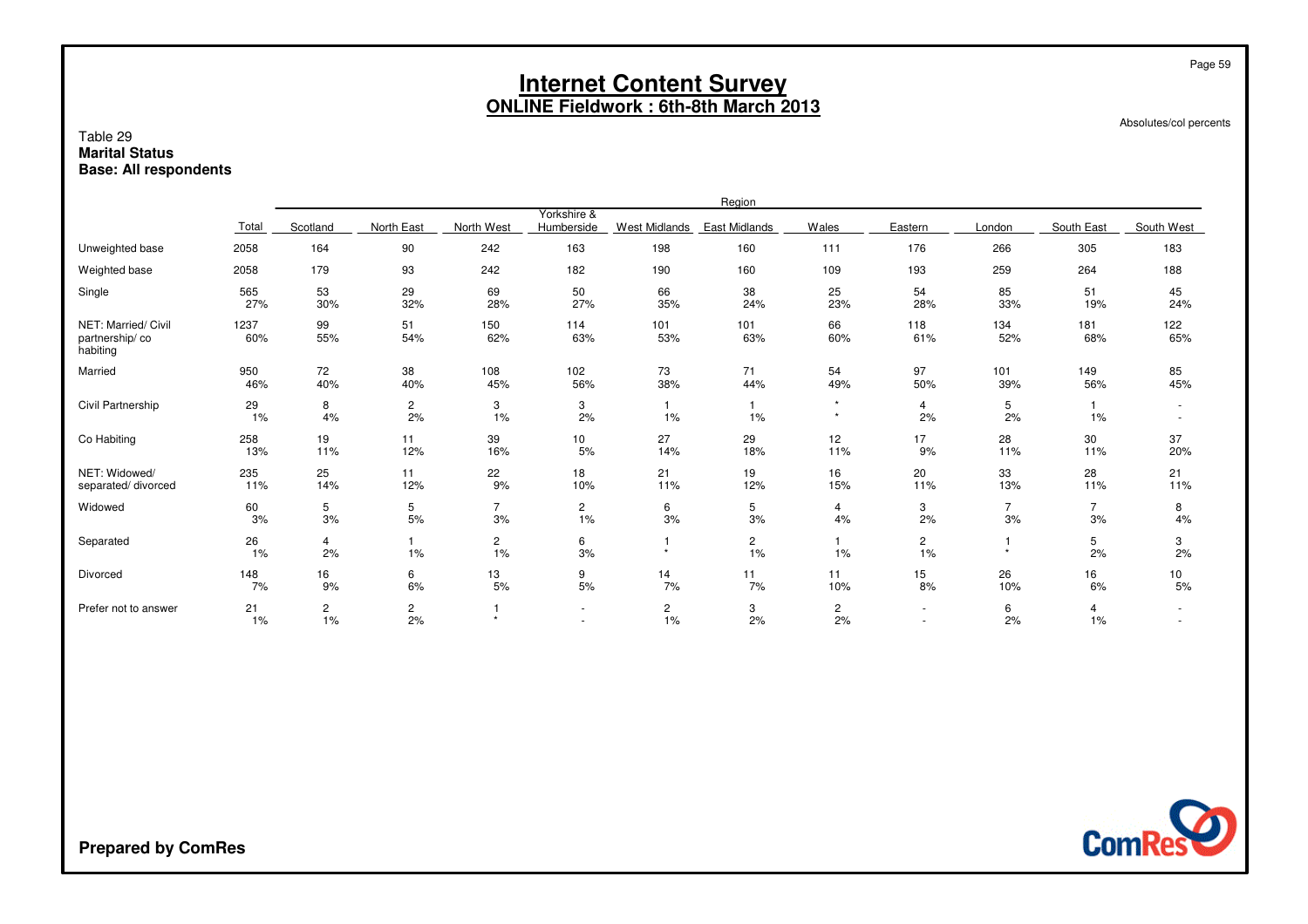Absolutes/col percents

### Table 30**Which of the following cities do you live in, or nearest to? Base: All respondents**

|                      |          | Gender   |          |                |                | Age          |          |          |          |          | Social Grade   |                |           | <b>Employment Sector</b> |              |
|----------------------|----------|----------|----------|----------------|----------------|--------------|----------|----------|----------|----------|----------------|----------------|-----------|--------------------------|--------------|
|                      | Total    | Male     | Female   | 18-24          | 25-34          | 35-44        | 45-54    | 55-64    | $65+$    | AB       | C <sub>1</sub> | C <sub>2</sub> | <b>DE</b> | Public                   | Pri-<br>vate |
| Unweighted base      | 2058     | 991      | 1067     | 219            | 312            | 378          | 354      | 334      | 461      | 618      | 544            | 382            | 514       | 242                      | 819          |
| Weighted base        | 2058     | 1009     | 1049     | 247            | 329            | 391          | 350      | 309      | 432      | 556      | 597            | 432            | 473       | 278                      | 874          |
| Glasgow              | 69       | 37       | 32       | 8              | 14             | 13           | 12       | 13       | 9        | 20       | 17             | 12             | 20        | 11                       | 29           |
|                      | 3%       | 4%       | 3%       | 3%             | 4%             | 3%           | 3%       | 4%       | 2%       | 4%       | 3%             | 3%             | 4%        | 4%                       | 3%           |
| Edinburgh            | 87       | 53       | 34       | $\overline{7}$ | 12             | 23           | 12       | 15       | 18       | 19       | 29             | 13             | 26        | 12                       | 48           |
|                      | 4%       | 5%       | 3%       | 3%             | 4%             | 6%           | 3%       | 5%       | 4%       | 3%       | 5%             | 3%             | 5%        | 4%                       | $6\%$        |
| Newcastle            | 89<br>4% | 41<br>4% | 48<br>5% | 16<br>6%       | 13<br>4%       | 21<br>5%     | 12<br>3% | 8<br>3%  | 19<br>4% | 25<br>4% | 23<br>4%       | 21<br>5%       | 20<br>4%  | 16<br>6%                 | 29<br>3%     |
| Leeds                | 78       | 37       | 41       | $\overline{7}$ | 12             | 14           | 11       | 17       | 17       | 21       | 32             | 16             | 10        | $\overline{7}$           | 31           |
|                      | 4%       | 4%       | 4%       | 3%             | 4%             | 4%           | 3%       | 6%       | 4%       | 4%       | 5%             | 4%             | 2%        | 3%                       | 4%           |
| Hull                 | 41       | 23       | 17       | $\mathbf{1}$   | 8              | $\mathbf{2}$ | 8        | 10       | 12       | 9        | 11             | 10             | 10        | 5                        | 17           |
|                      | 2%       | 2%       | 2%       | $^\star$       | 2%             | 1%           | 2%       | 3%       | 3%       | 2%       | 2%             | 2%             | 2%        | 2%                       | 2%           |
| Sheffield            | 65       | 31       | 34       | 13             | 9              | 23           | 9        | 4        | 6        | 18       | 11             | 15             | 21        | 11                       | 21           |
|                      | 3%       | 3%       | 3%       | 5%             | 3%             | 6%           | 3%       | 1%       | 1%       | 3%       | 2%             | 3%             | 4%        | 4%                       | 2%           |
| Manchester           | 170      | 72       | 98       | 17             | 38             | 22           | 26       | 30       | 37       | 44       | 42             | 29             | 55        | 21                       | 73           |
|                      | 8%       | 7%       | 9%       | 7%             | 12%            | 6%           | 7%       | 10%      | 8%       | 8%       | 7%             | 7%             | 12%       | 8%                       | 8%           |
| Liverpool            | 78       | 35       | 43       | 14             | $\overline{7}$ | 15           | 10       | 14       | 17       | 15       | 25             | 17             | 21        | $\overline{7}$           | 37           |
|                      | 4%       | 3%       | 4%       | 6%             | 2%             | 4%           | 3%       | 5%       | 4%       | 3%       | 4%             | 4%             | 4%        | 3%                       | $4\%$        |
| Nottingham           | 96       | 39       | 57       | 13             | 16             | 19           | 20       | 10       | 20       | 24       | 23             | 25             | 24        | 14                       | 31           |
|                      | 5%       | 4%       | 5%       | 5%             | 5%             | 5%           | 6%       | 3%       | 5%       | 4%       | 4%             | 6%             | 5%        | 5%                       | 4%           |
| Birmingham           | 173      | 80       | 93       | 36             | 30             | 26           | 34       | 8        | 40       | 34       | 43             | 57             | 40        | 20                       | 77           |
|                      | 8%       | 8%       | 9%       | 14%            | 9%             | 7%           | 10%      | 2%       | 9%       | 6%       | 7%             | 13%            | 9%        | 7%                       | 9%           |
| Norwich              | 81<br>4% | 37<br>4% | 44<br>4% | 10<br>4%       | 14<br>4%       | 15<br>4%     | 15<br>4% | 11<br>3% | 17<br>4% | 23<br>4% | 26<br>4%       | 16<br>4%       | 17<br>4%  | 9<br>3%                  | 44<br>5%     |
| <b>Milton Keynes</b> | 63       | 37       | 26       | 9              | 13             | 13           | 6        | 8        | 14       | 26       | 21             | 5              | 11        | 9                        | 28           |
|                      | 3%       | 4%       | 3%       | 3%             | 4%             | 3%           | 2%       | 3%       | 3%       | 5%       | 4%             | 1%             | 2%        | 3%                       | 3%           |
| Brighton             | 43       | 14       | 29       | $\overline{7}$ | 3              | 8            | 6        | 9        | 11       | 11       | 12             | 11             | 10        | 6                        | 18           |
|                      | 2%       | $1\%$    | 3%       | 3%             | 1%             | 2%           | 2%       | 3%       | 2%       | 2%       | 2%             | 3%             | 2%        | 2%                       | 2%           |
| Oxford               | 28       | 13       | 15       | 8              | 1              | 3            | 4        | 3        | 11       | 12       | 8              | 6              | 3         | $\mathbf{1}$             | 8            |
|                      | 1%       | 1%       | 1%       | 3%             | $\star$        | 1%           | 1%       | 1%       | 2%       | 2%       | 1%             | 1%             | 1%        | 1%                       | 1%           |
| London               | 453      | 221      | 232      | 44             | 78             | 86           | 89       | 75       | 81       | 151      | 140            | 88             | 74        | 61                       | 212          |
|                      | 22%      | 22%      | 22%      | 18%            | 24%            | 22%          | 25%      | 24%      | 19%      | 27%      | 24%            | 20%            | 16%       | 22%                      | 24%          |

**Prepared by ComRes**



Page 60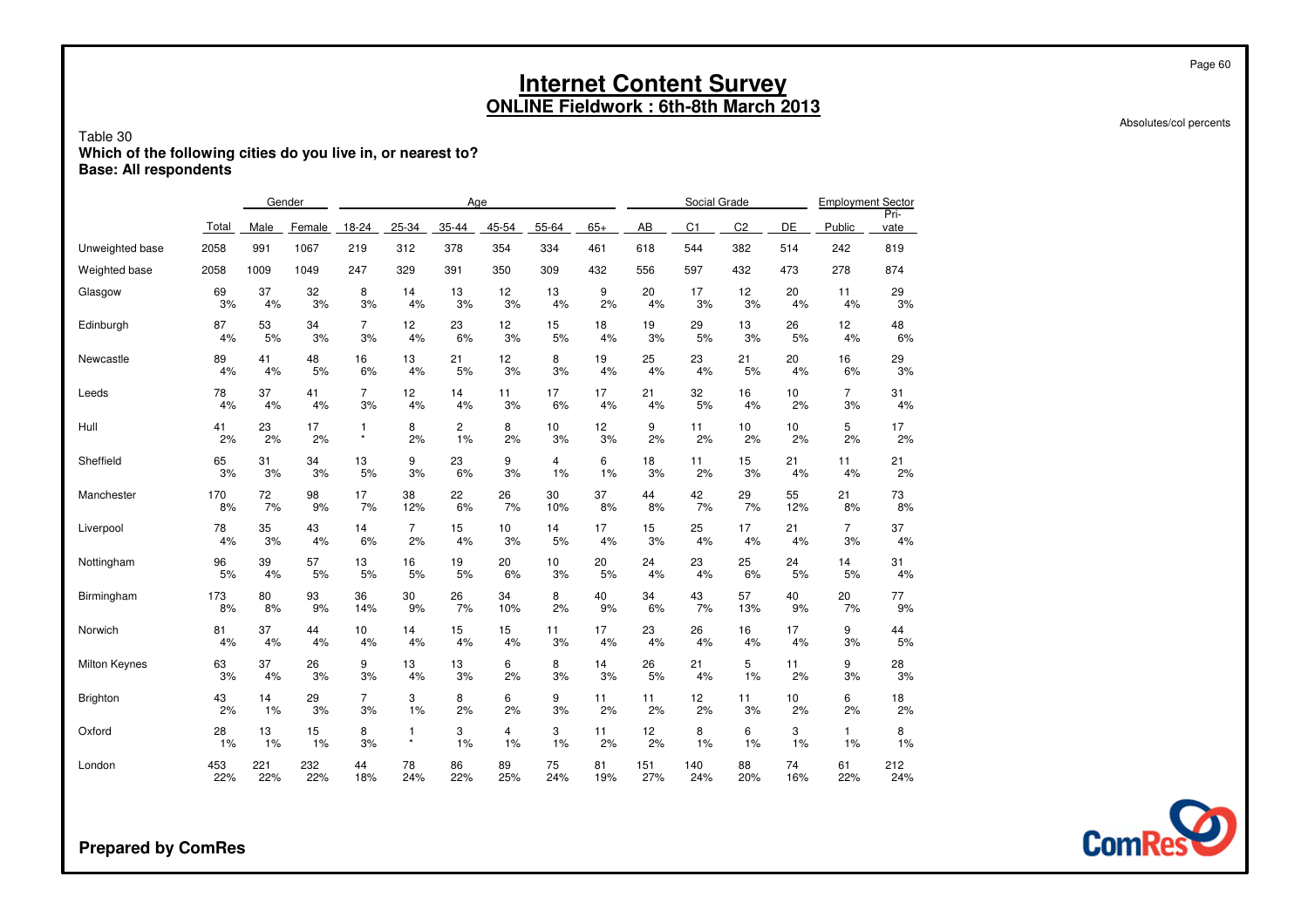Absolutes/col percents

Page 61

### Table 30**Which of the following cities do you live in, or nearest to? Base: All respondents**

|                |          |          | Gender   |       |          | Age     |          |          |          |                 | Social Grade   |                |          | <b>Employment Sector</b> |              |
|----------------|----------|----------|----------|-------|----------|---------|----------|----------|----------|-----------------|----------------|----------------|----------|--------------------------|--------------|
|                | Total    | Male     | Female   | 18-24 | 25-34    | 35-44   | 45-54    | 55-64    | $65+$    | AB              | C <sub>1</sub> | C <sub>2</sub> | DE       | Public                   | Pri-<br>vate |
| Weighted base  | 2058     | 1009     | 1049     | 247   | 329      | 391     | 350      | 309      | 432      | 556             | 597            | 432            | 473      | 278                      | 874          |
| Southampton    | 66       | 35       | 32       | 3     | 5        | 14      | 15       | 10       | 20       | 16              | 19             | 17             | 14       | 4                        | 22           |
|                | 3%       | 3%       | 3%       | $1\%$ | 2%       | 3%      | 4%       | 3%       | 5%       | 3%              | 3%             | 4%             | 3%       | 1%                       | 3%           |
| <b>Bristol</b> | 81       | 51       | 30       | 10    | 11       | 22      | 11       | 10       | 17       | 23              | 26             | 14             | 18       | 15                       | 35           |
|                | 4%       | 5%       | 3%       | 4%    | 3%       | 6%      | 3%       | 3%       | 4%       | 4%              | 4%             | 3%             | 4%       | 5%                       | 4%           |
| Plymouth       | 52       | 22       | 30       | 5     | 6        | 8       | 6        | 10       | 16       | 12 <sup>2</sup> | 19             | 11             | 10       | 10                       | 18           |
|                | 3%       | 2%       | 3%       | 2%    | 2%       | 2%      | 2%       | 3%       | 4%       | 2%              | 3%             | 3%             | 2%       | 4%                       | 2%           |
| Cardiff        | 69<br>3% | 39<br>4% | 31<br>3% | 3%    | 13<br>4% | 9<br>2% | 12<br>3% | 12<br>4% | 16<br>4% | 10<br>2%        | 23<br>4%       | 15<br>3%       | 23<br>5% | 16<br>6%                 | 27<br>3%     |
| None of these  | 175      | 92       | 83       | 14    | 24       | 37      | 33       | 30       | 36       | 44              | 48             | 38             | 46       | 22                       | 69           |
|                | 8%       | 9%       | 8%       | 6%    | 7%       | 9%      | 9%       | 10%      | 8%       | 8%              | 8%             | 9%             | 10%      | 8%                       | 8%           |

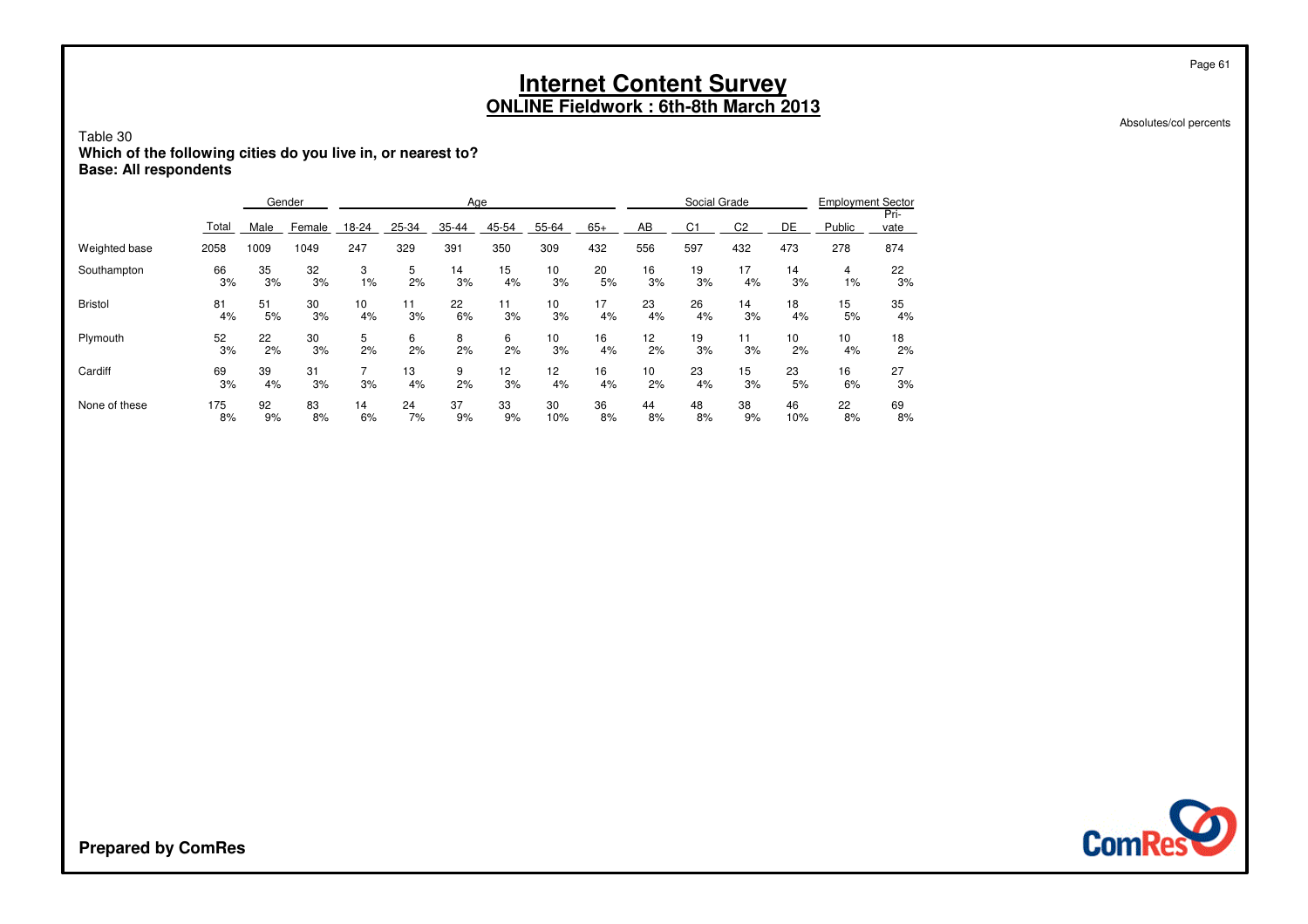Absolutes/col percents

Page 62

### Table 30**Which of the following cities do you live in, or nearest to? Base: All respondents**

|                 |                  |                          |                                                      |                                                      |                                    |                                    | Region                        |                                                      |                                  |                                    |                      |                      |
|-----------------|------------------|--------------------------|------------------------------------------------------|------------------------------------------------------|------------------------------------|------------------------------------|-------------------------------|------------------------------------------------------|----------------------------------|------------------------------------|----------------------|----------------------|
|                 | Total            | Scotland                 | <b>North East</b>                                    | North West                                           | Yorkshire &<br>Humberside          | <b>West Midlands</b>               | East Midlands                 | Wales                                                | Eastern                          | London                             | South East           | South West           |
| Unweighted base | 2058             | 164                      | 90                                                   | 242                                                  | 163                                | 198                                | 160                           | 111                                                  | 176                              | 266                                | 305                  | 183                  |
| Weighted base   | 2058             | 179                      | 93                                                   | 242                                                  | 182                                | 190                                | 160                           | 109                                                  | 193                              | 259                                | 264                  | 188                  |
| Glasgow         | 69<br>3%         | 69<br>38%                | $\sim$<br>$\sim$                                     | $\overline{a}$<br>$\sim$                             | $\sim$                             | $\overline{\phantom{a}}$           | $\overline{\phantom{a}}$      | $\sim$                                               |                                  |                                    | ÷                    |                      |
| Edinburgh       | 87<br>4%         | 87<br>49%                | $\overline{\phantom{m}}$<br>$\overline{\phantom{a}}$ | $\overline{\phantom{a}}$<br>$\overline{\phantom{a}}$ |                                    |                                    |                               |                                                      |                                  |                                    |                      |                      |
| Newcastle       | 89<br>4%         | $\sim$<br>$\sim$         | 84<br>91%                                            | $\overline{4}$<br>2%                                 | $\star$                            | ٠                                  |                               |                                                      |                                  |                                    |                      |                      |
| Leeds           | ${\bf 78}$<br>4% | $\sim$<br>$\sim$         | $\mathbf{1}$<br>$1\%$                                | $\mathbf{1}$<br>$\star$                              | $77\,$<br>42%                      |                                    |                               |                                                      |                                  |                                    |                      |                      |
| Hull            | 41<br>2%         | $\overline{a}$<br>$\sim$ | $\mathbf 2$<br>2%                                    | $\sim$<br>$\overline{\phantom{a}}$                   | $37\,$<br>20%                      | ٠<br>$\sim$                        | 1%                            |                                                      |                                  | $\sim$                             | 1                    |                      |
| Sheffield       | 65<br>3%         | $\sim$                   | $\mathbf 2$<br>2%                                    | $\mathbf{1}$<br>$\star$                              | 54<br>30%                          | $\overline{\phantom{a}}$<br>$\sim$ | 9<br>6%                       | $\sim$                                               |                                  |                                    |                      |                      |
| Manchester      | 170<br>8%        | $\sim$                   | $\mathbf{1}$<br>1%                                   | 158<br>65%                                           | $\mathbf{1}$<br>1%                 | 8<br>$4\%$                         | $\mathbf{1}$<br>1%            | $\mathbf{1}$<br>1%                                   |                                  |                                    |                      |                      |
| Liverpool       | 78<br>4%         | $\overline{\phantom{a}}$ | $\blacksquare$<br>$\blacksquare$                     | 66<br>27%                                            | $\overline{\phantom{a}}$           | $\sim$<br>$\blacksquare$           | $\sim$<br>$\sim$              | 12<br>11%                                            |                                  |                                    |                      |                      |
| Nottingham      | 96<br>5%         |                          |                                                      | $\blacksquare$<br>$\sim$                             | $\mathbf{1}$<br>1%                 | 3<br>1%                            | 90<br>56%                     | $\overline{\phantom{a}}$<br>$\overline{\phantom{a}}$ | $\overline{\mathbf{c}}$<br>1%    |                                    |                      |                      |
| Birmingham      | 173<br>8%        | $\sim$                   |                                                      | $\sim$                                               | $\sim$<br>$\sim$                   | 159<br>83%                         | 14<br>9%                      | $\overline{\phantom{a}}$<br>$\sim$                   | $\sim$                           |                                    |                      |                      |
| Norwich         | 81<br>4%         |                          |                                                      |                                                      |                                    | $\sim$<br>$\ddot{\phantom{1}}$     | $\sim$                        | $\blacksquare$<br>$\overline{\phantom{a}}$           | 81<br>42%                        |                                    |                      |                      |
| Milton Keynes   | 63<br>3%         | $\overline{a}$           | $\blacksquare$                                       |                                                      | $\overline{\phantom{a}}$           | $\mathbf{1}$<br>1%                 | 17<br>11%                     | $\blacksquare$<br>$\blacksquare$                     | $38\,$<br>20%                    | $\overline{\phantom{a}}$           | $\overline{7}$<br>3% |                      |
| Brighton        | $43\,$<br>2%     |                          |                                                      |                                                      |                                    | ä,<br>$\sim$                       |                               |                                                      | $\sim$                           | $\sim$                             | 43<br>16%            |                      |
| Oxford          | 28<br>1%         | $\sim$                   | $\blacksquare$                                       |                                                      | $\overline{\phantom{a}}$<br>$\sim$ | $\overline{\mathbf{c}}$<br>$1\%$   | $2$<br>1%                     | $\overline{a}$<br>÷.                                 | $\blacksquare$<br>$\overline{a}$ | $\overline{\phantom{a}}$<br>$\sim$ | 17<br>6%             | $\overline{7}$<br>4% |
| London          | 453<br>22%       |                          |                                                      |                                                      |                                    | $\sim$<br>$\sim$                   | $\overline{\mathbf{c}}$<br>1% | ٠<br>$\blacksquare$                                  | 49<br>25%                        | 259<br>100%                        | 143<br>54%           | $\star$              |

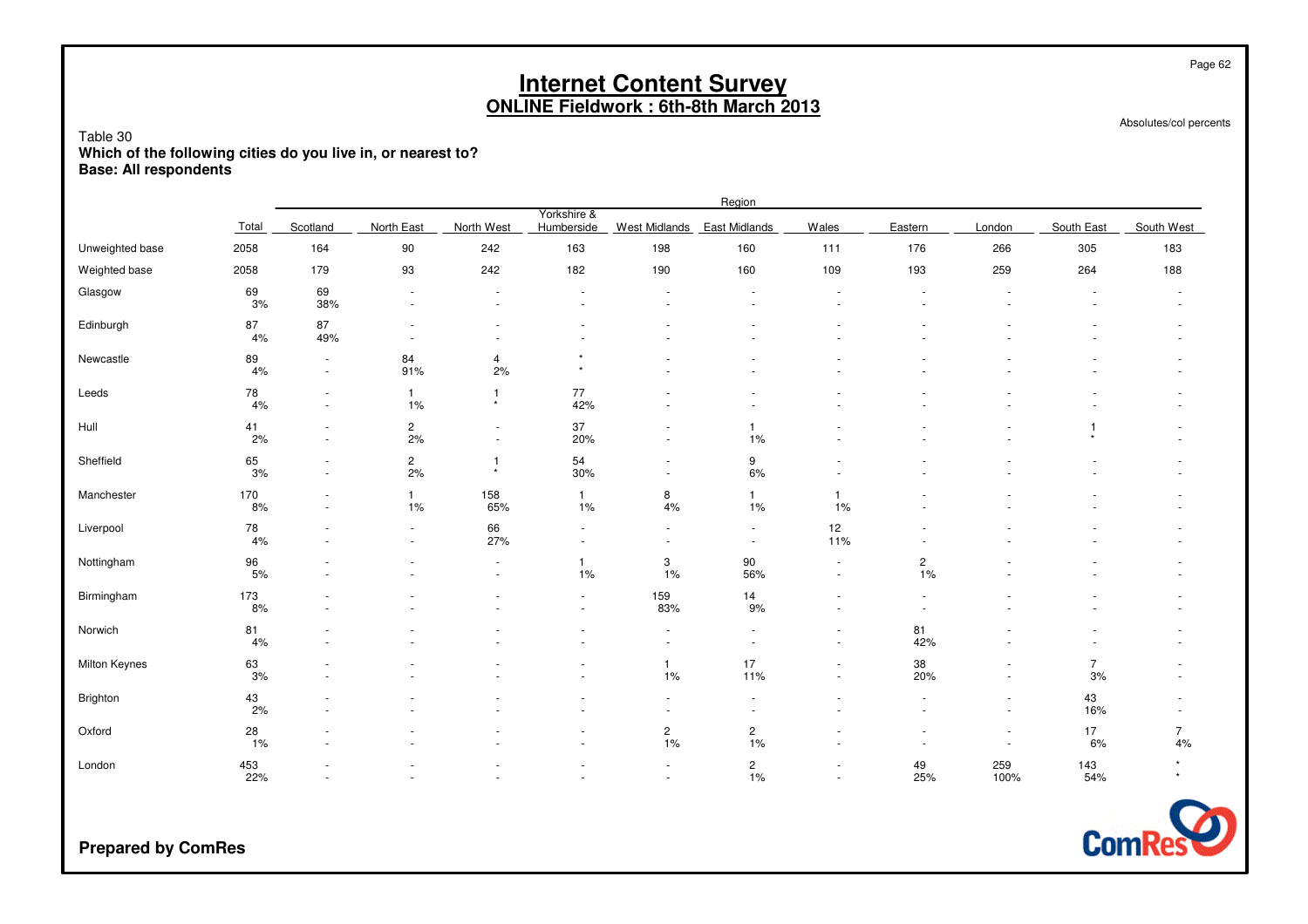Absolutes/col percents

Page 63

### Table 30**Which of the following cities do you live in, or nearest to? Base: All respondents**

|               |           |                                    |                                                      |                                                      |                                                      |                               | Region                                               |                                                      |                          |                                            |                                                      |            |
|---------------|-----------|------------------------------------|------------------------------------------------------|------------------------------------------------------|------------------------------------------------------|-------------------------------|------------------------------------------------------|------------------------------------------------------|--------------------------|--------------------------------------------|------------------------------------------------------|------------|
|               | Total     | Scotland                           | North East                                           | North West                                           | Yorkshire &<br>Humberside                            | West Midlands                 | East Midlands                                        | Wales                                                | Eastern                  | London                                     | South East                                           | South West |
| Weighted base | 2058      | 179                                | 93                                                   | 242                                                  | 182                                                  | 190                           | 160                                                  | 109                                                  | 193                      | 259                                        | 264                                                  | 188        |
| Southampton   | 66<br>3%  | $\sim$<br>$\sim$                   | $\overline{\phantom{0}}$                             | $\overline{\phantom{0}}$<br>$\overline{\phantom{0}}$ | $\overline{\phantom{a}}$<br>$\overline{\phantom{0}}$ | ۰<br>$\overline{\phantom{0}}$ | $\overline{\phantom{a}}$<br>$\overline{\phantom{a}}$ | $\overline{\phantom{a}}$<br>$\overline{\phantom{a}}$ |                          | $\overline{a}$<br>$\overline{a}$           | 36<br>14%                                            | 30<br>16%  |
| Bristol       | 81<br>4%  | $\sim$<br>$\sim$                   |                                                      | $\overline{\phantom{0}}$<br>$\overline{\phantom{0}}$ | $\overline{\phantom{a}}$<br>$\overline{\phantom{0}}$ |                               | $\overline{\phantom{a}}$<br>$\overline{\phantom{a}}$ | $1\%$                                                | $\overline{\phantom{a}}$ | $\overline{a}$<br>$\overline{a}$           | $\overline{\phantom{a}}$<br>$\overline{\phantom{a}}$ | 79<br>42%  |
| Plymouth      | 52<br>3%  | $\overline{\phantom{a}}$<br>$\sim$ |                                                      | $\overline{\phantom{0}}$                             | $\overline{\phantom{a}}$<br>$\overline{\phantom{0}}$ | ۰<br>$\overline{\phantom{a}}$ | $\overline{\phantom{a}}$<br>$\overline{\phantom{a}}$ | -<br>-                                               |                          | $\overline{a}$<br>$\overline{\phantom{a}}$ | $\overline{\phantom{a}}$<br>$\sim$                   | 52<br>28%  |
| Cardiff       | 69<br>3%  | $\sim$<br>$\overline{\phantom{a}}$ | $\overline{\phantom{0}}$<br>$\overline{\phantom{0}}$ | $\overline{\phantom{0}}$<br>$\overline{\phantom{0}}$ | $\overline{\phantom{a}}$<br>$\overline{\phantom{a}}$ | ۰<br>$\overline{\phantom{0}}$ | $\overline{\phantom{a}}$<br>$\overline{\phantom{a}}$ | 69<br>64%                                            |                          | $\overline{a}$                             | $\overline{\phantom{a}}$<br>$\overline{\phantom{a}}$ | ۰<br>-     |
| None of these | 175<br>8% | 23<br>13%                          | 3<br>3%                                              | 12<br>5%                                             | 12<br>6%                                             | 17<br>9%                      | 23<br>14%                                            | 26<br>24%                                            | 23<br>12%                | $\overline{a}$<br>$\overline{\phantom{a}}$ | 17<br>7%                                             | 19<br>10%  |

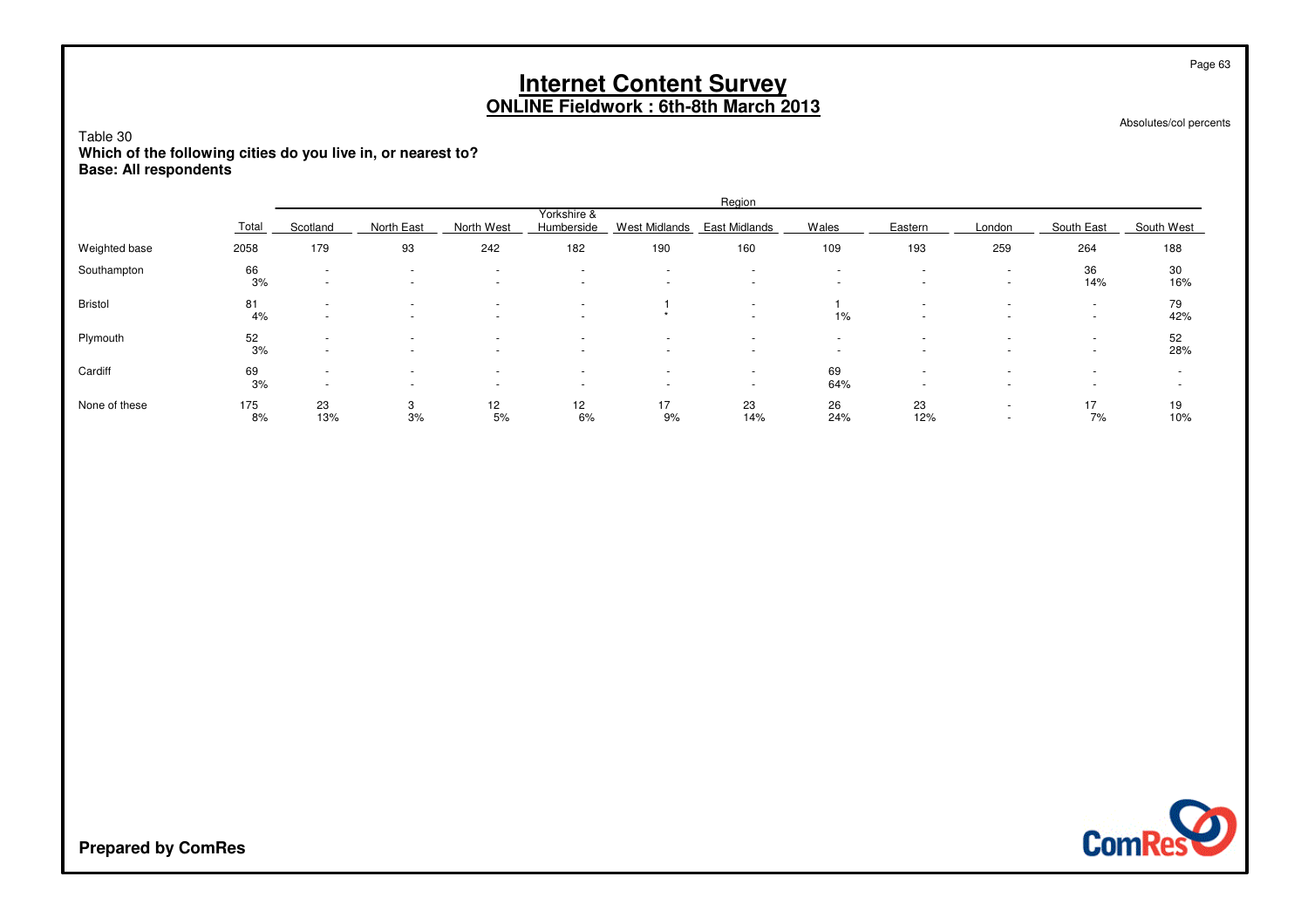#### Table 31 **What is the combined annual income of your household, prior to tax being deducted?Base: All respondents**

|                                  |        |           |          | Gender   |                      |                          | Age                  |                  |                         |              |          |                | Social Grade         |           | <b>Employment Sector</b>    |              |  |
|----------------------------------|--------|-----------|----------|----------|----------------------|--------------------------|----------------------|------------------|-------------------------|--------------|----------|----------------|----------------------|-----------|-----------------------------|--------------|--|
|                                  |        | Total     | Male     | Female   | 18-24                | 25-34                    | 35-44                | 45-54            | 55-64                   | $65+$        | AB       | C <sub>1</sub> | C <sub>2</sub>       | DE        | Public                      | Pri-<br>vate |  |
| Unweighted base                  |        | 2058      | 991      | 1067     | 219                  | 312                      | 378                  | 354              | 334                     | 461          | 618      | 544            | 382                  | 514       | 242                         | 819          |  |
| Weighted base                    |        | 2058      | 1009     | 1049     | 247                  | 329                      | 391                  | 350              | 309                     | 432          | 556      | 597            | 432                  | 473       | 278                         | 874          |  |
| Up to £7,000                     | (3.5)  | 107<br>5% | 36<br>4% | 71<br>7% | 26<br>11%            | 19<br>6%                 | 16<br>4%             | 22<br>6%         | $12 \overline{ }$<br>4% | 11<br>3%     | 5<br>1%  | 25<br>4%       | $\overline{7}$<br>2% | 71<br>15% | $\mathbf{2}^{\prime}$<br>1% | 27<br>3%     |  |
| £7,001 to                        | (10.5) | 244       | 89       | 155      | 16                   | 31                       | 30                   | 52               | 48                      | 67           | 20       | 49             | 33                   | 143       | 11                          | 81           |  |
| £14,000                          |        | 12%       | 9%       | 15%      | 7%                   | 9%                       | 8%                   | 15%              | 16%                     | 16%          | 4%       | 8%             | 8%                   | 30%       | 4%                          | 9%           |  |
| £14.001 to                       | (17.5) | 298       | 129      | 169      | 24                   | 40                       | 41                   | 49               | 43                      | 101          | 43       | 104            | 70                   | 82        | 34                          | 101          |  |
| £21,000                          |        | 14%       | 13%      | 16%      | 10%                  | 12%                      | 11%                  | 14%              | 14%                     | 23%          | 8%       | 17%            | 16%                  | 17%       | 12%                         | 11%          |  |
| £21,001 to                       | (24.5) | 430       | 238      | 192      | 28                   | 71                       | 82                   | 69               | 67                      | 113          | 95       | 154            | 112                  | 69        | 65                          | 175          |  |
| £28,000                          |        | 21%       | 24%      | 18%      | 11%                  | 21%                      | 21%                  | 20%              | 22%                     | 26%          | 17%      | 26%            | 26%                  | 15%       | 23%                         | 20%          |  |
| £28,001 to                       | (31)   | 228       | 120      | 109      | 20                   | 48                       | 51                   | 39               | 31                      | 40           | 67       | 62             | 69                   | 31        | 44                          | 114          |  |
| £34,000                          |        | 11%       | 12%      | 10%      | 8%                   | 14%                      | 13%                  | 11%              | 10%                     | 9%           | 12%      | 10%            | 16%                  | 6%        | 16%                         | 13%          |  |
| £34,001 to                       | (37.5) | 165       | 92       | 73       | 17                   | 20                       | 50                   | 32               | 22                      | 25           | 58       | 54             | 39                   | 14        | 29                          | 87           |  |
| £41,000                          |        | 8%        | 9%       | 7%       | 7%                   | 6%                       | 13%                  | 9%               | 7%                      | 6%           | 10%      | 9%             | 9%                   | 3%        | 10%                         | 10%          |  |
| £41,001 to                       | (44.5) | 119       | 69       | 50       | 27                   | 21                       | 30                   | 18               | 12                      | 11           | 52       | 34             | 27                   | 6         | 18                          | 68           |  |
| £48,000                          |        | 6%        | 7%       | 5%       | 11%                  | 6%                       | 8%                   | 5%               | 4%                      | 3%           | 9%       | 6%             | 6%                   | 1%        | 7%                          | 8%           |  |
| £48,001 to                       | (51.5) | 81        | 47       | 34       | 12                   | 23                       | 16                   | 17               | $\overline{7}$          | 6            | 38       | 20             | 20                   | 4         | 22                          | 46           |  |
| £55,000                          |        | 4%        | 5%       | 3%       | 5%                   | 7%                       | 4%                   | 5%               | 2%                      | 1%           | 7%       | 3%             | 5%                   | 1%        | 8%                          | 5%           |  |
| £55,001 to                       | (58.5) | 52        | 32       | 20       | 10                   | 11                       | 12                   | $\overline{7}$   | 5                       | 6            | 27       | 11             | 10                   | 4         | 11                          | 25           |  |
| £62,000                          |        | 3%        | 3%       | 2%       | 4%                   | 3%                       | 3%                   | 2%               | 2%                      | 1%           | 5%       | 2%             | 2%                   | 1%        | 4%                          | 3%           |  |
| £62,001 to                       | (65.5) | 36        | 27       | 9        | 3                    | $\overline{7}$           | 15                   | 5                | 4                       | 2            | 22       | 9              | 4                    | 1         | 10                          | 23           |  |
| £69,000                          |        | 2%        | 3%       | 1%       | 1%                   | 2%                       | 4%                   | 1%               | 1%                      | $\star$      | 4%       | 2%             | 1%                   | $\star$   | 3%                          | 3%           |  |
| £69,001 to<br>£76,000            | (72.5) | 16<br>1%  | 10<br>1% | 6<br>1%  | $\overline{7}$<br>3% | 3<br>1%                  | 3<br>1%              | $\sim$<br>$\sim$ | $\overline{c}$<br>1%    | ٠<br>٠       | 8<br>2%  | 2<br>$\star$   | 3<br>1%              | 2         | 1<br>$\star$                | 10<br>1%     |  |
| £76,001 to<br>£83,000            | (79.5) | 14<br>1%  | 8<br>1%  | 6<br>1%  | $\mathbf{1}$<br>1%   | $\overline{\phantom{a}}$ | $\overline{4}$<br>1% | 3<br>1%          | 5<br>2%                 | 1<br>$\star$ | 14<br>3% | ÷.             |                      | ÷,        | $\overline{7}$<br>3%        | 5<br>1%      |  |
| £83,001 or more                  | (86)   | 51<br>2%  | 30<br>3% | 21<br>2% | 9<br>4%              | 5<br>1%                  | 12<br>3%             | 9<br>2%          | 14<br>5%                | 2<br>$\star$ | 42<br>8% | 9<br>1%        |                      |           | 6<br>2%                     | 35<br>4%     |  |
| Prefer not to answer             |        | 216       | 82       | 135      | 47                   | 31                       | 29                   | 28               | 34                      | 47           | 66       | 65             | 38                   | 47        | 19                          | 79           |  |
|                                  |        | 11%       | 8%       | 13%      | 19%                  | 9%                       | 7%                   | 8%               | 11%                     | 11%          | 12%      | 11%            | 9%                   | 10%       | 7%                          | 9%           |  |
| Average income (£000's)<br>29.03 |        |           | 31.70    | 26.33    | 33.04                | 29.82                    | 33.06                | 27.90            | 29.38                   | 23.24        | 41.11    | 27.79          | 28.60                | 17.11     | 35.07                       | 33.01        |  |



**Prepared by ComRes**

Page 64

Absolutes/col percents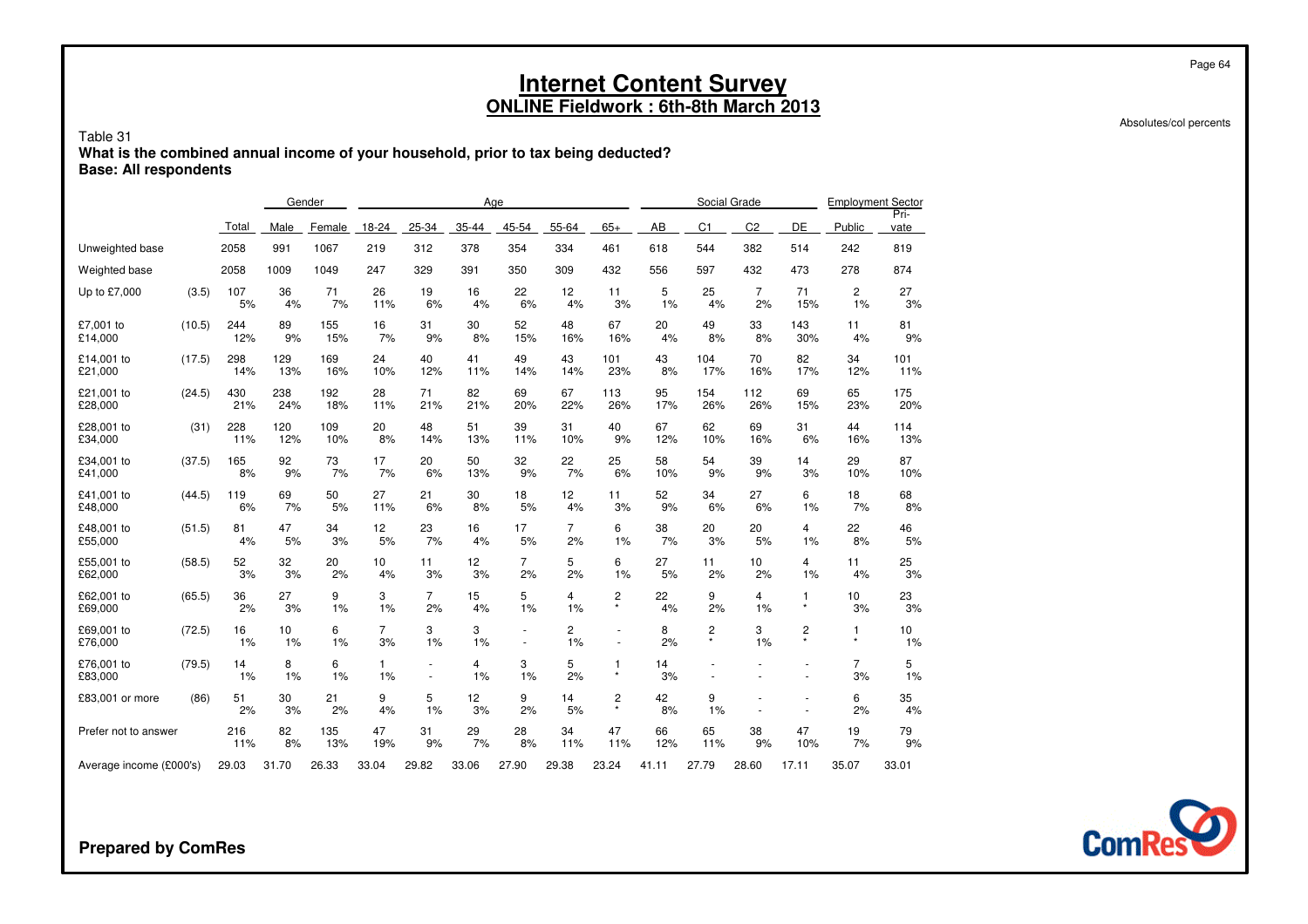Absolutes/col percents

Page 65

Table 31 **What is the combined annual income of your household, prior to tax being deducted?Base: All respondents**

|                         |        |            |               |                          |            |                           |                      | Region                        |                          |                             |           |                      |                    |
|-------------------------|--------|------------|---------------|--------------------------|------------|---------------------------|----------------------|-------------------------------|--------------------------|-----------------------------|-----------|----------------------|--------------------|
|                         |        | Total      | Scotland      | North East               | North West | Yorkshire &<br>Humberside | <b>West Midlands</b> | <b>East Midlands</b>          | Wales                    | Eastern                     | London    | South East           | South West         |
| Unweighted base         |        | 2058       | 164           | 90                       | 242        | 163                       | 198                  | 160                           | 111                      | 176                         | 266       | 305                  | 183                |
| Weighted base           |        | 2058       | 179           | 93                       | 242        | 182                       | 190                  | 160                           | 109                      | 193                         | 259       | 264                  | 188                |
| Up to £7,000            | (3.5)  | 107<br>5%  | 12<br>7%      | 6<br>7%                  | 9<br>4%    | 8<br>5%                   | 18<br>9%             | 9<br>5%                       | 8<br>8%                  | 12<br>6%                    | 8<br>3%   | 10<br>4%             | 6<br>3%            |
| £7,001 to<br>£14,000    | (10.5) | 244<br>12% | 23<br>13%     | 13<br>14%                | 35<br>14%  | 27<br>15%                 | 29<br>15%            | 19<br>12%                     | 14<br>13%                | 20<br>10%                   | 21<br>8%  | 25<br>9%             | 19<br>10%          |
| £14,001 to<br>£21,000   | (17.5) | 298<br>14% | 23<br>13%     | 17<br>18%                | 44<br>18%  | 25<br>14%                 | 31<br>16%            | 31<br>20%                     | 17<br>16%                | 24<br>12%                   | 18<br>7%  | 36<br>14%            | 32<br>17%          |
| £21,001 to<br>£28,000   | (24.5) | 430<br>21% | 30<br>17%     | 21<br>23%                | 46<br>19%  | 36<br>20%                 | 45<br>24%            | 29<br>18%                     | 24<br>22%                | 42<br>22%                   | 44<br>17% | 63<br>24%            | 51<br>27%          |
| £28,001 to<br>£34,000   | (31)   | 228<br>11% | 17<br>9%      | 13<br>14%                | 27<br>11%  | 25<br>14%                 | 23<br>12%            | 11<br>7%                      | 16<br>15%                | 21<br>11%                   | 21<br>8%  | 32<br>12%            | 21<br>11%          |
| £34,001 to<br>£41,000   | (37.5) | 165<br>8%  | 17<br>10%     | 8<br>8%                  | 14<br>6%   | 12<br>7%                  | 12<br>6%             | 15<br>10%                     | 6<br>5%                  | 12<br>6%                    | 34<br>13% | 25<br>10%            | 11<br>6%           |
| £41,001 to<br>£48,000   | (44.5) | 119<br>6%  | 13<br>7%      | 4<br>5%                  | 16<br>6%   | 14<br>8%                  | $\overline{c}$<br>1% | $\overline{7}$<br>4%          | 3<br>3%                  | 9<br>4%                     | 25<br>9%  | 10<br>4%             | 15<br>8%           |
| £48,001 to<br>£55,000   | (51.5) | 81<br>4%   | 13<br>7%      | 1<br>1%                  | 12<br>5%   | 3<br>2%                   | 4<br>2%              | $\overline{\mathbf{c}}$<br>1% | $\overline{7}$<br>6%     | 12<br>6%                    | 18<br>7%  | 4<br>2%              | 6<br>3%            |
| £55,001 to<br>£62,000   | (58.5) | 52<br>3%   | -1<br>$\star$ | $\overline{c}$<br>3%     | 4<br>2%    | 1<br>$\star$              | $\overline{7}$<br>3% | 3<br>2%                       | $\overline{c}$<br>1%     | 9<br>5%                     | 9<br>4%   | $\overline{7}$<br>3% | 8<br>4%            |
| £62,001 to<br>£69,000   | (65.5) | 36<br>2%   |               | $\overline{\phantom{a}}$ | 6<br>2%    | $\overline{c}$<br>1%      | 6<br>3%              | 1<br>1%                       | 3<br>3%                  | 7<br>4%                     | $\star$   | 4<br>2%              | 5<br>3%            |
| £69,001 to<br>£76,000   | (72.5) | 16<br>1%   |               |                          | ٠          | $\mathbf{1}$<br>1%        | $\star$              | $\mathbf{1}$<br>1%            | $\overline{\phantom{a}}$ | $\overline{c}$<br>1%        | 3<br>1%   | 8<br>3%              | $\mathbf{1}$<br>1% |
| £76,001 to<br>£83,000   | (79.5) | 14<br>1%   |               |                          | 6<br>3%    |                           | ٠                    | $\overline{4}$<br>2%          | $\blacksquare$           | $\mathbf{2}^{\prime}$<br>1% |           | 1<br>$\star$         |                    |
| £83,001 or more         | (86)   | 51<br>2%   | 5<br>3%       |                          |            | 6<br>3%                   | ٠<br>$\sim$          | 2<br>1%                       | $\blacksquare$           | 4<br>2%                     | 24<br>9%  | 10<br>4%             |                    |
| Prefer not to answer    |        | 216<br>11% | 24<br>13%     | $\overline{7}$<br>8%     | 25<br>10%  | 23<br>12%                 | 14<br>7%             | 25<br>16%                     | 8<br>8%                  | 17<br>9%                    | 32<br>12% | 29<br>11%            | 14<br>7%           |
| Average income (£000's) |        | 29.03      | 28.57         | 23.80                    | 27.77      | 27.41                     | 24.18                | 27.07                         | 25.74                    | 30.79                       | 37.64     | 30.68                | 28.16              |

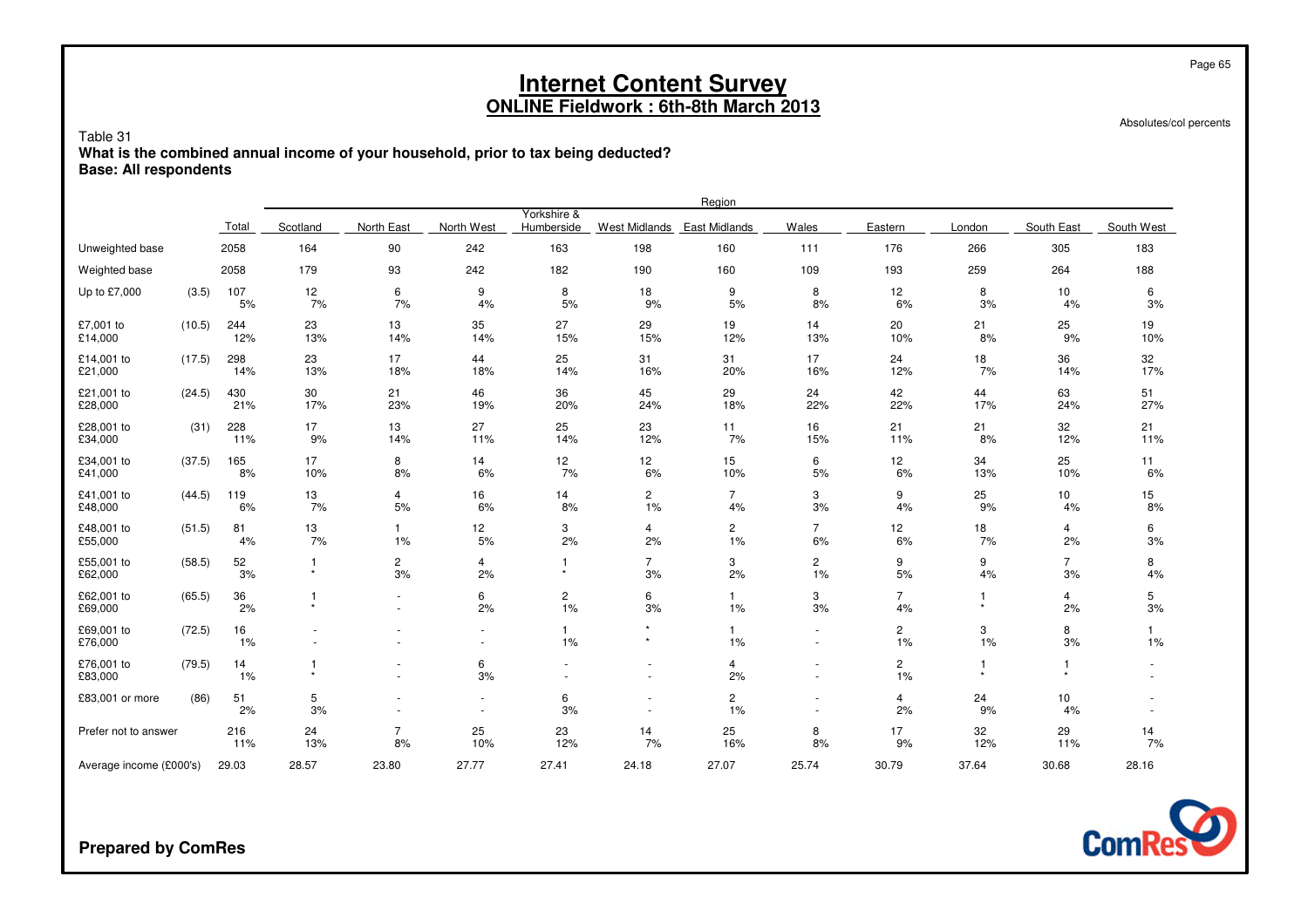| Page           | Table          | Title                                                                                                                                                                        | <b>Base Description</b>      | Base |
|----------------|----------------|------------------------------------------------------------------------------------------------------------------------------------------------------------------------------|------------------------------|------|
|                |                | Q.1 Which of the following types of websites do you believe should be removed from the internet?                                                                             | <b>Base: All respondents</b> | 2058 |
| $\overline{c}$ |                | Q.1 Which of the following types of websites do you believe should be removed from the internet?                                                                             | Base: All respondents        | 2058 |
| 3              | $\overline{c}$ | Q.2 How concerned, or unconcerned are you about each of the following issues and websites on the<br>internet?<br>Summary                                                     | Base: All respondents        | 2058 |
| 4              | 3              | Q.2 How concerned, or unconcerned are you about each of the following issues and websites on the<br>internet?<br>Websites encouraging eating disorders                       | Base: All respondents        | 2058 |
| 5              | 3              | Q.2 How concerned, or unconcerned are you about each of the following issues and websites on the<br>internet?<br>Websites encouraging eating disorders                       | Base: All respondents        | 2058 |
| 6              | 4              | Q.2 How concerned, or unconcerned are you about each of the following issues and websites on the<br>internet?<br>Computer generated images or cartoons of child sexual abuse | Base: All respondents        | 2058 |
| 7              | 4              | Q.2 How concerned, or unconcerned are you about each of the following issues and websites on the<br>internet?<br>Computer generated images or cartoons of child sexual abuse | Base: All respondents        | 2058 |
| 8              | 5              | Q.2 How concerned, or unconcerned are you about each of the following issues and websites on the<br>internet?<br>Very extreme/ violent pornography                           | Base: All respondents        | 2058 |
| 9              | 5              | Q.2 How concerned, or unconcerned are you about each of the following issues and websites on the<br>internet?<br>Very extreme/ violent pornography                           | Base: All respondents        | 2058 |
| 10             | 6              | Q.2 How concerned, or unconcerned are you about each of the following issues and websites on the<br>internet?<br>Terrorist websites                                          | Base: All respondents        | 2058 |
| 11             | 6              | Q.2 How concerned, or unconcerned are you about each of the following issues and websites on the<br>internet?<br>Terrorist websites                                          | Base: All respondents        | 2058 |
| 12             | 7              | Q.2 How concerned, or unconcerned are you about each of the following issues and websites on the<br>internet?<br>Websites promoting suicide                                  | Base: All respondents        | 2058 |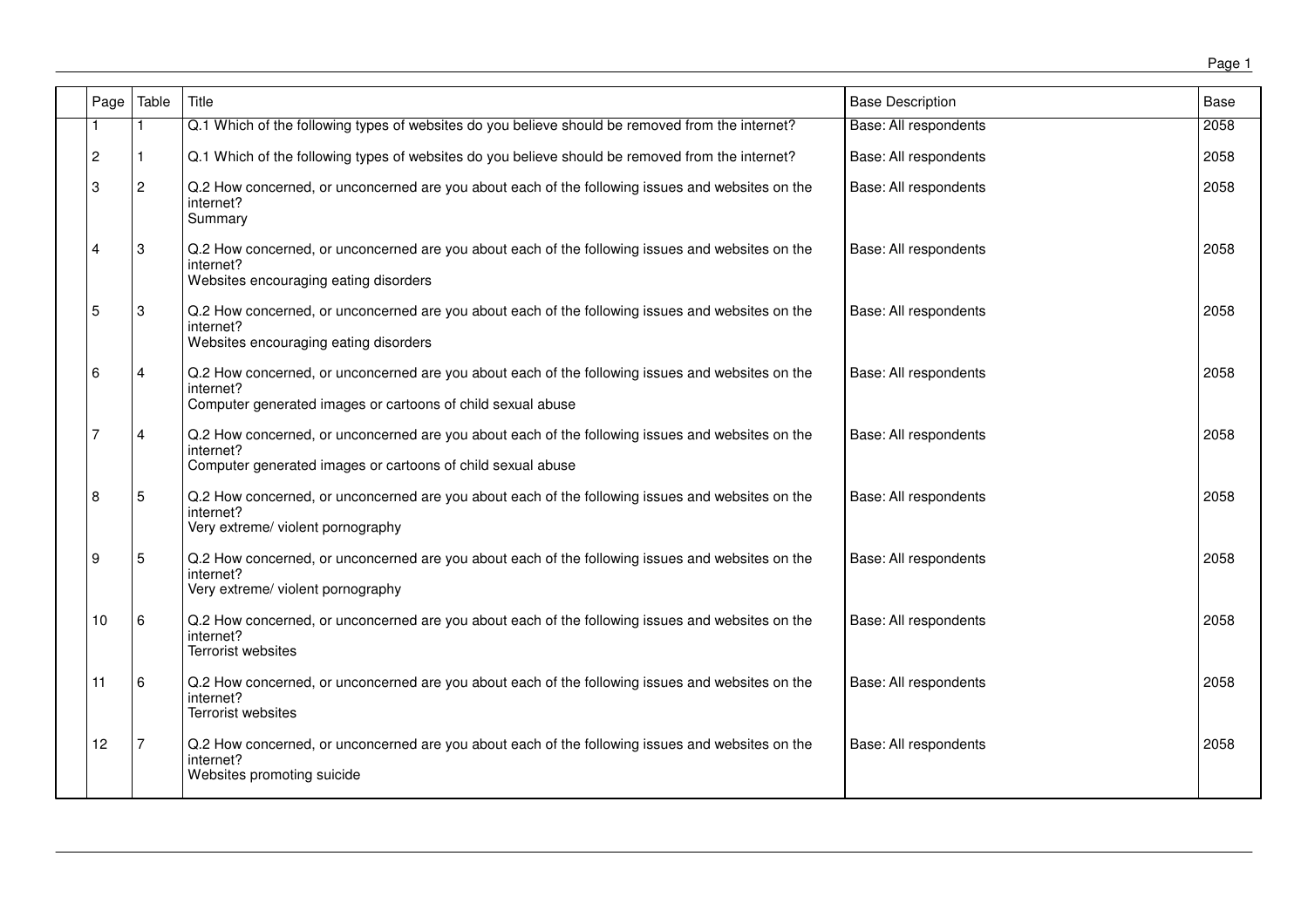|--|--|

| Page | Table           | Title                                                                                                                                                                                                                                                                                         | <b>Base Description</b> | Base |
|------|-----------------|-----------------------------------------------------------------------------------------------------------------------------------------------------------------------------------------------------------------------------------------------------------------------------------------------|-------------------------|------|
| 13   |                 | Q.2 How concerned, or unconcerned are you about each of the following issues and websites on the<br>internet?<br>Websites promoting suicide                                                                                                                                                   | Base: All respondents   | 2058 |
| 14   | 8               | Q.2 How concerned, or unconcerned are you about each of the following issues and websites on the<br>internet?<br>Hate websites e.g. racist or homophobic                                                                                                                                      | Base: All respondents   | 2058 |
| 15   | 8               | Q.2 How concerned, or unconcerned are you about each of the following issues and websites on the<br>internet?<br>Hate websites e.g. racist or homophobic                                                                                                                                      | Base: All respondents   | 2058 |
| 16   | 9               | Q.2 How concerned, or unconcerned are you about each of the following issues and websites on the<br>internet?<br>Child pornography                                                                                                                                                            | Base: All respondents   | 2058 |
| 17   | 9               | Q.2 How concerned, or unconcerned are you about each of the following issues and websites on the<br>internet?<br>Child pornography                                                                                                                                                            | Base: All respondents   | 2058 |
| 18   | 10              | Q.3 We would like to understand what sort of websites, including some inappropriate or illegal sites,<br>internet users may<br>be exposed to. Please indicate whether you have ever come into contact with or stumbled across any of<br>the following types<br>of websites or content online? | Base: All respondents   | 2058 |
| 19   | 10 <sup>1</sup> | Q.3 We would like to understand what sort of websites, including some inappropriate or illegal sites,<br>internet users may<br>be exposed to. Please indicate whether you have ever come into contact with or stumbled across any of<br>the following types<br>of websites or content online? | Base: All respondents   | 2058 |
| 20   | 11              | Q.4 If you were surfing the internet and stumbled across, what you considered to be, inappropriate or<br>sexualised images of<br>someone who you thought was a child or young person, which one of the following actions do you think<br>you are most likely to take?                         | Base: All respondents   | 2058 |
| 21   | 11              | Q.4 If you were surfing the internet and stumbled across, what you considered to be, inappropriate or<br>sexualised images of<br>someone who you thought was a child or young person, which one of the following actions do you think<br>you are most likely to take?                         | Base: All respondents   | 2058 |
| 22   | 12              | Gender                                                                                                                                                                                                                                                                                        | Base: All respondents   | 2058 |
| 23   | 12              | Gender                                                                                                                                                                                                                                                                                        | Base: All respondents   | 2058 |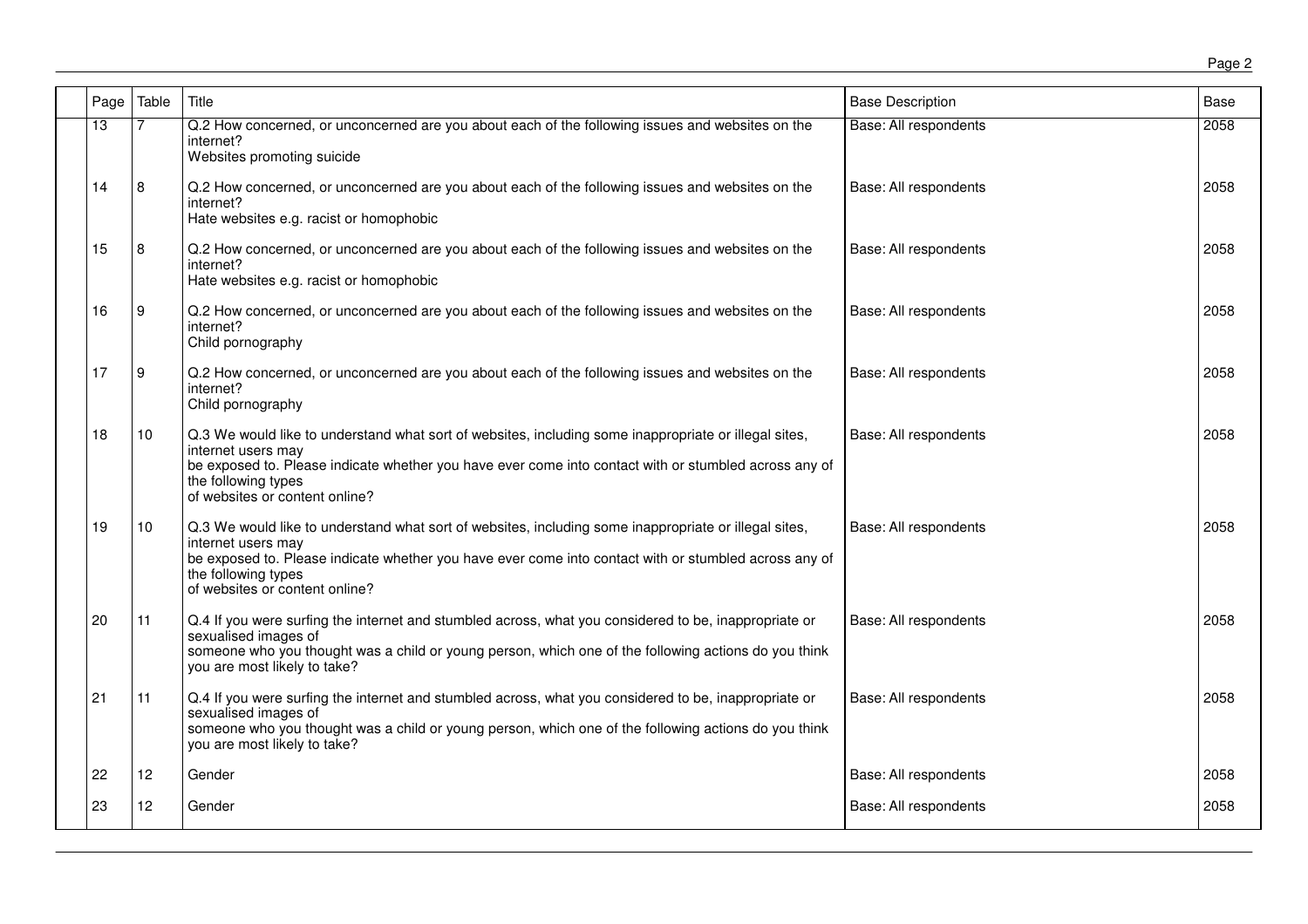| Page            | Table           | Title                                                                                                                                                                                                          | <b>Base Description</b>      | <b>Base</b> |
|-----------------|-----------------|----------------------------------------------------------------------------------------------------------------------------------------------------------------------------------------------------------------|------------------------------|-------------|
| $\overline{24}$ | $\overline{13}$ | Age                                                                                                                                                                                                            | <b>Base: All respondents</b> | 2058        |
| 25              | 13              | Age                                                                                                                                                                                                            | Base: All respondents        | 2058        |
| 26              | 14              | Social Grade                                                                                                                                                                                                   | Base: All respondents        | 2058        |
| 27              | 14              | Social Grade                                                                                                                                                                                                   | Base: All respondents        | 2058        |
| 28              | 15              | <b>GO Region</b>                                                                                                                                                                                               | Base: All respondents        | 2058        |
| 29              | 15              | <b>GO Region</b>                                                                                                                                                                                               | Base: All respondents        | 2058        |
| 30              | 16              | Have you taken a foreign holiday in the last 3 years?                                                                                                                                                          | Base: All respondents        | 2058        |
| 31              | 16              | Have you taken a foreign holiday in the last 3 years?                                                                                                                                                          | Base: All respondents        | 2058        |
| 32              | 17              | Tenure                                                                                                                                                                                                         | Base: All respondents        | 2058        |
| 33              | 17              | Tenure                                                                                                                                                                                                         | Base: All respondents        | 2058        |
| 34              | 18              | At what age did you finish your full time education?                                                                                                                                                           | Base: All respondents        | 2058        |
| 35              | 18              | At what age did you finish your full time education?                                                                                                                                                           | Base: All respondents        | 2058        |
| 36              | 19              | What is the highest educational level that you have achieved to date?                                                                                                                                          | Base: All respondents        | 2058        |
| 37              | 19              | What is the highest educational level that you have achieved to date?                                                                                                                                          | Base: All respondents        | 2058        |
| 38              | 20              | Thinking about your household's food and grocery shopping, are you personally responsible for selecting   Base: All respondents<br>half or more of the items to be bought<br>from supermarkets and food shops? |                              | 2058        |
| 39              | 20              | Thinking about your household's food and grocery shopping, are you personally responsible for selecting   Base: All respondents<br>half or more of the items to be bought<br>from supermarkets and food shops? |                              | 2058        |
| 40              | 21              | How many cars are there in your household?                                                                                                                                                                     | Base: All respondents        | 2058        |
| 41              | 21              | How many cars are there in your household?                                                                                                                                                                     | Base: All respondents        | 2058        |
| 42              | 22              | To which of the following ethnic groups do you consider you belong?                                                                                                                                            | Base: All respondents        | 2058        |
| 43              | 22              | To which of the following ethnic groups do you consider you belong?                                                                                                                                            | Base: All respondents        | 2058        |
| 44              | 23              | To which of the following religious groups do you consider yourself to be a member of?                                                                                                                         | Base: All respondents        | 2058        |
|                 |                 |                                                                                                                                                                                                                |                              |             |